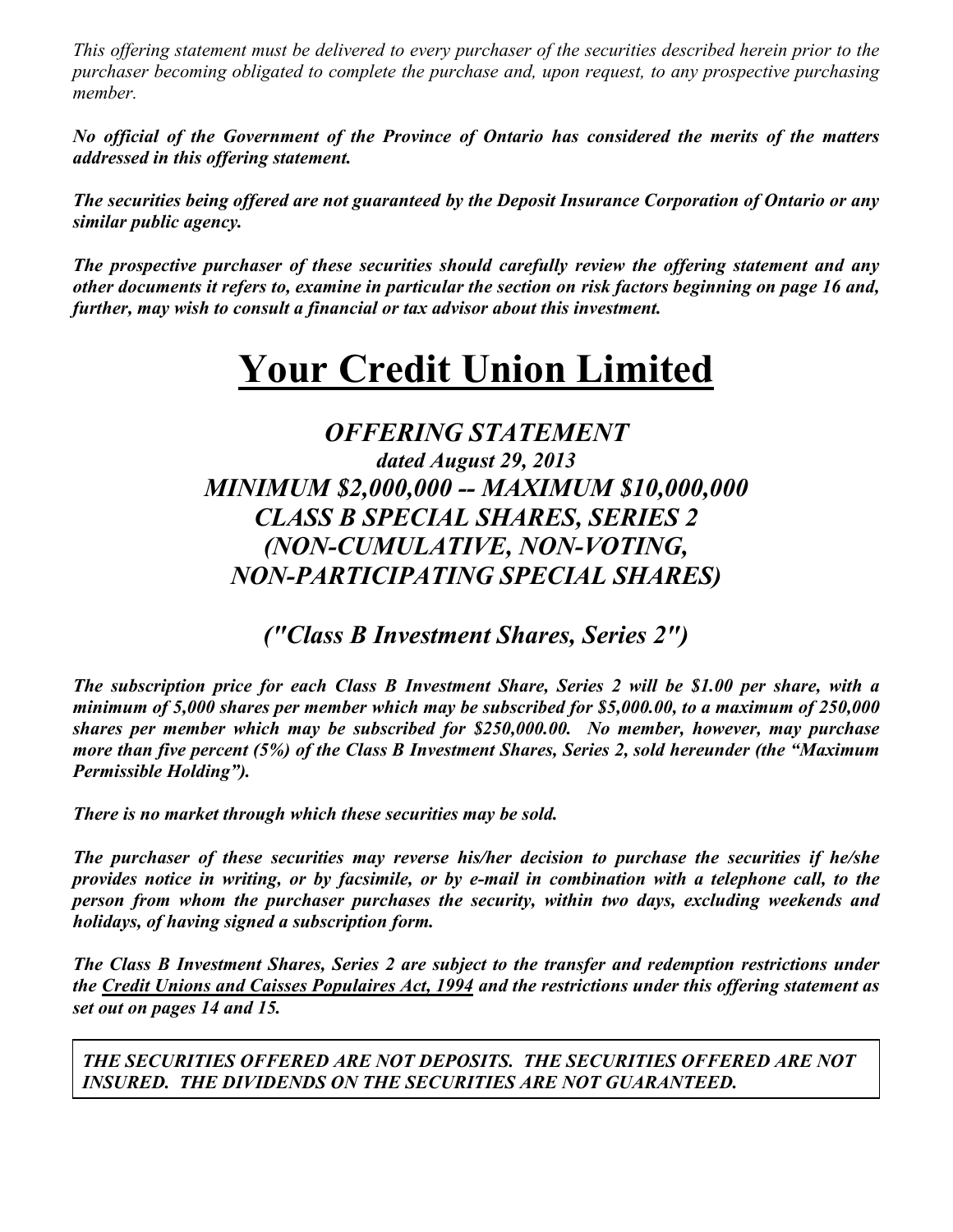# **TABLE OF CONTENTS**

| <b>OFFERING STATEMENT SUMMARY</b>                                                          |                         |
|--------------------------------------------------------------------------------------------|-------------------------|
| <b>Your Credit Union Limited</b>                                                           |                         |
| <b>The Offering</b>                                                                        |                         |
| <b>Use of Proceeds</b>                                                                     | ii                      |
| <b>Risk Factors</b>                                                                        | ij                      |
| <b>Dividend Policy</b>                                                                     | ii                      |
| <b>Summary Financial Information</b>                                                       | iii                     |
| <b>GLOSSARY OF TERMS</b>                                                                   | V                       |
| <b>DETAILED OFFERING STATEMENT</b>                                                         | $\mathbf 1$             |
| <b>The Credit Union</b>                                                                    | 1                       |
| <b>BUSINESS OF THE CREDIT UNION</b>                                                        | 1                       |
| <b>General Description of the Business</b>                                                 | 1                       |
| <b>Personal Financial Services</b>                                                         | $\mathbf{1}$            |
| <b>Lending Services</b>                                                                    | $\boldsymbol{2}$        |
| <b>Personal Loans</b>                                                                      |                         |
| <b>Residential Mortgages</b>                                                               | $\frac{2}{2}$           |
| <b>Commercial Loans</b>                                                                    | $\overline{\mathbf{c}}$ |
| <b>Institutional Loans</b>                                                                 |                         |
| <b>Agricultural Loans</b>                                                                  | $\frac{3}{3}$           |
| <b>Unincorporated Association Loans</b>                                                    | $\overline{\mathbf{3}}$ |
| <b>Syndicated Loans</b>                                                                    | 3                       |
| <b>Summary Lending Comments</b>                                                            | $\overline{\mathbf{3}}$ |
| <b>Mission Statement</b>                                                                   | 3                       |
| <b>Bond of Association and Membership</b>                                                  | $\overline{\mathbf{4}}$ |
| <b>Corporate Governance</b>                                                                | $\overline{\mathbf{4}}$ |
| <b>Business Strategy</b>                                                                   | 5                       |
| <b>The Regulatory Framework</b>                                                            | 5                       |
| Credit Union Central of Ontario, Central 1 Credit Union and Credit Union Central of Canada | 6                       |
| <b>Tier I and Tier II Regulatory Capital</b>                                               | $\overline{7}$          |
| <b>Capital Adequacy</b>                                                                    | 8                       |
| <b>Additional Information</b>                                                              | 8                       |
| <b>CAPITAL STRUCTURE OF THE CREDIT UNION</b>                                               | 8                       |
| <b>DESCRIPTION OF SECURITIES BEING OFFERED</b>                                             | 12                      |
| <b>Class B Investment Shares, Series 2</b>                                                 | 12                      |
| <b>Issue</b>                                                                               | 12                      |
| <b>Dividends</b>                                                                           | 12                      |
| <b>Canadian Federal Income Tax Considerations</b>                                          | 12                      |
| <b>Dividends</b>                                                                           | 13                      |
| Redemption                                                                                 | 13                      |
| <b>Other Dispositions</b>                                                                  | 13                      |
| <b>Eligibility for Deferred Income Plans</b>                                               | 13                      |
| <b>RRSP</b> - and TFSA - Eligible                                                          | 13                      |
| <b>Rights on Distributions of Capital</b>                                                  | 14                      |
| <b>Voting Rights</b>                                                                       | 14                      |
| <b>Redemption Provisions and Restrictions</b>                                              | 14                      |
| <b>Restrictions on Transfer</b>                                                            | 15                      |
| <b>Articles of Amalgamation; Articles of Amendment</b>                                     | 15                      |
| <b>Your Credit Union Limited</b>                                                           |                         |
| <b>Offering Statement, Class B Investment Shares, Series 2</b><br>Page a                   |                         |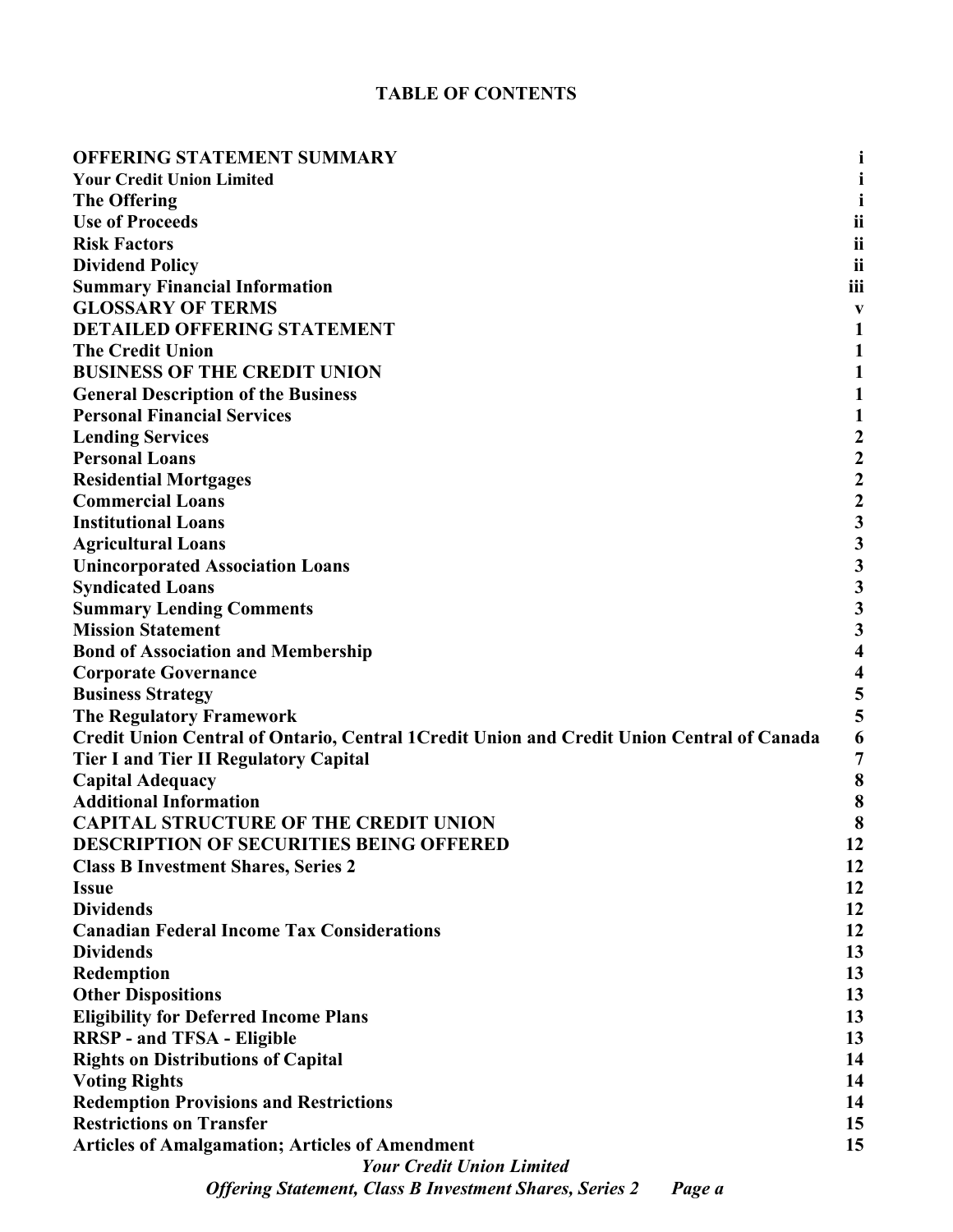| <b>RISK FACTORS</b>                                            | 16 |
|----------------------------------------------------------------|----|
| <b>Transfer and Redemption Restrictions</b>                    | 16 |
| <b>Capital Adequacy</b>                                        | 16 |
| <b>Payment of Dividends</b>                                    | 17 |
| <b>Credit Risk</b>                                             | 17 |
| <b>Market Risk</b>                                             | 18 |
| <b>Liquidity Risk</b>                                          | 18 |
| <b>Structural Risk</b>                                         | 19 |
| <b>Operational Risk</b>                                        | 20 |
| <b>Regulatory Action</b>                                       | 20 |
| <b>Reliance on Key Management</b>                              | 20 |
| <b>Geographic, Economic and Competitive Risk</b>               | 21 |
| <b>DIVIDEND RECORD AND POLICY</b>                              | 21 |
| <b>USE OF PROCEEDS FROM SALE OF SECURITIES</b>                 | 23 |
| <b>PLAN OF DISTRIBUTION</b>                                    | 23 |
| <b>MARKET FOR THE SECURITIES</b>                               | 24 |
| SENIOR DEBT (RANKING AHEAD OF CLASS B INVESTMENT SHARES,       |    |
| <b>SERIES 2)</b>                                               | 25 |
| AUDITORS, REGISTRAR AND TRANSFER AGENT                         | 25 |
| <b>DIRECTORS AND SENIOR MANAGEMENT</b>                         | 25 |
| <b>Board of Directors</b>                                      | 25 |
| <b>Senior Management</b>                                       | 26 |
| <b>LAWSUITS AND OTHER MATERIAL OR REGULATORY ACTIONS</b>       | 27 |
| <b>MATERIAL INTERESTS OF DIRECTORS, OFFICERS AND EMPLOYEES</b> | 27 |
| <b>MATERIAL CONTRACTS</b>                                      | 27 |
| <b>MANAGEMENT'S DISCUSSION AND ANALYSIS</b>                    | 30 |
| <b>MANAGEMENT'S RESPONSIBILITY FOR FINANCIAL INFORMATION</b>   | 34 |
| <b>STATEMENT OF OTHER MATERIAL FACTS</b>                       | 35 |
| <b>BOARD RESOLUTION</b>                                        | 36 |
| <b>CERTIFICATE</b>                                             | 37 |
| <b>Subscription Form</b>                                       | 38 |
| <b>AUTHORIZATION TO PLACE FUNDS ON HOLD</b>                    | 39 |
| <b>AUTHORIZATION TO PLACE FUNDS IN ESCROW</b>                  | 40 |
| <b>SCHEDULE A - CONDENSED INTERIM FINANCIAL STATEMENTS</b>     | 41 |
| <b>SCHEDULE B - AUDITED FINANCIAL STATEMENTS</b>               | 42 |
| <b>SCHEDULE C - INDEPENDENT AUDITOR'S CONSENT</b>              | 43 |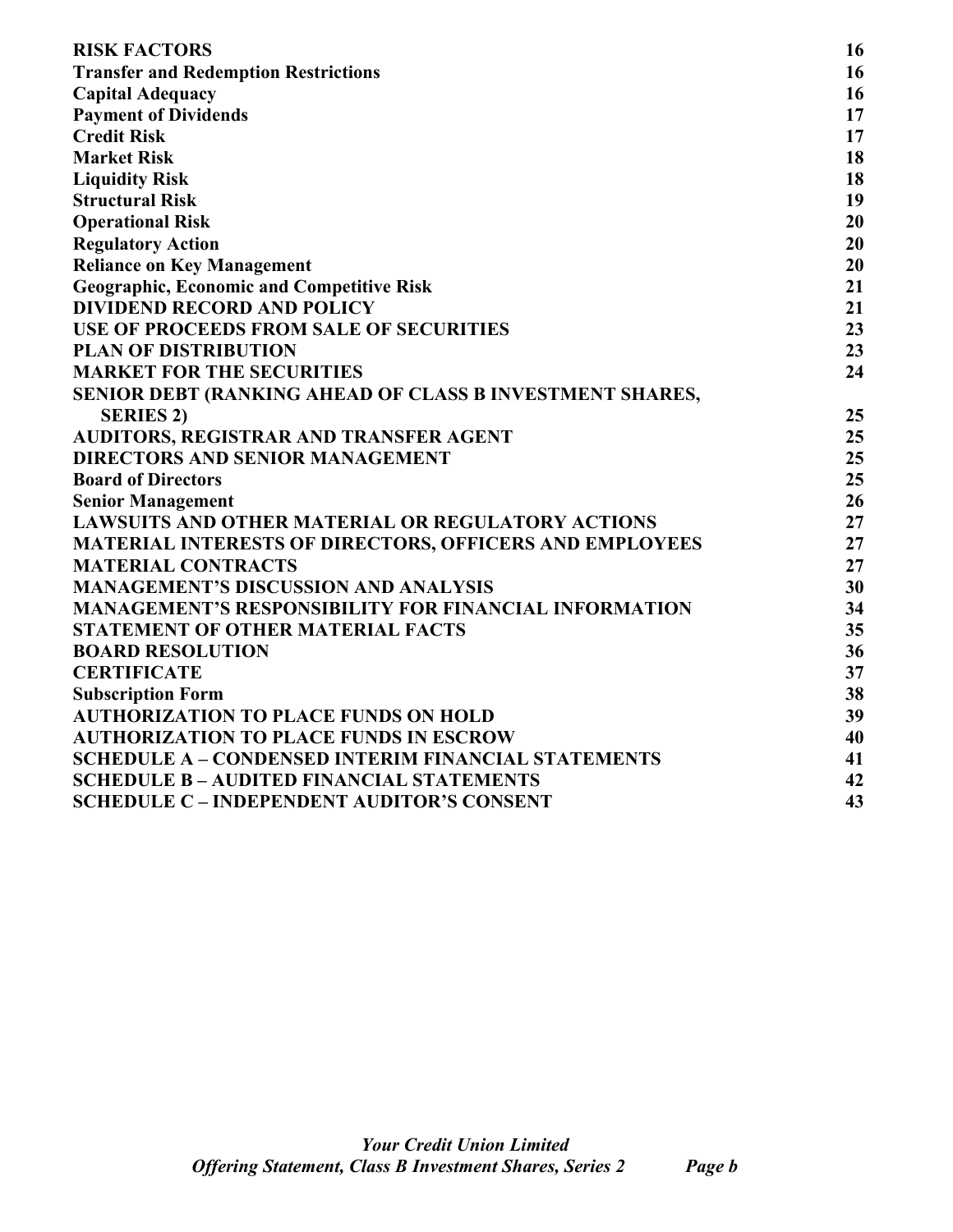# **OFFERING STATEMENT SUMMARY**

*The following is a summary only and is qualified in its entirety by the more detailed information appearing elsewhere in this offering statement. A "Glossary of Terms" can be found at the end of this summary, prior to the detailed offering statement.*

#### **Your Credit Union Limited**

Your Credit Union Limited (the "Credit Union") was created as Ottawa Carleton Credit Union Limited ("Ottawa Carleton CU") on February 2, 2004, as a result of the amalgamation of Ottawa Carleton Credit Union Limited ("Old Ottawa Carleton CU") and Howard Smith (Cornwall) Credit Union Limited ("Howard Smith"). Old Ottawa Carleton CU was itself the result of an amalgamation on October 1, 1999 of Ottawa Carleton Credit Union Limited and Ottawa Citizen Employees Credit Union Limited. Howard Smith was incorporated on July 19, 1956 to serve the employees of a particular paper mill in Cornwall, and had, by the time of the amalgamation with Old Ottawa Carleton CU, expanded its bond of association to include anyone who lived or worked in Cornwall and its surrounding area. The Credit Union adopted its current name on April 2, 2004.

The Credit Union's head office is located at 14 Chamberlain Avenue, Ottawa, Ontario K1S 1V9.

The Credit Union provides a full range of financial services and products to 12,821 members (as of May 31, 2013) through three offices, located in Ottawa and Cornwall, Ontario, and its Internet and telephone banking systems. The Credit Union provides a full range of retail and commercial credit and non-credit financial services and products. See also "Business of the Credit Union", on pages 1 to 8.

#### **The Offering**

The Credit Union offers for sale to its members, at \$1.00 per share, Class B Non-Cumulative, Non-Voting, Non-Participating, Redeemable Special Shares, Series 2 ("Class B Investment Shares, Series 2"), in the capital of the Credit Union. Class B Investment Shares, Series 2, are special, non-membership shares and constitute part of the authorized capital of the Credit Union. Subscriptions will be accepted from members of the Credit Union for a minimum of 5,000 Class B Investment Shares, Series 2, and a maximum of 250,000 Class B Investment Shares, Series 2. No member, however, may purchase more than five percent (5%) of the Class B Investment Shares, Series 2, sold hereunder (the "Maximum Permissible Holding"). If a member subscribes for more than the Maximum Permissible Holding, the Credit Union will honour that subscription for the Maximum Permissible Holding, and return all excess funds, with applicable interest, to the member. Class B Investment Shares, Series 2, are not redeemable for five years following their issuance, except when the shareholder dies or is expelled from membership in the Credit Union. All redemptions are also subject to a limit (of 10% of the number of the Class B Investment Shares, Series 2, issued and outstanding at the end of the prior fiscal year) on the maximum number of shares that can be redeemed in any fiscal year. Purchasers of Class B Investment Shares, Series 2, who are intending to include such shares in an RRSP contract should carefully review the redemption restrictions on pages 14 and 15 before proceeding. Transfer of such shares will only be effected through the Credit Union, and transfers are generally restricted to other members of the Credit Union. The Credit Union, at its option, may acquire the Class B Investment Shares, Series 2, at the Redemption Amount, for cancellation after a period of five years following the issuance of the shares. See "Description of Securities Being Offered" on pages 12 to 15.

Subscriptions for the Class B Investment Shares, Series 2, shall be accepted as of the date of this offering statement, and for a period of six months thereafter, or until the date on which subscriptions have been received for the maximum 10,000,000 Class B Investment Shares, Series 2, or until the date on which the Board of Directors ("Board"), having received subscriptions for at least the minimum 2,000,000 Class B Investment Shares, Series 2, but not for the maximum 10,000,000 Class B Investment Shares, Series 2, and noting that six months has not yet passed since the date of this offering statement, resolves to close the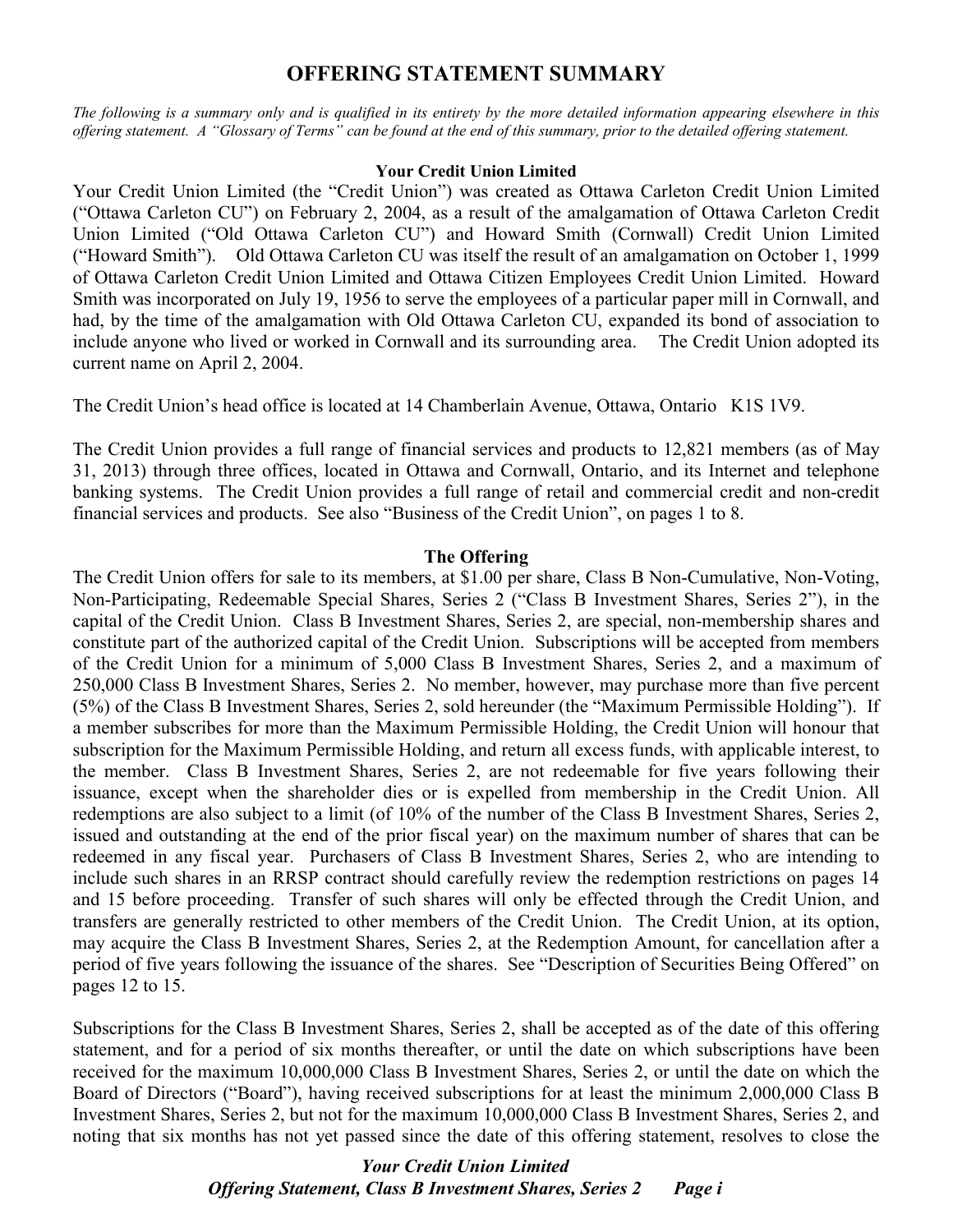offering, whichever shall occur first (the "Closing Date"). The shares so subscribed shall be issued within sixty days after the Closing Date (the "Issue Date").

The securities to be issued under this offering statement are not secured by any assets of the Credit Union, and are not covered by deposit insurance or any other form of guarantee as to repayment of the principal amount or dividends. The Class B Investment Shares, Series 2, will qualify as Regulatory Capital, to the extent permitted and as defined in the Act.

#### **Use of Proceeds**

If fully subscribed, the gross proceeds of this issue will be \$10,000,000. The costs of issuing these securities are not expected to exceed \$120,000, and these costs, approximating \$96,000 after applicable tax savings, will be deducted from the gross proceeds in arriving at the amount to be reported as share capital outstanding. The estimated maximum net proceeds of this offering are \$9,904,000. The principal use of the net proceeds, and the purpose of this offering, is to add to the Credit Union's Regulatory Capital in order to provide for the future growth, development and stability of the Credit Union, including through mergers, while maintaining a prudent cushion in the amount of Regulatory Capital above regulatory requirements.

Based on the total assets and regulatory capital at May 31, 2013, the Credit Union's Leverage Ratio would increase to 6.56% if this offering is minimally subscribed and to 10.29% if fully subscribed. Based upon the Credit Union's condensed statement of financial position at May 31, 2013, this offering would support additional growth of \$137,238,187 if minimally subscribed, and \$337,238,187 if fully subscribed, without contravening the regulatory minimum requirement of 4%.

#### **Risk Factors**

Investments in the Class B Investment Shares, Series 2, are subject to a number of risks, including regulatory redemption restrictions, the continuous need to maintain minimum Regulatory Capital levels, the uncertainty of payment of dividends, credit risk, market risk, liquidity risk, structural risk, operational risk, potential regulatory actions, reliance on key management, economic risk, and competitive risk. See "Risk Factors" on pages 16 to 21.

#### **Dividend Policy**

The dividend policy of the Credit Union's Board, as it relates to Class B Investment Shares, Series 2, shall be to pay a dividend or dividends in every year in which there are sufficient profits to do so while still fulfilling all other Regulatory Capital, liquidity, and operational requirements. The dividend rate shall be established by the Board, in its sole and absolute discretion, based on financial and other considerations prevailing at the time of the declarations, and, in particular, on the Credit Union's earnings. The Board shall consider whether or not a dividend shall be declared, the rate of that dividend and the manner in which it is paid, including whether in the form of additional Class B Investment Shares, Series 2, in cash, or partly in shares and partly in cash. The Board shall consider this at least annually, and any declared dividend will be paid following each fiscal year end and before each annual general meeting of members. There can be no guarantee that a dividend will be paid in each year. The Board has defined a target minimum rate to be the greater of 3.75% and the rate which exceeds by 100 Basis Points the simple average of the Credit Union's posted 5-year non-redeemable term deposit rate as at the end of each month in its fiscal year. This dividend policy is subject to change or exception at any time, at the Board's discretion.

Dividends paid on Class B Investment Shares, Series 2, will be deemed to be interest and not dividends, and are therefore not eligible for the tax treatment given to dividends from taxable Canadian corporations, commonly referred to as the "dividend tax credit".

# *Your Credit Union Limited Offering Statement, Class B Investment Shares, Series 2 Page ii*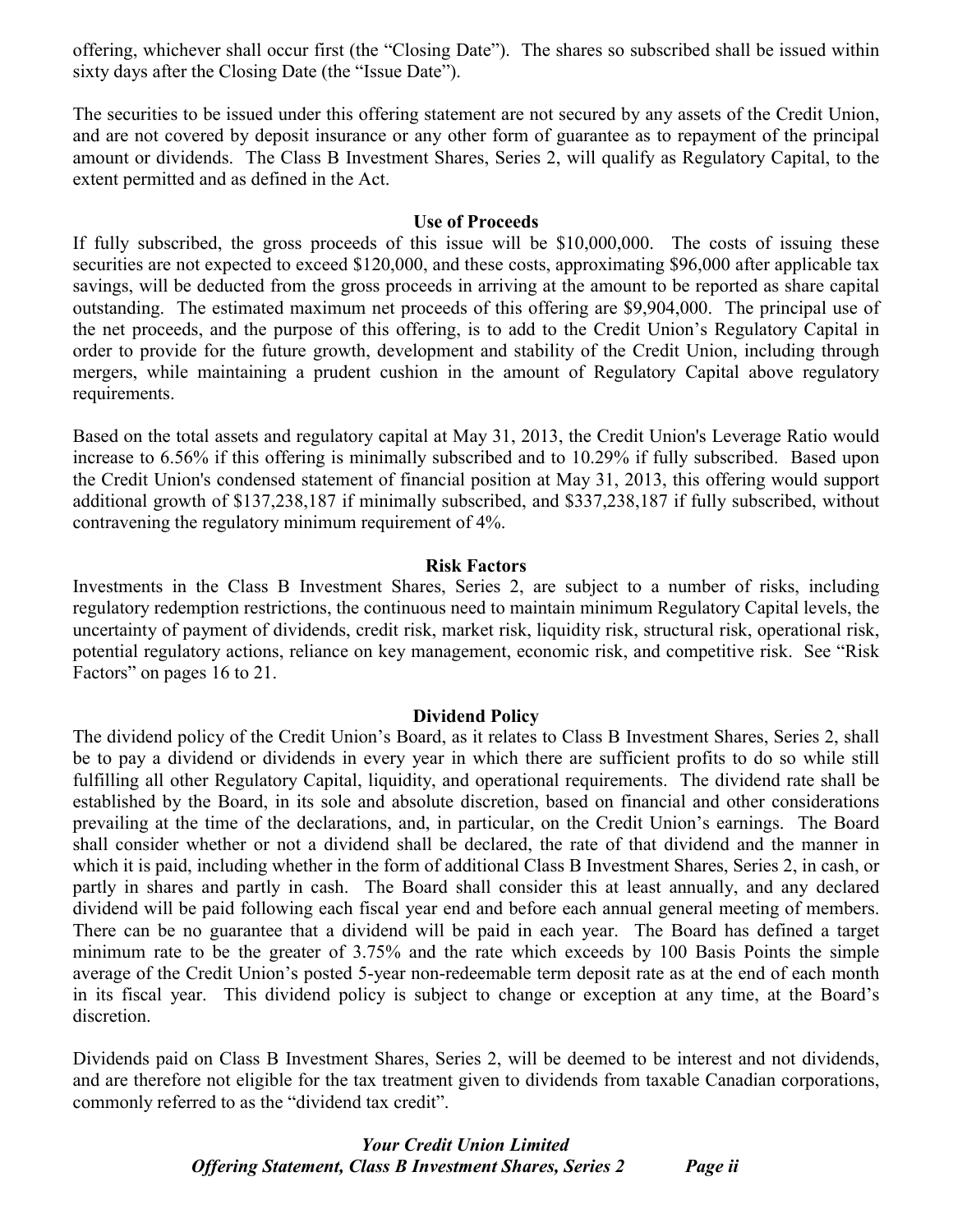#### **Summary Financial Information**

This summary financial information should be read in conjunction with the more detailed financial statements attached hereto as Schedules A and B, including the notes to those financial statements, and Management's Discussion and Analysis beginning at page 30.

#### **SUMMARY STATEMENT OF FINANCIAL POSITION (in thousands)**

|                                                  | May 31, 2013      | September 30,               | September 30,               | September 30,               |
|--------------------------------------------------|-------------------|-----------------------------|-----------------------------|-----------------------------|
|                                                  |                   | 2012                        | 2011                        | 2010                        |
|                                                  | (under $IFRS^1$ ) | (under IFRS $\frac{1}{2}$ ) | (under IFRS $\frac{1}{2}$ ) | (under CGAAP <sup>2</sup> ) |
| <b>ASSETS</b>                                    |                   |                             |                             |                             |
| <b>Cash and cash equivalents</b>                 | \$11,950          | \$4,250                     | \$8,471                     | \$23,300                    |
| <b>Investments</b>                               | 15,559            | 16,596                      | 20,688                      | 20,371                      |
| Loans and advances to members                    | 180,086           | 177,033                     | 161,803                     | 158,253                     |
| <b>Other assets</b>                              | 1,197             | 1,089                       | 1,186                       | 1,623                       |
| <b>Property and equipment</b>                    | 5,673             | 5,154                       | 5,229                       | 5,382                       |
| <b>Total assets</b>                              | \$214,465         | \$204,122                   | \$197,377                   | \$208,929                   |
| <b>LIABILITIES</b>                               |                   |                             |                             |                             |
| <b>Deposits from members</b>                     | \$200,911         | \$183,108                   | \$181,556                   | \$196,328                   |
| <b>Borrowings</b>                                | $\theta$          | 8,000                       | 3,000                       | $\theta$                    |
| <b>Other liabilities</b>                         | 1,562             | 1,344                       | 1,533                       | 1,760                       |
| <b>Current tax liabilities</b>                   | 2                 | 16                          | 105                         | 41                          |
| Deferred income tax liabilities                  | 28                | 28                          | 28                          | 28                          |
| <b>Class B Shares, Series 1</b>                  | 2,922             | 2,835                       | 2,747                       | $\boldsymbol{0}$            |
|                                                  | 205,425           | 195,331                     | 188,969                     | 198,157                     |
| <b>LIABILITIES QUALIFYING AS</b>                 |                   |                             |                             |                             |
| <b>REGULATORY CAPITAL</b>                        |                   |                             |                             |                             |
| <b>Issued capital</b>                            | $\underline{0}$   | $\underline{0}$             | $\underline{0}$             | 3,440                       |
| <b>MEMBERS' EQUITY</b>                           |                   |                             |                             |                             |
| <b>Membership shares</b>                         | 659               | 642                         | 652                         | $\boldsymbol{0}$            |
| <b>Retained earnings</b>                         | 8,381             | 8,149                       | 7,756                       | 7,332                       |
| <b>Accumulated other comprehensive</b><br>income | $\underline{0}$   | $\underline{0}$             | $\underline{0}$             | $\underline{0}$             |
|                                                  | 9,040             | 8,791                       | 8,408                       | 7,332                       |
| <b>Total liabilities and members'</b><br>equity  | \$214,465         | \$204,122                   | \$197,377                   | \$208,929                   |

 $2$  Canadian generally – accepted accounting principles

 1 International Financial Reporting Standards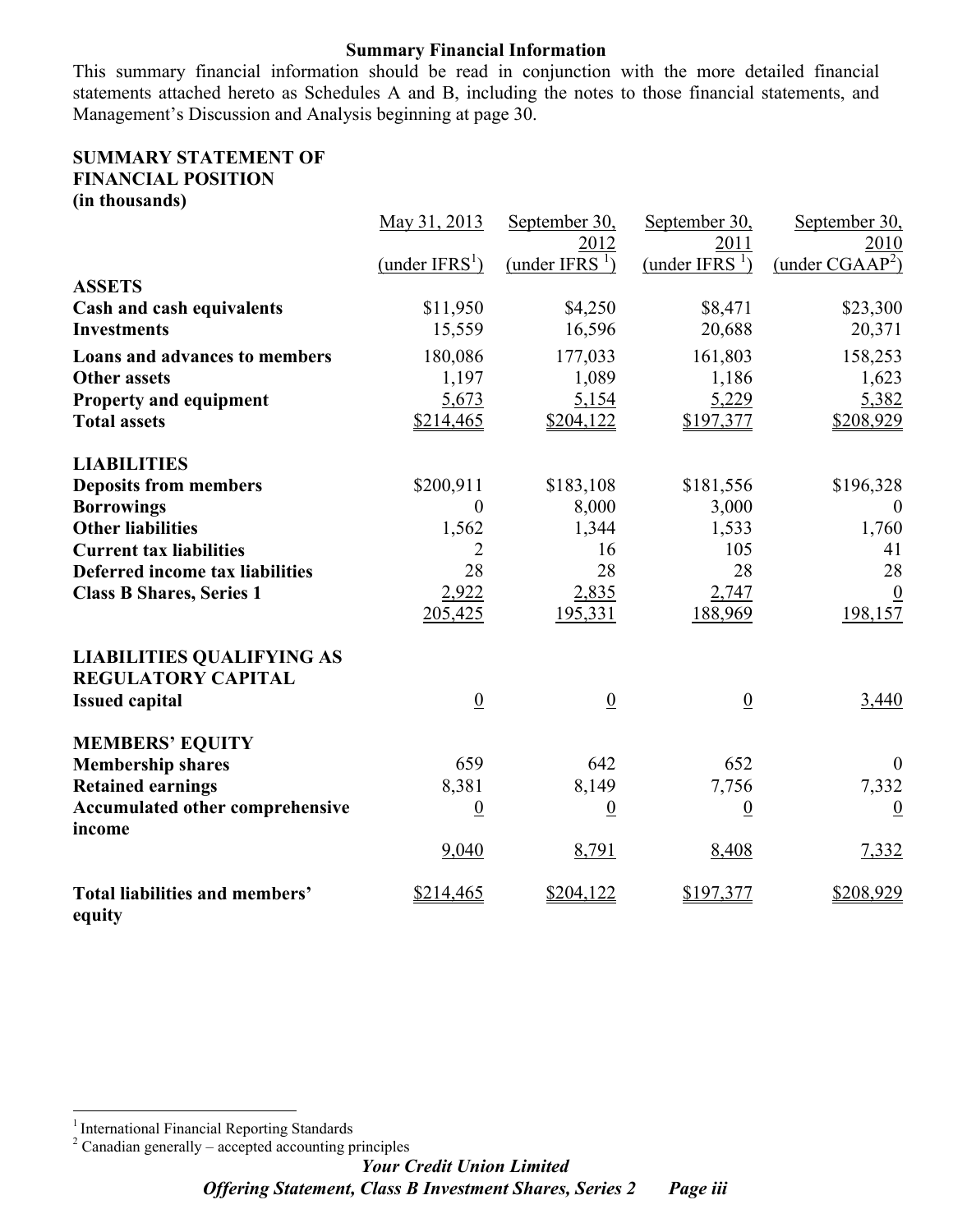# **SUMMARY STATEMENT OF COMPREHENSIVE INCOME (in thousands)**

|                                                                                                             | <b>Eight Months</b><br>Ended<br>May 31, 2013<br>(under IFRS) | Year Ended<br>September 30,<br>2012<br>(under IFRS) | Year Ended<br>September 30,<br>2011<br>(under IFRS) | Year Ended<br>September 30,<br>2010<br>(under CGAAP) |
|-------------------------------------------------------------------------------------------------------------|--------------------------------------------------------------|-----------------------------------------------------|-----------------------------------------------------|------------------------------------------------------|
| <b>Interest income</b><br><b>Investment income</b>                                                          | \$5,468<br>264<br>5,732                                      | \$8,209<br><u>452</u><br>8,661                      | \$8,136<br><u>739</u><br>8,875                      | \$7,692<br><u>537</u><br>8,229                       |
| <b>Interest expense</b><br>Net interest income<br><b>Provision for credit losses</b><br>Net interest margin | 1,825<br>3,907<br>$\frac{79}{3,828}$                         | 2,775<br>5,886<br>$\frac{102}{5,784}$               | 2,900<br>5,975<br>$\frac{183}{5,792}$               | 2,924<br>5,305<br>157<br>5,148                       |
| Other operating income<br><b>Total operating income</b>                                                     | 911<br>4,739                                                 | 1,493<br>7,277                                      | 1,468<br>7,260                                      | 1,584<br>6,732                                       |
| <b>Total operating expenses</b><br><b>Dividends on investment</b><br>shares<br>Income before income taxes   | 4,385<br>$\underline{64}$<br>290                             | 6,698<br>88<br>491                                  | 6,642<br>88<br>530                                  | 6,475<br>97<br>160                                   |
| Income tax expense<br>Net income                                                                            | $\frac{58}{232}$                                             | 98<br>393                                           | $\frac{106}{424}$                                   | <u>52</u><br>108                                     |
| Other comprehensive income                                                                                  | $\overline{0}$                                               | $\underline{0}$                                     | $\underline{0}$                                     | $\overline{0}$                                       |
| <b>Total comprehensive income</b>                                                                           | \$232                                                        | \$393                                               | \$424                                               | \$108                                                |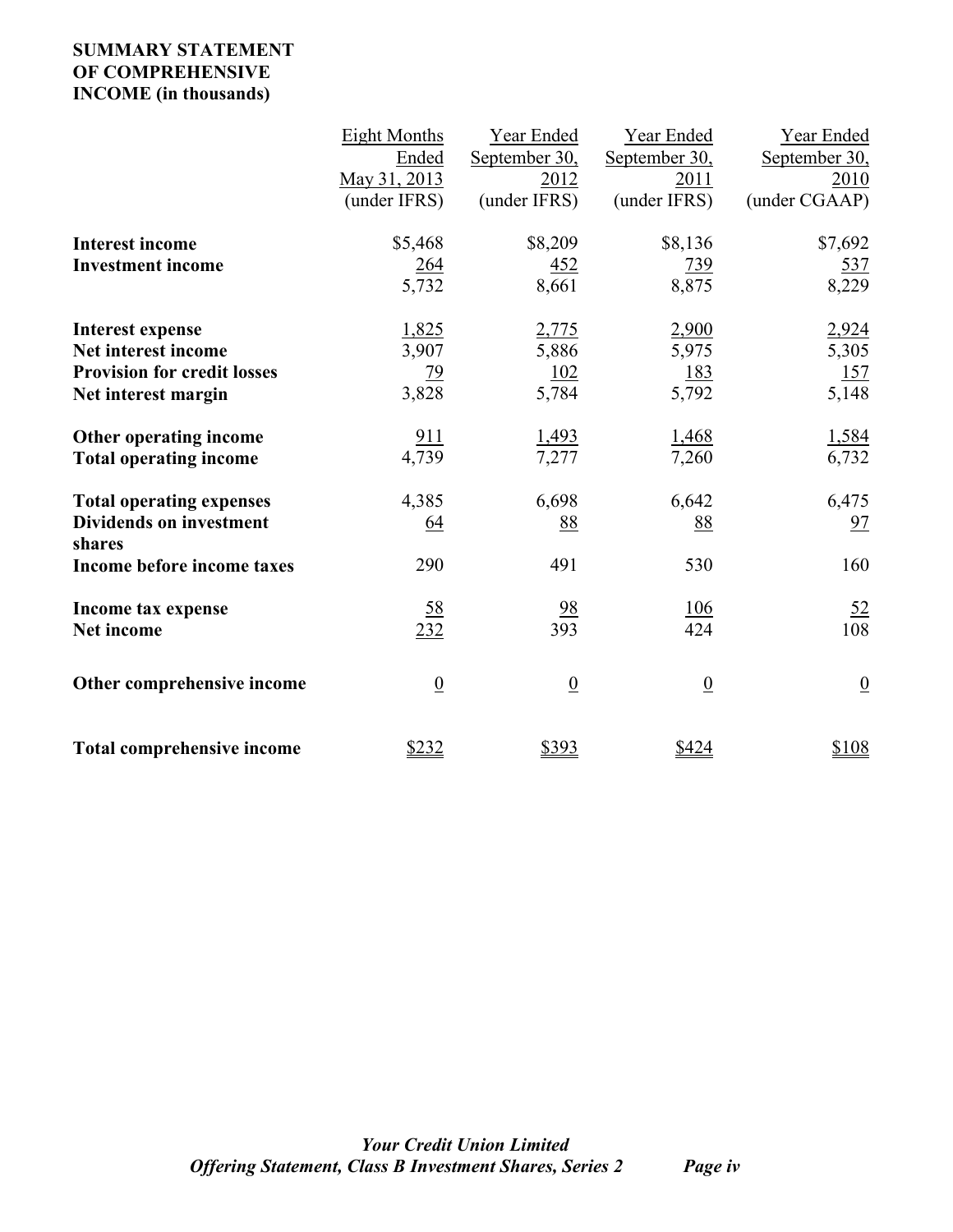# **GLOSSARY OF TERMS**

- "Act" the *Credit Unions and Caisses Populaires Act, 1994,* as now enacted or as the same may from time to time be amended, re-enacted or replaced.
- "Agricultural Loan" a loan to finance the production of cultivated or uncultivated field-grown crops; the production of horticultural crops, the raising of livestock, fish, poultry and fur-bearing animals; or the production of eggs, milk, honey, maple syrup, tobacco, wood from woodlots, and fibre and fodder crops.
- "Administration" a legal status ordered by the Deposit Insurance Corporation of Ontario ("DICO") in any of the following circumstances: (1) DICO, on reasonable grounds, believes that a credit union is conducting its affairs in a way that might be expected to harm the interests of members, depositors or shareholders or that tends to increase the risk of claims against the deposit insurer, but that Supervision by DICO as stabilization authority would, in this case, not be appropriate; (2) A credit union has failed to comply with an order of DICO made while the Credit Union was subject to Supervision; (3) DICO is of the opinion that the assets of a credit union are not sufficient to give adequate protection to its depositors; (4) A credit union has failed to pay any liability that is due or, in the opinion of DICO, will not be able to pay its liabilities as they become due; (5) after a general meeting and any adjournment of no more than two weeks, the members of a credit union have failed to elect the minimum number of directors required under the Act (currently five); (6) if a vacancy occurs in the board of a credit union resulting in there not being a quorum of directors in office, and a general meeting is not called promptly to reconstitute the board; or (7) DICO has received a report from the Superintendent of Financial Services that the Superintendent has ordered a credit union to cease operations; under which DICO has the power to: (a) Carry on, manage and conduct the operations of that credit union; (b) Preserve, maintain, realize, dispose of and add to the property of that credit union; (c) Receive the income and revenues of that credit union; (d) Exercise the powers of that credit union and of its directors, officers, and committees; (e) Exclude the directors of that credit union and its officers, committee members, employees and agents from its property and business; and (f) Require that credit union, with or without obtaining member and shareholder consent, to, (i) amalgamate with another credit union, (ii) dispose of its assets and liabilities, or (iii) be wound up.

"Basis Point" - one-hundredth of one percent (0.01%).

"Bridge Loan" - a loan to an individual made under the following circumstances:

- 1. The loan is for the purchase of residential property in which the purchaser will reside. The property must consist of four units or less.
- 2. The term of the loan is not greater than 120 days.
- 3. The funds from the sale of another residential property owned by the individual will be used to repay the loan.
- 4. The credit union must receive a copy of the executed purchase and sale agreement for both properties before the loan is made.
- 5. The conditions of each of the purchase and sale agreements must be satisfied before the loan is made.
- 6. The loan is fully secured by a mortgage on the residential property being sold or, before the loan is made, the borrower's solicitor has given the credit union an irrevocable letter of direction from the borrower stating that the funds from the sale of the residential property being sold will be remitted to the credit union.

"Class 1 Credit Union" - a credit union which is not a Class 2 credit union.

"Class 2 Credit Union" - a credit union which, at any time after January 31, 2007, has total assets equal to or exceeding \$50,000,000, or has made (or is deemed to have made) a Commercial Loan. A credit union may also apply to the Superintendent to be classified as a Class 2 Credit Union, and the Superintendent can make that classification.

# *Your Credit Union Limited Offering Statement, Class B Investment Shares, Series 2 Page v*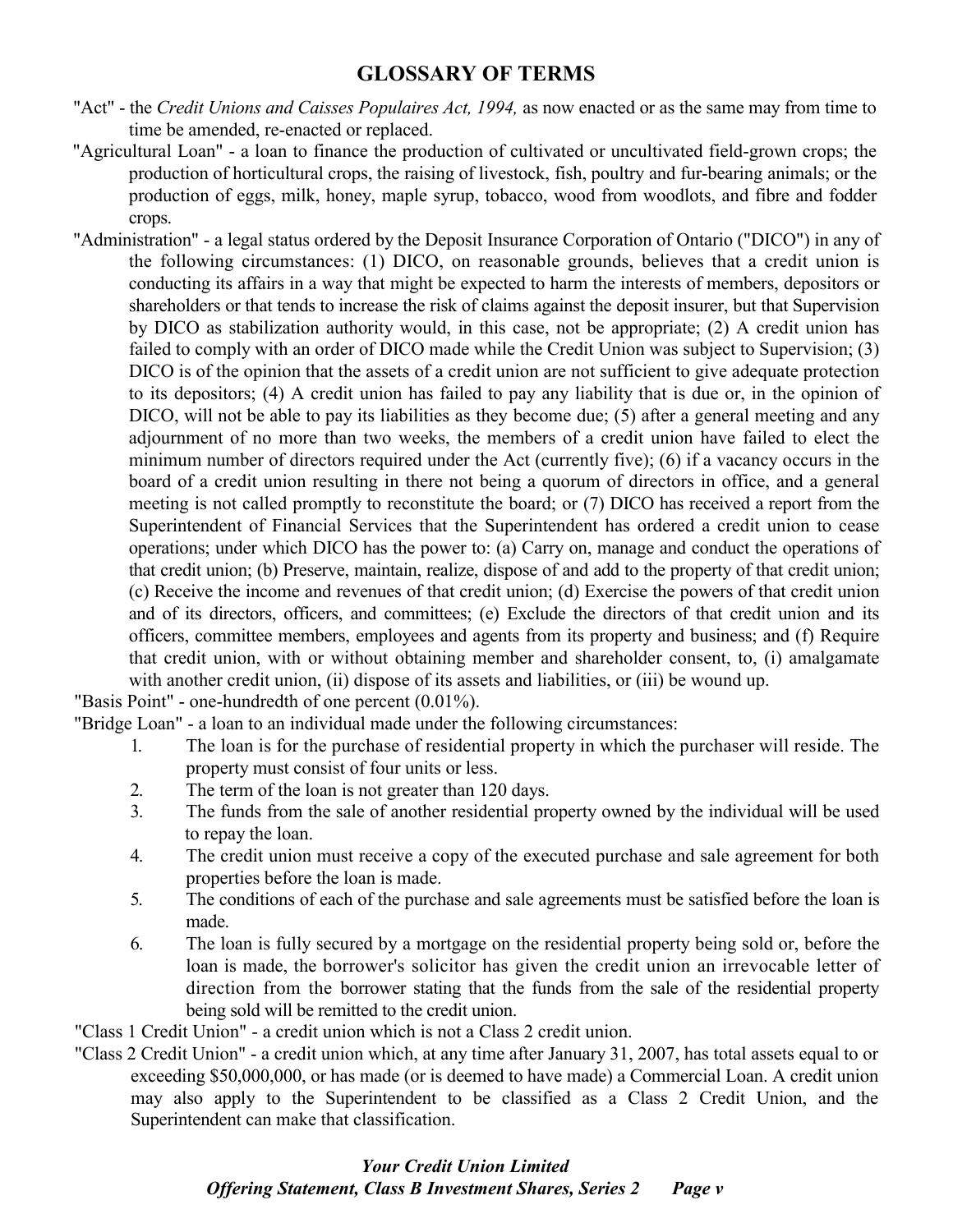- "Commercial Loan" a loan, other than any of the following types of loans, made for any purpose: an Agricultural Loan; a Bridge Loan; an Institutional Loan; a Personal Loan; a Mortgage Loan; an Unincorporated Association Loan; a loan that consists of deposits made by the credit union with a financial institution, Central 1 Credit Union, La Fédération des caisses Desjardins du Québec, La Caisse centrale Desjardins du Québec or Credit Union Central of Canada; a loan fully secured by a deposit with a financial institution (including the credit union making the loan), Central 1 Credit Union, La Fédération des caisses Desjardins du Québec, La Caisse centrale Desjardins du Québec or Credit Union Central of Canada; a loan fully secured by debt obligations guaranteed by a financial institution other than the credit union making the loan, Central 1 Credit Union, La Fédération des caisses Desjardins du Québec, La Caisse centrale Desjardins du Québec or Credit Union Central of Canada; a loan that is fully secured by a guarantee of a financial institution other than the credit union making the loan, Central 1 Credit Union, La Fédération des caisses Desjardins du Québec, La Caisse centrale Desjardins du Québec or Credit Union Central of Canada; an investment in a debt obligation that is fully guaranteed by a financial institution other than the credit union making the loan, fully secured by deposits with a financial institution (including the credit union making the loan), or fully secured by debt obligations that are fully guaranteed by a financial institution other than the credit union making the loan; an investment in a debt obligation issued by the federal government, a provincial or territorial government, a municipality, or any agency of such a government or municipality; an investment in a debt obligation guaranteed by, or fully secured by securities issued by, the federal government, a provincial or territorial government, a municipality, or by an agency of such a government or municipality; an investment in a debt obligation issued by a league, Central 1 Credit Union, La Fédération des caisses Desjardins du Québec, or La Caisse centrale Desjardins du Québec; an investment in a debt obligation that is widely-distributed; an investment in shares or ownership interests that are widely-distributed; an investment in a participating share; or an investment in shares of a league, Central 1 Credit Union, La Fédération des caisses Desjardins du Québec, or La Caisse centrale Desjardins du Québec. A Commercial Loan includes the supply of funds for use in automated bank machines not owned and operated by the credit union supplying the funds.
- "Escrow" a form of trust agreement in which funds are temporarily placed under the control of a third party (trustee) until specific conditions, set out in advance, are met.
- "Institutional Loan" a loan given to the federal government or a federal government agency, a provincial or territorial government or an agency of one, a municipality or an agency of one, a school board or college funded primarily by the federal or a provincial or territorial government, or an entity primarily funded by the federal government, a provincial or territorial government, or a municipality.

"Leverage Ratio" - total Regulatory Capital divided by total assets.

- "Membership Shares" shares required, according to a credit union's by-laws, to maintain a membership in the credit union.
- "Mortgage Loan" a loan that is secured by a mortgage on an individual condominium unit or a building with one to four units where at least one half of the floor area of the building is utilized as one or more private residential dwellings, occupied by the borrower, and to which any of the following apply:
	- 1. The amount of the loan, together with the amount then outstanding of any mortgage having an equal or prior claim against the mortgaged property, does not exceed 80% of the value of the property when the loan is made.
	- 2. The loan is insured under the *National Housing Act* (Canada), or guaranteed or insured by a government agency.
	- 3. The loan is insured by an insurer licensed to undertake mortgage insurance.
- "Non-Cumulative" dividends not declared or paid for one fiscal year are not carried forward or added to the dividend of a following year but are forever extinguished.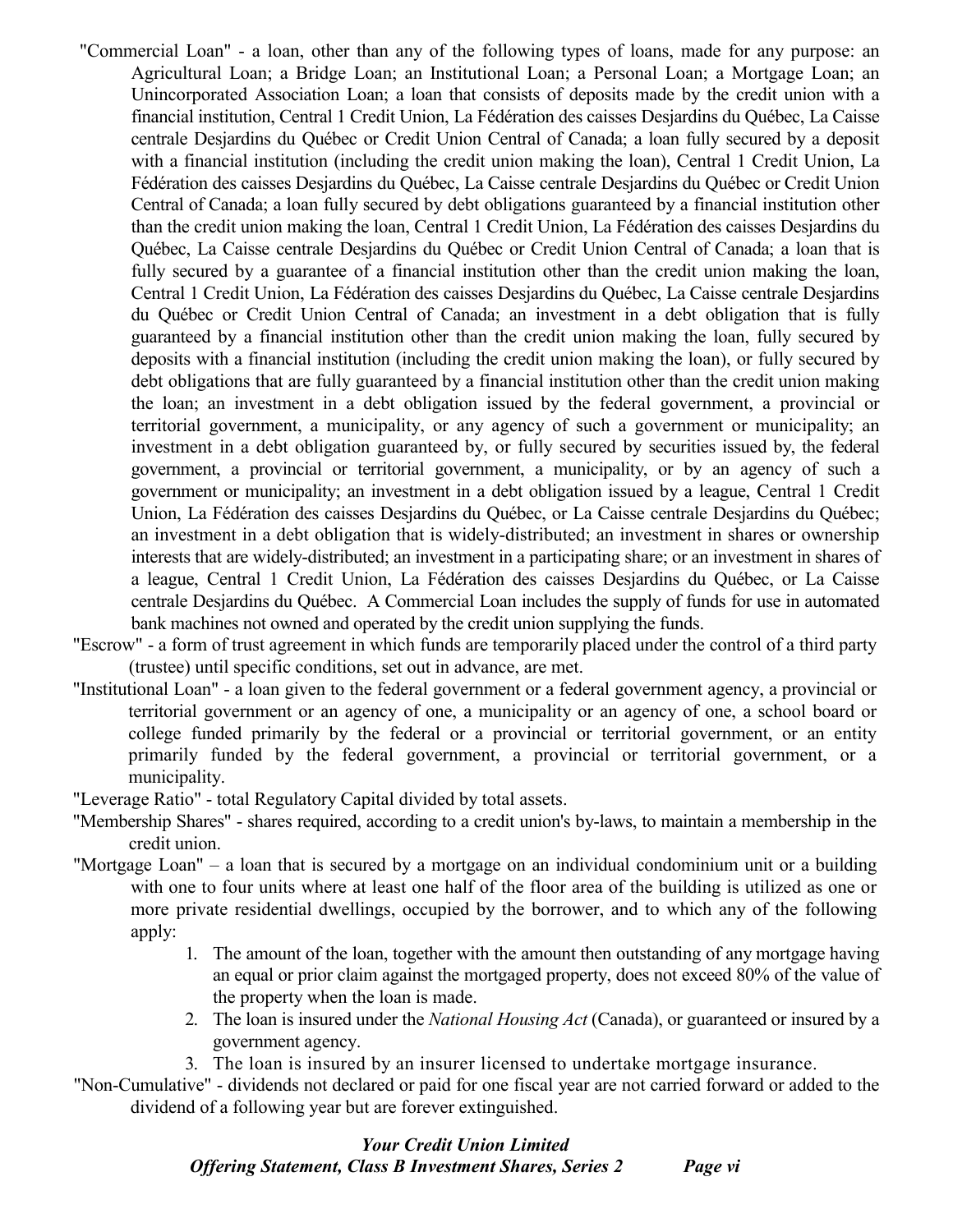- "Non-Participating" in case of dissolution, shareholders receive only the Redemption Amount (see below) and do not participate in receiving any of the residual value of the credit union's assets.
- "Non-Voting" holders vote only at special meetings as required by the Act.
- "Personal Loan" loan given to an individual for personal, family or household use; or to an individual or entity for any other use if the loan, and all other loans outstanding to that individual or entity, does not exceed \$25,000.
- "Redemption Amount" the amount a shareholder receives on redemption or at which shares are transferred from one member to another; this amount is equal to the issue price of the shares (\$1 per share) plus any dividends which have been declared but not yet paid.
- "Regulatory Capital" Membership Shares, Class A Shares (no Class A Shares, however, are currently issued and outstanding), Class B Investment Shares, retained earnings, and the Credit Union's collective allowance for impaired loans.
- "Risk-Weighted Assets" the absolute value of assets in specified categories is multiplied by a percentage, varying between 0% and 100% depending on the risk attributed to each category. The sum of all the categories is the Credit Union's Risk-Weighted Assets.
- "Risk-Weighted Assets Ratio" total Regulatory Capital divided by Risk-Weighted Assets.
- "Schedule I Banks" Schedule I banks are domestic banks and are authorized under the *Bank Act* to accept deposits, which may be eligible for deposit insurance provided by the Canada Deposit Insurance Corporation.
- "Schedule II Banks" Schedule II banks are foreign bank subsidiaries authorized under the *Bank Act* to accept deposits, which may be eligible for deposit insurance provided by the Canada Deposit and Insurance Corporation. Foreign bank subsidiaries are controlled by eligible foreign institutions.
- "Special Resolution" a resolution passed by two-thirds or more of the votes cast by or on behalf of the persons who voted in respect of that resolution.
- "Substantial Portion" assets having an aggregate value equal to or greater than 15 per cent of a credit union's assets at the end of its previous fiscal year.
- "Supervision" a legal status ordered by DICO when: (1) A credit union asks, in writing, that it be subject to supervision; (2) A credit union is not in compliance with prescribed Regulatory Capital or liquidity requirements; (3) DICO has reasonable grounds for believing that a credit union is conducting its affairs in a way that might be expected to harm the interests of members or depositors or that tends to increase the risk of claims against DICO; (4) A credit union or an officer or director of it does not file, submit or deliver a report or document required to be filed, submitted or delivered under this Act within the time limits outlined under this Act; (5) A credit union did not comply with an order of the Superintendent and the Superintendent has requested, in writing, that the credit union be subject to supervision; or (6) A credit union has failed to comply with an order of DICO; under which DICO, acting as stabilization authority, can: (a) order that credit union to correct any practices that the authority feels are contributing to the problem or situation that caused it to be ordered subject to DICO's supervision; (b) order that credit union and its directors, committee members, officers and employees not to exercise any powers of that credit union or of its directors, committee members, officers and employees; (c) establish guidelines for the operation of that credit union; (d) order that credit union not to declare or pay a dividend or to restrict the amount of a dividend to be paid to a rate or amount set by DICO; (e) attend meetings of that credit union's board and its credit and audit committees; and (f) propose bylaws for that credit union and amendments to its articles of incorporation.
- "Syndicated Loans" loan, including any related credit facilities made under a syndicated loan agreement by a credit union, a league, Central 1 Credit Union, La Fédération des caisses Desjardins du Québec, La Caisse centrale Desjardins du Québec or Credit Union Central of Canada acting as the syndicating credit union where:

1. The parties to the syndicated loan agreement are the borrower, the syndicating credit union and one or more of the following:

i. Another credit union or its subsidiary or affiliate.

# *Your Credit Union Limited Offering Statement, Class B Investment Shares, Series 2 Page vii*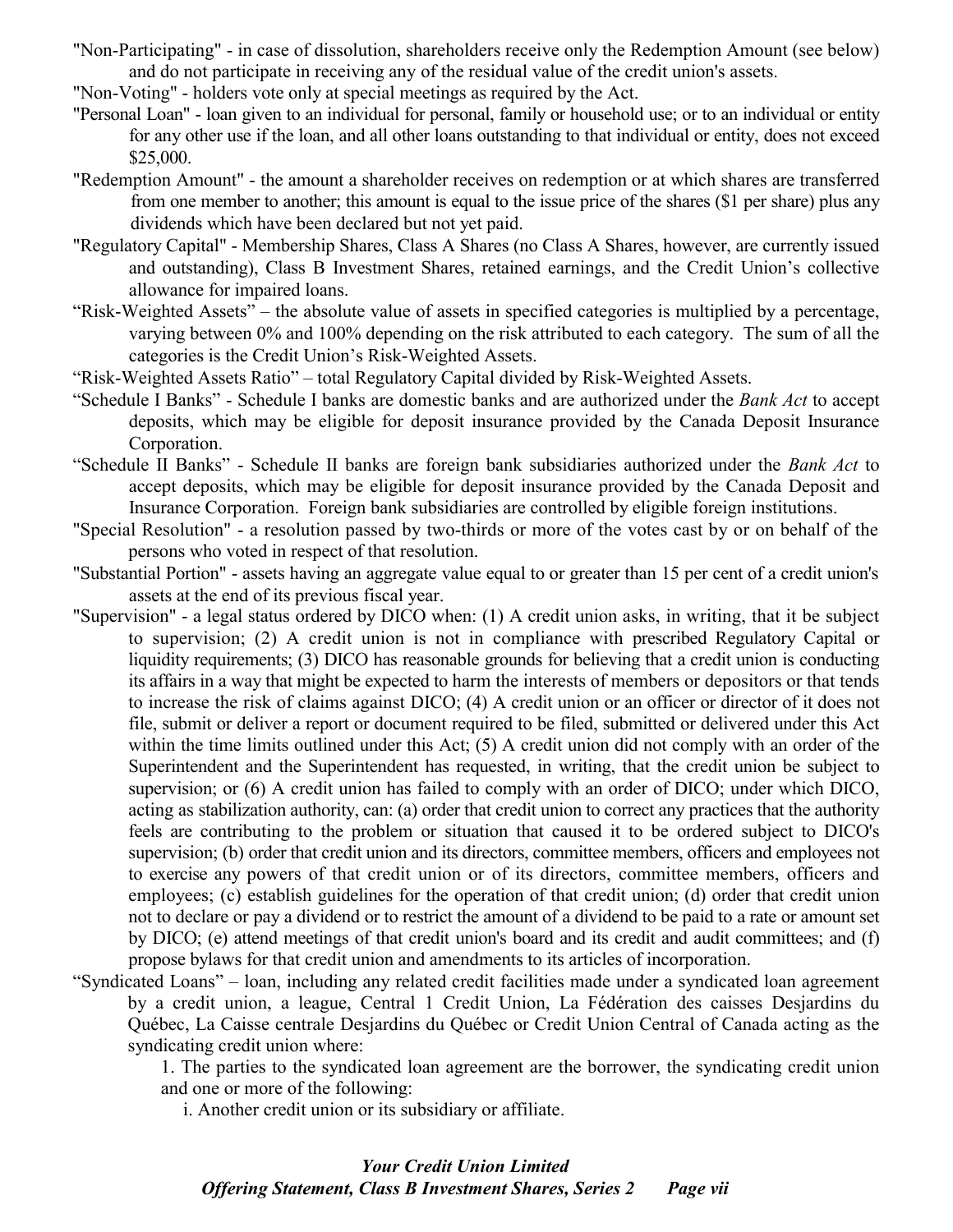ii. A league, Central 1 Credit Union, La Fédération des caisses Desjardins du Québec, La Caisse centrale Desjardins du Québec or Credit Union Central of Canada.

iii. A financial institution other than a securities dealer.

2. Each of the parties to the syndicated loan agreement, other than the borrower, agrees to contribute a specified portion of the loan and to be bound by the terms and conditions of the syndicated loan agreement.

3. The syndicating credit union contributes at least 10 per cent of the loans, including any related credit facilities, and underwrites, disburses and administers them on behalf of the parties to the syndicated loan agreement.

"Unincorporated Association Loan" - loan to an unincorporated association or organization that is not a partnership registered under the *Business Names Act*, and that is operated on a non-profit basis for educational, benevolent, fraternal, charitable, religious or recreational purposes.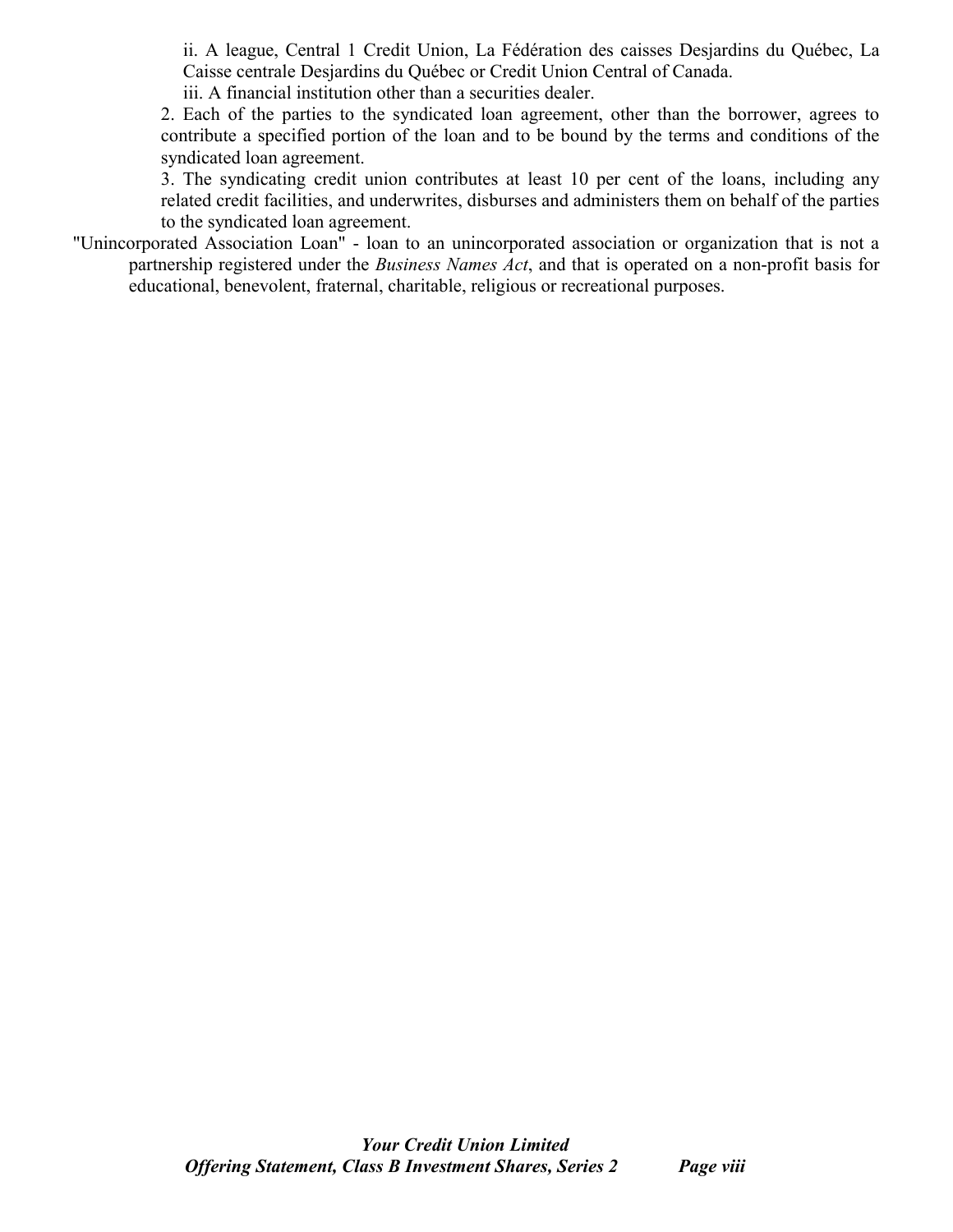# **DETAILED OFFERING STATEMENT**

#### **The Credit Union**

The Credit Union was created as Ottawa Carleton Credit Union Limited ("Ottawa Carleton CU") on February 2, 2004, as a result of the amalgamation of Ottawa Carleton Credit Union Limited ("Old Ottawa Carleton CU") and Howard Smith (Cornwall) Credit Union Limited ("Howard Smith"). Old Ottawa Carleton CU was itself the result of an amalgamation on October 1, 1999 of Ottawa Carleton Credit Union Limited and Ottawa Citizen Employees Credit Union Limited. Howard Smith was incorporated on July 19, 1956 to serve the employees of a particular paper mill in Cornwall, and had, by the time of the amalgamation with Old Ottawa Carleton CU, expanded its bond of association to include anyone who lived or worked in Cornwall and its surrounding area. The Credit Union adopted its current name on April 2, 2004.

The Credit Union's head office is located at 14 Chamberlain Avenue, Ottawa, Ontario.

The Credit Union owns its head office/Chamberlain branch and its Cornwall branch, and leases its Centrepointe branch.

The Credit Union provides a full range of financial services and products to 12,821 members (as of May 31, 2013) through three offices, located in Ottawa and Cornwall, Ontario, and its Internet and telephone banking systems, including its Interac e-Transfer functionality permitting its members to send or receive funds electronically to or from another person with Internet banking access at any participating financial institution. The Credit Union provides a full range of retail and commercial credit and non-credit financial services and products. See also "Business of the Credit Union", below to page 8.

# **BUSINESS OF THE CREDIT UNION**

#### **General Description of the Business**

An overview of the products and services offered by the Credit Union follows:

#### **Personal Financial Services**

The Credit Union provides a broad range of personal financial products and services to its members. Retail financial products for individuals include Canadian-dollar savings and chequing accounts, U.S.-dollar savings accounts, and an extensive variety of Canadian-dollar term deposit products in terms of one to five years. The Credit Union also offers a variety of business accounts to serve the needs of its small business members. Registered investment options include registered retirement savings plans ("RRSPs"), registered retirement income funds ("RRIFs"), tax-free savings accounts ("TFSAs"), and registered education savings plans ("RESPs"). Investment services also include mutual funds offered through an arrangement with Credential Asset Management Inc. outlined at page 29. As at May 31, 2013, members of the Credit Union had \$21,692,999 invested through the Credit Union in various mutual funds. All registered plans are trusteed by Concentra Financial, formerly Co-operative Trust Company of Canada ("Concentra").

The Credit Union owns and operates four Automated Banking Machines ("ABMs") located in all three of its branches and at Algonquin College. The Credit Union is also linked to the Interac, Cirrus System and Plus networks and is a member of The Exchange® Network, giving members access to their accounts at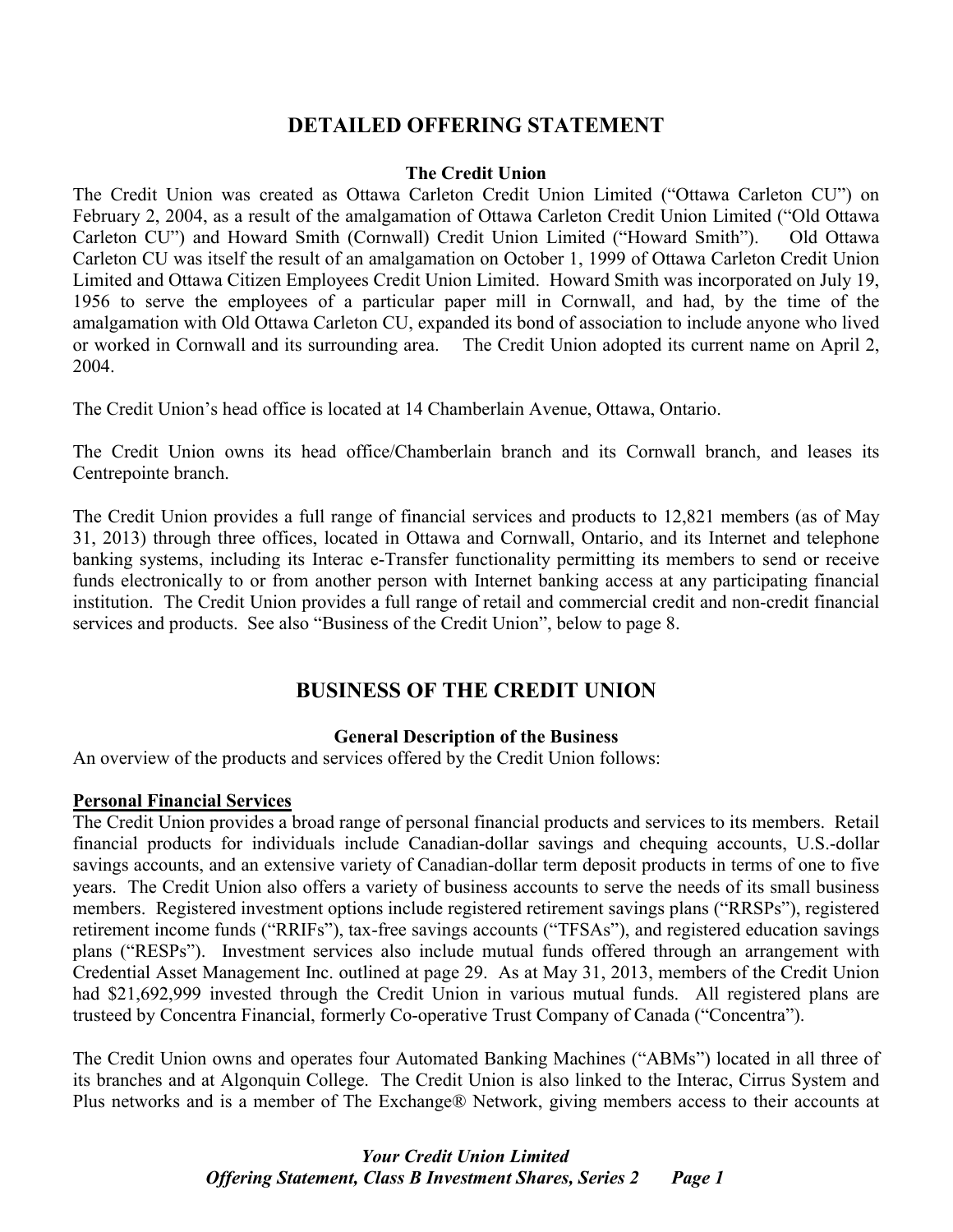point of sale terminals and ABMs well beyond its own branch network and throughout Ontario, Canada, and internationally.

The Credit Union offers a MasterCard credit card through an arrangement with a third party. The Credit Union does not hold the accounts receivable owing from its credit card holders.

## **Lending Services**

The Credit Union, as a Class 2 Credit Union, is permitted to offer Personal Loans, Mortgage Loans, Bridge Loans, Commercial Loans, Agricultural Loans, Institutional Loans, Syndicated Loans and Unincorporated Association Loans, up to limits defined in its lending policies, which are required by regulation to meet a "prudent person" standard. The Credit Union is also subject to a limit on loans to any one person and their "connected persons", as that phrase is defined in a regulation passed pursuant to the Act, of 25% of its Regulatory Capital. The Board has approved, and management follows, its lending policies in all areas to minimize the risk of loan losses. A variety of loan-related group insurance products are also available to members for personal loans and mortgages.

#### **Personal Loans**

Personal Loans consist of instalment loans, demand loans, and lines of credit. According to the Credit Union's structural interest rate risk management policy, personal loans and lines of credit are not to exceed 20% of the Credit Union's total assets. Personal loans fully secured by funds on deposit or by real property are limited to \$700,000, and other Personal Loans are limited to \$150,000, by the Credit Union's credit risk management policy. The Credit Union's unsecured lending limit is \$100,000 pursuant to the Credit Union's credit risk management policy. As at May 31, 2013, the Credit Union's Personal Loan portfolio totalled \$8,368,446.

#### **Residential Mortgages**

The Credit Union offers Mortgage Loans and Bridge Loans to its members. It grants Mortgage Loans to individuals according to conventional mortgage lending standards for residential property. As of May 31, 2013, approximately 82% of the Credit Union's portfolio of Mortgage Loans consists of conventional mortgages; the remainder are high-ratio mortgages insured by the Canada Mortgage and Housing Corporation. According to the Credit Union's structural interest rate risk management policy, Mortgage Loans and Bridge Loans are not to exceed 70% of the Credit Union's total assets. The Credit Union's credit risk management policy limits any Mortgage Loan to \$700,000, and any Bridge Loan to \$500,000. As at May 31, 2013, the Credit Union's portfolio of Mortgage Loans and Bridge Loans totalled \$125,120,320.

# **Commercial Loans**

Commercial Loans consist of mortgages, term loans and operating lines of credit to small and mediumsized businesses, and mortgages that do not meet the definition of a Mortgage Loan because the property is non-owner-occupied, multi-unit residential or non-residential property. According to the Credit Union's structural interest rate risk management policy, Commercial Loans are not to exceed 30% of the Credit Union's total assets. The Credit Union's credit risk management policy limits any Commercial Loan to \$2,800,000. As at May 31, 2013, the Credit Union's Commercial Loan portfolio totalled \$47,155,203.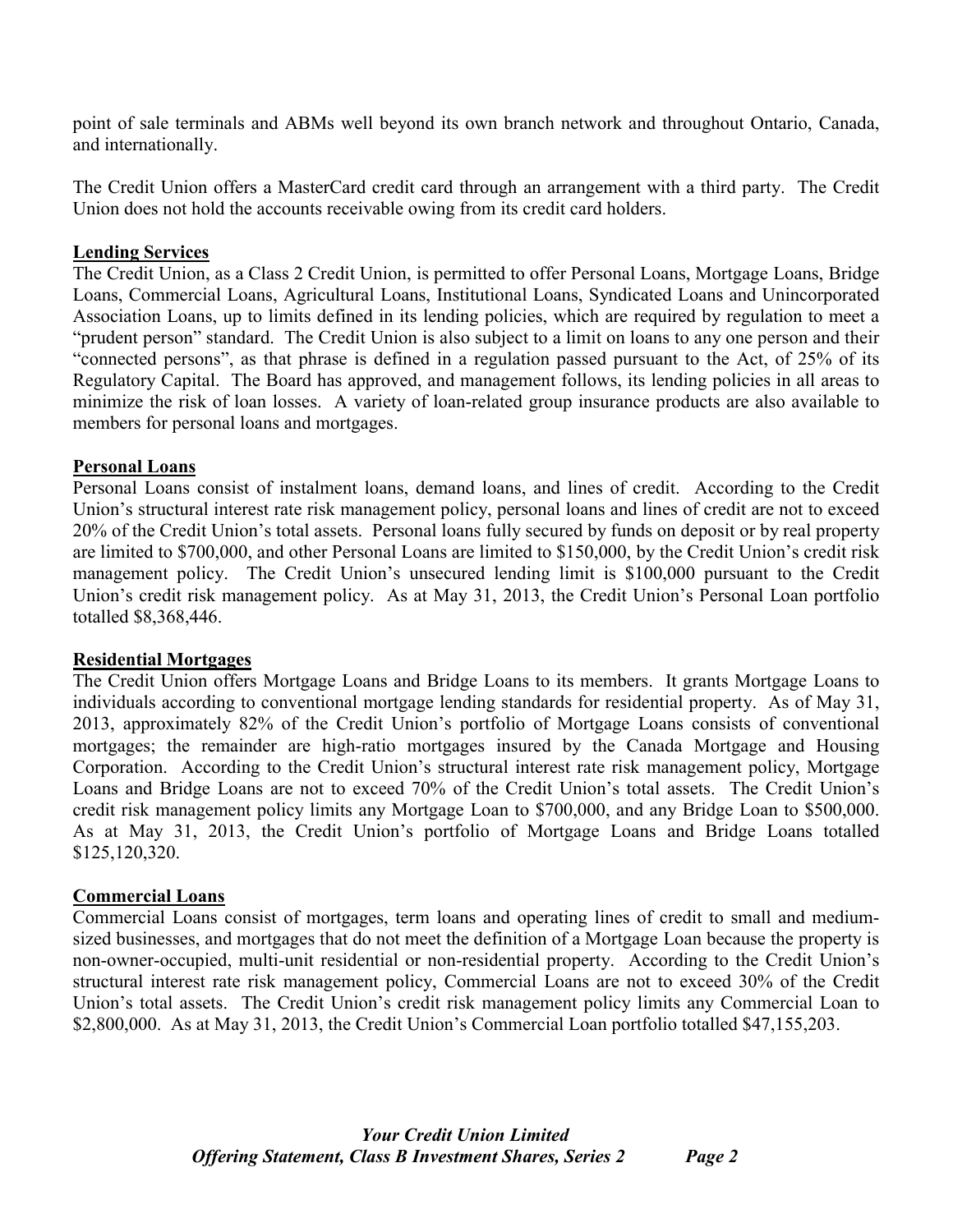#### **Institutional Loans**

Institutional Loans are loans to the federal or a provincial, territorial or municipal government or governmental agency, a school board or college funded primarily by the federal or a provincial or territorial government, or an entity funded primarily by the federal or a provincial or municipal government. According to the Credit Union's credit risk management policy, any Institutional Loan is to be limited to \$1,000,000. As at May 31, 2013, the Credit Union's Institutional Loan portfolio totalled \$45,596.

#### **Agricultural Loans**

Agricultural Loans consist of mortgages, term loans and operating lines of credit to all types of agricultural businesses. According to the Credit Union's credit risk management policy, any Agricultural Loan is limited to \$2,800,000 and, according to the Credit Union's structural interest rate risk management policy, Agricultural Loans are limited to 10% of the Credit Union's total assets. As at May 31, 2013, the Credit Union's Agricultural Loan portfolio totalled \$167,613.

#### **Unincorporated Association Loans**

Unincorporated Association Loans consist of any loan made to an unincorporated association or organization that is not a partnership, and that is operated on a non-profit basis for educational, benevolent, fraternal, charitable, religious or recreational purposes. As at May 31, 2013, the Credit Union has no Unincorporated Association Loans outstanding.

#### **Syndicated Loans**

Syndicated Loans are loans made by a syndicating credit union and other financial institutions pursuant to a syndicated loan agreement, enabling several lenders to cooperate in making a larger loan than any one of them would have been able or willing to offer to the borrower individually. As at May 31, 2013, the Credit Union's Syndicated Loan portfolio totalled \$19,299,973; all of these loans are included in the Credit Union's Commercial Loan portfolio, since they meet the definition of Commercial Loans.

#### **Summary Lending Comments**

The Credit Union's credit risk management policy limits the percentage of the Personal Loan and Mortgage Loan portfolio which can be referred to the Credit Union from outside sources, and the percentage of those referrals which can come from any single source. That policy also limits the percentage of Commercial Loans, Unincorporated Association Loans, and Institutional Loans by loan type and industry concentration.

For further information regarding any of these loan portfolios, see the "Loan Composition" heading in the table presented in the "Management's Discussion and Analysis" section, on page 33, note 9 in the Credit Union's condensed interim financial statements, on pages 11 and 12 of Schedule A hereto, and note 9 in the Credit Union's audited financial statements, on pages 24 and 25 of Schedule B hereto.

#### **Mission Statement**

The Credit Union's mission is to serve its members as a proud and socially responsible financial services co-operative. Its vision is to achieve growth, attract youth, and reward its members with shared profits. Its values are people, integrity, innovation, commitment, performance and co-operation. The Credit Union is currently focusing on member satisfaction, employee and director engagement, productivity and performance, co-operative commitment and identity.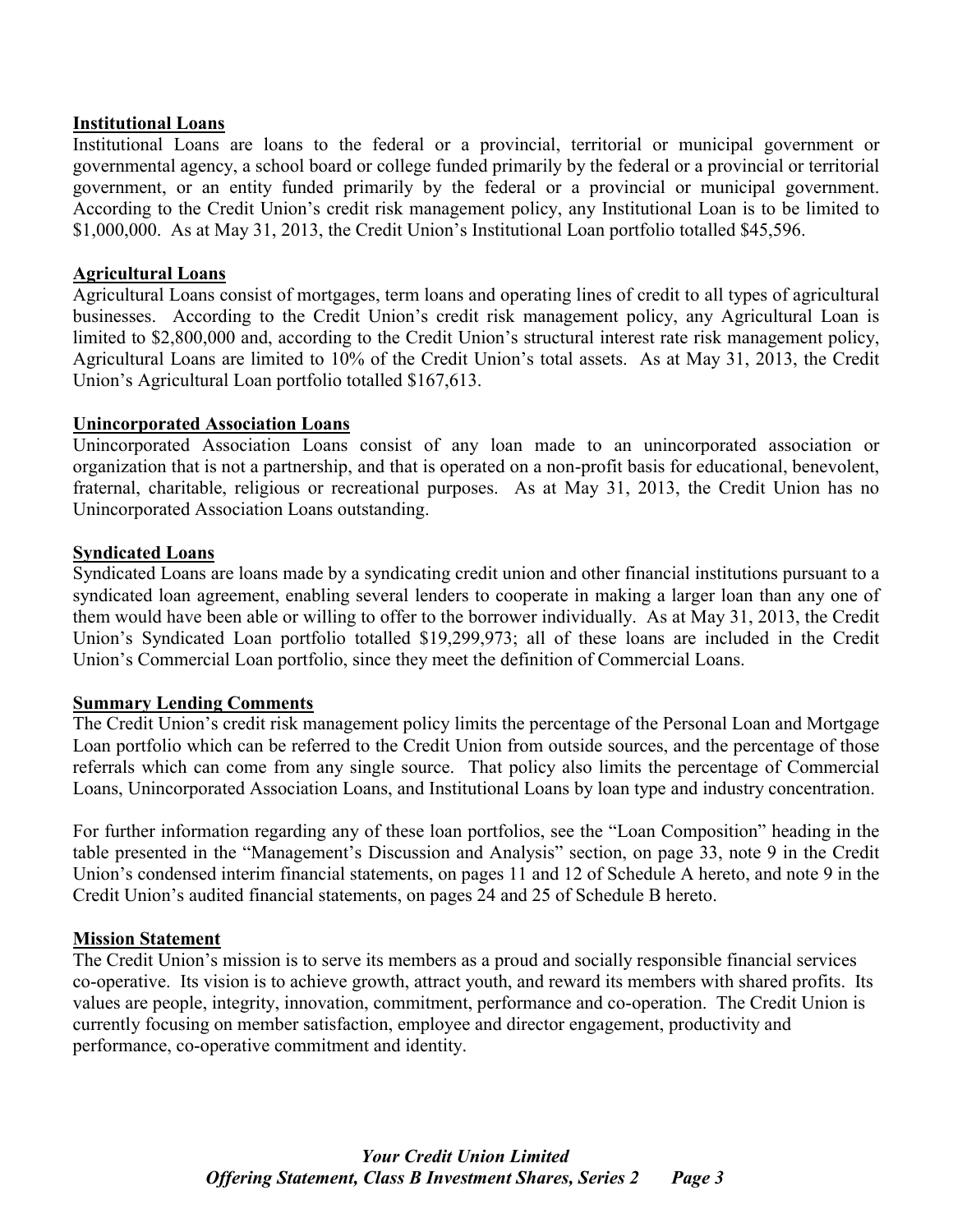# **Bond of Association and Membership**

The Act requires that a bond of association exist among members of a credit union. Typically, such bonds of association may be community-based, employer-based, or otherwise based on a group of members with a form of common association. The Credit Union's bond of association is as fully described in section 2.01 of its by-laws, and as summarized below:

- Persons who reside or who work in the Province of Ontario;
- Employees of the Credit Union; and
- The related persons or entities of any person qualifying for membership under the above provisions.

The Credit Union's by-laws also permit those not otherwise qualifying for membership under its bond of association to become members, but only if the aggregate number of such members does not exceed 3% of the membership of the Credit Union.

Certain entities (*i.e.*, corporations, partnerships, and government ministries and agencies) may also become members.

Membership in the Credit Union is granted to applicants who are within the bond of association by enabling them to purchase and hold the required number of Membership Shares as specified in paragraphs 2.03 of the by-laws of the Credit Union. In summary, this section requires those members who are individuals under the age of 18 years to be members of the Credit Union without holding any Membership Shares in the Credit Union, and those members who are entities or who are individuals over the age of 18 years to hold ten five-dollar Membership Shares of the Credit Union.

The Credit Union's by-laws also permit members of the Credit Union to hold, if those members choose to do so, up to two hundred (200) additional Membership Shares in the Credit Union.

# **Corporate Governance**

The business of the Credit Union is directed and governed by its Board, a group of nine individuals who are elected at the annual general meeting of the Credit Union pursuant to a procedure outlined in the Credit Union's by-laws, by the members of the Credit Union in full compliance with the Credit Union's Membership Share requirement who have attained the age of 18 years as of the date of the annual general meeting. Each director is elected for a three-year term on a staggered basis to provide for continuity of Board members. No class or series of shares, other than Membership Shares, carries the right to vote for the Credit Union's Board.

No person may serve as a director of the Credit Union for more than three consecutive three-year terms since the annual general meeting of the Credit Union held in November, 2008.

The Board has established committees to assist in its effective functioning and to comply with the requirements of the Act. An Audit Committee has been formed and is composed of at least three members of the Board. Its mandate and duties are set out in the Regulations to the Act. The Audit Committee is responsible for, among other things, reviewing any financial statements which are presented to the members, either at an annual general meeting or within an offering statement, and making recommendations to the Board as to the approval of such financial statements.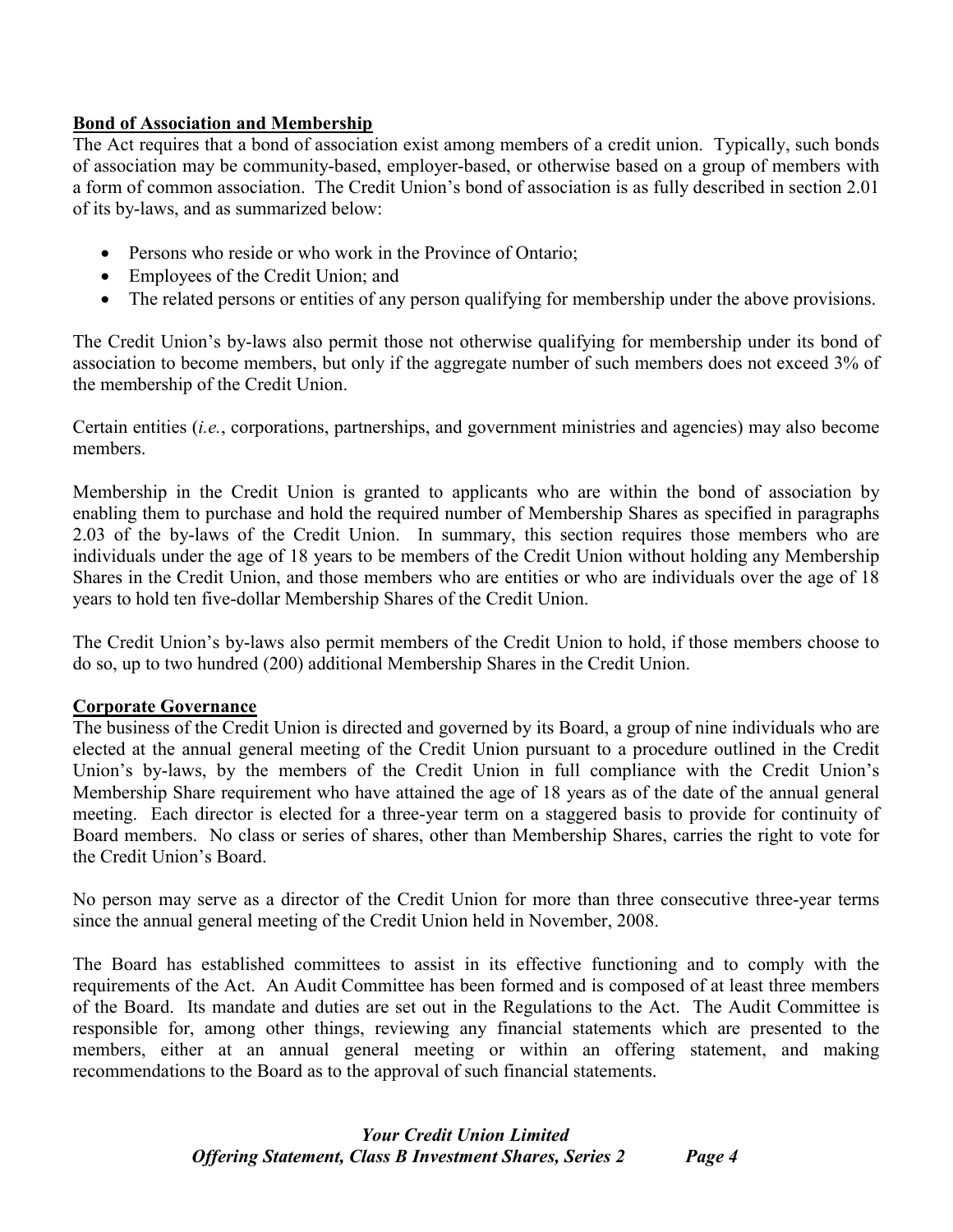The Board shall also appoint a nominating committee of at least three directors, who shall not seek election to the Board while they remain members of the nominating committee. The responsibilities of this committee are to solicit and receive nominations for election to the Board at the next annual general meeting of the Credit Union, and to make recommendations to the membership regarding candidates that are qualified, as determined through a fair, open and transparent process. The by-laws set out a procedure whereby members of the Credit Union may nominate persons for election to the Board.

The Board shall also appoint an executive committee of at least three directors, one of which shall be the Chair of the Board and another of which shall be the Vice Chair of the Board. The committee shall perform such duties as may be delegated to it by the Board.

The Board shall also appoint a President and Chief Executive Officer evaluation committee of at least three directors, which shall perform such duties as may be delegated to it by the Board.

Other Board committees formed from time to time are *ad hoc*, informal and advisory in nature.

The Board has overall responsibility for and authority within the Credit Union, and directs the activities of the President and Chief Executive Officer, to whom it has delegated certain responsibilities according to Board policies. The Credit Union has senior management as outlined on page 26 of the offering statement. The Credit Union's President and Chief Executive Officer has announced his intention to retire from the Credit Union in the fall of 2013, and the Board is now involved in the process of selecting a new President and Chief Executive Officer. The Credit Union has 45 employees, consisting of 41 full-time and 4 parttime employees, the part-time employees equating to approximately 2.9 full-time positions. For the names, municipality of residence, offices with the Credit Union and the present principal occupations of the directors and senior managers of the Credit Union as of the date of this offering statement, see "Directors and Senior Management", beginning on page 25 of the offering statement.

The duties, powers and standards of care and performance for boards of directors, officers and committee members of credit unions are specified in the Act and the regulations passed pursuant to it, and include a duty to act honestly, in good faith, and with a view to the best interest of the credit union, and to exercise the degree of care, diligence and skill that a reasonably prudent person would exercise in comparable circumstances.

# **Business Strategy**

The Credit Union has identified the following strategic objectives for its 2012 – 2013 fiscal year:

- 1. Improved communications with and accessibility to its members.
- 2. Greater employee engagement through caring and listening.
- 3. Improving productivity and performance.
- 4. Forming stronger partnerships with local co-operatives.

The Credit Union is open and responsive to potential purchase/sale or amalgamation opportunities.

# **The Regulatory Framework**

*The Credit Unions and Caisses Populaires Act, 1994* (See also "Capital Adequacy", on page 8) Credit unions and caisses populaires in Ontario are governed by the *Credit Unions and Caisses Populaires*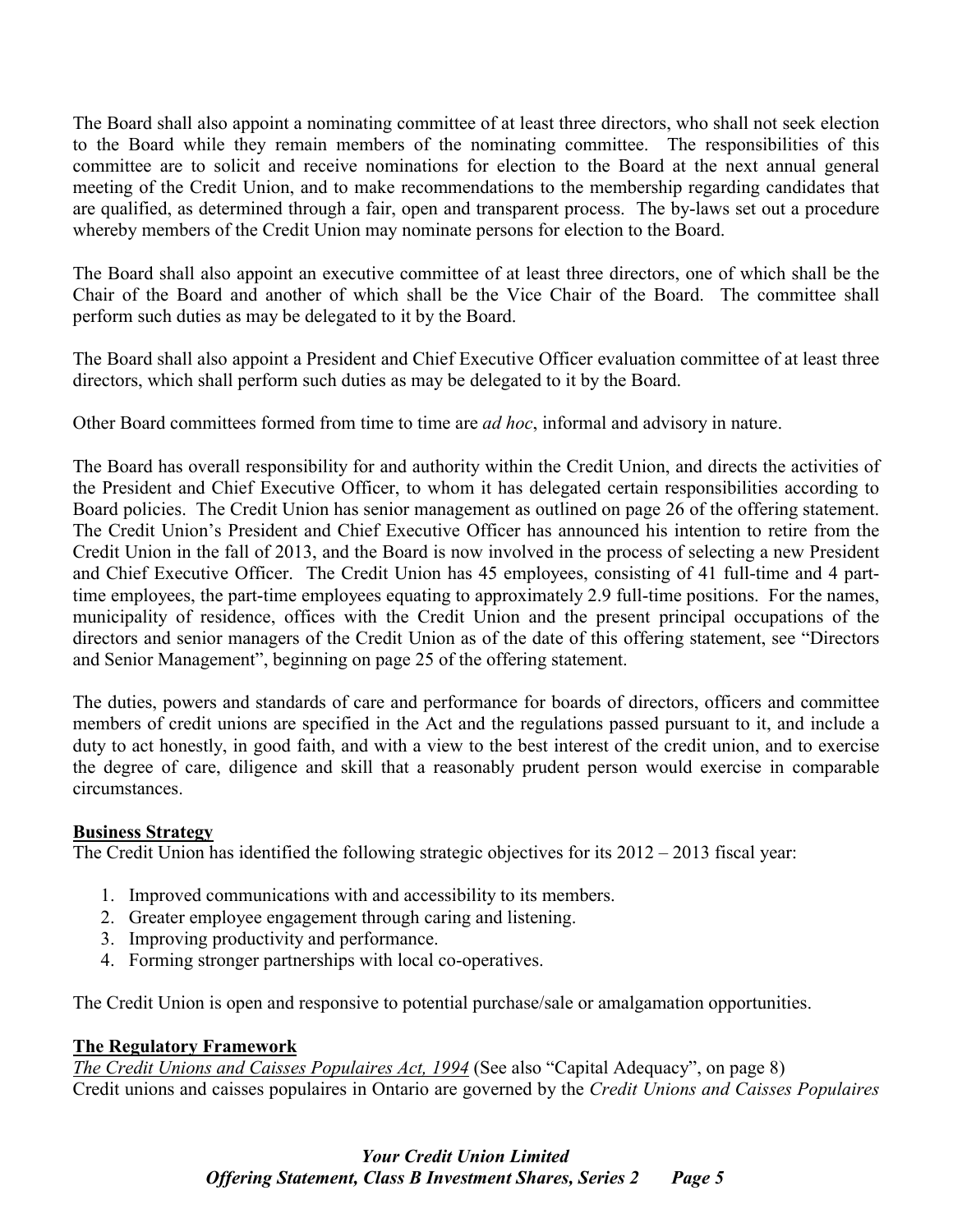*Act, 1994*, with its accompanying regulations and guidelines (collectively referred to as the "Act"). The Deposit Insurance Corporation of Ontario ("DICO") is charged with the responsibility of exercising certain powers and performing certain duties that are conferred or imposed by the Act. Among these duties is monitoring compliance with section 84 of the Act, which requires that adequate and appropriate forms of Regulatory Capital and liquidity be maintained by credit unions and caisses populaires. Credit unions and caisses populaires which do not meet the minimum Regulatory Capital levels required may be granted a variation of the Regulatory Capital requirements by DICO, subject to such terms and conditions as it may impose.

DICO is an Ontario Provincial Agency under the Act. DICO's role is to protect depositors in Ontario credit unions and caisses populaires from loss of their deposits. Deposit insurance is part of a comprehensive depositor protection program for all Ontario credit unions and caisses populaires which is backed by provincial legislation. DICO is able to impose certain requirements as a condition of continuing its deposit insurance coverage and, in the event that a credit union or caisse populaire fails to comply and is believed to represent a threat to the deposit insurance fund, has broader power to take corrective action, which may include placing the credit union under Supervision or Administration, should circumstances so warrant. DICO has rated the Credit Union on its differential premium system, enabling calculation of the Credit Union's deposit insurance premium for its fiscal year ending September 30, 2013, and its insurance is in place and in good standing regarding that fiscal year. The Credit Union is required to report to DICO immediately any actual or anticipated event which is likely to have a material impact on the Credit Union's financial position and increase DICO's insurance risk. In that event, DICO reserves the right to impose other terms, conditions, or requirements as DICO deems appropriate.

# **Credit Union Central of Ontario, Central 1 Credit Union and Credit Union Central of Canada**

Each province in Canada has one or more central credit unions that serve their member credit unions in the province and in Ontario, one of these bodies is Central 1 Credit Union ("Central 1"). Central 1 was formed through a merger of Credit Union Central of British Columbia ("CUCBC") and Credit Union Central of Ontario ("CUCO") on July 1, 2008. As an incorporated association owned by its approximately 145 member credit unions in Ontario (101 credit unions) and British Columbia (44 credit unions), Central 1 provides liquidity management, payments, Internet and trade association services to its member credit unions.

As the central banker for its member credit unions, Central 1 provides, through an arrangement with a third party, centralized cheque clearing, and itself provides lending services to member credit unions. Lending services include overdraft facilities, demand loans, and term loans at fixed and variable rates.

Central 1 also undertakes government relations, economic forecasting, and market research and planning.

As a member of Credit Union Central of Canada ("CUCC"), Central 1 and its member credit unions enjoy access to national government relations efforts, national marketing and research, and a voice in the World Council of Credit Unions, a world-wide association of national credit union associations of which CUCC is a member.

To become a member of Central 1, the Credit Union must purchase membership shares calculated based on the percentage of its total assets were of the system's total assets as of the preceding calendar year end. The Credit Union must also maintain a liquidity reserve deposit at Central 1 equal to 6% of its total assets, and pay membership dues which are calculated using a formula which is based on the Credit Union's membership.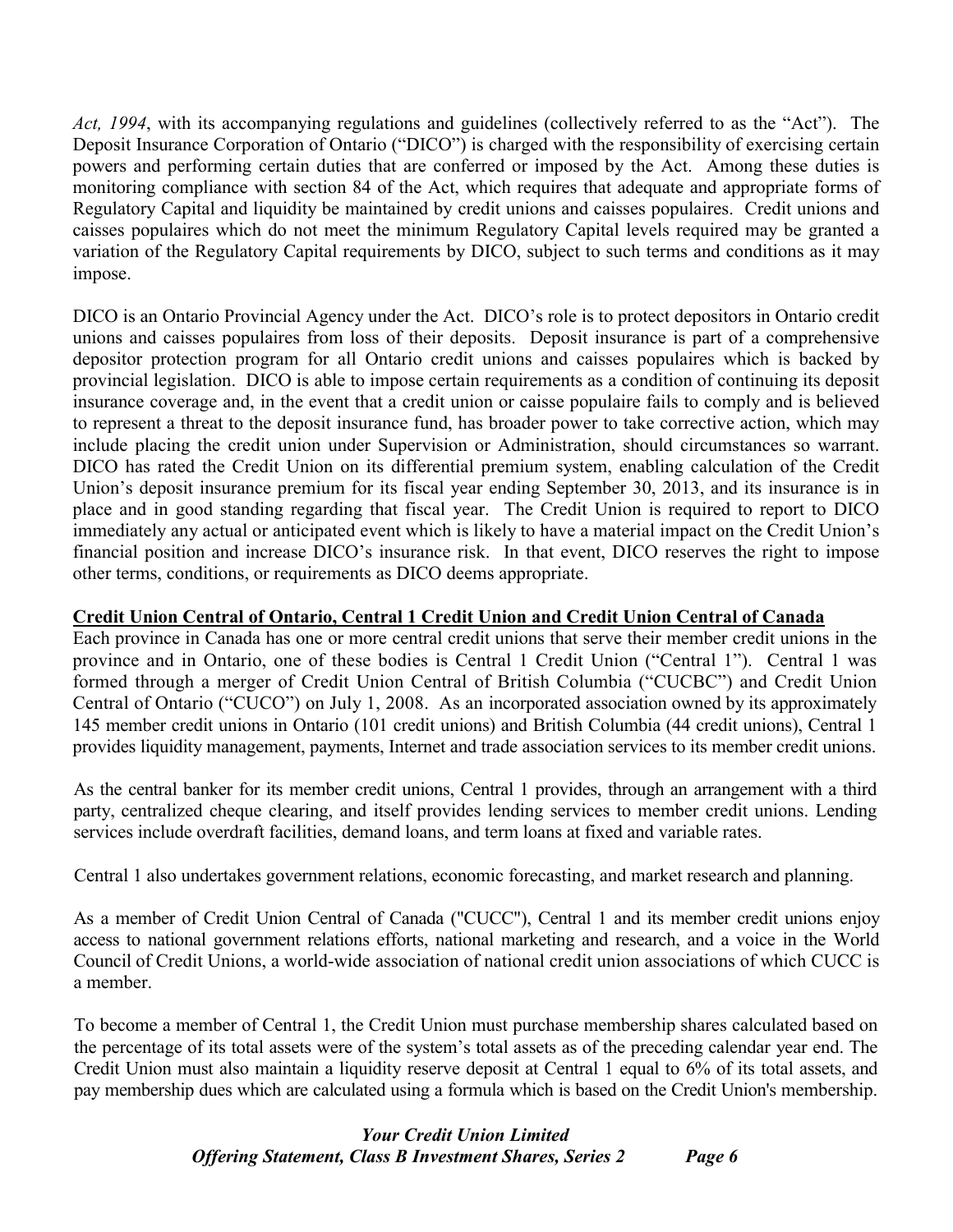As at May 31, 2013, the Credit Union's membership in Central 1 is in good standing.

As a pre-condition of the merger to form Central 1, CUCO was required to divest itself of investments in certain third party asset-backed commercial paper ("ABCP"). The resolution approved the creation of a limited partnership (the "Partnership") to acquire these investments funded by member credit unions in proportion to their share investment in CUCO. As a result, on July 1, 2008, immediately prior to the merger of CUCO and CUCBC, the excluded ABCP with a total par value of \$186,916,000 was acquired by the Partnership at its estimated fair value of \$133,564,000, including accrued interest, net of expenses, and other assets. As there was no liquid market in these ABCP investments, the fair values used to determine the acquisition price were provided by Edenbrook Hill Capital Ltd., a firm engaged by CUCO to provide an independent valuation of these assets underlying the ABCP investments.

Members of CUCO were required to purchase units in the Partnership based on their proportionate share ownership in CUCO prior to the date of the merger. As a result, the Credit Union was required to purchase units in the Partnership with a total fair value of \$1,307,000 on the acquisition date.

In January 2009, the restructuring of the ABCP investments took place as part of the Pan Canadian Investors Committee's restructuring. The Partnership's ABCP investments were exchanged for Restructured Asset Backed Notes (RABN).

On August 17, 2011 CUCO discontinued as a regulated financial institution and continued as a co-operative known as CUCO Cooperative Association ("CUCO Co-op"). On August 31, 2011 CUCO Co-op purchased the investment portfolio of long term notes from the Partnership in exchange for Class B investment shares which were distributed to the Partnership's unit holders. This combination of steps restructured the Credit Union's holding in the assets, created a new investment and unlocked a potential tax shelter on any future gains in value. On October 24, 2011, the Board of the Partnership approved a resolution to dissolve the limited partnership as it had ceased operations and disposed of all assets. As the investment in CUCO Co-op Class B investment shares represented a new investment, the Credit Union elected to classify it as "Fair Value through Profit or Loss", requiring the investment to be carried at fair value with all gains and losses in value to be recorded in income. At May 31, 2013 CUCO Co-op provided the Credit Union with an estimate of fair value of its investment of \$1,073,809.

# **Tier I and Tier II Regulatory Capital**

Capital is defined in the general regulation passed pursuant to the Act as the Credit Union's Tier 1 capital and Tier 2 capital. Tier 1 capital, regarded as the most permanent form of capital, includes the Credit Union's Membership Shares, retained earnings, and Class B Investment Shares, Series 1 and Series 2, which are not eligible to be redeemed in the twelve months following the date of the determination, and would include some portion of the Credit Union's Class A Shares, if any were issued and outstanding. The Credit Union's Tier 2 capital includes that portion of the Class B Investment Shares, Series 1 and Series 2, which can be redeemed in the next twelve months, and a portion of the Credit Union's collective loan provision, and would include the portion of the Credit Union's Class A Shares which did not qualify as Tier I capital, if any were issued and outstanding. A credit union, to the extent that its Tier II capital exceeds its Tier I capital, may not include the excess Tier II capital as Regulatory Capital. Since the Credit Union's Tier I capital at all times exceeds its Tier II capital, both its Tier I capital and also its Tier II capital are included in Regulatory Capital.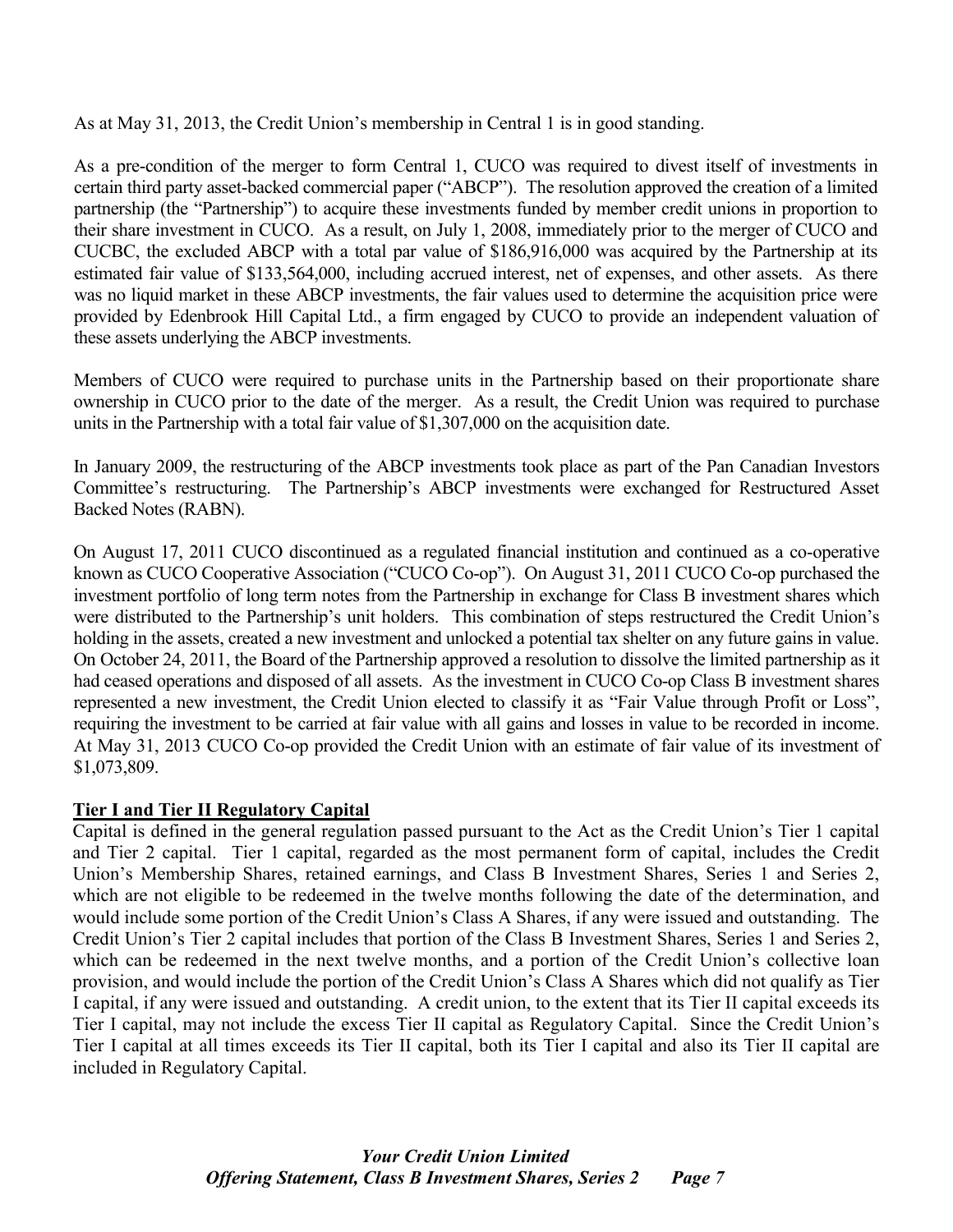# **Capital Adequacy**

As at May 31, 2013, and as at September 30, 2012, 2011 and 2010, the Credit Union was in compliance with the Regulatory Capital adequacy requirements of the Act, as indicated under the "Compliance with Capital Requirements" heading of the table at page 33 of the offering statement.

Based on the total assets and Regulatory Capital at May 31, 2013, the Credit Union's Leverage Ratio would increase to 6.56% if this offering is minimally subscribed and to 10.29% if fully subscribed. Based upon the Credit Union's condensed statement of financial position at May 31, 2013, this offering would support additional growth of \$137,238,187 if minimally subscribed, and \$337,238,187 if fully subscribed, while still maintaining the Leverage Ratio at no less than the regulatory minimum requirement of 4%.

The growth possible for the Credit Union, if this offering is fully or minimally subscribed, is calculated as follows. If this offering is fully subscribed, the Credit Union will have Regulatory Capital of \$22,068,161. Dividing this amount of Regulatory Capital by the required Leverage Ratio of 4.00% reveals that the Credit Union would then have sufficient Regulatory Capital to support assets of \$551,704,025. Subtracting from this level of assets the Credit Union's total assets as reported on its condensed statement of financial position at May 31, 2013 indicates that the Credit Union could grow by \$337,238,187 if this offering is fully subscribed. The Credit Union's Leverage Ratio in this case will be 10.29%, assuming no growth from the assets disclosed on the Credit Union's condensed interim financial statements as at May 31, 2013.

If this offering is only minimally subscribed, however, the Credit Union will have Regulatory Capital of \$14,068,161. Dividing this level of Regulatory Capital by the required Leverage Ratio of 4.00% reveals that the Credit Union would then have sufficient Regulatory Capital to support assets of \$351,704,025. Subtracting from this level of assets the Credit Union's total assets as reported on its condensed statement of financial position at May 31, 2013 indicates that the Credit Union could grow by \$137,238,187 if this offering is minimally subscribed. The Credit Union's Leverage Ratio in this case would be 6.56%, assuming no growth from the assets disclosed on the Credit Union's condensed interim financial statements as at May 31, 2013.

# **Additional Information**

For more information regarding the Credit Union's operations, see "Management's Discussion and Analysis" beginning on page 30, the condensed interim financial statements as of May 31, 2013 attached hereto as Schedule A, and the audited financial statements as at September 30, 2012 attached hereto as Schedule B.

# **CAPITAL STRUCTURE OF THE CREDIT UNION**

The Credit Union has three classes of shares in its capital structure: Membership Shares, Class A Special Shares (the "Class A Shares"), and Class B Special Shares (the "Class B Shares"), of which both Class A Shares and Class B Shares are issuable in series. The Credit Union has not created any series of Class A Shares, and there are currently no Class A Shares of the Credit Union issued and outstanding. The Credit Union has created and authorized two series of Class B Shares (the "Class B Investment Shares, Series 1" and the "Class B Investment Shares, Series 2").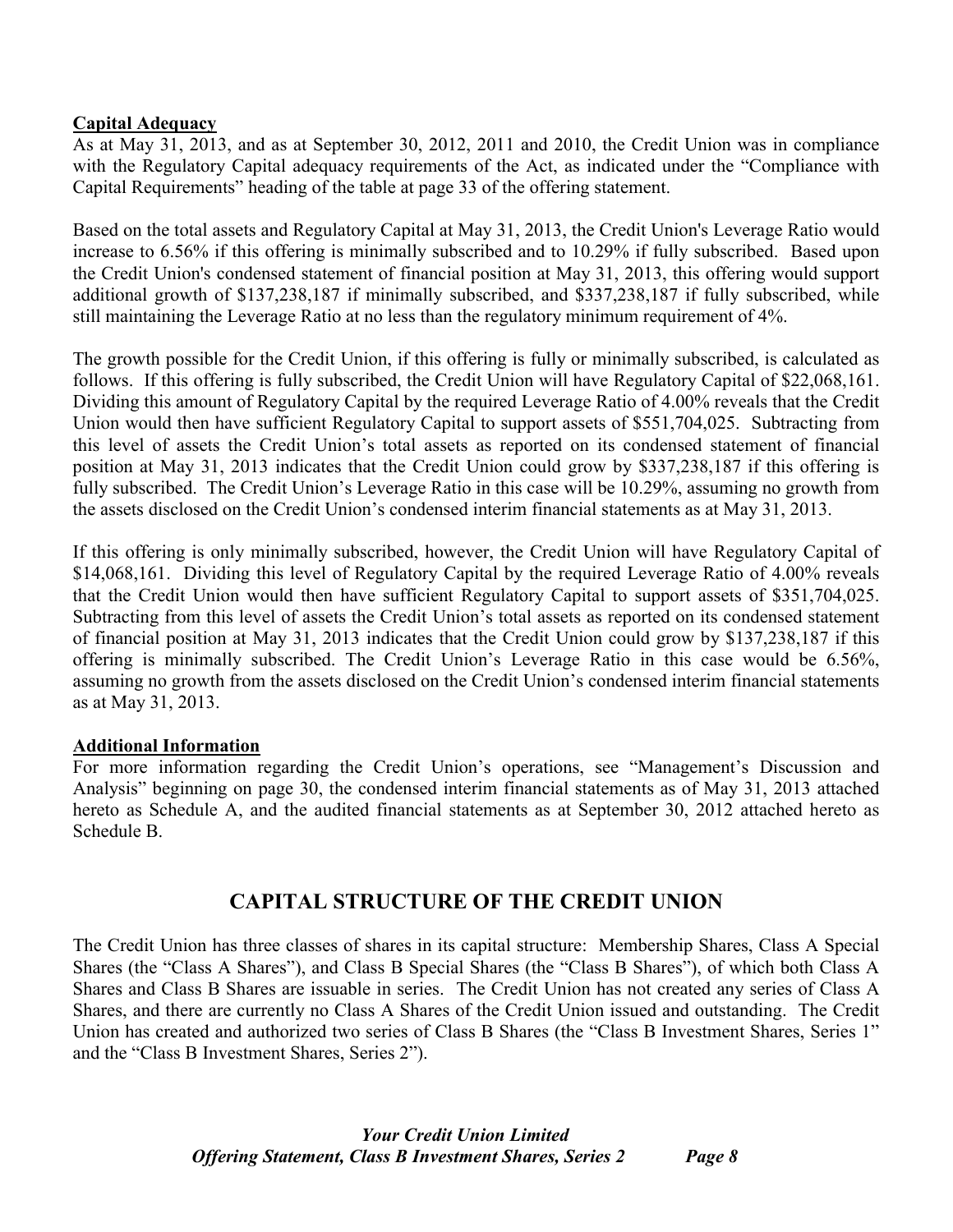The following represents a summary of the rights of the Membership Shares, the Class A Shares, and the Class B Investment Shares, Series 1, in the capital structure of the Credit Union regarding dividends, return of capital on dissolution, redeemability at the holder's initiative, redeemability at the Credit Union's initiative, voting, and treatment of shares as Regulatory Capital: The rights of the Class B Investment Shares, Series 2, are discussed under the heading "Description of Securities Being Offered", beginning at page 12 hereof.

|                                                | <b>Membership Shares</b>                                                                                                                                                                                                                                                                                                                                                                                                                                                    | <b>Class A Shares</b>                                                                                                                                                                                                                                                                                                                                                                                                                                                                                                                        | <b>Class B Investment Shares,</b>                                                                                                                                                                                                                                                                                                                                                                                                                                                                                                                                                                                                                                                                            |
|------------------------------------------------|-----------------------------------------------------------------------------------------------------------------------------------------------------------------------------------------------------------------------------------------------------------------------------------------------------------------------------------------------------------------------------------------------------------------------------------------------------------------------------|----------------------------------------------------------------------------------------------------------------------------------------------------------------------------------------------------------------------------------------------------------------------------------------------------------------------------------------------------------------------------------------------------------------------------------------------------------------------------------------------------------------------------------------------|--------------------------------------------------------------------------------------------------------------------------------------------------------------------------------------------------------------------------------------------------------------------------------------------------------------------------------------------------------------------------------------------------------------------------------------------------------------------------------------------------------------------------------------------------------------------------------------------------------------------------------------------------------------------------------------------------------------|
|                                                |                                                                                                                                                                                                                                                                                                                                                                                                                                                                             |                                                                                                                                                                                                                                                                                                                                                                                                                                                                                                                                              | <b>Series 1</b>                                                                                                                                                                                                                                                                                                                                                                                                                                                                                                                                                                                                                                                                                              |
| <b>Right</b>                                   |                                                                                                                                                                                                                                                                                                                                                                                                                                                                             |                                                                                                                                                                                                                                                                                                                                                                                                                                                                                                                                              |                                                                                                                                                                                                                                                                                                                                                                                                                                                                                                                                                                                                                                                                                                              |
| Dividends                                      | The holders of the<br>Membership Shares are<br>entitled, after payment<br>of dividends to holders<br>of the Class B<br>Investment Shares,<br>Series 1 and Series 2,<br>and of the Class A<br>Shares, of the Credit<br>Union, to receive Non-<br>Cumulative cash or<br>share dividends if, as<br>and when declared by<br>the Board. Dividends<br>may be paid in the form<br>of cash or Class A<br>Shares. Dividends are<br>taxed as interest income<br>and not as dividends. | The holders of Class A Shares are<br>entitled, in preference to the<br>holders of the Membership Shares<br>and of any other class of shares<br>ranking junior to the Class A<br>Shares, to receive Non-Cumulative<br>cash or share dividends if, as, and<br>when declared by the Board.<br>Holders of Class A Shares, may,<br>however, consent, by majority vote<br>at a special meeting, to the prior<br>payment of dividends to holders of<br>a junior class of shares. Dividends<br>are taxed as interest income and<br>not as dividends. | The holders of Class B Investment<br>Shares, Series 1, are entitled, in<br>preference to the holders of the<br>Class A Shares, of the<br>Membership Shares and of any<br>other class of shares ranking junior<br>to the Class B Investment Shares,<br>Series 1, but equally with the Class<br>B Investment Shares, Series 2, to<br>receive Non-Cumulative cash or<br>share dividends if, as, and when<br>declared by the Board. Holders of<br>Class B Investment Shares, Series<br>1, may, however, consent, by<br>majority vote at a special meeting,<br>to the prior payment of dividends<br>to holders of a junior class of<br>shares. Dividends are taxed as<br>interest income and not as<br>dividends. |
| Return of<br>capital on<br>dissolution         | The holders of the<br>Membership Shares are<br>entitled, on dissolution<br>of the Credit Union, to<br>receive an amount<br>representing equal<br>portions of the assets or<br>property of the Credit<br>Union remaining after<br>payment of all the<br>Credit Union's debts<br>and obligations,<br>including redemption of<br>the Class B Investment<br>Shares, Series 1 and<br>Series 2, and the Class<br>A Shares.                                                        | The holders of Class A Shares are<br>entitled, in preference to the<br>holders of the Membership Shares,<br>and of any other class of shares<br>ranking junior to the Class A<br>Shares, to receive the Redemption<br>Amount for each share held upon<br>the liquidation, dissolution, or<br>winding up of the Credit Union,<br>after payment of all of the Credit<br>Union's other debts and<br>obligations.                                                                                                                                | The holders of Class B Investment<br>Shares, Series 1, are entitled, in<br>preference to the holders of the<br>Class A Shares, of the<br>Membership Shares and of any<br>other class of shares ranking junior<br>to the Class B Investment Shares,<br>Series 1, but rateably with the<br>Class B Investment Shares, Series<br>2, to receive the Redemption<br>Amount for each share held upon<br>the liquidation, dissolution, or<br>winding up of the Credit Union,<br>after payment of all of the Credit<br>Union's other debts and<br>obligations.                                                                                                                                                        |
| Redeemability<br>at the holder's<br>initiative | The holders of<br>Membership Shares<br>have no ability to                                                                                                                                                                                                                                                                                                                                                                                                                   | The redeemability of the Class A<br>Shares at the holder's initiative has<br>not yet been determined, and will                                                                                                                                                                                                                                                                                                                                                                                                                               | Holders of the Class B Investment<br>Shares, Series 1, may request<br>retraction five years or more after                                                                                                                                                                                                                                                                                                                                                                                                                                                                                                                                                                                                    |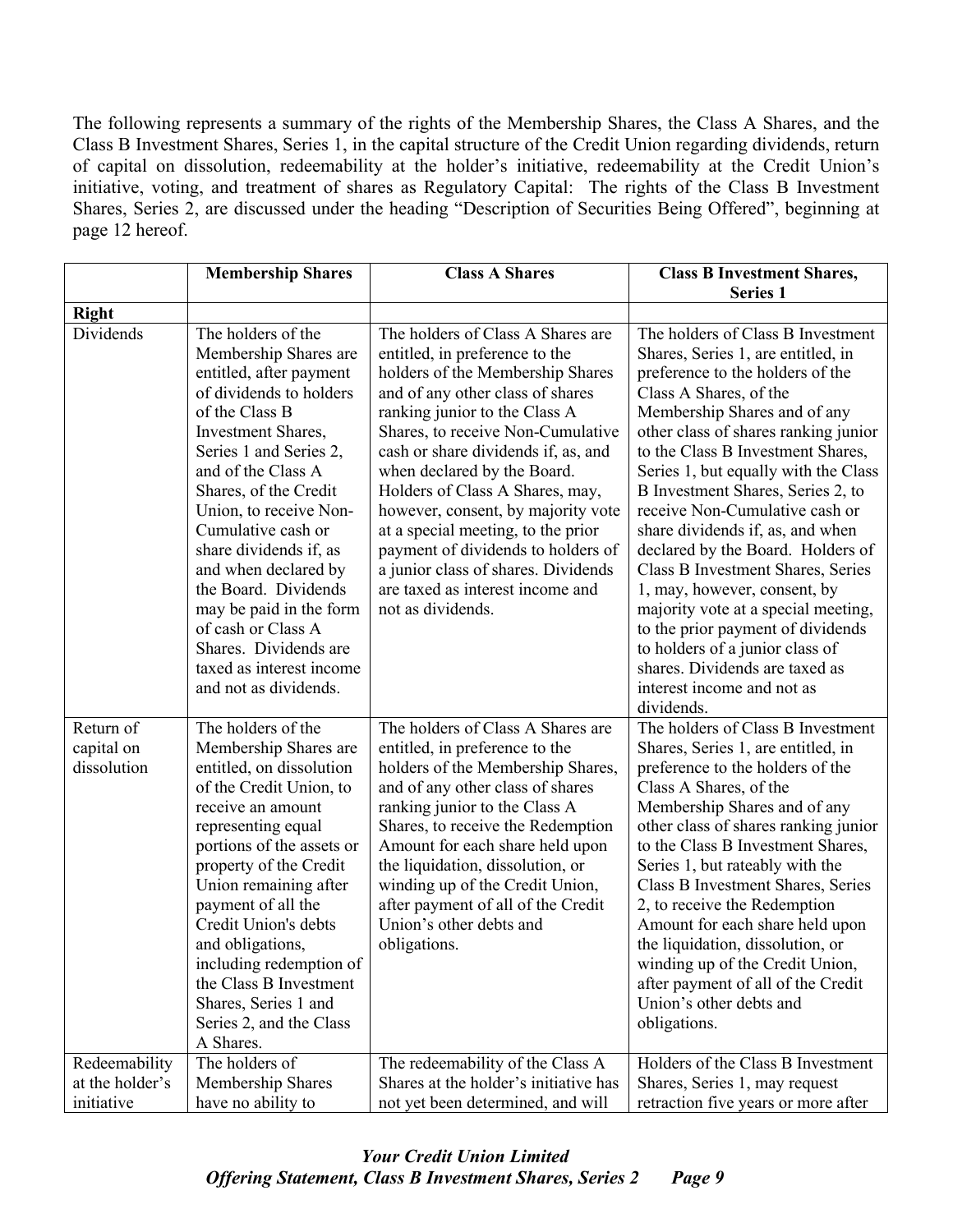|                                                         | <b>Membership Shares</b>                                                                                                                                                                                                                                                                                                                                                                                                                                                                                                                           | <b>Class A Shares</b>                                                                                                                                                                                                                         | <b>Class B Investment Shares,</b>                                                                                                                                                                                                                                                                                                                                                                                                                                                                                                                                                                                                                                                    |  |
|---------------------------------------------------------|----------------------------------------------------------------------------------------------------------------------------------------------------------------------------------------------------------------------------------------------------------------------------------------------------------------------------------------------------------------------------------------------------------------------------------------------------------------------------------------------------------------------------------------------------|-----------------------------------------------------------------------------------------------------------------------------------------------------------------------------------------------------------------------------------------------|--------------------------------------------------------------------------------------------------------------------------------------------------------------------------------------------------------------------------------------------------------------------------------------------------------------------------------------------------------------------------------------------------------------------------------------------------------------------------------------------------------------------------------------------------------------------------------------------------------------------------------------------------------------------------------------|--|
|                                                         |                                                                                                                                                                                                                                                                                                                                                                                                                                                                                                                                                    |                                                                                                                                                                                                                                               | <b>Series 1</b>                                                                                                                                                                                                                                                                                                                                                                                                                                                                                                                                                                                                                                                                      |  |
| <b>Right</b>                                            |                                                                                                                                                                                                                                                                                                                                                                                                                                                                                                                                                    |                                                                                                                                                                                                                                               |                                                                                                                                                                                                                                                                                                                                                                                                                                                                                                                                                                                                                                                                                      |  |
| (Retraction)                                            | redeem his or her<br>Membership Shares<br>held. See,<br>however, the Credit<br>Union's ability to<br>redeem Membership<br>Shares at its initiative,<br>as outlined under the<br>heading "Redeemability<br>at the Credit Union's<br>initiative", below.                                                                                                                                                                                                                                                                                             | be outlined in the resolution<br>creating any series of Class A<br>Shares which the Credit Union<br>intends to issue.                                                                                                                         | the shares were issued, and at any<br>time after the death or expulsion<br>from membership in the Credit<br>Union of the shareholder.<br>Retractions are at the sole and<br>absolute discretion of the Board.<br>In no case shall the total number of<br>Class B Investment Shares, Series<br>1, redeemed in any fiscal year<br>exceed 10% of the issued and<br>outstanding Class B Investment<br>Shares, Series 1, reported on the<br>Credit Union's audited financial<br>statements for the preceding fiscal<br>year, and in no case shall a<br>redemption occur which would<br>cause the Credit Union to fail to<br>comply with Regulatory Capital<br>and liquidity requirements. |  |
| Redeemability<br>at the Credit<br>Union's<br>initiative | Upon a member's death<br>or withdrawal or<br>expulsion from<br>membership in the<br>Credit Union, the<br>Credit Union must<br>redeem, and, when the<br>Credit Union reduces<br>its Membership Share<br>requirement, the Credit<br>Union may redeem, the<br>Membership Shares<br>held at the amount paid<br>up for each such<br>Membership Share,<br>plus any declared but<br>unpaid dividends<br>thereon, unless such<br>redemption would<br>cause the Credit Union<br>to fail to comply with<br>Regulatory Capital and<br>liquidity requirements. | The redeemability of the Class A<br>Shares at the Credit Union's<br>initiative has not yet been<br>determined, and will be outlined in<br>the resolution creating any series<br>of Class A Shares which the Credit<br>Union intends to issue. | The Credit Union may at its<br>initiative redeem, subject to<br>continued compliance with<br>Regulatory Capital and liquidity<br>requirements, at the Redemption<br>Amount, all or any portion of the<br>Class B Investment Shares, Series<br>1, outstanding at any time five<br>years or more after the shares are<br>issued.                                                                                                                                                                                                                                                                                                                                                       |  |
| Voting                                                  | Each member of the<br>Credit Union in full<br>compliance with the                                                                                                                                                                                                                                                                                                                                                                                                                                                                                  | Class A Shares do not carry any<br>voting rights, except when the Act<br>requires that these shares carry                                                                                                                                     | Class B Investment Shares, Series<br>1, do not carry any voting rights,<br>except when the Act requires that                                                                                                                                                                                                                                                                                                                                                                                                                                                                                                                                                                         |  |
|                                                         | Credit Union's<br>Membership Share                                                                                                                                                                                                                                                                                                                                                                                                                                                                                                                 | voting rights. The Act requires<br>that these shares have voting rights                                                                                                                                                                       | these shares carry voting rights.<br>The Act requires that these shares                                                                                                                                                                                                                                                                                                                                                                                                                                                                                                                                                                                                              |  |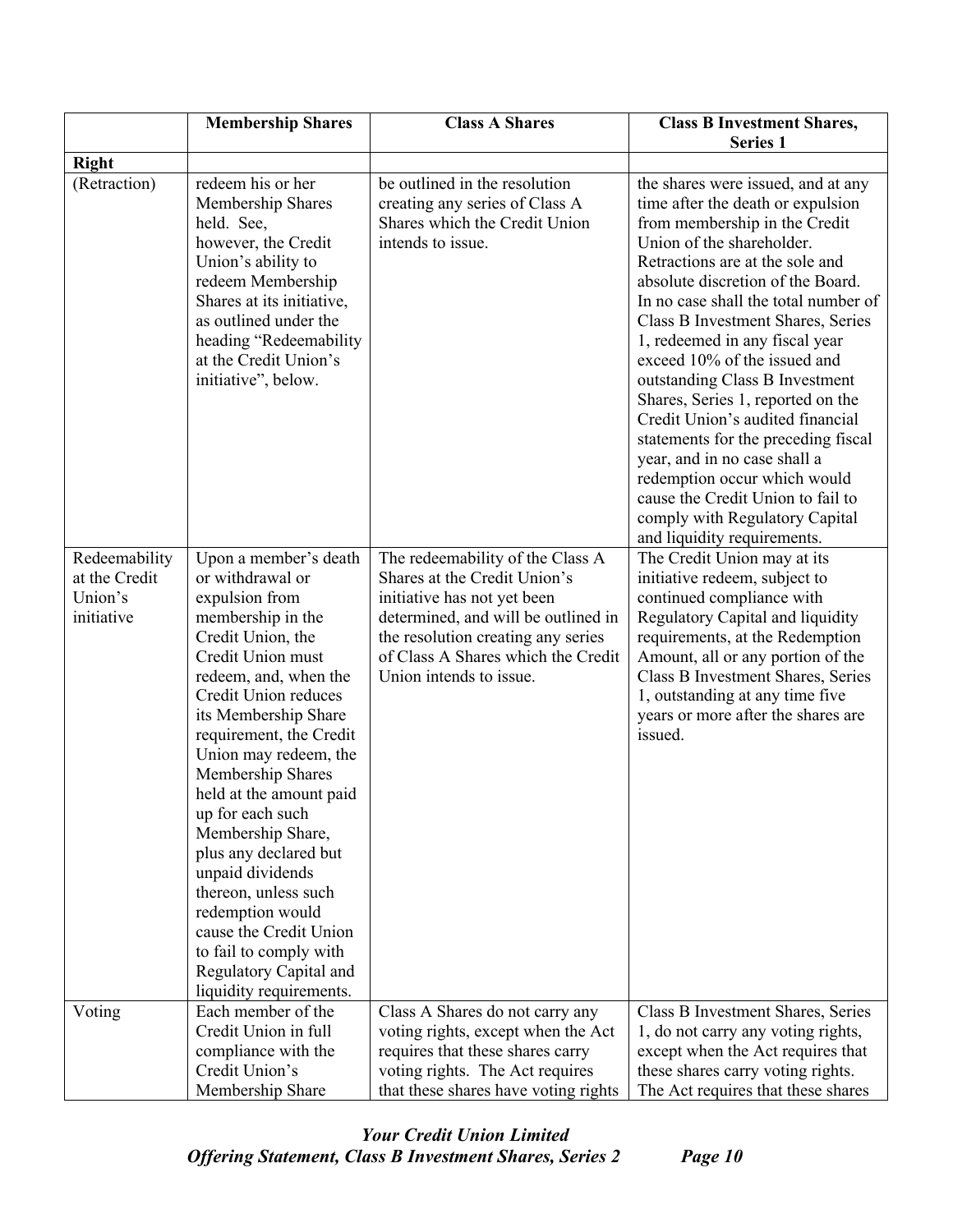|                                       | <b>Membership Shares</b>                                                                                                                                                                                | <b>Class A Shares</b>                                                                                                                                                                                                                                                                                                                                                                                                                                                                                                                                                                                                                                                                                                                      | <b>Class B Investment Shares,</b>                                                                                                                                                                                                                                                                                                                                                                                                                                                                                                                                                                                                                                                                                                                                                                                         |
|---------------------------------------|---------------------------------------------------------------------------------------------------------------------------------------------------------------------------------------------------------|--------------------------------------------------------------------------------------------------------------------------------------------------------------------------------------------------------------------------------------------------------------------------------------------------------------------------------------------------------------------------------------------------------------------------------------------------------------------------------------------------------------------------------------------------------------------------------------------------------------------------------------------------------------------------------------------------------------------------------------------|---------------------------------------------------------------------------------------------------------------------------------------------------------------------------------------------------------------------------------------------------------------------------------------------------------------------------------------------------------------------------------------------------------------------------------------------------------------------------------------------------------------------------------------------------------------------------------------------------------------------------------------------------------------------------------------------------------------------------------------------------------------------------------------------------------------------------|
|                                       |                                                                                                                                                                                                         |                                                                                                                                                                                                                                                                                                                                                                                                                                                                                                                                                                                                                                                                                                                                            | <b>Series 1</b>                                                                                                                                                                                                                                                                                                                                                                                                                                                                                                                                                                                                                                                                                                                                                                                                           |
| <b>Right</b>                          | requirement and over<br>the age of 18 years has<br>one vote on any matter<br>considered by a<br>membership meeting of<br>the Credit Union,<br>regardless of the<br>number of Membership<br>Shares held. | at a meeting of the holders of the<br>Class A Shares, when the Credit<br>Union is seeking the approval of<br>those shareholders for a<br>fundamental change $(i.e.,$ the sale<br>of more than 15% of the Credit<br>Union's assets, the purchase of<br>assets valued at more than 15% of<br>the Credit Union's assets, the<br>amalgamation of the Credit Union,<br>the dissolution of the Credit<br>Union, an amendment to its<br>articles of incorporation that<br>directly affect the terms and<br>conditions of the Class A Shares,<br>Series 1, or the continuance of the<br>Credit Union under the laws of<br>another jurisdiction or under<br>another Ontario statute). Each<br>Class A Share has one vote in<br>these circumstances. | have voting rights at a meeting of<br>the holders of the Class B<br>Investment Shares, Series 1, when<br>the Credit Union is seeking the<br>approval of those shareholders for<br>a fundamental change $(i.e.,$ the sale<br>of more than 15% of the Credit<br>Union's assets, the purchase of<br>assets valued at more than 15% of<br>the Credit Union's assets, the<br>amalgamation of the Credit Union,<br>the dissolution of the Credit<br>Union, an amendment to its<br>articles of incorporation that<br>directly affect the terms and<br>conditions of the Class B<br>Investment Shares, Series 1, or the<br>continuance of the Credit Union<br>under the laws of another<br>jurisdiction or under another<br>Ontario statute). Each Class B<br>Investment Share, Series 1, has<br>one vote in those circumstances. |
| Treatment as<br>Regulatory<br>Capital | The Credit Union<br>includes all of its<br>Membership Shares as<br>Tier I Regulatory<br>Capital.                                                                                                        | Since the redeemability of the<br>Class A Shares at the holder's<br>option and at the Credit Union's<br>option has not yet been<br>determined, the treatment of the<br>Class A Shares as regulatory<br>capital cannot be determined at<br>this time.                                                                                                                                                                                                                                                                                                                                                                                                                                                                                       | The Credit Union includes the<br>Class B Investment Shares, Series<br>1, for the first five years after<br>issuance, as Tier I Regulatory<br>Capital, and thereafter includes<br>90% of those shares as Tier I<br>Regulatory Capital. The Credit<br>Union includes the remaining<br>Class B Investment Shares, Series<br>1, as Tier II Regulatory Capital.                                                                                                                                                                                                                                                                                                                                                                                                                                                                |

Capital is defined by its relative permanence (*i.e*., inability to be redeemed quickly), freedom from mandatory fixed charges against the earnings of the Credit Union *(e.g.*, cumulative dividends), and subordinate position to the rights of depositors and other creditors of the Credit Union, who are paid the sums they are due before the holders of capital receive any funds. Tier 1 capital qualifies as capital under all three definitions. Tier 2 capital, in general, meets only two of the three definitions. A credit union, to the extent that its Tier 2 capital exceeds its Tier 1 capital, may not include the excess Tier 2 capital as Regulatory Capital. A credit union's Membership Shares and retained earnings qualify as Tier 1 capital. Since the Credit Union's Tier 1 capital at all times exceeds its Tier 2 capital, both its Tier 1 capital and also its Tier 2 capital are included in Regulatory Capital. Information on the Class B Investment Shares, Series 2 follows below under the heading "Description of Securities Being Offered".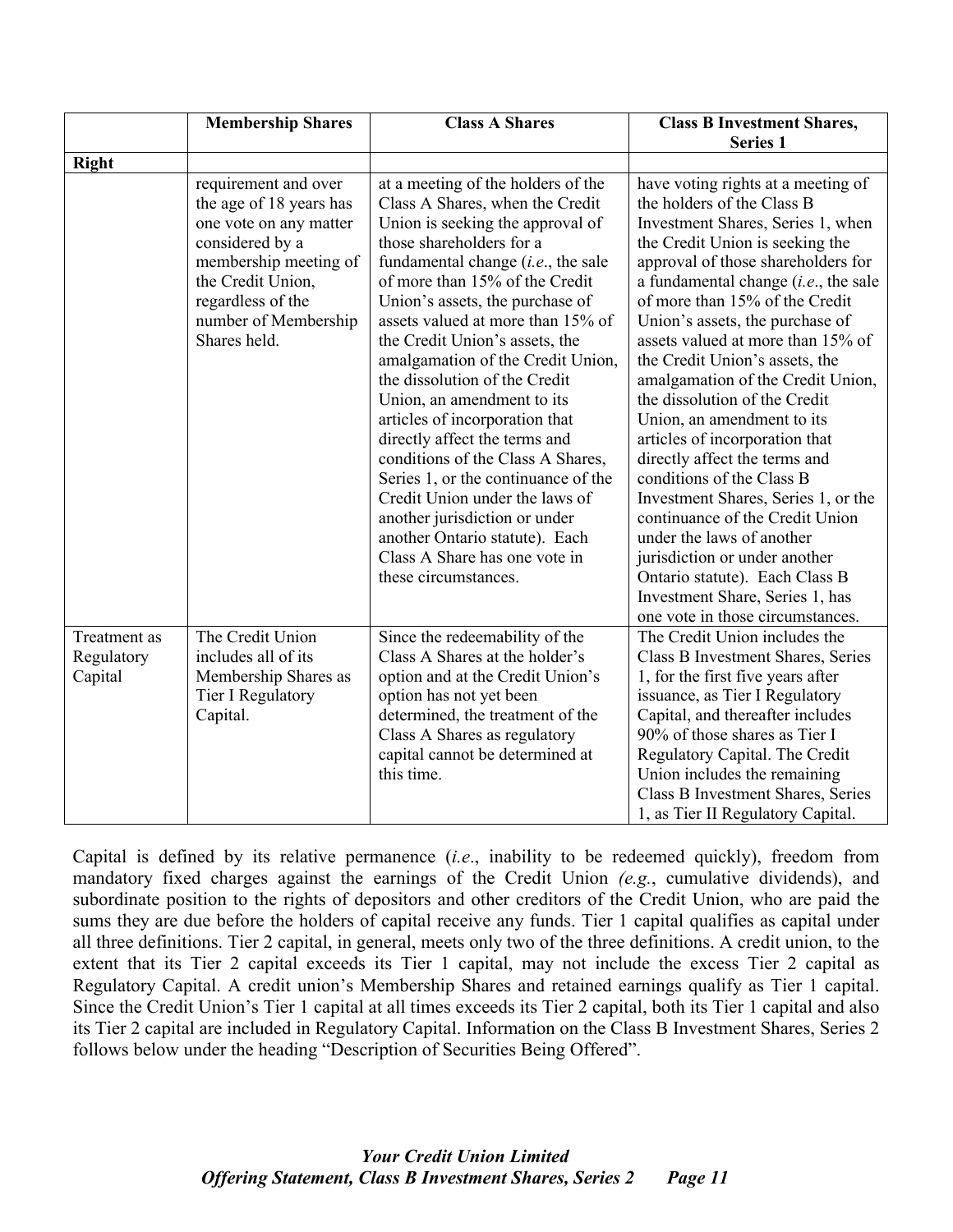# **DESCRIPTION OF SECURITIES BEING OFFERED**

# **Class B Investment Shares, Series 2**

#### Issue

Class B Investment Shares, Series 2, issuable at \$1.00 each, will only be issued to members of the Credit Union. If the purchaser is a natural person (*i.e.*, an individual), he or she must be at least 18 years of age to purchase Class B Investment Shares, Series 2. Legal persons (*e.g.*, corporations, partnerships, and trusts) may purchase Class B Investment Shares, Series 2.

# Dividends

The holders of Class B Investment Shares, Series 2, are entitled, in preference to holders of the Class A Shares (if there were any issued and outstanding), and of the Membership Shares, to receive dividends if, as and when declared by the Board. Holders of the Class B Investment Shares, Series 2, may, however, by majority vote at a special meeting, consent to the prior payment of dividends to holders of a junior class of shares.

The payment of such dividends will be in cash, in additional Class B Investment Shares, Series 2, or in a combination of both, and on such terms as may be determined from time to time by the Board.

For a discussion of the Credit Union's dividend policy regarding Class B Investment Shares, Series 2, see pages 21 to 23.

#### Canadian Federal Income Tax Considerations

The following summary has been prepared by management, of the principal Canadian federal income tax consequences applicable to a holder of a Class B Investment Share, Series 2, who acquires the share pursuant to this offering and who, for the purposes of the *Income Tax Act* (Canada) (the "Act"), is resident in Canada and holds the share as capital property.

This summary is based on the facts contained in this offering statement and based upon management's understanding of the provisions of the Act and the regulations thereunder as they currently exist and current published administrative policies and assessing practices of the Canada Revenue Agency (the "CRA"). This summary takes into account specific proposals to amend the Act and the regulations thereunder that have been publicly announced by the Minister of Finance (Canada) prior to the date hereof. There can be no assurance that these proposals will be enacted in their current form or at all, or that the CRA will not change its administrative and assessing practices.

This summary does not otherwise take into account or anticipate any changes in law, whether by legislative, governmental or judicial decision or action. This summary does not also take into account provincial, territorial or foreign tax legislation or considerations. No advance income tax ruling has been requested or obtained in connection with this offering statement, and there is a risk that the CRA may have a different view of the income tax consequences to holders from that described herein. INVESTORS ARE CAUTIONED THAT THIS COMMENTARY IS OF A GENERAL NATURE ONLY AND IS NOT INTENDED TO CONSTITUTE ADVICE TO ANY PARTICULAR INVESTOR. INVESTORS SHOULD SEEK INDEPENDENT ADVICE FROM THEIR OWN TAX ADVISORS.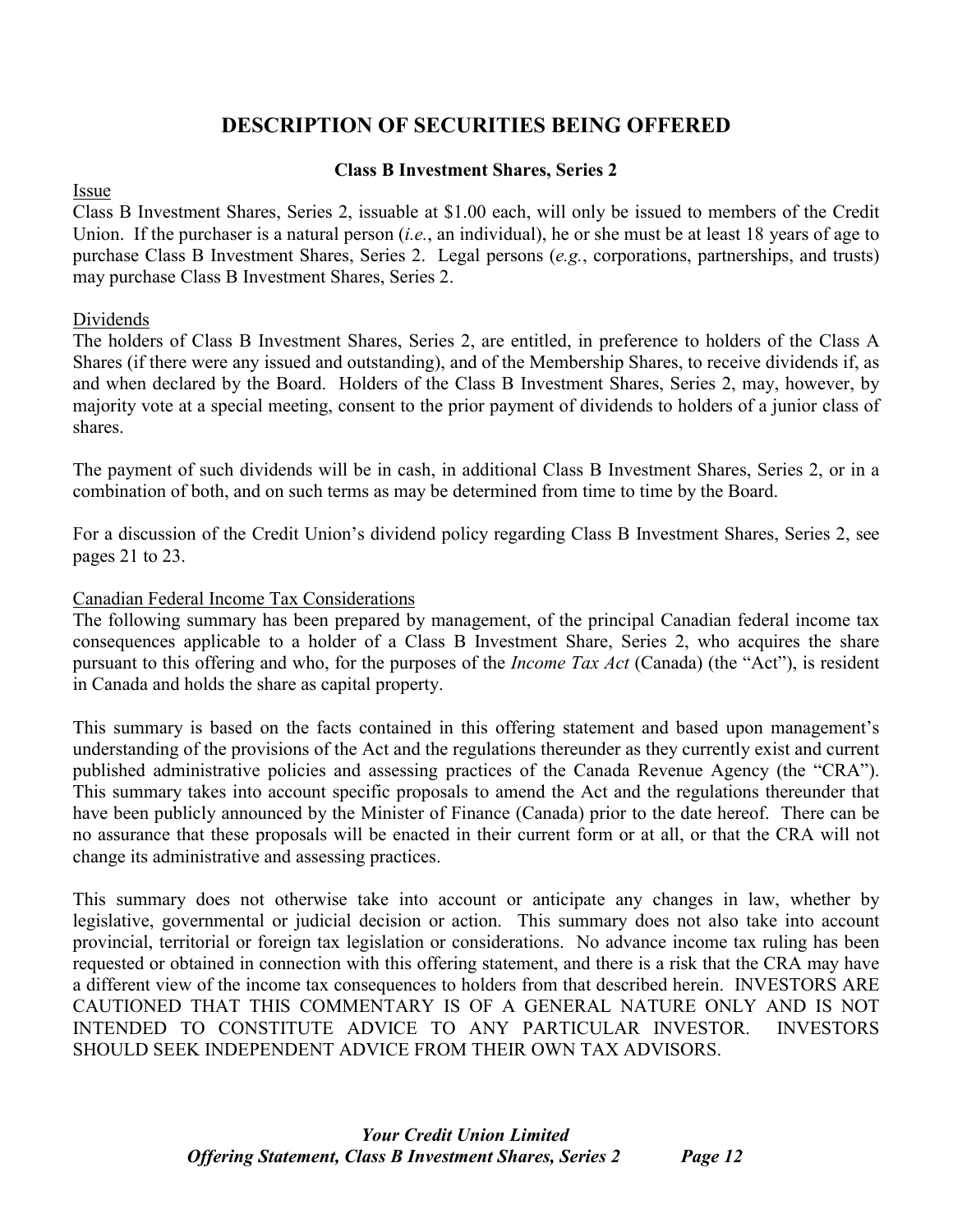#### Dividends

A holder of a Class B Investment Share, Series 2, will be required to include in computing income the dividends paid on the shares, whether paid in cash or in the form of additional shares. Dividends paid to a holder of a Class B Investment Share, Series 2, are deemed to be interest for Canadian income tax purposes. This income will be subject to income tax in the same manner as other interest income.

#### Redemption

On a redemption of a Class B Investment Share, Series 2, to the extent that the redemption proceeds exceed the paid-up capital of the share, the excess is deemed to be interest received by the holder of the Class B Investment Share, Series 2. This interest must be included in computing the income of the holder in the year of redemption. The proceeds of disposition under these circumstances are reduced by the amount of deemed interest. To the extent that the proceeds of disposition exceed (or are exceeded by) the adjusted cost base and reasonable disposition costs, a capital gain (or capital loss) may be realized and taxed as described below.

#### Other Dispositions

The disposition of a Class B Investment Share, Series 2, to another member may give rise to a capital gain (or capital loss) to the extent that the proceeds of disposition exceed (or are exceeded by) the aggregate of the adjusted cost base of the Class B Investment Share, Series 2, and reasonable disposition costs. One-half of the capital gain is included in computing the income of the holder of the Class B Investment Share, Series 2, and one-half of any capital loss may be deducted but only against capital gains of the holder. Unused capital losses may be carried back to the three preceding taxation years to offset capital gains in those years, and they may be carried forward indefinitely. Under certain specific circumstances, the capital loss may be denied and therefore not available to offset capital gains of the holder. In addition, if certain criteria are met, an allowable capital loss may be considered a business investment loss and may be applied to reduce other income of the holder. This loss or a portion thereof may be carried back to the three preceding taxation years to reduce income in those years and may be carried forward for 10 taxation years before reverting to a regular capital loss.

#### Eligibility for Deferred Income Plans

The Class B Investment Shares, Series 2, will be a qualified investment for registered plans (*i.e*., RRSP, TFSA). The transfer of any shares by a holder to a registered plan constitutes a disposition of the shares by the holder for income tax purposes. In such circumstances, the holder is deemed to receive the proceeds of disposition for the shares equal to their fair market value at that time of such transfer, and this amount is included in computing the capital gain or loss from the disposition. Any capital loss arising on such disposition is denied to the shareholder until the share is disposed to an arm's length person. Interest expense related to shares transferred to an RRSP is not deductible for income tax purposes.

#### RRSP and TFSA-Eligible

Concentra Trust will accept Class B Investment Shares, Series 2, purchased in this offering to be contributed to a member's RRSP or TFSA. The proceeds of redemption or transfer of Class B Investment Shares, Series 2, held in a RRSP will remain inside that RRSP unless the annuitant specifically requests otherwise in writing.

Note, however, that the Credit Union will permit purchasers to hold Class B Investment Shares, Series 2,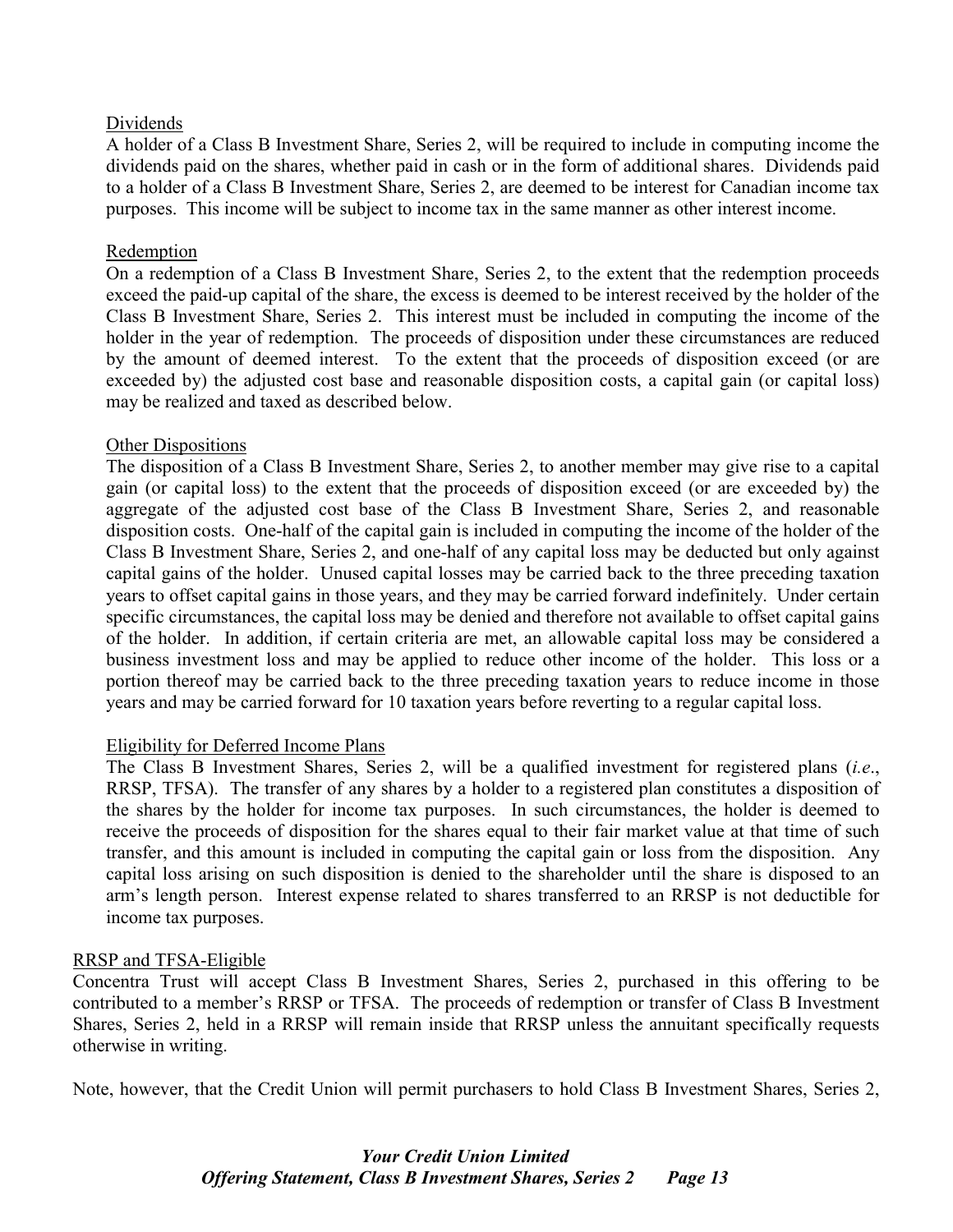inside a RRSP only if they have not yet attained the age of sixty-six years as of the Issue Date. Members intending to hold Class B Investment Shares, Series 2, in a RRSP should carefully review the transfer and redemption restrictions of these shares, since the Credit Union will not permit the Class B Investment Shares, Series 2, to be held in a RRIF.

#### Rights on Distributions of Capital

On liquidation or dissolution, holders of Class B Investment Shares, Series 2, will be paid the Redemption Amount for each such share held, in priority to holders of the Class A Shares (if any are then issued) and of the Membership Shares and rateably with holders of other series of Class B Shares, including Class B Investment Shares, Series 1, but after provision for payment of all the Credit Union's other debts and obligations. Holders of Class B Investment Shares, shall not thereafter be entitled, as holders of Class B Investment Shares, Series 2, to participate in the distribution of the Credit Union's assets then remaining, but will retain any rights they may have to such a distribution as holders of Class A Shares or of Membership Shares. Distributions regarding Class B Investment Shares, Series 2, held in an RRSP will remain in that RRSP unless the annuitant specifically requests otherwise in writing.

#### Voting Rights

The Class B Investment Shares, Series 2, are Non-Voting for the purposes of annual or special meetings of the members of the Credit Union. In the event of a proposed dissolution, amalgamation, continuance, purchase of assets representing a Substantial Portion of the Credit Union's assets, the sale, lease or transfer of a Substantial Portion of its assets, or a proposed resolution which affects the rights attaching to the Class B Investment Shares, Series 2, it shall hold a special meeting of the holders of Class B Investment Shares, Series 2, which may be held separately from the special meeting of the holders of any other series of Class B Shares, including the Class B Investment Shares, Series 1, if their rights are affected differently from those of the holders of any other series of Class B Shares. The holders of Class B Investment Shares, Series 2, shall have one vote per Class B Investment Share, Series 2, held at such meetings to consider such an event or resolution, which requires approval by Special Resolution. Approval at a meeting of the members of the Credit Union, and at meetings of the holders of all other classes of shares in its capital structure, including the Class A Shares if there are any such shares then issued and outstanding, will also be required.

#### Redemption Provisions and Restrictions

Holders of Class B Investment Shares, Series 2, may not request that the Credit Union redeem the shares they hold until five years after the issuance of those shares, except where the holder dies or is expelled from membership in the Credit Union. Redemptions are subject to the aggregate limits detailed below.

Approval of any redemption request is in the sole and absolute discretion of the Board. The Board may not approve a request if, in the opinion of the Board, honouring such redemption request will cause the Credit Union to be unable to comply with the Regulatory Capital and liquidity requirements of section 84 of the Act.

In no case shall total redemptions approved for holders of Class B Investment Shares, Series 2, in any fiscal year exceed an amount equal to 10% of the total Class B Investment Shares, Series 2, outstanding at the end of the previous fiscal year. The Board will approve redemption requests quarterly, on a first come, first served basis, as evidenced by the time and date to be marked on each request when received by the Credit Union. Redemption requests not fulfilled during one fiscal year will be carried forward and considered at the first meeting of the Board in the following fiscal year.

# *Your Credit Union Limited Offering Statement, Class B Investment Shares, Series 2 Page 14*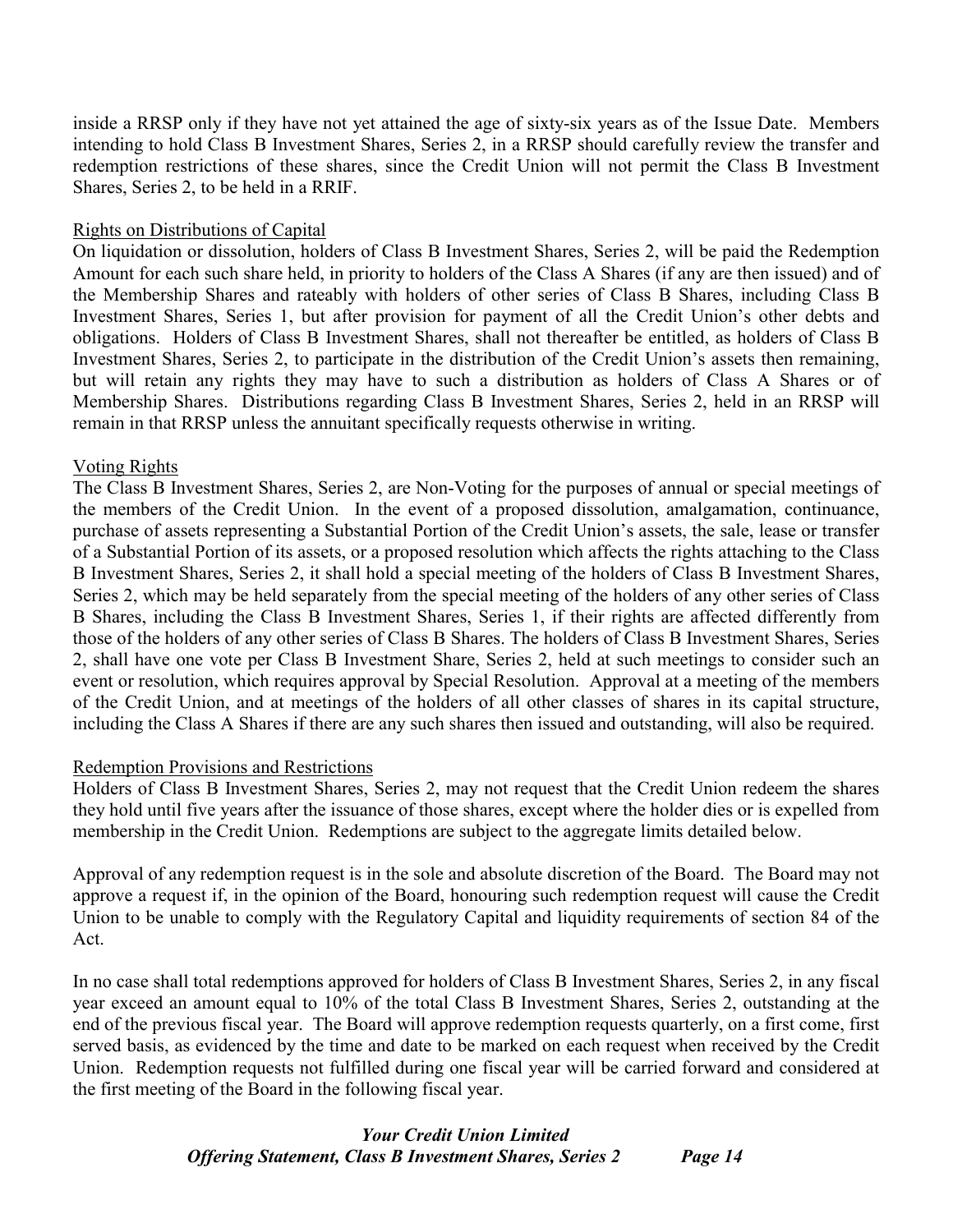The Credit Union has the option of redeeming, at the Redemption Amount, all or any portion of the Class B Investment Shares, Series 2, then outstanding, subject to restrictions in the Act, after giving at least 21 days notice of its intent to redeem, at any time after the fifth anniversary of the Issue Date. If the Credit Union redeems only a portion of the Class B Investment Shares, Series 2, then outstanding, the Credit Union must redeem such Class B Investment Shares, Series 2, *pro rata* from all holders of such shares at that time. The proceeds of any redemption of Class B Investment Shares, Series 2, held inside an RRSP will remain inside the RRSP unless the annuitant specifically requests otherwise in writing.

**Purchasers of Class B Investment Shares, Series 2, who are intending to include such shares in an RRSP contract should carefully review the above redemption provisions and restrictions before proceeding. The Credit Union will only permit shareholders who purchase Class B Investment Shares, Series 2, in this offering to hold those shares in an RRSP contract if the purchaser/annuitant has not attained the age of sixty-six years as of the Issue Date, and will not permit Class B Investment Shares, Series 2, to be held in a RRIF contract.**

#### Restrictions on Transfer

Class B Investment Shares, Series 2, may not be transferred except to another member of the Credit Union. Transfers will be subject to the approval of the Board. Transfer requests must be in writing, using a form approved by the Board. Transfer requests will be tendered to the registered office of the Credit Union. Class B Investment Shares, Series 2, will be transferred to other members at a price equal to the current Redemption Amount. The proceeds of disposition of Class B Investment Shares, Series 2, held inside an RRSP will remain inside that RRSP unless the annuitant specifically requests otherwise in writing.

No member, through transfers of Class B Investment Shares, Series 2, from other members, will be allowed to hold more Class B Investment Shares, Series 2, than the member would otherwise have been able to subscribe for in this initial offering (250,000 shares or the Maximum Permissible Holding, whichever is lesser). **There is no market for the Class B Investment Shares, Series 2, issued by the Credit Union.**  The Credit Union may, however, choose to maintain a list of willing buyers, and attempt to facilitate a transfer to a willing buyer rather than process a redemption when a holder of Class B Investment Shares, Series 2, requests redemption; this procedure will not apply when a holder of Class B Investment Shares, Series 2, or his or her estate, is required by law to transfer the shares to another member of the Credit Union (*e.g*., by the Will of a deceased shareholder), or has already located a purchaser for his or her Class B Investment Shares, Series 2.

# Articles of Amalgamation; Articles of Amendment

Prospective purchasers of Class B Investment Shares, Series 2, may obtain, on request at the registered office of the Credit Union, a copy of the articles of amalgamation creating the Credit Union, and the articles of amendment creating the Class B Investment Shares, Series 2. This document defines its share capital structure, including the full terms and conditions of the Class B Investment Shares, Series 2.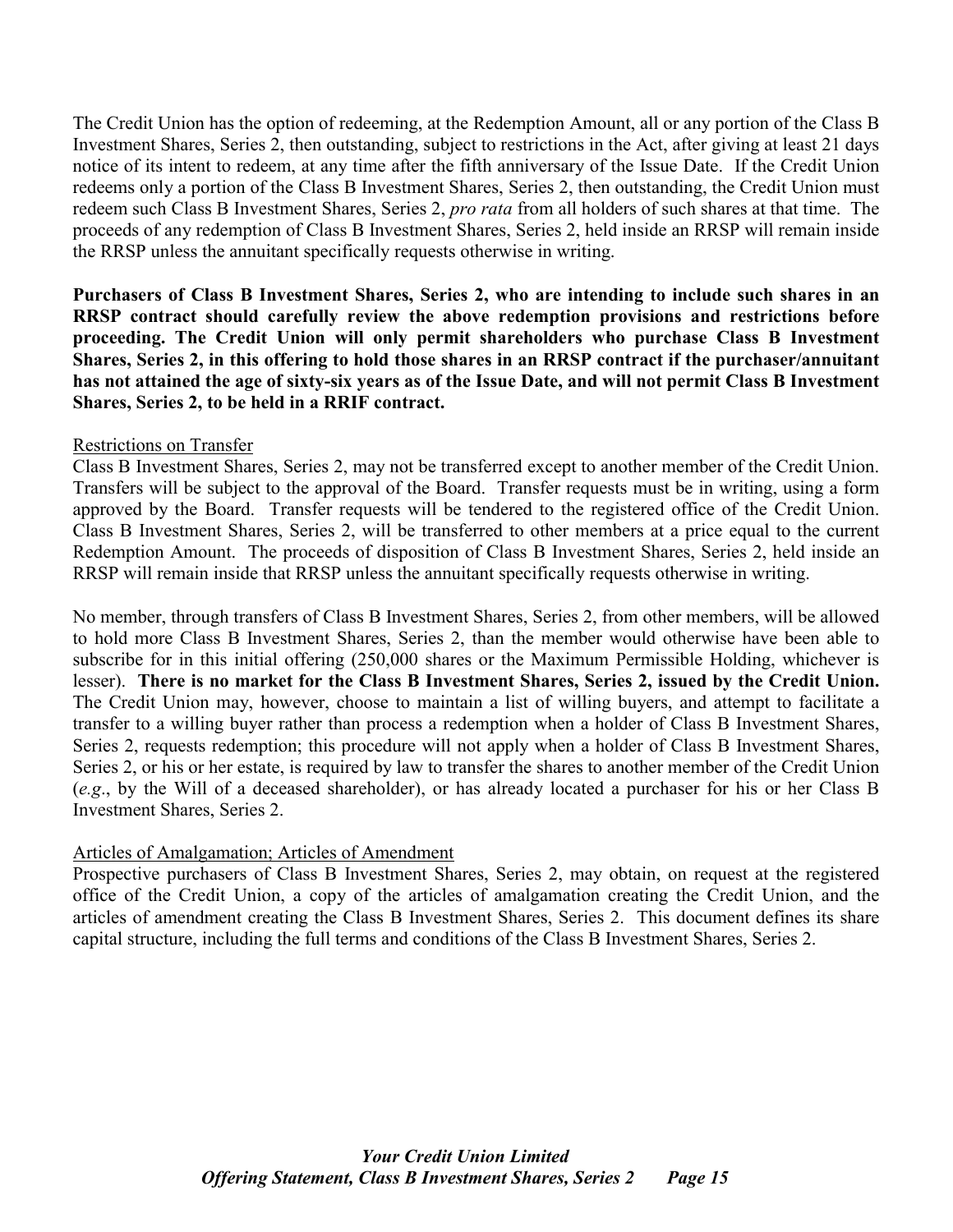#### **RISK FACTORS**

The Credit Union's enterprise risk management policy requires the Credit Union to optimize the trade-off of risk and return across all of its business activities, to ensure the Credit Union accepts an appropriate level of risk to meet its business objectives. The Credit Union is required to conduct risk assessments no less frequently than annually. The Credit Union's Board reviews quarterly the Credit Union's risk profile, risk appetite, philosophy and risk management policies and accountabilities. The Credit Union's audit committee makes recommendations to the Board regarding appropriate levels of risk and the effectiveness of the Credit Union's risk management strategies.

The following risk factors should be considered in making a decision to purchase Class B Investment Shares, Series 2.

# **Transfer and Redemption Restrictions**

**There is no market through which the Class B Investment Shares, Series 2 may be sold.** Further, it is not expected that any market will develop. These securities may only be transferred to another member of the Credit Union. Note that such a transfer is not treated as redemption, and is therefore not limited as outlined below. See "Restrictions on Transfer", on page 15, for a further discussion of transfers of Class B Investment Shares, Series 2.

The Act prohibits redemption of shares if the Board of the Credit Union has reasonable grounds to believe that the Credit Union is, or the payment would cause it to be, in contravention of prescribed liquidity and Regulatory Capital adequacy tests for credit unions.

Redemptions of Class B Investment Shares, Series 2, are permitted at the sole and absolute discretion of the Board, and are not permitted during the five years following their issuance except when a shareholder dies or is expelled from membership in the Credit Union. Redemptions are limited in any fiscal year to 10% of the Class B Investment Shares, Series 2, outstanding at the end of the previous fiscal year. Consequently, holders of Class B Investment Shares, Series 2, may not be able to sell or redeem their securities when they wish to do so.

Members who intend to hold Class B Investment Shares, Series 2, within an RRSP contract should carefully review this risk factor before proceeding. The Credit Union will only permit shareholders who purchase Class B Investment Shares, Series 2, in this offering to hold those shares in an RRSP contract if the purchaser/annuitant has not attained the age of sixty-six years as of the Issue Date, and will not permit Class B Investment Shares, Series 2, to be held in a RRIF contract.

#### **Capital Adequacy**

The Act requires the Credit Union to maintain a Risk-Weighted Assets Ratio and a Leverage Ratio equal to or greater than a percentage stated in the Regulations passed pursuant to the Act. The Credit Union is required to maintain a Leverage Ratio of 4.00% and a Risk-Weighted Assets Ratio of 8.00%. The Credit Union complies with both of these requirements as of the date hereof, and in its capital management policy has set a minimum Leverage Ratio of 5.00% and a minimum Risk-Weighted Assets Ratio of 9.00%.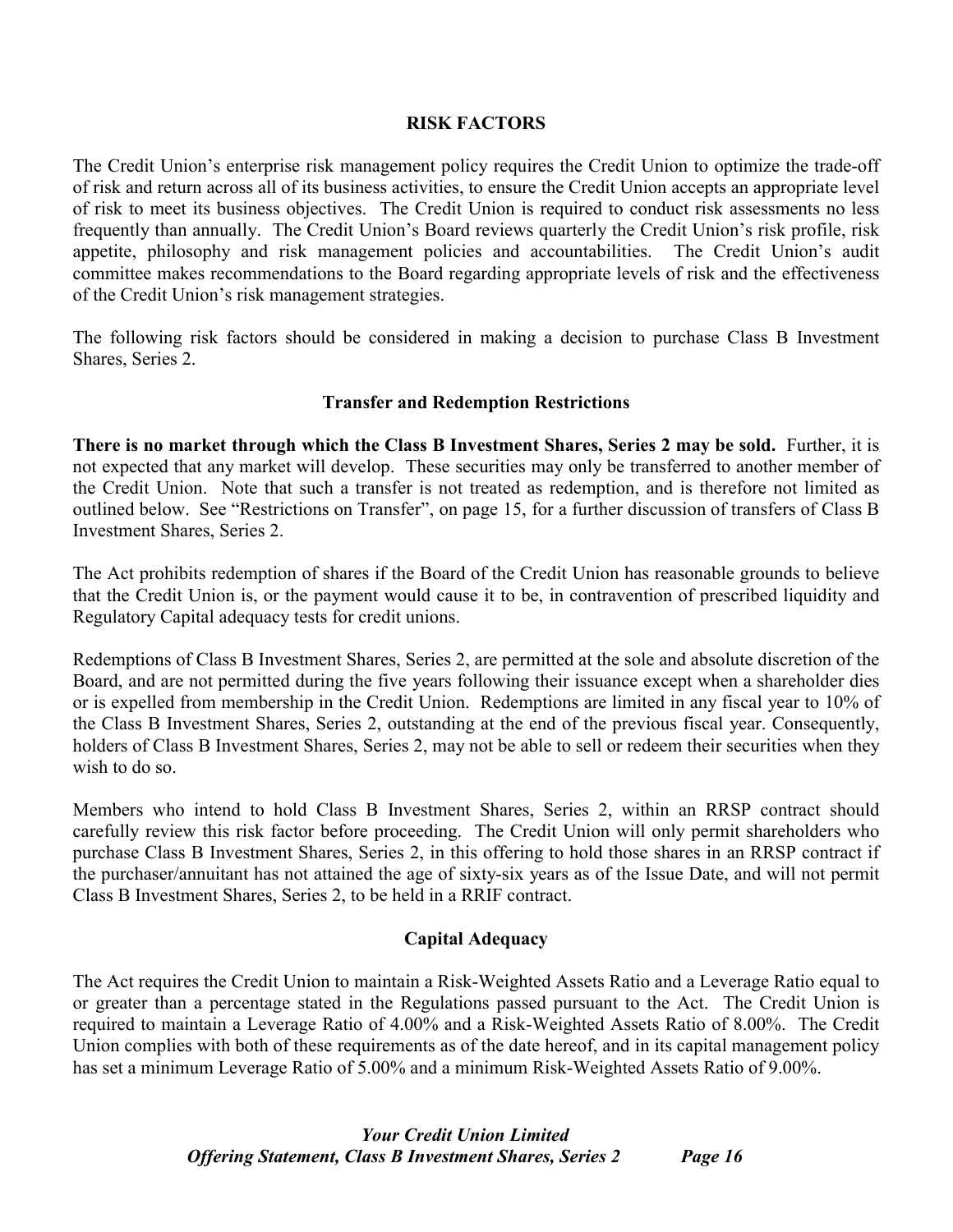For further information regarding the Credit Union's Regulatory Capital adequacy, see "Capital Adequacy" on page 8.

# **Payment of Dividends**

The Credit Union has established a record for the payment of dividends on its Membership Shares and its Class B Investment Shares, Series 1, in its last five fiscal years, detailed on pages 21 and 22, but has no history of dividend payments on the Class B Investment Shares, Series 2.

Past payment of dividends or other distributions in no way indicates the likelihood of future payments of dividends. The payment of dividends to the holders of Class B Investment Shares, Series 2, is dependent on the ability of the Credit Union to meet the Regulatory Capital requirements of the Act, and on the availability of earnings; the Credit Union's capital management policy prohibits dividends, interest rebates and patronage dividends which exceed annual profitability or would cause the Credit Union to fall below the minimum Leverage Ratio and Risk-Weighted Assets Ratio required by that policy.

Dividends on Class B Investment Shares, Series 2, are taxed as interest and not as dividends, and are therefore not eligible for the tax treatment given to dividends from taxable Canadian corporations, commonly referred to as the "dividend tax credit".

The Board has stated a dividend policy for Class B Investment Shares, Series 2, as outlined on pages 21 to 23 hereof; this policy may be changed at any time, at the discretion of the Board, and the Board may at any time approve exceptions to this policy. Dividends paid may therefore not be in accordance with this policy.

# **Credit Risk**

The major activity of the Credit Union is the lending of money to members and, as a result, there exists the risk of loss from uncollectible loans. The lending policies of the Credit Union, the care and attention of staff and management in applying such policies to loan applications and loans granted, and the security taken in connection with such applications, will affect the future profitability of the Credit Union and impact on its ability to pay dividends and redeem Class B Investment Shares, Series 2, when the members wish it to do so.

A discussion of the Credit Union's accounting policies regarding its loans to its members is found in note 3 to the audited financial statements included in this offering statement, under the heading "Loans to members", at page 15 of Schedule B hereto.

Further discussion of the composition of the Credit Union's loan portfolio, and its allowance and provision for impaired loans, appears in note 9 to the condensed interim financial statements included in this offering statement, beginning at page 11 of Schedule A hereto, and in note 9 to the audited financial statements included in this offering statement, beginning at page 24 of Schedule B hereto, and in the table of financial performance indicators on page 33.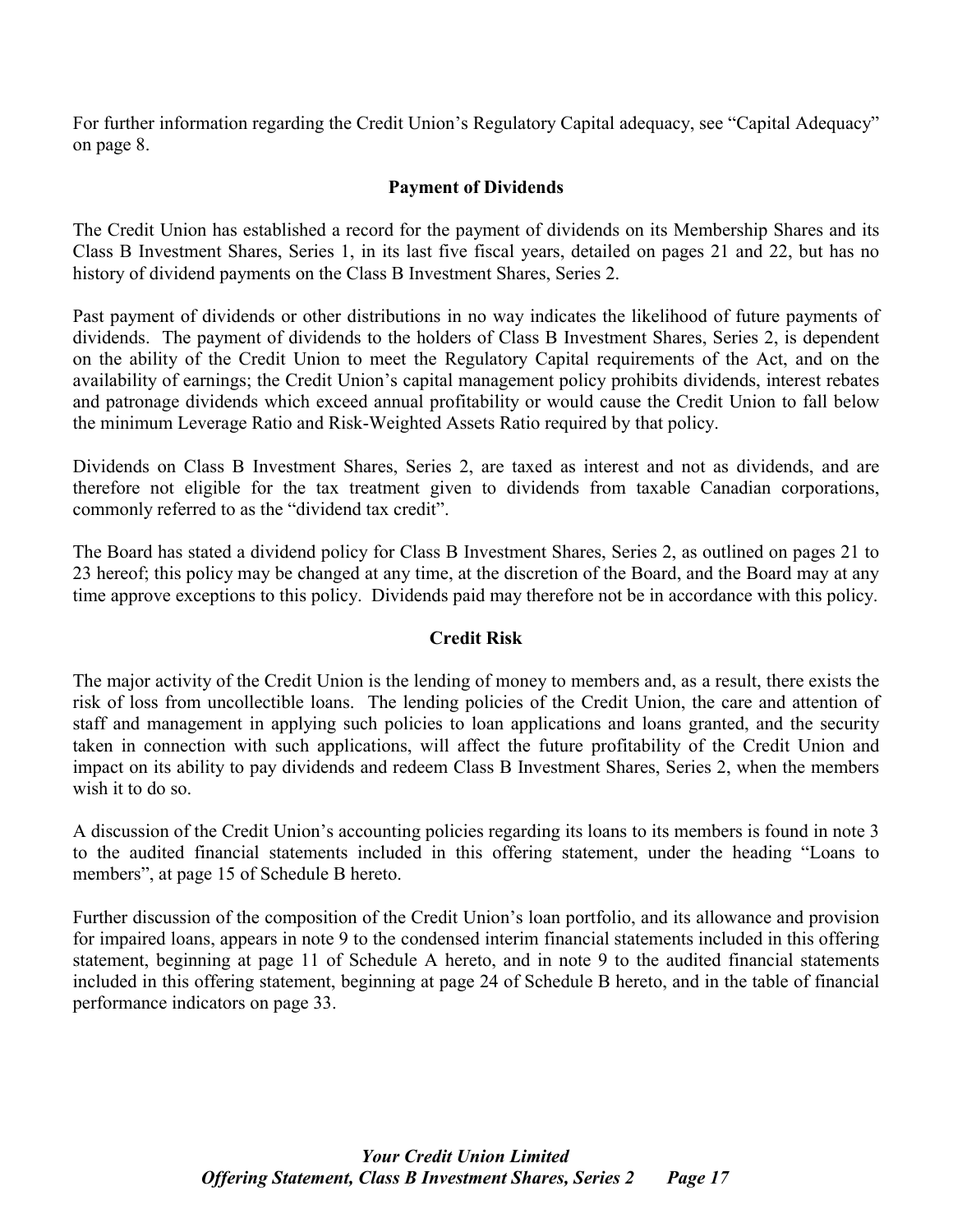# **Market Risk**

The Credit Union is also exposed to risk in respect of its investments. The investment risk management policy of the Credit Union, approved by its Board, requires the Credit Union's investments to reflect, in order of priority, safety of principal, liquidity, income, the needs of the credit union system, and the social, economic and ethical wellbeing of the community. Eligible liquid investments are the following:

- Central 1 deposits up to 5 years up to 100% of liquid assets in US\$ and C\$;
- Concentra Financial investments up to 1 year up to \$2 million;
- Government of Canada treasury bills and bonds to 5 years term to maturity up to 100% of liquid assets;
- Schedule I or "A" bank deposit notes or bonds with two credit ratings of AA-low or higher for terms up to 1 year up to 100% of liquid assets; and
- Demand Savings accounts with two credit ratings of A-high or higher up to 50% of liquid assets.

Eligible non-liquid assets and other investments are:

- Concentra Financial investments beyond 1 year up to \$2 million.
- CUCO Co-operative Association Investment Shares up to \$2 million.
- Central 1 and other affiliate capital shares up to \$2 million.

As of May 31, 2013, the Credit Union complied with this investment policy.

# **Liquidity Risk**

Liquidity risk is the risk that a financial institution will have to sell assets at a loss to meet cash demands. Since the Credit Union is a Class 2 Credit Union, it is simply required to establish and maintain prudent levels and forms of liquidity that are sufficient to meet its cash flow needs.

The Credit Union's liquidity management policy provides that it should maintain liquidity between 6% and 16% of assets, with a prudent risk tolerance level of 10% of assets. The policy also sets out permitted levels for two liquidity stress tests measuring liquidity against anticipated outflows. Funds are invested as permitted by its investment policy.

The policy prohibits deposits from a single depositor or connected persons which in the aggregate exceed 3% of the Credit Union's total assets. The Credit Union maintained an average liquidity position of 11.5% in its fiscal year ended September 30, 2012, and of 10.8% in the eight months ended May 31, 2013.

The Credit Union has access to a CDN \$10.4 million credit facility from Central 1, which is available to cover shortfalls in cash resources and for liquidity purposes if warranted. For further information, see "Senior Debt" at page 25.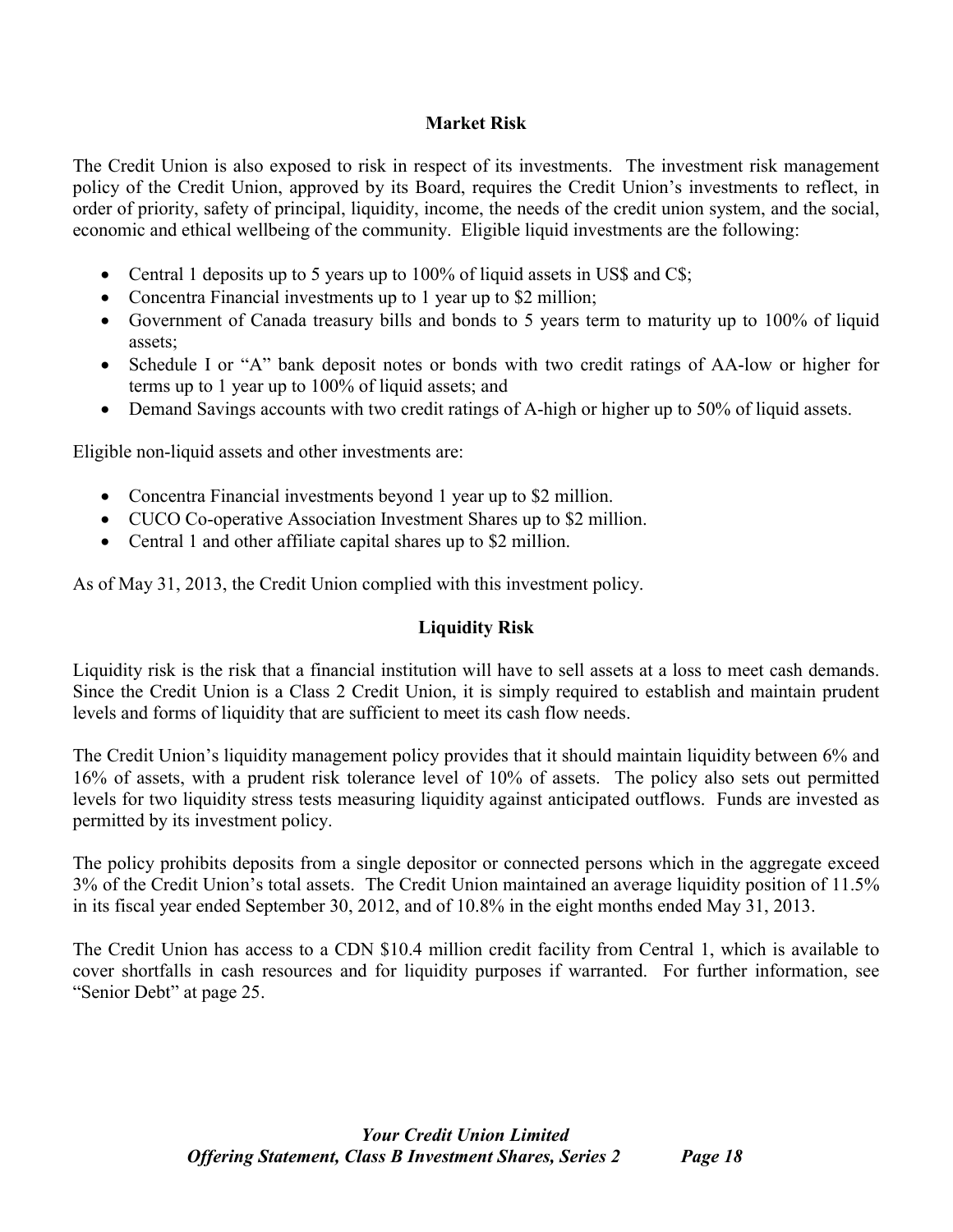### **Structural Risk**

Structural risk comprises exposure to interest rate movements (basis risk, mismatch risk, yield curve risk and option risk), and exposure to foreign exchange rate movements.

- Basis risk is the risk to income from variable rate deposits funding variable rate loans that change at different speeds.
- Mismatch risk is the risk to income from variable rate deposits funding fixed rate loans or variable rate loans funded by fixed rate deposits.
- Yield curve risk is the risk to income from fixed rate deposits funding fixed rate loans of a different term.
- Option risk is the risk to income from options embedded in many deposit or loan products.

There are two levels of interest rate risk that the credit union measures and monitors to meet regulatory requirements. Specifically, the credit union must measure interest rate risk as it relates to earnings at risk and as it relates to equity (duration of capital). Earnings at risk measure the impact that short term interest rates have on 12 month net interest income. Duration of capital measures the impact that the mismatch between the maturities of assets and liabilities has on the equity of the credit union. To measure all structural risks properly, an earnings at risk and duration of capital test must be performed.

Regarding interest rate risk, it is the policy of the Credit Union to keep exposure to interest rate fluctuations within limits set out in that policy. To monitor its interest rate risk, the Credit Union uses a comprehensive set of financial reporting systems, including computerized modelling techniques, evaluates stress tests which measure the estimated reduction in forecasted net income margin for the current fiscal year-end and for the next 12, 24 and 36 months under a series of rate shock scenarios defined by management and approved by the Board, associated with all on- and off-balance sheet activity. Using an income simulation model, the allowable exposure of the Credit Union's current forecasted interest margin to a 100 Basis Point upward or downward shock to interest rates shall be determined and measured against a limit established by management and approved by the Board (currently \$150,000). Using duration analysis, the duration of capital (the difference in the duration, i.e., term to maturity, of assets and liabilities expressed over capital) shall be determined and measured against a limit established by the Board (currently +5 to -7 years). The Credit Union can respond to market interest rate changes with immediate pricing adjustments to deposit and loan products, if necessary, to correct a potential mismatch, although such adjustments may not succeed in fully eliminating the mismatch; the Credit Union may also use derivatives to reduce interest rate risk to an acceptable level.

The Credit Union is permitted to, and does, use derivative instruments to manage and control interest rate risk, and foreign exchange derivatives may be used to manage foreign currency interest rate risk. See page 29 for further information.

The policy also imposes ranges, expressed as percentages of total assets, in which major asset and liability classes must be maintained.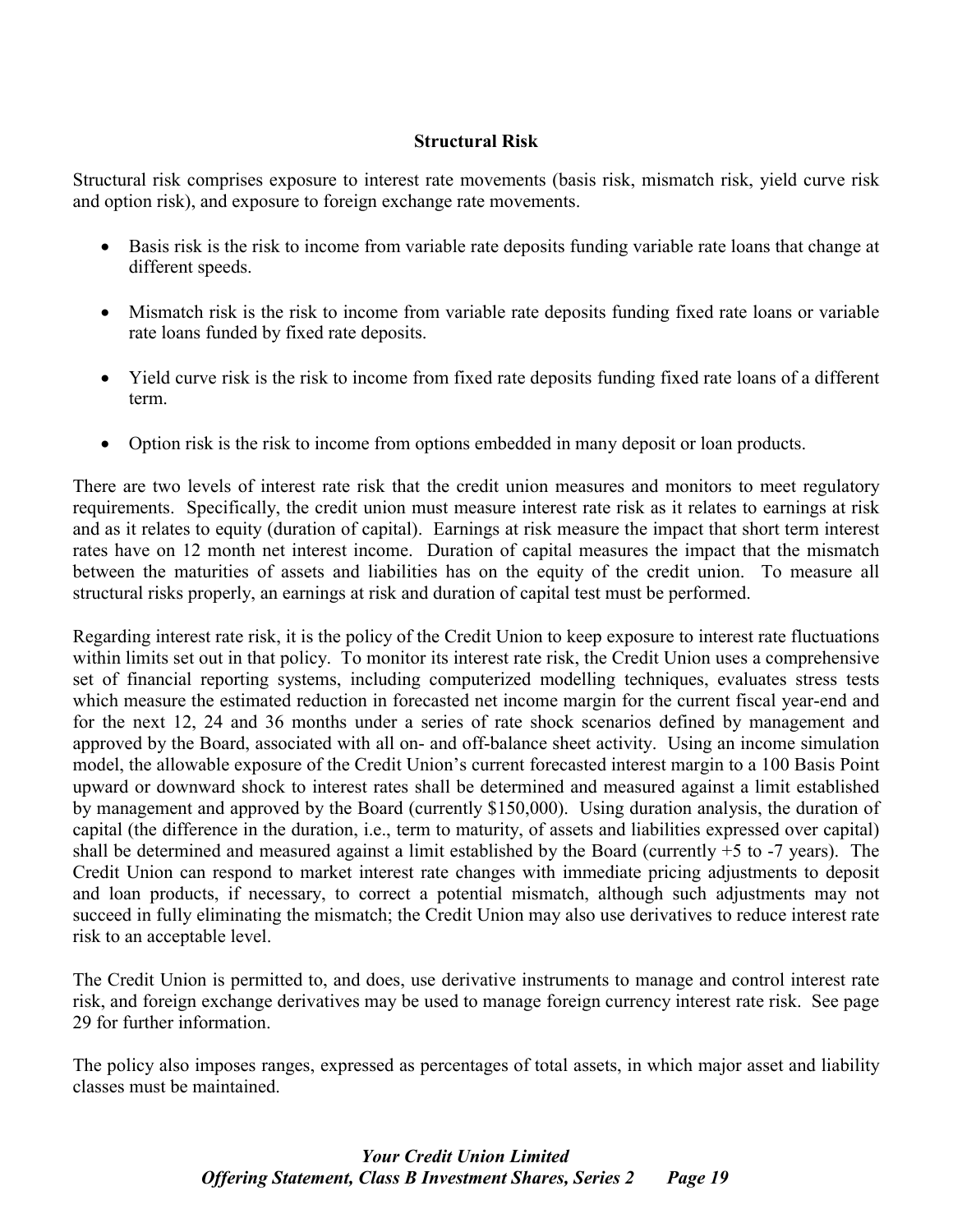As at May 31, 2013, the Credit Union's earnings risk was -\$122,000 for a 50 Basis Points downward shock in interest rates (which would decrease the Credit Union's Regulatory Capital by 0.057%), and \$699,000 for a 100 Basis Points upward shock in interest rates. The duration of capital was -5.58 years. These exposures are in compliance with the Board's policy in this regard.

In the event that the Credit Union's exposure to interest rate risk was to exceed the policy limits described above, future profitability could become seriously eroded should interest rates move in the direction where the Credit Union has an exposure, with a resulting negative impact on the ability of the Credit Union to pay dividends or redeem shares. Management, however, could employ one or more of several techniques to mitigate the potential risk.

# **Operational Risk**

Operational risk is the risk that, in any operational area of the Credit Union (*i.e.*, capital, credit, market, structural, and liquidity management), a financial loss will result from fraud, human error, or bad judgement. The Credit Union's internal control policy requires appropriate and effective internal control policies, segregation of duties, information systems, accounting and record-keeping, safeguarding of physical assets from loss or misappropriation, a list of designated counterparties for material transactions, insurance, duplicates or back-ups of records, and business continuity and disaster recovery plans (reviewed by the audit committee and periodically tested). The policy also requires management to develop and maintain requirements relating to the selection and monitoring of outside service providers, and to provide to the audit committee annually a report on activity, risk, philosophy, materiality criteria, and approval limits with a list of outstanding contracts.

The Credit Union is open and responsive to potential purchase/sale or amalgamation opportunities. Any such transaction may increase the complexity of the Credit Union's operations.

# **Regulatory Action**

Under the Act, DICO has the authority to place a credit union under Supervision or Administration should it believe that there is a potential for that credit union or caisse populaire to encounter financial or management problems which could affect its financial well-being or which could tend to increase the risk of claims by that credit union or caisse populaire against the deposit insurance fund.

# **Reliance on Key Management**

The success of the Credit Union's business strategy is dependent on the ability of the Credit Union to retain its senior management personnel. The inability to retain such persons, or replace them with individuals of equal competence, could adversely affect the Credit Union's financial performance.

The Credit Union does not have employment contracts with any of its senior managers that require such persons to provide the Credit Union with notice, longer than that which would be ordinarily required by law, of the termination of his or her employment relationship with the Credit Union.

The Credit Union also does not carry key person life insurance on any of its senior managers.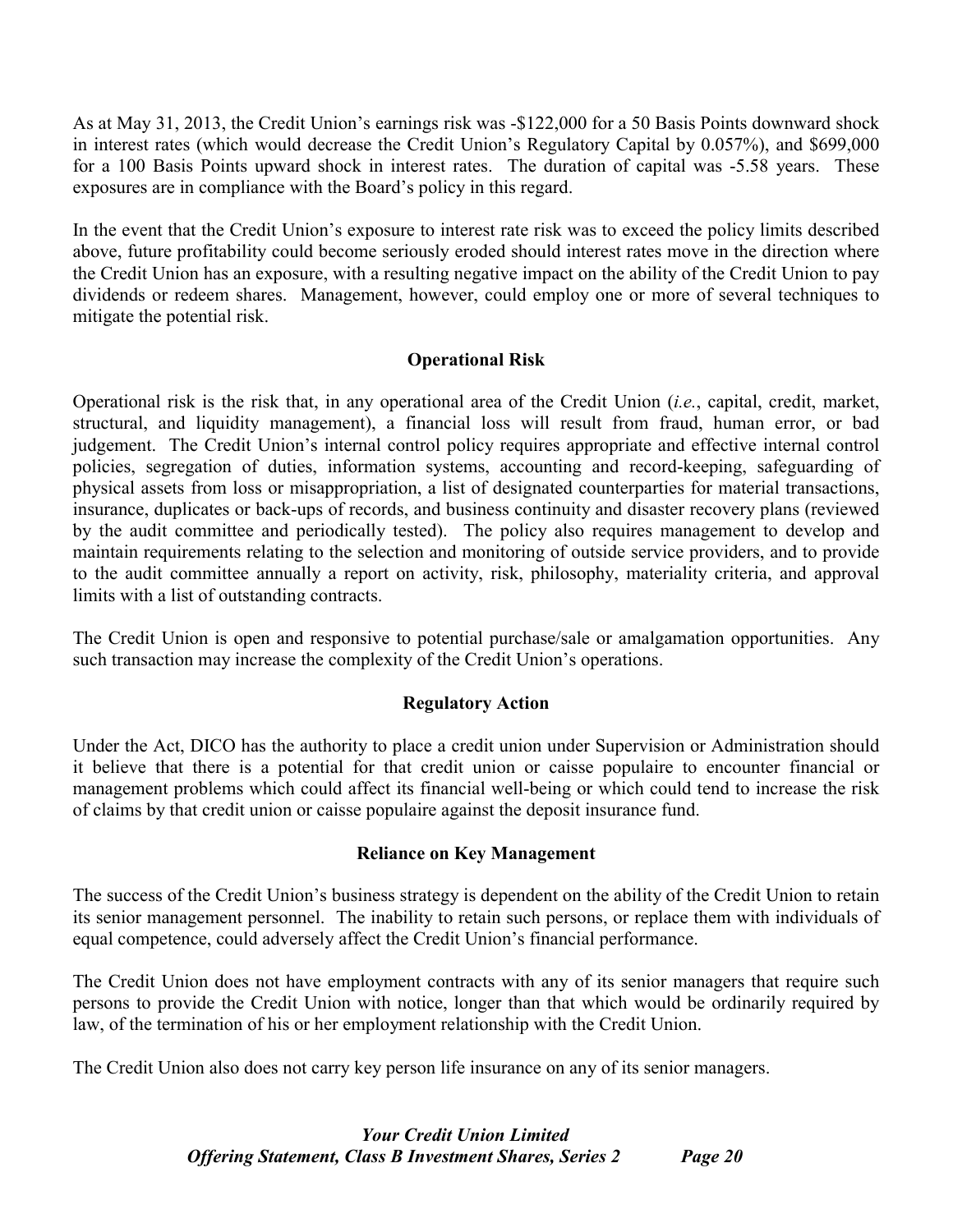The Credit Union has a succession plan in place for the President and Chief Executive Officer, upon which the Board is now acting given the announcement of the planned retirement of the President and Chief Executive Officer in the fall of 2013.

# **Geographic, Economic and Competitive Risk**

Like every other financial institution, the Credit Union is affected by periods of economic downturn that result in a lack of consumer confidence, a drop in demand for loans and mortgages, or a reduction in the level of savings. The Credit Union, as a community-bond credit union, is dependent to a significant degree on the economic performance of the communities that it serves.

The financial services industry continues to be extremely competitive. The major banks have expanded their traditional core banking business into other financial services, where they now dominate the brokerage and trust industries. As a result, the sheer size and increasing scope of their diversified operations represent both a challenge and an opportunity to credit unions. The success of credit unions depends largely on their ability to differentiate themselves from large banks, and on their ability to provide personal service while supplying new products and services to meet their members' needs, thereby ensuring that they earn sufficient profits to continue to grow and prosper. The Credit Union offers a full range of products and services.

It is the opinion of the management of the Credit Union that it has a demographically-diverse membership, and is not dependent on the performance of any particular employer of its members. The Credit Union estimates that approximately 50% of its membership is employed in the education sector, 25% of its membership is employed in the municipal sector, and 25% of its membership is employed in other sectors and/or retired.

The Credit Union's membership is divided amongst two different communities with one third in the Cornwall region and two thirds in the Ottawa region.

According to Central 1's publication "Ontario Regional Economic Review – Summer 2013", employment in the Ottawa economic region in the first quarter of 2013 declined following a rebound in the final quarter of 2012, to remain below the average 2012 level. This is consistent with an expected slowdown in the growth of public sector spending. Unemployment, however, fell to 6.2% in the first quarter of 2013, and has fluctuated between 6% and 6.6% since 2011. MLS® sales in the Ottawa economic region have fallen to the lowest level since mid-2010 due to weaker employment trends and tighter lending standards. Despite this decline, however, pricing was stable; the average MLS® price in the region is now \$335,700, and has been steady since 2012.

# **DIVIDEND RECORD AND POLICY**

The Credit Union has paid the following dividends with regard to its last five fiscal years: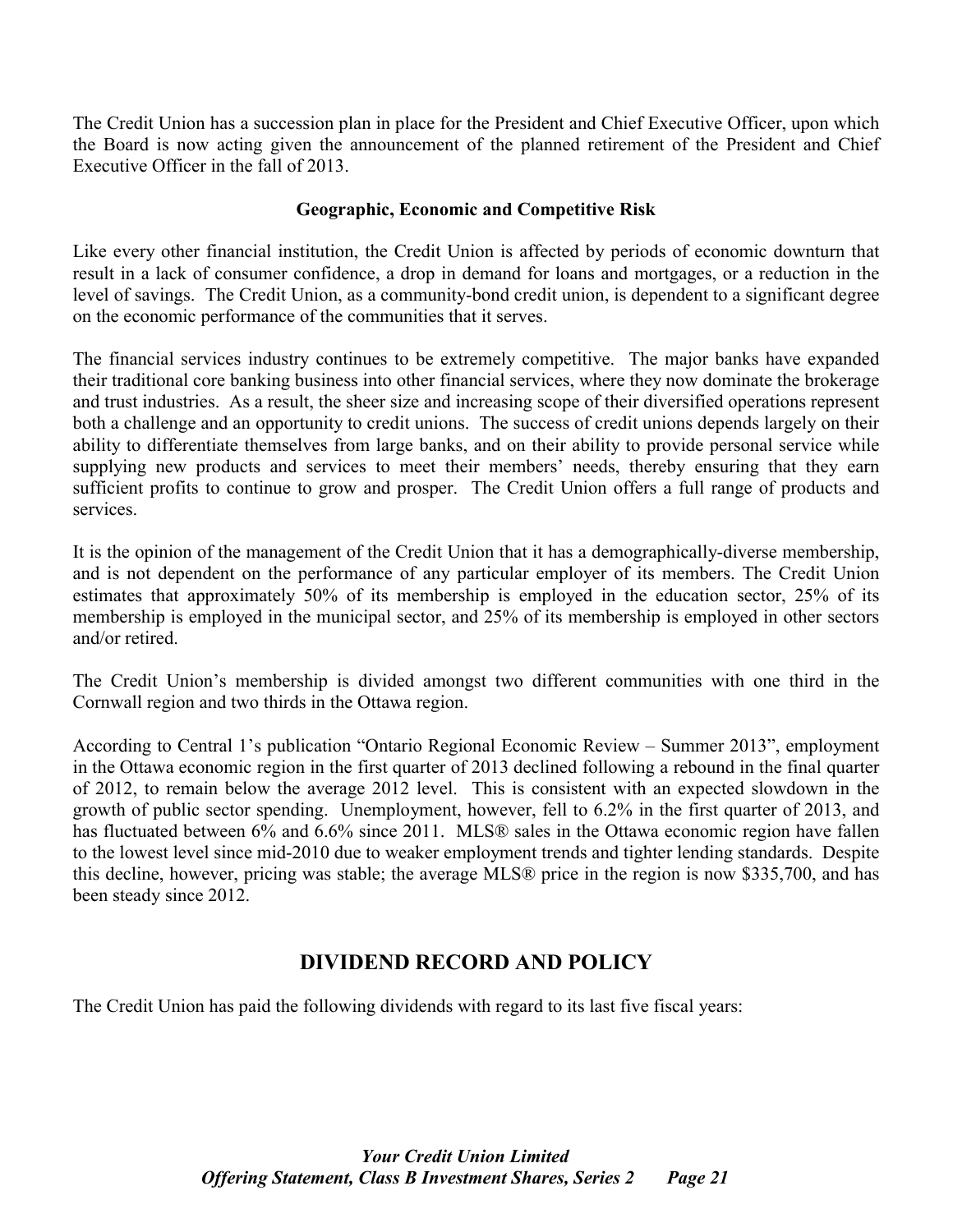|                    | Membership Shares |      | Class B Investment Shares,<br>Series 1 |           |  |
|--------------------|-------------------|------|----------------------------------------|-----------|--|
| Fiscal Year Ended  | $\%$ on<br>Amount |      | $\%$ on                                | Amount    |  |
|                    | Outstanding       | Paid | Outstanding                            | Paid      |  |
|                    | <b>Shares</b>     |      | <b>Shares</b>                          |           |  |
| September 30, 2012 | $0.0\%$           |      | 3.10%                                  | \$88,500  |  |
| September 30, 2011 | $0.0\%$           |      | $3.20\%$                               | \$87,500  |  |
| September 30, 2010 | $0.0\%$           | 0    | $3.54\%$                               | \$97,000  |  |
| September 30, 2009 | $0.0\%$           | 0    | 3.39%                                  | \$94,000  |  |
| September 30, 2008 | $0.0\%$           |      | 4.84%                                  | \$149,000 |  |

Although Class A Shares are authorized for issue, there have been no Class A Shares issued during the Credit Union's last five fiscal years of operation.

Please note that all dividends paid on Class B Investment Shares, Series 1, were paid in the form of additional Class B Investment Shares, Series 1.

Past payment of dividends is in no way an indicator of the likelihood of payment of future dividends.

For a discussion of the priority of the various classes of shares in the payment of dividends, and the restrictions placed on the Board in the declaration of dividends, see pages 9, 12, 13, and 17.

The dividend policy of the Credit Union's Board for Class B Investment Shares, Series 2, shall be to pay a dividend or dividends in every year in which there are sufficient profits to do so while still fulfilling all Regulatory Capital, liquidity, and operational requirements. The dividend rate shall be established by the Board, in its sole and absolute discretion, based on financial and other considerations prevailing at the time of the declarations. The Board shall consider whether or not a dividend shall be declared, and at what rate and in which manner, including whether in the form of additional Class B Investment Shares, Series 2, in cash, or partly in shares and partly in cash. Fractional shares will not be issued; dividends paid in the form of shares will be rounded to the closest whole dollar amount before payment, with 0.50 rounded down. The Board shall consider this at least annually, and any declared dividend will be paid following each fiscal year end and before each annual general meeting of members. There can be no guarantee that a dividend will be paid each year. The Board has defined a target minimum rate to be the greater of 3.75% and the rate which exceeds by 100 Basis Points the simple average of the Credit Union's posted 5-year nonredeemable term deposit rate as at the end of each month in its fiscal year. The dividend, in the fiscal year Class B Investment Shares, Series 2, sold pursuant to this offering statement are issued, shall be pro-rated for the number of days the Class B Investment Shares, Series 2, were issued and outstanding in that fiscal year.

Dividends paid on Class B Investment Shares, Series 2, will be taxed as interest and not as dividends, and are therefore not eligible for the tax treatment given to dividends received from taxable Canadian corporations, commonly referred to as the "dividend tax credit".

The dividend policy followed by the Credit Union is at the discretion of the Board, and is subject to change or exception at any time. Dividends paid may therefore not be in accordance with the policy outlined above.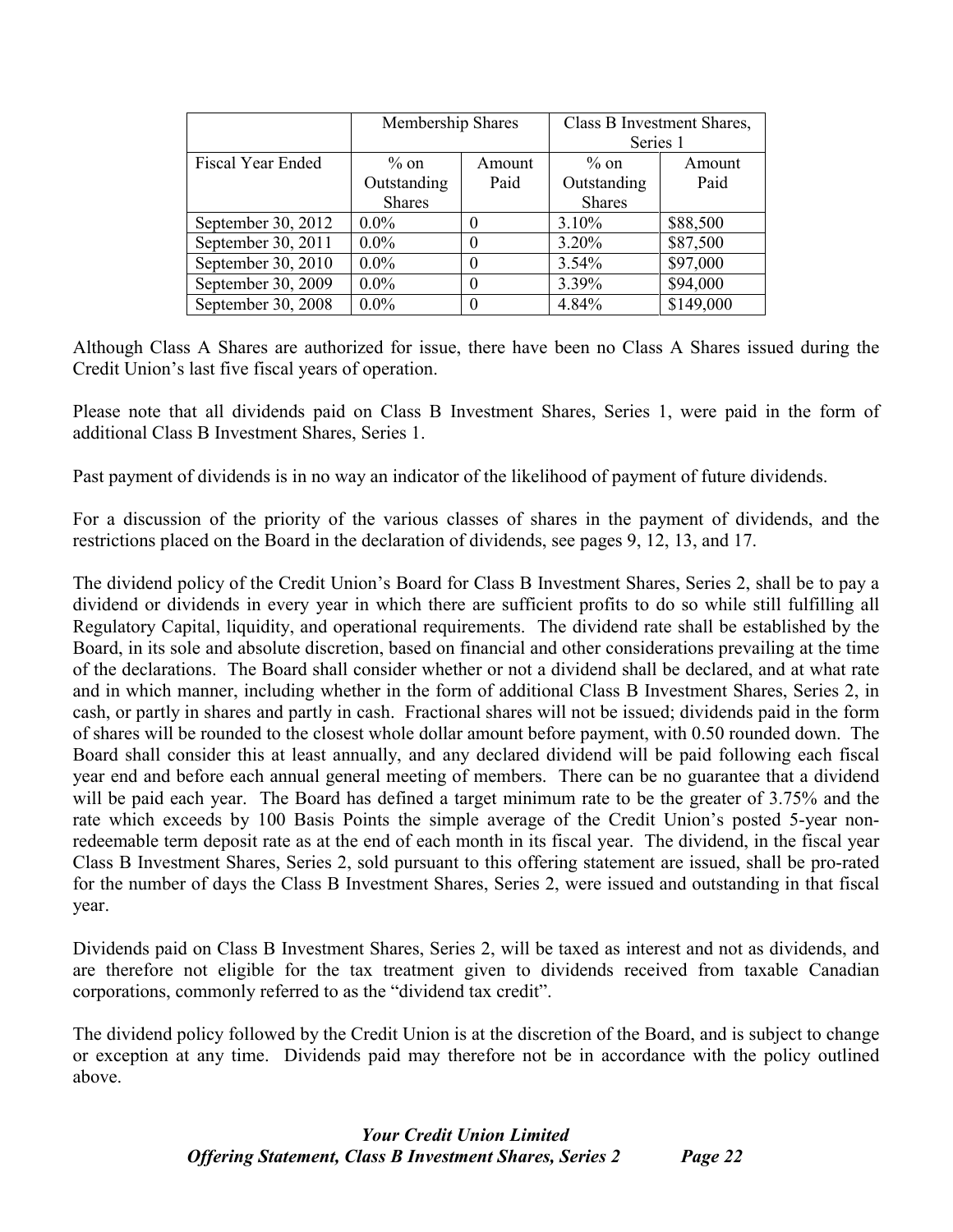Following consideration and payment of a dividend on the Class B Investment Shares, Series 2, the Board may decide to pay a dividend on shares ranking junior to the Class B Investment Shares, Series 2, including the Membership Shares.

# **USE OF PROCEEDS FROM SALE OF SECURITIES**

The principal uses of the net proceeds and purpose of this offering will be to enable the Credit Union to add to its Regulatory Capital to provide for the Credit Union's future growth, development and stability, including through mergers, while maintaining a prudent cushion in the amount of Regulatory Capital above regulatory requirements.

# **PLAN OF DISTRIBUTION**

- 1. The price to members for each Class B Investment Share, Series 2, will be \$1.00.
- 2. There will be no discounts or commissions paid to anyone for the sale of these securities.
- 3. One hundred per cent (100%) of the proceeds of the sale of these securities will go to the Credit Union, which will then be responsible for the payment of the costs associated with this offering statement.

Subscriptions for the Class B Investment Shares, Series 2, shall be accepted as of the date hereof, and for a period of six months thereafter, or until the date on which subscriptions have been received for the maximum 10,000,000 Class B Investment Shares, Series 2, or until a date, after the Credit Union has received subscriptions for the minimum 2,000,000 Class B Investment Shares, Series 2, but before the Credit Union has received subscriptions for the maximum 10,000,000 Class B Investment Shares, Series 2, and before six months have passed from the date hereof, on which the Board in its sole and absolute discretion shall determine to close the offering, whichever shall occur first (the "Closing Date"). Subscriptions will be accepted on a first come, first served basis, and subscription forms will be marked with the time and date accepted. The Credit Union will closely monitor subscriptions being received as total subscriptions approach the maximum. Potential purchasers making subscription requests at that time may not be allowed to subscribe for the full number or amount of shares they desire, or their subscription request may be refused. This offering may not be over-subscribed, and subscriptions will not be pro-rated.

**If the funds to be used by a subscriber to pay for shares subscribed are on deposit at the Credit Union, the subscriber will authorize the Credit Union to place these funds "on hold" to guarantee payment of these shares. If the offering is completed, such hold will be released, and the authorized amount will be used to pay for the shares for which the member subscribed. If the offering is withdrawn, or if the decision to buy is reversed by the subscriber (as described on the cover of this offering statement), the hold on the funds will be released immediately thereafter.**

**If the funds to be used by a subscriber to pay for shares subscribed are coming from outside the Credit Union, such funds will be held in Escrow, in accounts to be trusteed by Concentra, until the offering is completed or withdrawn, or until the subscriber exercises the right to reverse the decision to purchase the securities (as described on the cover of this offering statement). If the offering is completed, the proceeds will be released from Escrow and used to pay for the shares for which the member subscribed. If the offering is withdrawn, or if the subscriber reverses the decision to buy,**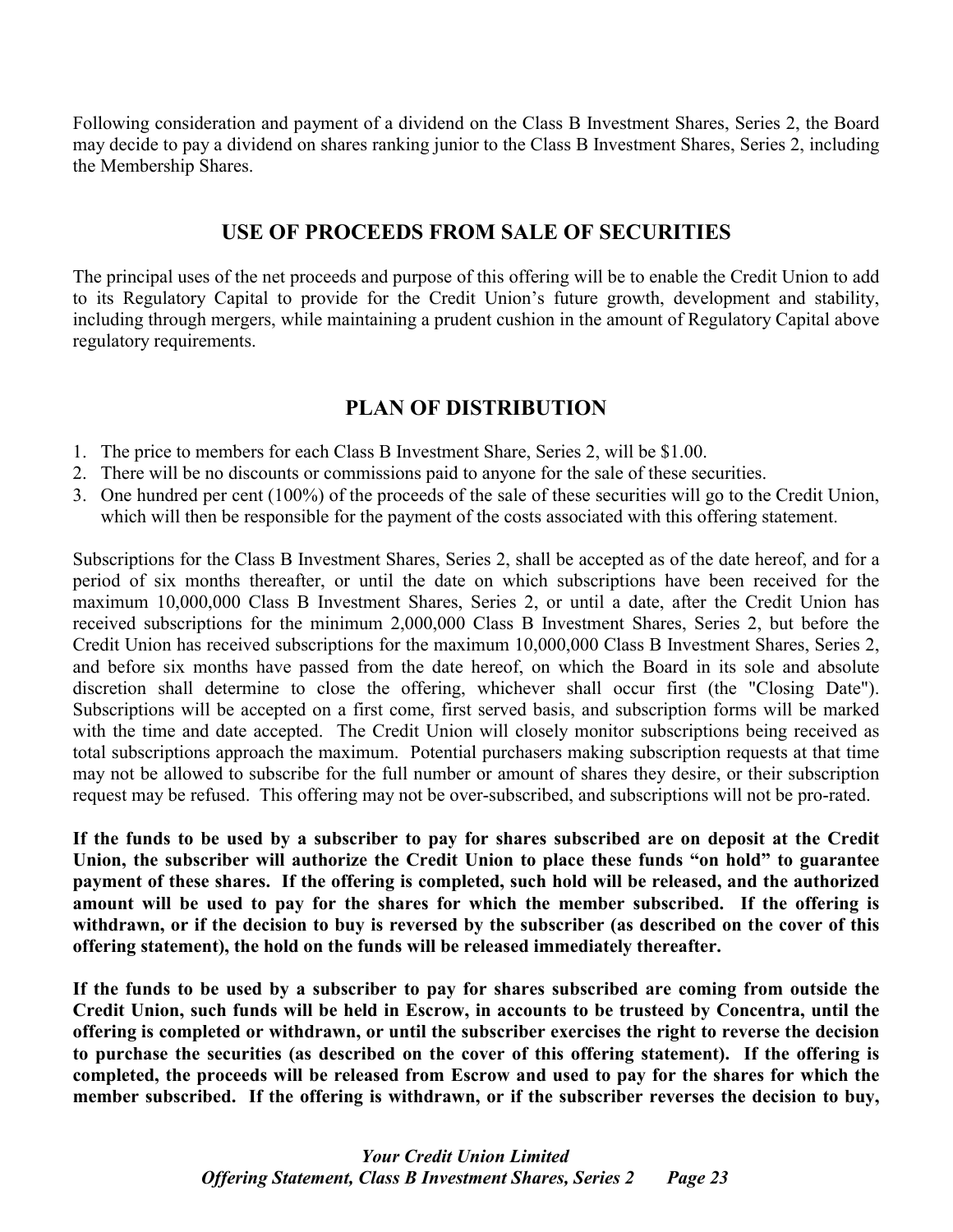### **the proceeds will be refunded in full, plus interest calculated at a rate equal to the Credit Union's 30 day term deposit rate, pro-rated for the number of days the funds were in Escrow, to those who subscribed.**

The above-noted terms and conditions regarding holds on subscribers' deposit accounts and regarding Escrow accounts are detailed on the Credit Union's subscription form for Class B Investment Shares, Series 2, and on separate agreements, to be signed by subscribers, authorizing transfers and holds on deposit accounts and/or placement of proceeds in Escrow accounts. Copies of the subscription form and the forms for authorization of a hold on funds in deposit accounts and/or placement of funds in Escrow accounts are printed on pages 38, 39 and 40.

If fully subscribed, the gross proceeds to be derived by the Credit Union from the sale of the Class B Investment Shares, Series 2, shall be \$10,000,000. The costs of issuing these securities are not expected to exceed \$120,000, and these costs, approximating \$96,000 after applicable tax savings, will be deducted from the gross proceeds in arriving at the amount to be reported as share capital outstanding. The estimated maximum net proceeds of this offering of securities are \$9,904,000.

If, after six months from the date of this offering statement, subscriptions received for the Class B Investment Shares, Series 2, amount to less than \$2,000,000 in the aggregate, this offering for Class B Investment Shares, Series 2, will either be renewed with the approval of the Superintendent of Financial Services, or be cancelled and withdrawn, and all funds "frozen" or held in Escrow to support subscriptions will be returned to the respective members within 30 days thereof, with applicable interest, without shares being issued. If at that time, however, sales amount to at least \$2,000,000 but do not amount to \$10,000,000, the Credit Union may proceed to close the offering, or apply to the Superintendent of Financial Services for a renewal of the offering for a period not exceeding six months. If at that time subscriptions for the Class B Investment Shares, Series 2, amounting to \$10,000,000 have been received, such shares for which subscriptions have been received will be issued within sixty business days after the Closing Date (the "Issue Date").

The Class B Investment Shares, Series 2, will not be sold by underwriters or other dealers in securities. The minimum subscription per member shall be \$5,000 for 5,000 Class B Investment Shares, Series 2. The maximum subscription per member shall be \$250,000 for 250,000 Class B Investment Shares, Series 2; however, if any subscription exceeds the Maximum Permissible Holding, the Credit Union will regard the subscriber as having subscribed for the Maximum Permissible Holding, and return any excess funds to the subscriber. Shares will only be issued subject to the full price of such securities being paid.

# **MARKET FOR THE SECURITIES**

**There is no market for the Class B Investment Shares, Series 2.** These securities may only be transferred to another member of the Credit Union.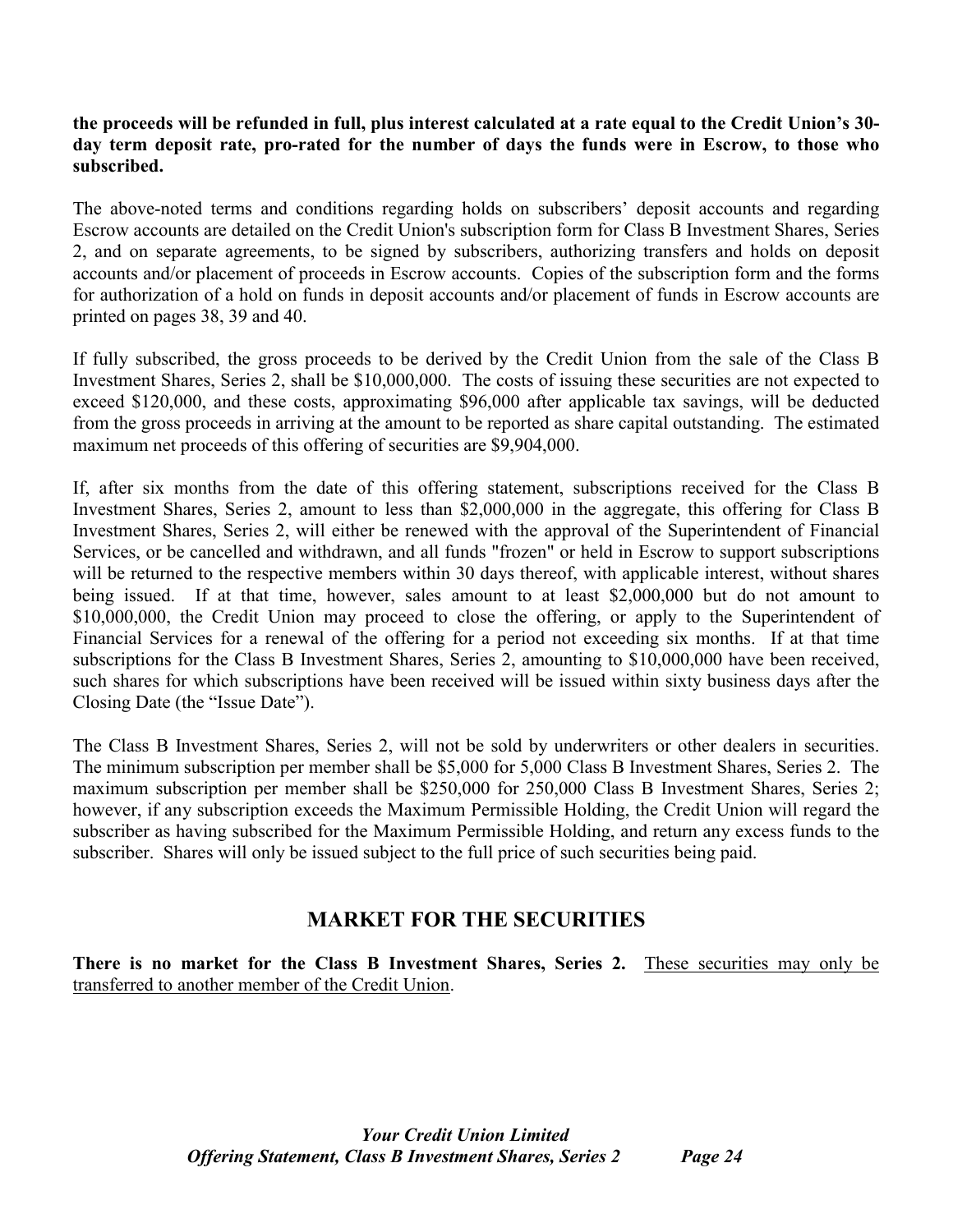# **SENIOR DEBT (RANKING AHEAD OF CLASS B INVESTMENT SHARES, SERIES 2)**

The Credit Union has arranged a credit facility, totalling CDN \$10,400,000, at Central 1. That amount is available to cover fluctuations in daily clearing volume on the Canadian-dollar chequing accounts of the members of the Credit Union, and to provide liquidity if warranted. As security for these credit facilities, the Credit Union has given Central 1 a general security agreement. The line of credit will next be reviewed in January, 2014.

The balance outstanding on the credit facilities of the Credit Union during the eight months ended May 31, 2013, and in its fiscal years ended September 30, 2012, 2011 and 2010 is outlined below.

|                            | Canadian-Dollar       |         | Term Loan      |             |             |
|----------------------------|-----------------------|---------|----------------|-------------|-------------|
|                            | <b>Operating Line</b> |         |                |             |             |
| <b>Fiscal Period Ended</b> | High                  | Low     | Period         | High        | Low         |
|                            | <b>Balance</b>        | Balance | Ending         | Balance     | Balance     |
|                            |                       |         | <b>Balance</b> |             |             |
| May 31, 2013               | \$3,715,515           | \$0     | \$0            | \$8,000,000 | \$0         |
| September 30, 2012         | \$6,537,581           | \$0     | \$8,000,000    | \$8,000,000 | \$3,000,000 |
| September 30, 2011         | 89,416                | \$0     | \$3,000,000    | \$3,000,000 | \$0         |
| September 30, 2010         | \$1,838,419           | \$0     | \$0            | \$0         | \$0         |

Members' deposits in the Credit Union, as well as its other liabilities, including unsecured creditors, rank prior to the Credit Union's obligations to the holders of any class or series of its shares, including the Class B Investment Shares, Series 2.

# **AUDITORS, REGISTRAR AND TRANSFER AGENT**

The auditors of the Credit Union are Deloitte LLP, Chartered Professional Accountants, Chartered Accountants, Licensed Public Accountants, 100 Queen Street, Suite 800, Ottawa, Ontario K1P 5T8 (phone (613) 236-2442, fax: (613) 236-2195, website www.deloitte.ca). Deloitte LLP is independent with respect to the Credit Union within the meaning of the Rules of Professional Conduct of the Institute of Chartered Accountants of Ontario.

The registrars and transfer agents for the Class B Investment Shares, Series 2 are designated staff of the Credit Union.

# **DIRECTORS AND SENIOR MANAGEMENT**

# **Board of Directors**

The following table sets forth the board of directors of the Credit Union: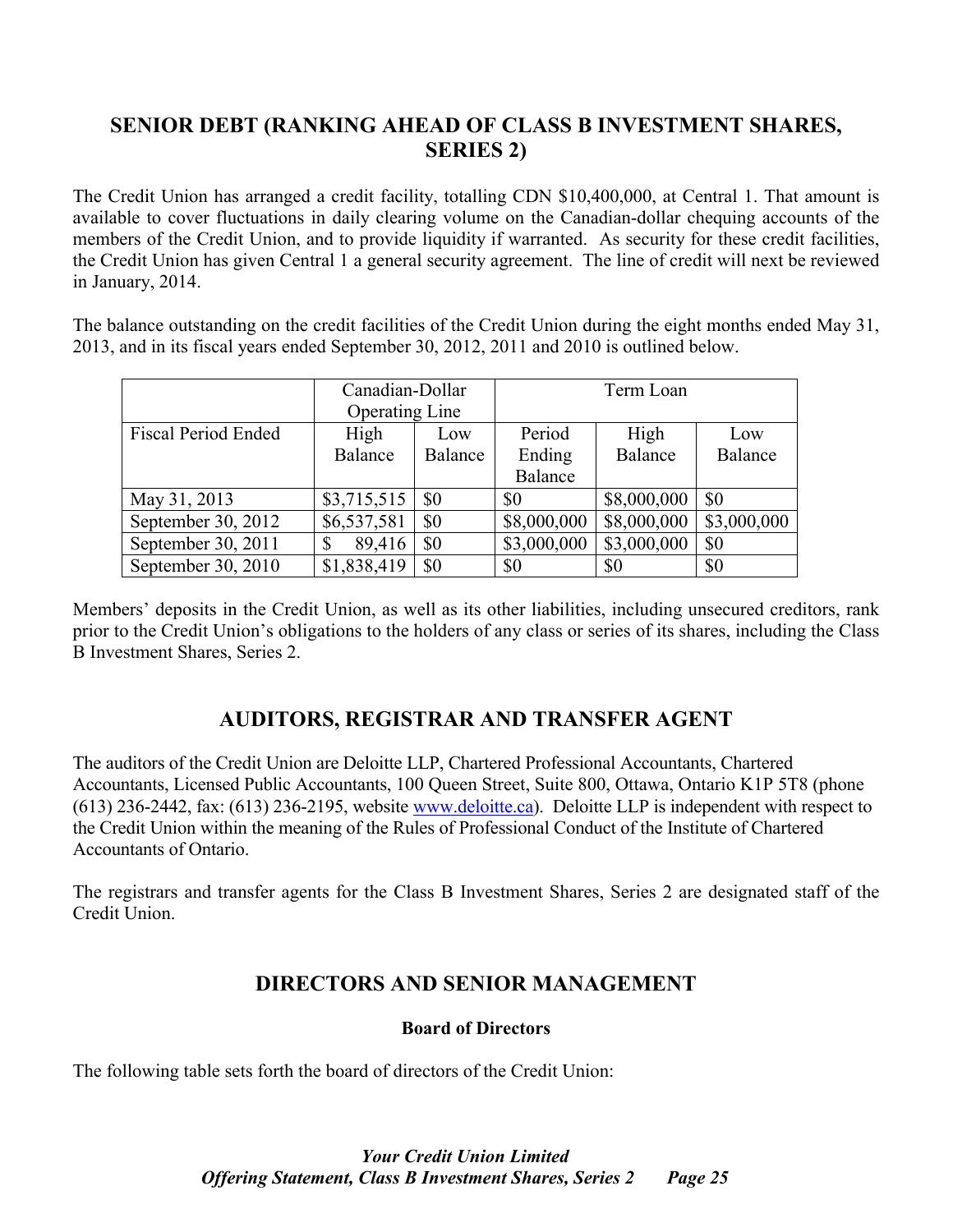| <b>Name</b><br>Municipality of Residence      | <b>Principal Occupation</b>                                                                  | <b>Position / Office</b>                                    |
|-----------------------------------------------|----------------------------------------------------------------------------------------------|-------------------------------------------------------------|
| <b>Michael Bradley</b><br>Long Sault, Ontario | Retired elementary school principal                                                          | Chair of the Board                                          |
| <b>Céline Carrière</b><br>Ottawa, Ontario     | <b>Executive Director</b><br>Co-operative Housing Association of<br>Eastern Ontario (CHASEO) | Director                                                    |
| Sonja Carrière<br>Ottawa, Ontario             | Teacher<br>Gloucester High School                                                            | Director                                                    |
| <b>Michael Clarke</b><br>Stittsville, Ontario | Superintendent of Facilities<br>Ottawa Carleton District School Board                        | <b>Board Treasurer</b><br>Member of the Audit<br>Committee  |
| <b>Michael Galvin</b><br>Cornwall, Ontario    | Owner – Director of Sales<br><b>Computer Sense</b>                                           | Director                                                    |
| <b>Tanya Gracie</b><br>Ottawa, Ontario        | Manager, Member Engagement<br>Canadian Co-operative Association                              | Corporate Secretary<br>Member of the Audit<br>Committee     |
| <b>Kelly Storie</b><br>Ottawa, Ontario        | Finance Manager<br>La Siembra Co-operative, Inc.                                             | Director<br>Member of the Audit<br>Committee                |
| <b>Rob Vye</b><br>Navan, Ontario              | Operator<br>OC Transpo                                                                       | Vice Chair of the Board,<br>Chair of the Audit<br>Committee |

There is currently one vacancy on the Credit Union's Board, which arose in the ordinary course of the Credit Union's business.

### **Senior Management**

The following table sets forth the senior management of the Credit Union:

| <b>Name/Municipality of Residence</b> | <b>Position/Title</b>               |
|---------------------------------------|-------------------------------------|
| Denis Laframboise                     | President & Chief Executive Officer |
| Vanier, Ontario                       |                                     |
| Joel Lalonde                          | <b>Executive Vice President</b>     |
| Orleans, Ontario                      |                                     |
| Melissa MacKenzie                     | <b>Chief Financial Officer</b>      |
| Ottawa, Ontario                       |                                     |
| Sandy Tuepah                          | Director, Human Resources           |
| Almonte, Ontario                      |                                     |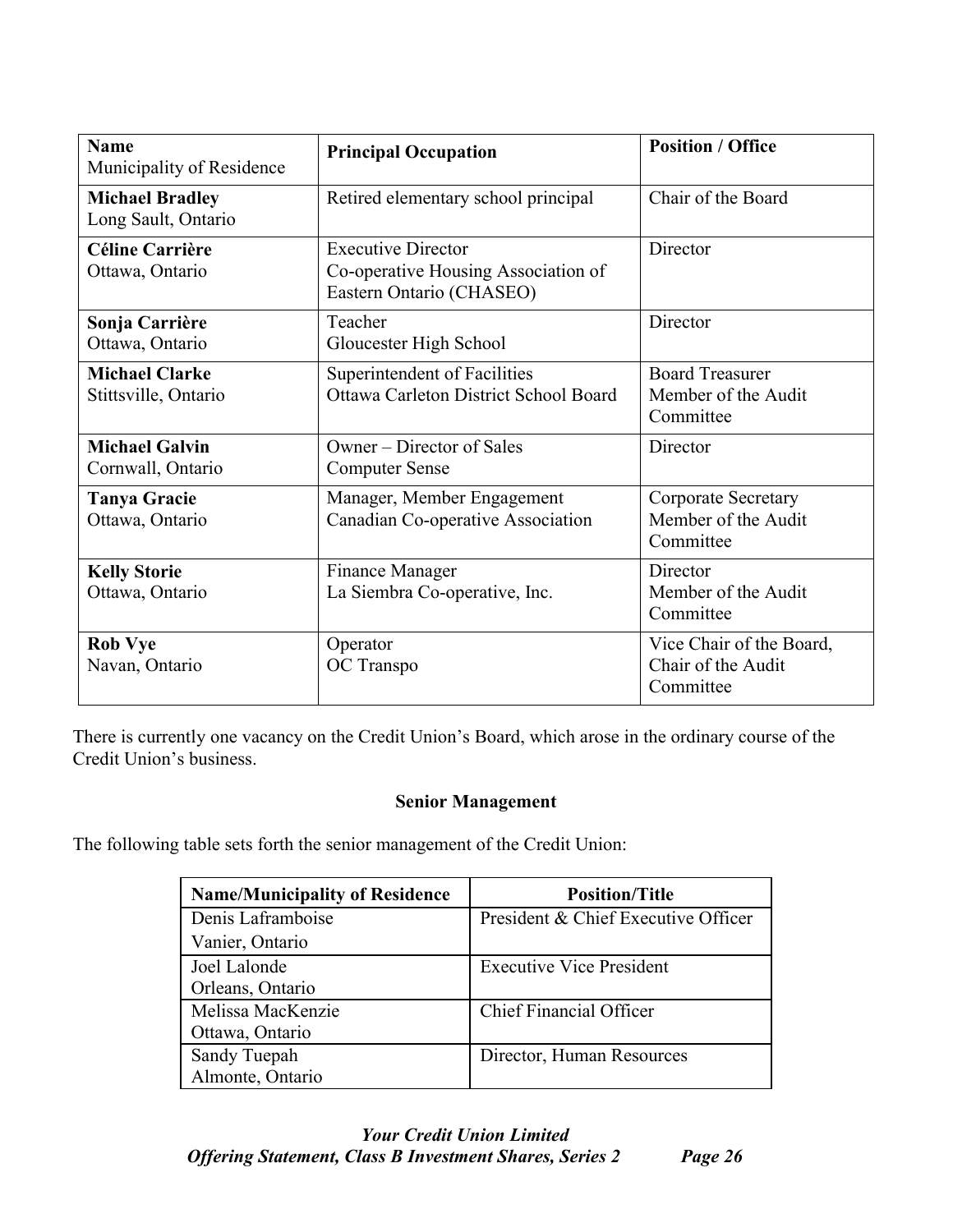All of the senior managers have been employed by the Credit Union for at least the three years preceding the date hereof.

The President and Chief Executive Officer has announced his intention to retire from the Credit Union in the fall of 2013. The Board is currently involved in the process of selecting a new President and Chief Executive Officer.

## **LAWSUITS AND OTHER MATERIAL OR REGULATORY ACTIONS**

As at May 31, 2013, except for actions that may be used to recover delinquent loans where the Credit Union is the plaintiff, the Credit Union is not aware of any material pending or contemplated legal proceedings to which it is a party.

The Credit Union is not aware of any regulatory actions pending or contemplated against the Credit Union.

## **MATERIAL INTERESTS OF DIRECTORS, OFFICERS AND EMPLOYEES**

All loans to the directors, officers and employees of the Credit Union and their spouses and immediate dependent family members are made in the normal course of business, using standard credit granting criteria. With the exception of pricing, the loans are made to these individuals on the same terms and conditions as loans are made to the general membership. Regular full-time or part-time employees who have completed their probationary period are eligible for Personal Loans and Mortgage Loans at preferential interest rates.

The aggregate value of loans in all categories to restricted parties of the Credit Union, as of May 31, 2013, amounted to \$561,649. No allowance was required in respect of these loans.

As members of the Credit Union, directors, officers and employees of the Credit Union each hold Membership Shares in the number required to maintain membership in the Credit Union. Accordingly, each director, officer and employee may subscribe for the Class B Investment Shares, Series 2, should any of such persons wish to do so.

## **MATERIAL CONTRACTS**

The following material contracts have been entered into by, or have bound, the Credit Union during the last three years.

### **CUSA Master Participant Technology Services Agreement (Bundled), effective January 1, 2004, amended with effect from May 1, 2009, and further amended with effect from January 1, 2010**

This agreement obliges CDSL Canada Limited to provide the Credit Union with an array of information systems services. The Credit Union pays CDSL Canada Limited for services rendered. The agreement continues until December 31, 2016, with the option of renewal for an additional one-year term. The Credit Union may terminate the contract for any material breach by CGI that is not remedied within 60 days of the

## *Your Credit Union Limited Offering Statement, Class B Investment Shares, Series 2 Page 27*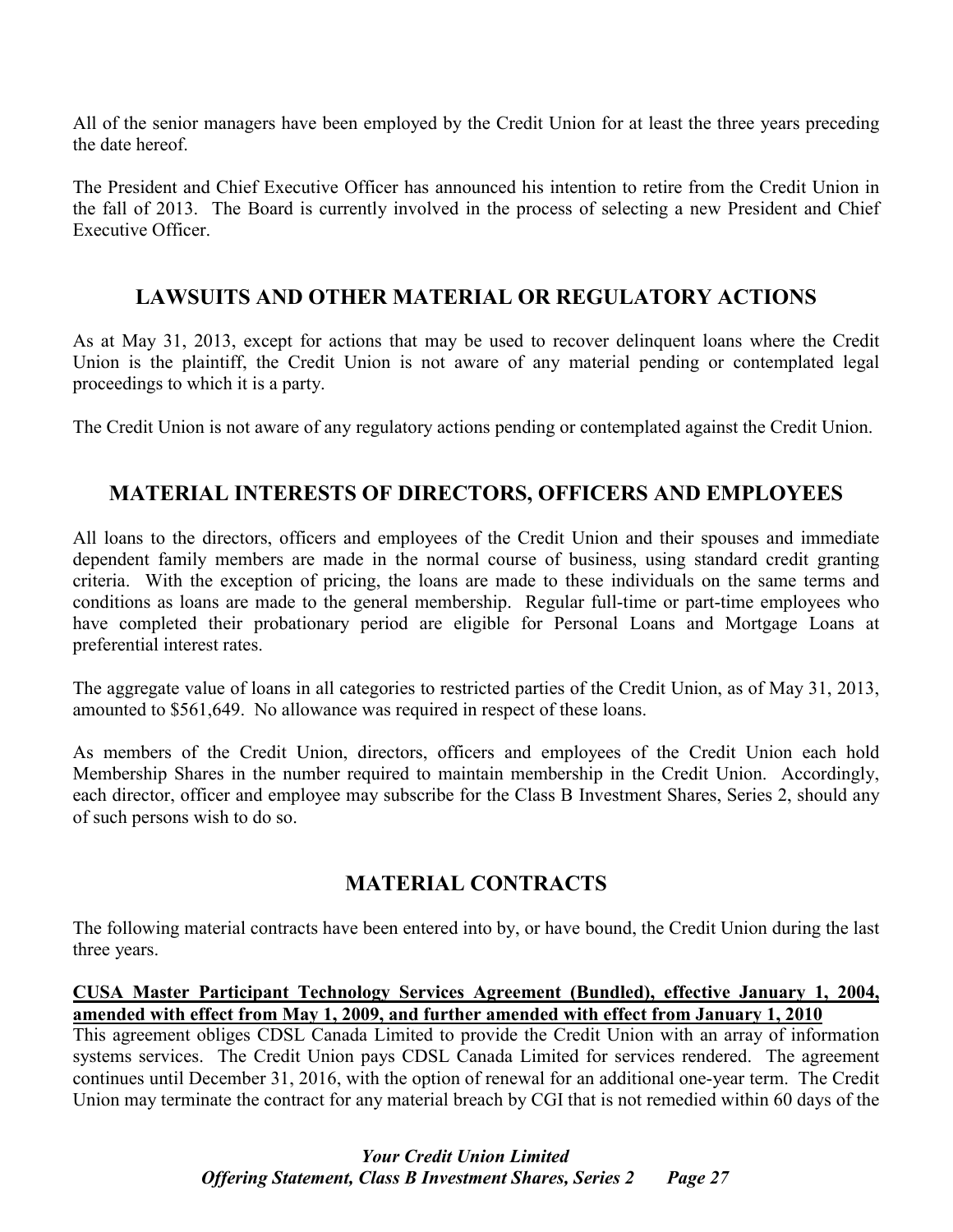Credit Union providing to CDSL Canada Limited written notice of the breach. The Credit Union may also terminate the agreement without cause with not less than 365 days prior written notice to CDSL Canada Limited. This notice could not have been given prior to January 1, 2012. The Credit Union may also terminate the agreement with not less than 30 days prior written notice to CDSL Canada Limited in the event CDSL Canada Limited, for a specified period of time, fails to meet agreed-upon service levels. CDSL Canada Limited may terminate the agreement if the Credit Union fails to pay any fees for which they have been invoiced, and this failure is not remedied within 15 days of CDSL Canada Limited providing written notice to the Credit Union of this failure. CDSL Canada Limited may terminate the agreement if the Credit Union fails to perform or observe any material obligation under the agreement, and such failure is not remedied within 60 days of CDSL Canada Limited providing to the Credit Union written notice of such failure. CDSL Canada Limited may terminate this agreement if it no longer wishes to provide the services agreed upon, upon 24 months prior written notice to the Credit Union.

### **Service Schedule 4 – MemberDirect Integrated Services Schedule with Central 1 Credit Union, dated August 20, 2010**

This agreement provides the Credit Union with a license to use, and for its members to use, its Internet banking platform. The initial term of this agreement expired December 31, 2010, but the term of the agreement is automatically extended for a further one-year term at each expiry unless the agreement is terminated in accordance with its terms. Central 1 may terminate this agreement immediately as a result of a material default by the Credit Union which it does not cure within 60 days following notice of the default.

### **Participant Agreement (Interac E-Mail Money Transfer) with Central 1 Credit Union, dated August 12, 2010**

This agreement provides the Credit Union's members with access to the Interac e-mail money transfer service. The agreement continues in force for as long as the Credit Union continues to use the service; Central 1, however, can terminate the agreement immediately as a result of a material default by the Credit Union that is not cured within 30 days after notice of the default is given to the Credit Union by Central 1. Central 1 also has the right to suspend or terminate access to this service if it is notified that the Credit Union has defaulted.

### **Deposit Agency Agreement with Concentra Financial Services Association, dated February 2, 2009**

This agreement provides the Credit Union with the right to sell, as an agent of Concentra Financial, guaranteed investment certificates, RRSPs (including locked-in products), RRIFs (including locked-in products), RESPs and TFSAs offered by Concentra Financial. In return, Concentra Financial pays the Credit Union a commission. This agreement may be terminated by either party on 30 days' prior written notice.

### **Lease for the Credit Union's Centrepointe Branch with 994106 Ontario Inc., dated July 21, 1994; 1st Amendment dated June 2, 2004; 2nd Amendment dated March 31, 2009; 3rd Amendment dated November 4, 2011**

This agreement provides the Credit Union with the use of its Centrepointe branch. The most recent amendment extended the term of the lease for an additional term of 2 years, beginning October 1, 2012 and ending September 30, 2014. The most recent amendment creates no further option to renew. The Credit Union does, however, have a one-time option to terminate the lease on September 30, 2013, by giving the landlord at least 6 months prior written notice of that termination. The Credit Union pays annual rent on these premises of \$42,025.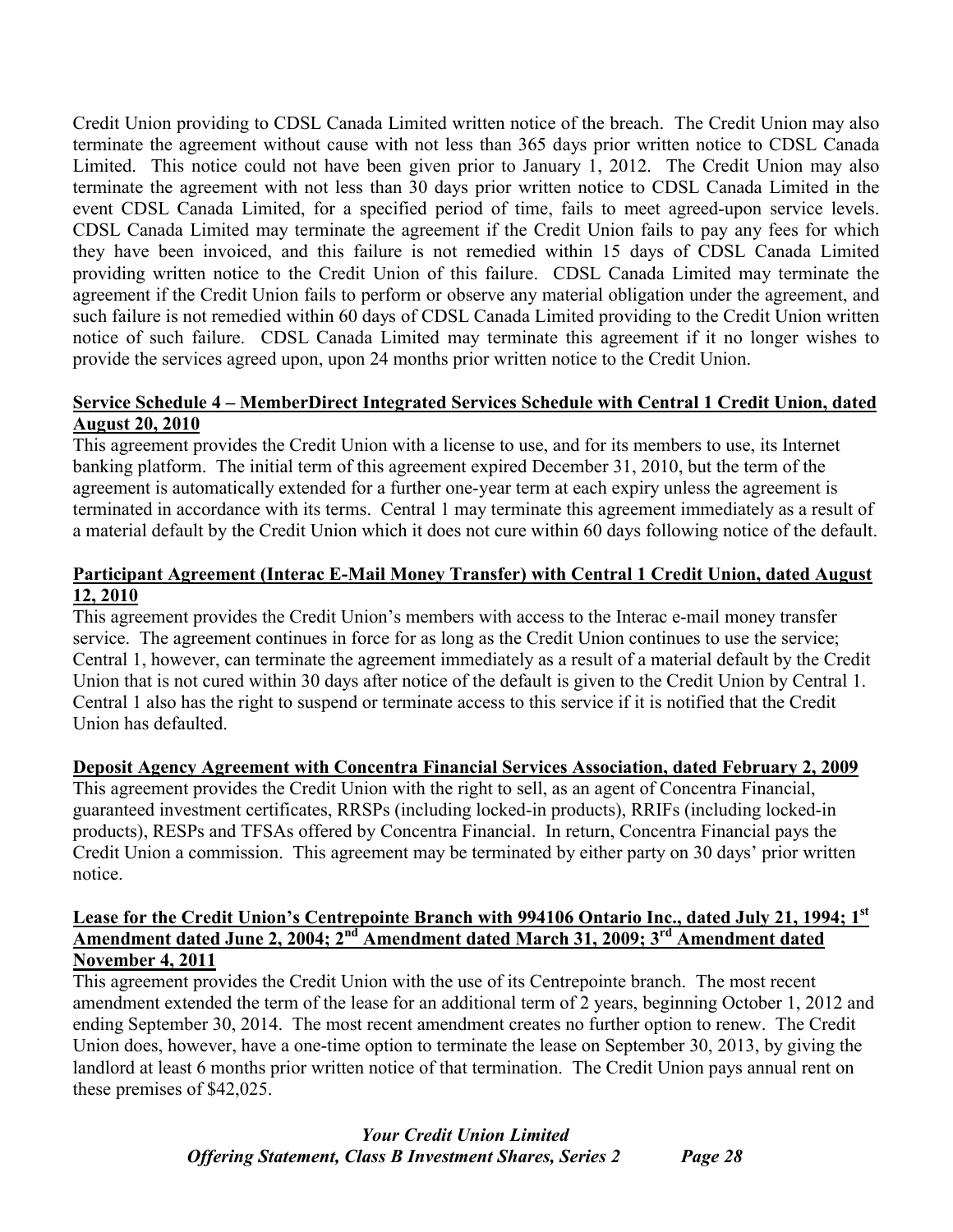### **Project Development Agreement with 1st Financial Building Corporation of Canada, dated March 21, 2011; Supplement dated June 15, 2011**

This agreement provided the Credit Union with architectural and construction management services, as well as construction services, regarding the recent substantial renovations of its Cornwall branch. This project had a budget of approximately \$1 million, exclusive of HST.

### **Collective Agreement with United Steelworkers, expiring December 31, 2013**

This collective agreement with the Credit Union's unionized employees defines the bargaining unit as all employees of the Credit Union in the City of Ottawa, the County of Stormont, Dundas and Glengarry, and the County of Leeds and Grenville, save and except managers, those above the rank of manager, the Secretary to the CEO, the Trainer, and those employees already covered by a collective agreement. The agreement contains no unusual provisions, and is similar, although not identical, to the Credit Union's other collective agreement.

### **Collective Agreement with United Steelworkers (Cornwall and Long Sault), expiring December 31, 2013**

This collective agreement with the Credit Union's unionized employees defines the bargaining unit as the employees of the Credit Union in Cornwall and Long Sault, save and except the manager, persons above the rank of manager (which specifically includes the controller), and the secretary to the general manager. The agreement contains no unusual provisions, and is similar, although not identical, to the Credit Union's other collective agreement.

## **ISDA Master Agreement with Central 1 Credit Union, dated February 8, 2002**

This agreement enables the Credit Union to enter into derivative contracts with Central 1.

The Credit Union has not entered into any interest rate swaps which remain in force as of the date hereof.

The Credit Union has entered into equity-linked purchase option agreements to eliminate the risk involved in its equity-linked term deposit products. The Credit Union pays a fixed amount based on the notional amount at the inception of the equity-linked purchase option contract. At the end of the term the Credit Union receives, from the counterparties, payments equal to the amount that will be paid to the depositors based on the performance of the respective indices.

### **Credential Asset Management Participation Agreement with Credential Asset Management Inc., dated April 23, 2004**

This agreement enables the Credit Union to offer mutual funds to its members. Registered representatives dually employed by the Credit Union and Credential operate out of premises provided by the Credit Union to offer these products to the members of the Credit Union. The Credit Union is compensated through the payment of commissions to it by Credential. The agreement is perpetual until terminated on 90 days' prior notice. The agreement can be terminated immediately on certain breaches. If Credential provides the Credit Union with a proposed amendment to the agreement and the Credit Union does not reject it within 60 days, the amendment is deemed to have been approved by the Credit Union.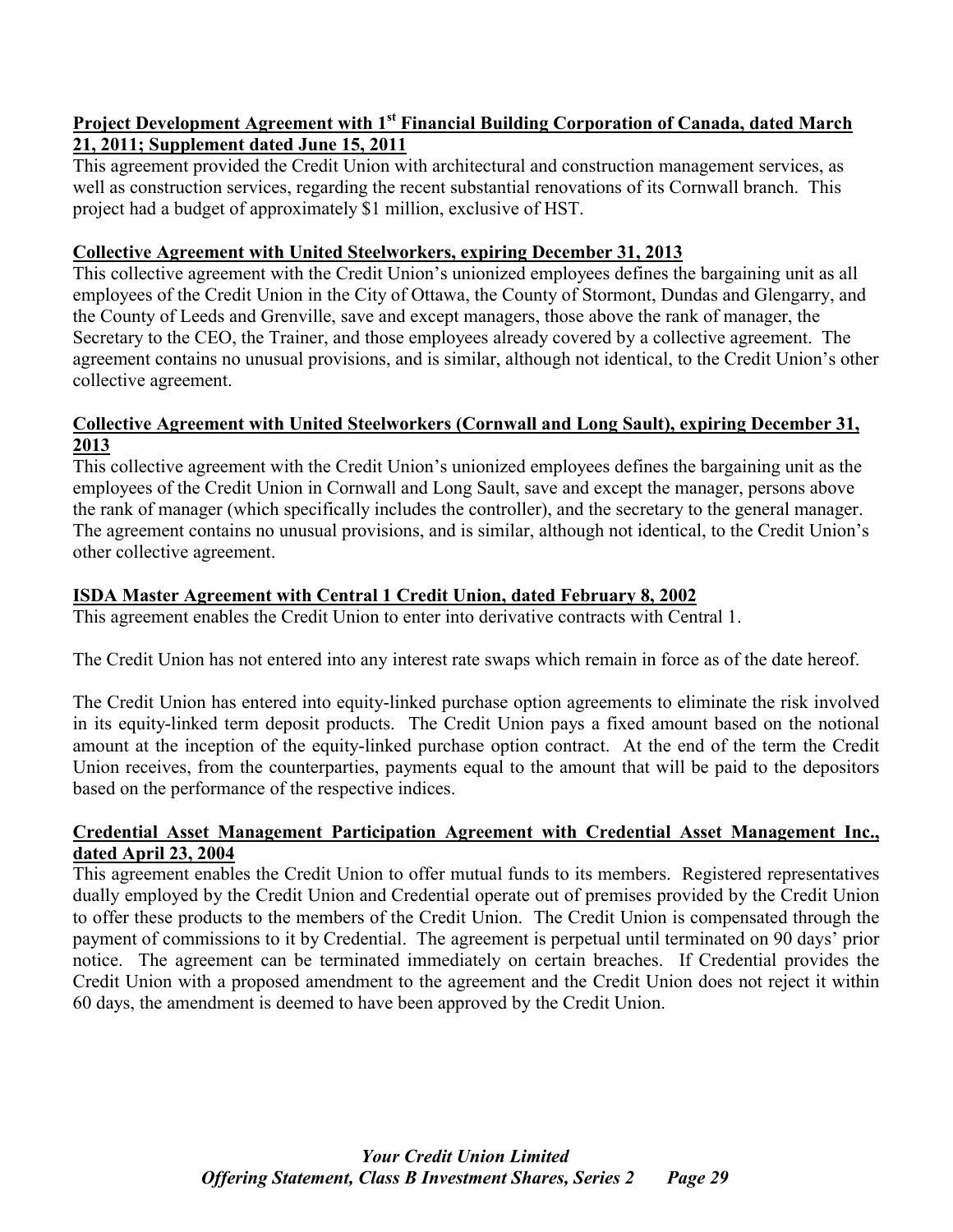### **Ficanex Canadian Exchange Licensee Membership Agreement with Ficanex Services Limited Partnership dated July 18, 2002**

This agreement provides the Credit Union with its membership in the Exchange Network, an ABM network. The Credit Union pays to the limited partnership royalty and transaction fees. The agreement continues for five years; the parties can, if the Credit Union is not in default, renew the agreement for additional terms of five years, and this occurred on July 17, 2012 for a term expiring July 17, 2017. Ficanex can terminate the agreement immediately if the Credit Union has not corrected a breach of the agreement within 30 days after being notified of the breach. Ficanex and the Credit Union can terminate the agreement immediately for certain breaches. Particular rules apply in mergers, depending on the membership status in the network of the entity with which the Credit Union is merging. The agreement is governed by the laws of British Columbia.

## **MANAGEMENT'S DISCUSSION AND ANALYSIS**

### **Eight Months Ended May 31, 2013**

Significant growth in member deposits has paved the way to higher liquidity, and has supported loan growth to the credit union's membership.

Annualized deposit growth of 14.5% and asset growth of 7.6%, primarily in mortgages and personal loans, best describe the statement of financial position after eight months of the current fiscal year.

The statement of comprehensive income for the eight-month period ended May 31, 2013 indicates continued improvement to overall profitability as total revenues have increased as a result of growth in member retail and commercial loans. As interest rates remain low, the credit union focuses on improvements to overall efficiency, and on increasing other sources of income.

Information related to the Credit Union's critical accounting estimates, financial instruments and other instruments and transactions with related parties are disclosed in the Credit Union's condensed interim financial statements in note 2 beginning on page 7, in note 21 on page 20, and note 18 beginning on page 18, respectively of Schedule A hereto.

### **Fiscal Year Ended September 30, 2012**

The fiscal period ending September 30, 2012 can be described as one of growth and continued profitability.

The Credit Union's total assets increased by \$6.7M or 3.4% with growth of over 9.4% or \$15.2M in its credit portfolios. Solid growth was experienced in both its retail lending, primarily in the form of residential mortgages with an increase of \$9.7M, as well as in the commercial credit book of business which grew by \$5.2M. Increased borrowings and member deposits allowed the Credit Union to fund its loan growth although its cash and cash equivalents decreased by \$4.2M. Total member deposits increased by \$1.6M while the Credit Union's borrowings from Central 1 increased by \$5M.

Historical low interest rates persisted during this timeframe which translated into lower yields on the mortgages and loans. The Credit Union's overall profitability stood at \$393,000, net income after tax,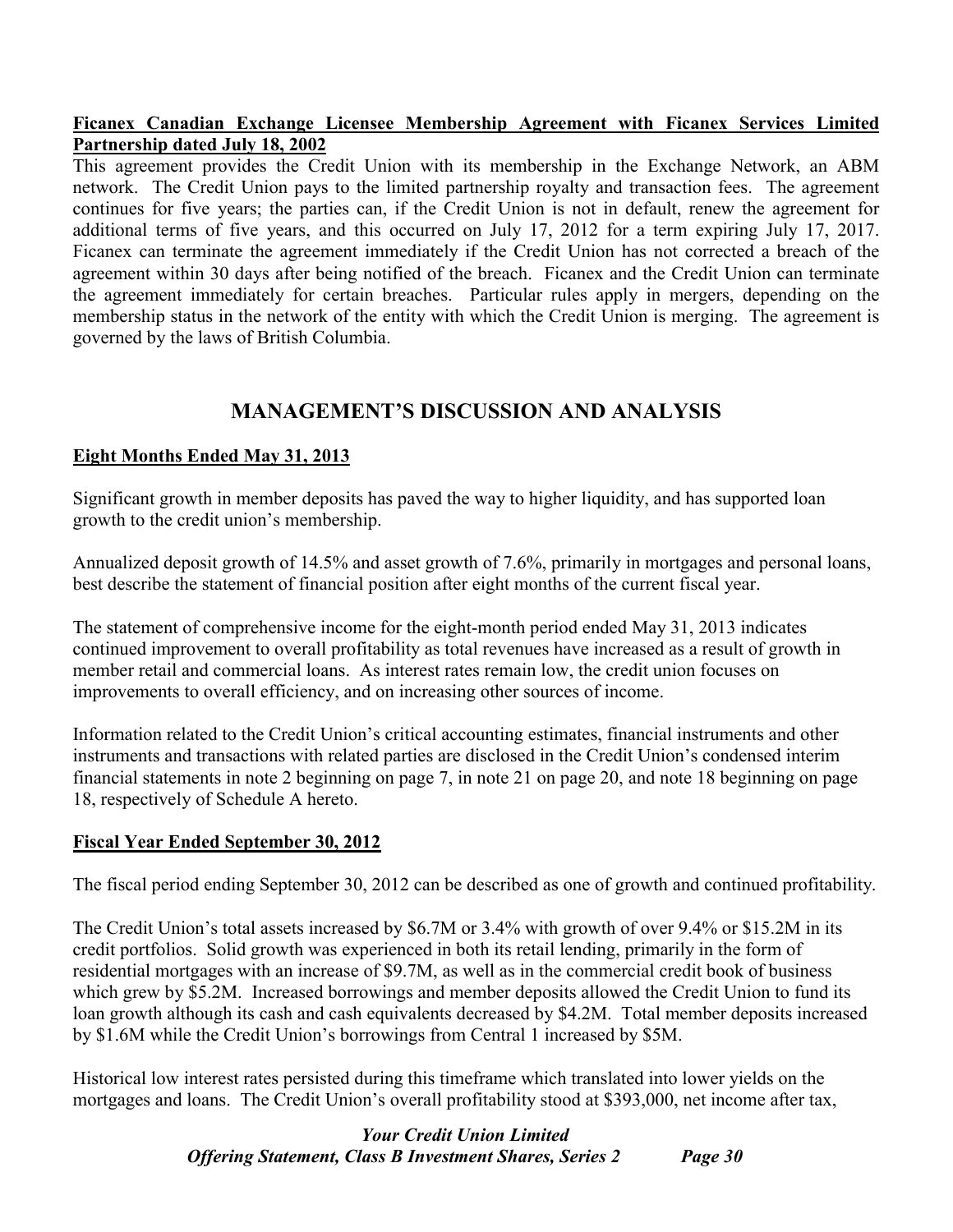which is a similar result to the previous year's profits. Total income over the last four years has increased by \$1.0M while the Credit Union's operating expenses have remained consistent at \$6.7M.

The Credit Union adopted IFRS effective October 1, 2011 and the audited financial statements for the year ended September 30, 2012 are the first annual financial statements that comply with IFRS. Prior to the adoption of IFRS, the Credit Union prepared its financial statements in accordance with CGAAP. The Credit Union's transition date is October 1, 2010 and the Credit Union has prepared its opening IFRS statement of financial position at that date. For more information related to the transition of IFRS, see additional disclosure in the audited financial statements in note 27 beginning on page 41 of Schedule B hereto.

Information related to the Credit Union's critical accounting estimates, financial instruments and other instruments and transactions with related parties are disclosed in the Credit Union's audited financial statements in note 2 beginning on page 7, notes 3 and 25 beginning on pages 10 and 34, and in notes 21 and 22 on pages 33 and 34, respectively of Schedule B hereto.

### **Fiscal Year Ended September 30, 2011**

Increased profits and member loans along with a sharp decrease in the Credit Union's member deposits are highlighted in this period's Annual Report. The closing of the Credit Union's Williamsburg and Cardinal branches, effective September 30, 2011 was a result of an in-depth analysis of the Credit Union's results in those communities and an overall market survey.

Profits stood at \$424,000 after tax, an increase of \$316,000 from the previous year. A much stronger financial margin (interest revenue – interest expense) at \$5.8M, an increase of \$679,000, paved the way for an improved bottom line. Overall operating expenses increased by only \$193,000 or 3% for the same time period. Much of this improved financial margin can be accredited to the Credit Union's growth in its commercial portfolio.

The Credit Union's commercial book of business increased by \$8.0M for the period while providing a yield of approximately 6.0%. This growth is primarily in commercial mortgages and as such, offers a relatively low level of risk. During this same period however, the Credit Union's residential mortgages decreased by \$3.3M.

Member deposits decreased by \$14.8M, which is completely attributed to the loss of a very large institutional deposit.

The Credit Union adopted IFRS effective October 1, 2011 and the audited financial statements for the year ended September 30, 2012 are the first annual financial statements that comply with IFRS. Prior to the adoption of IFRS, the Credit Union prepared its financial statements in accordance with CGAAP. The Credit Union's transition date is October 1, 2010 and the Credit Union has prepared its opening IFRS statement of financial position at that date. For more information related to the transition of IFRS, see additional disclosure in the audited financial statements in note 27 beginning on page 41 of Schedule B hereto.

Information related to the Credit Union's critical accounting estimates, financial instruments and other

## *Your Credit Union Limited Offering Statement, Class B Investment Shares, Series 2 Page 31*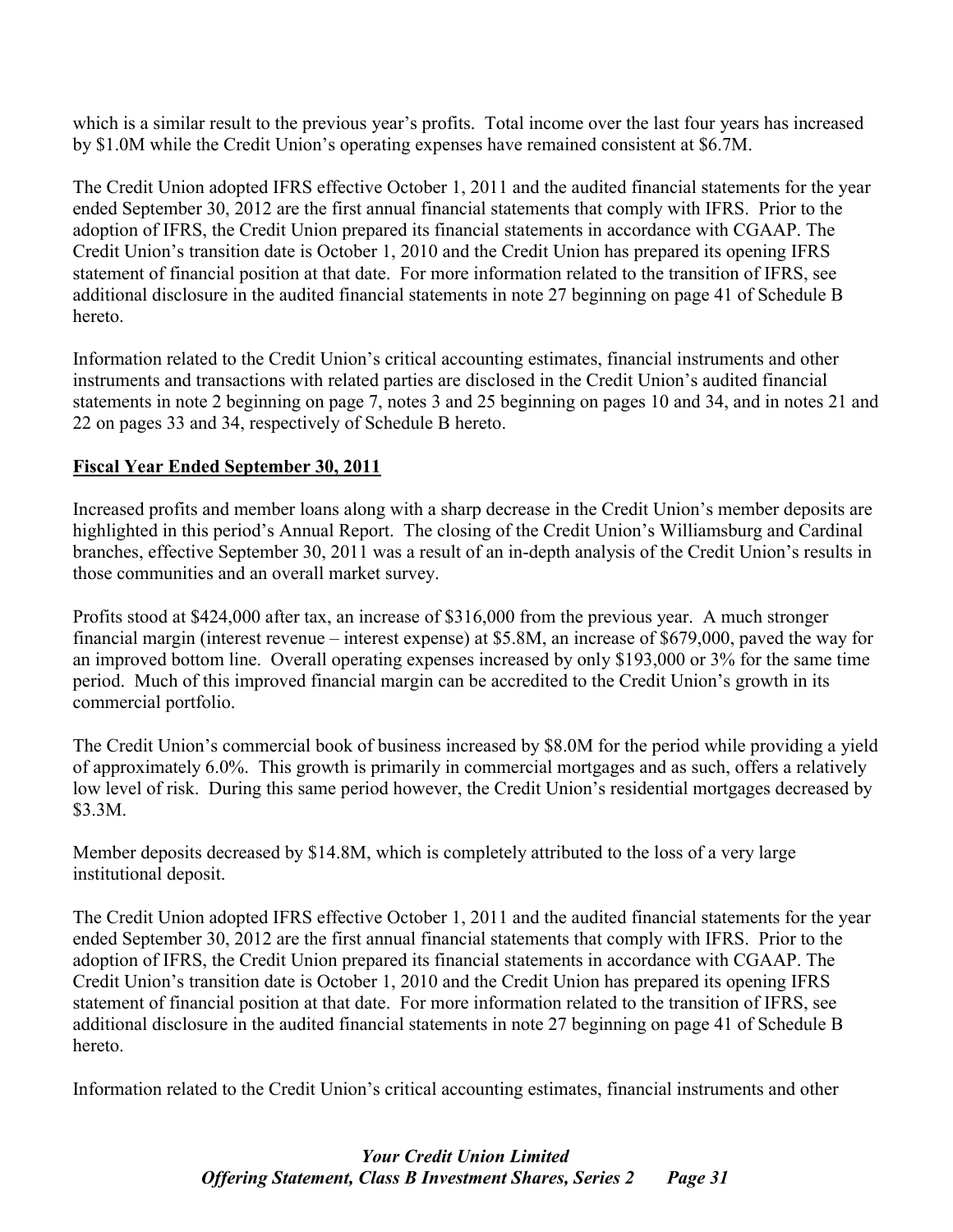instruments and transactions with related parties are disclosed in the Credit Union's audited financial statements in note 2 beginning on page 7, notes 3 and 25 beginning on pages 10 and 34, and in notes 21 and 22 on pages 33 and 34, respectively of Schedule B hereto.

### **Fiscal Year Ended September 30, 2010**

Fiscal year ending September 30, 2010 was primarily focused on growth, management of the financial margin and overall cost controls. A return to profit after consecutive years of losses was the overall result along with \$12.7M of growth in total assets.

The most significant area of growth occurred in member deposits leading to greater liquidity. The Credit Union's cash and cash equivalents increased by \$13.8M which is net of overall growth of \$3.0M in loans to members.

Total income for the period increased significantly from a net loss in September 2009 of \$393,000 to net income of \$108,000 resulting in an increase of \$501,000. Operating expenses over the same period only increased by less than 1%.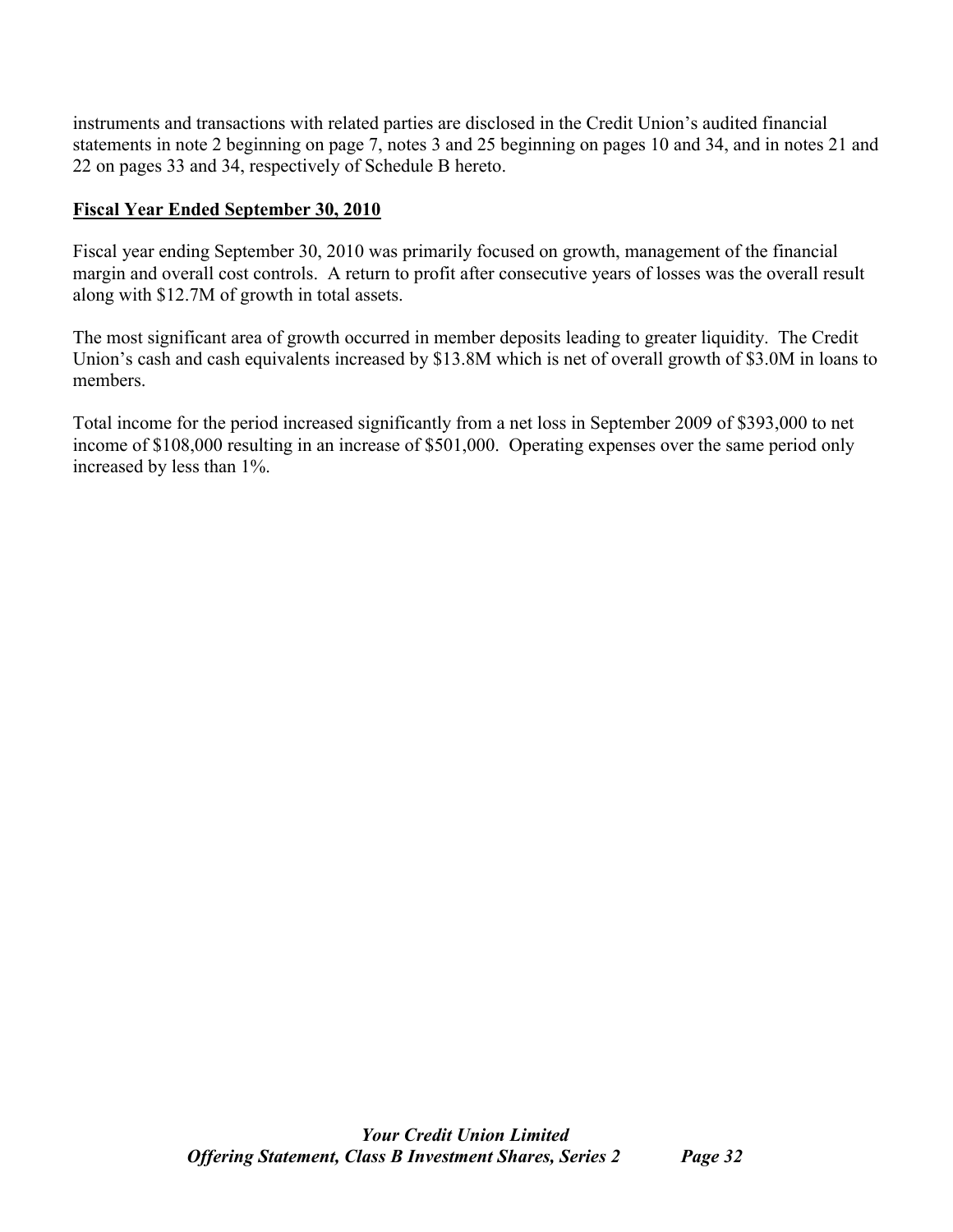*The following table presents financial performance indicators for the eight months ended May 31, 2013, and for the fiscal years ended September 30, 2012, 2011 and 2010. These figures are based on the audited financial statements as at each fiscal yearend and for the condensed interim statements for the eight-month period. (Figures provided as Basis Points ("bp") are calculated on the basis of average assets held during the fiscal period, calculated using a simple average of the opening and closing total asset balance.)*

| Financial<br>Performance              | <b>Eight Months</b> | <b>Year Ended</b>  | <b>Year Ended</b> | <b>Year Ended</b>   |
|---------------------------------------|---------------------|--------------------|-------------------|---------------------|
| <b>Indicators</b>                     | <b>Ended May</b>    | September 30,      | September 30,     | September 30,       |
|                                       | 31, 2013<br>(IFRS)  | <b>2012 (IFRS)</b> | 2011 (IFRS)       | <b>2010 (CGAAP)</b> |
| Profitability                         |                     |                    |                   |                     |
| Total assets (\$000's)                | \$214,465           | \$204,122          | \$197,377         | \$208,929           |
| Net income (\$000's)                  | \$232               | \$393              | \$424             | \$108               |
| Net income (bp)                       | 11                  | 20                 | 21                | 5                   |
| Net interest margin (bp)              | 183                 | 288                | 285               | 254                 |
| Other income (bp)                     | 44                  | 74                 | 72                | 78                  |
| Operating expenses (bp)               | 210                 | 334                | 327               | 320                 |
| Dividends on Investment Shares        | 3                   | 4                  | 4                 | 5                   |
| (bp)                                  |                     |                    |                   |                     |
| Current income taxes (bp)             | 3                   | 5                  | 5                 | $\overline{3}$      |
| Compliance with Capital               |                     |                    |                   |                     |
| Requirements                          |                     |                    |                   |                     |
| Risk-Weighted Assets Ratio            | $8.00\%$            | 8.00%              | 8.00%             | 8.00%               |
| requirement (% of risk-weighted       |                     |                    |                   |                     |
| Assets)                               |                     |                    |                   |                     |
| Risk-Weighted Assets Ratio (% of      | 10.79%              | 11.07%             | 11.59%            | 12.41%              |
| Risk-Weighted Assets)                 |                     |                    |                   |                     |
| Leverage Ratio requirement (% of      | 4.00%               | 4.00%              | 4.00%             | 4.00%               |
| total assets)                         |                     |                    |                   |                     |
| Leverage Ratio (% of total assets)    | 5.67%               | 6.02%              | 5.99%             | 5.46%               |
| Loan Composition                      |                     |                    |                   |                     |
| Total gross loans outstanding         | \$180,856           | \$177,656          | \$162,445         | \$159,091           |
| (\$000's)                             |                     |                    |                   |                     |
| Personal Loans (% of gross loans      | 4.63%               | 4.32%              | 4.47%             | 5.39%               |
| outstanding)                          |                     |                    |                   |                     |
| Mortgage Loans (% of gross loans      | 69.18%              | 67.90%             | 68.34%            | 71.87%              |
| outstanding)                          |                     |                    |                   |                     |
| Commercial Loans (% of gross          | 26.19%              | 27.78%             | 27.19%            | 22.74%              |
| loans outstanding)                    |                     |                    |                   |                     |
| <b>Loan Quality</b>                   |                     |                    |                   |                     |
| Allowance for impaired loans (%       | 0.58%               | 0.56%              | 0.55%             | 0.53%               |
| of gross loans outstanding)           |                     |                    |                   |                     |
| Other Factors                         |                     |                    |                   |                     |
| Total members' deposits (\$000's)     | \$200,911           | \$183,108          | \$181,556         | \$196,328           |
| Average liquidity (% of members'      | 10.81%              | 11.50%             | 19.74%            | 17.19%              |
| deposits)                             |                     |                    |                   |                     |
| Asset growth (% change)               | 5.07%               | 3.42%              | $(5.53\%)$        | $6.50\%$            |
| Total Regulatory Capital (\$000's)    | \$12,164            | \$12,278           | \$11,813          | \$11,406            |
| Regulatory<br>(%<br>Capital<br>growth | $(0.93\%)$          | 3.94%              | 3.57%             | 1.11%               |
| change)                               |                     |                    |                   |                     |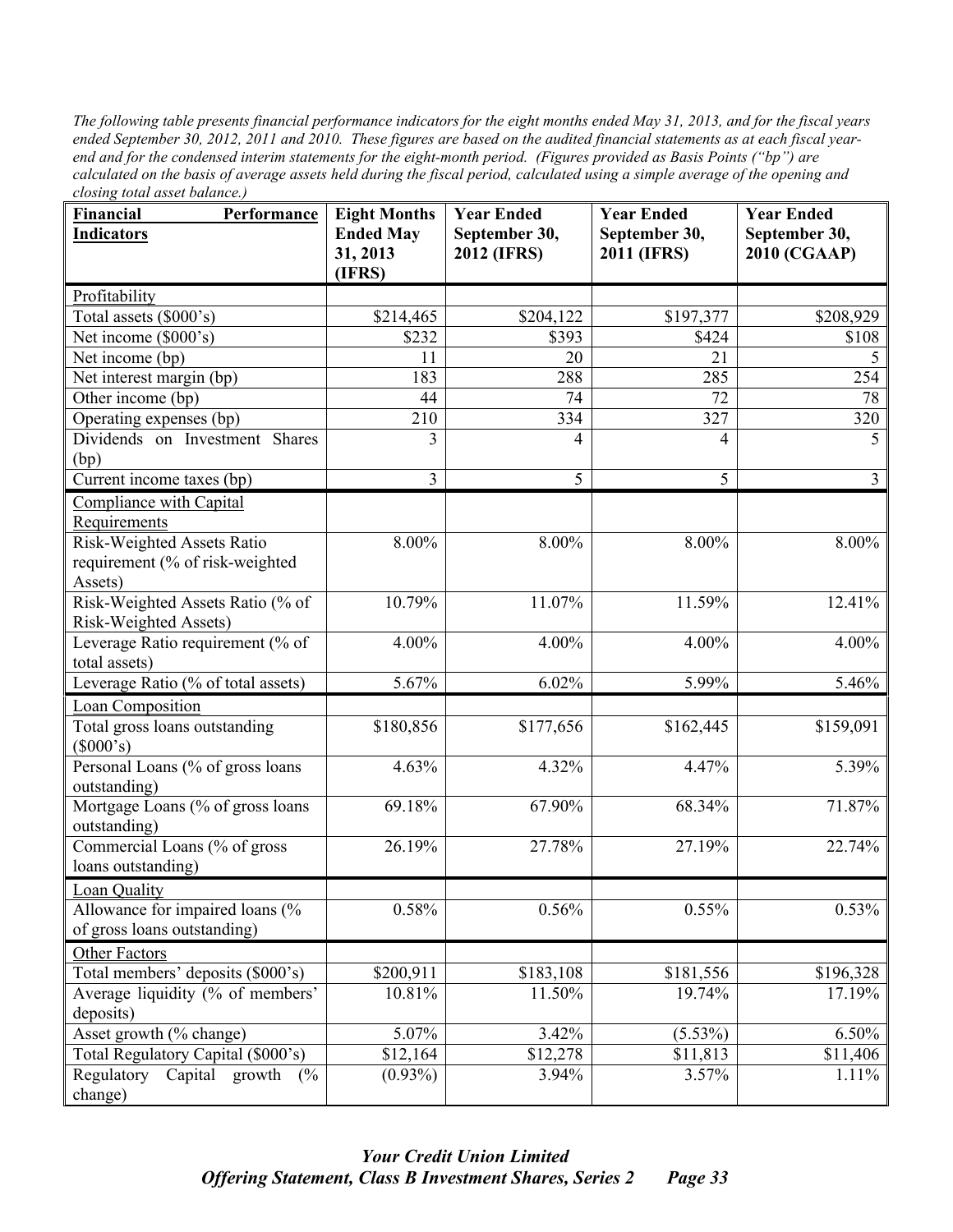Further information is available in the condensed interim financial statements that are attached hereto as Schedule A, and the audited financial statements that are attached hereto as Schedule B.

### MANAGEMENT'S RESPONSIBILITY FOR FINANCIAL INFORMATION

Management is responsible for the preparation, presentation and consistency of the financial statements. This responsibility includes selecting appropriate accounting principles consistent with International Financial Reporting Standards. The preparation of the financial statements necessarily involves the use of estimates and approximations which are made using careful judgment. Management is responsible for maintaining a system of internal controls designed to provide reasonable assurance as to the reliability of financial information and to ensure assets under the control of the Credit Union are safeguarded and accurate records are maintained.

The Audit Committee of the Board meets periodically with management and the external auditors to review the internal accounting controls and the quality of the financial reporting process. The committee reviews the financial statements and the management letter with management and the external auditors, and reports to the Board on its findings prior to the Board's approval of the audited financial statements. The committee then ensures that appropriate and timely action is taken to address any identified exposures in the management letter. The Audit Committee's role is discussed further at page 4.

The Board is responsible for ensuring that management fulfils its responsibilities for financial reporting and meets at least quarterly to review and approve management's financial reports.

The Deposit Insurance Corporation of Ontario conducts a periodic examination of the financial conditions and affairs of the Credit Union. The examination includes a review of the Credit Union's compliance with the provisions of the Act.

The members' external auditors conduct an independent examination of the financial statements and report on the fairness of the statements and the application of International Financial Reporting Standards in their preparation in all material respects. The auditors have free and independent access to the Audit Committee.

Denis Laframboise President and Chief Executive Officer

Melissa MacKenzie **Chief Financial Officer** 

**Your Credit Union Limited Offering Statement, Class B Investment Shares, Series 2** 

Page 34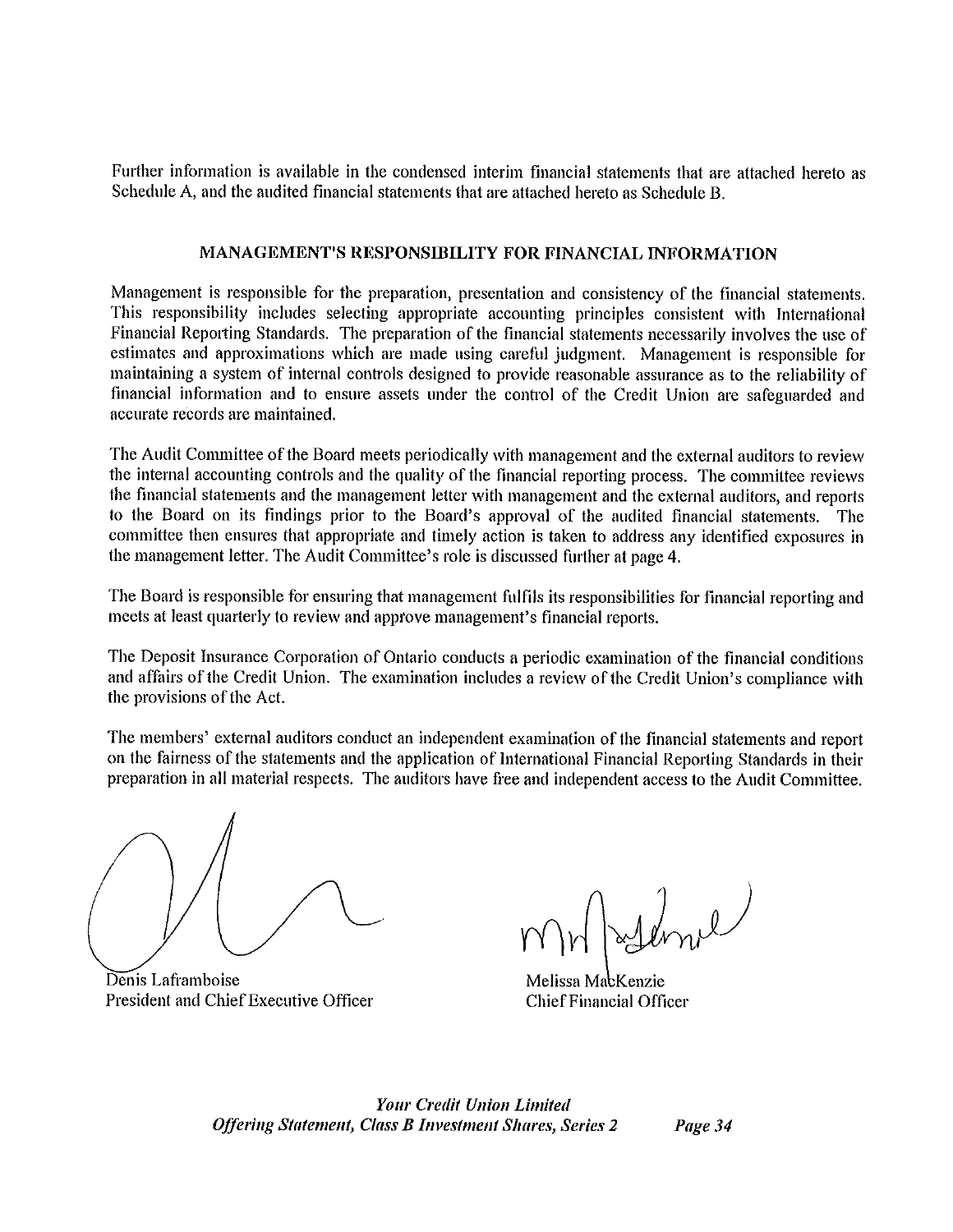## **STATEMENT OF OTHER MATERIAL FACTS**

There are no other material facts relating to the issues of securities in this offering statement which have not been suitably disclosed herein.

> *Your Credit Union Limited Offering Statement, Class B Investment Shares, Series 2 Page 35*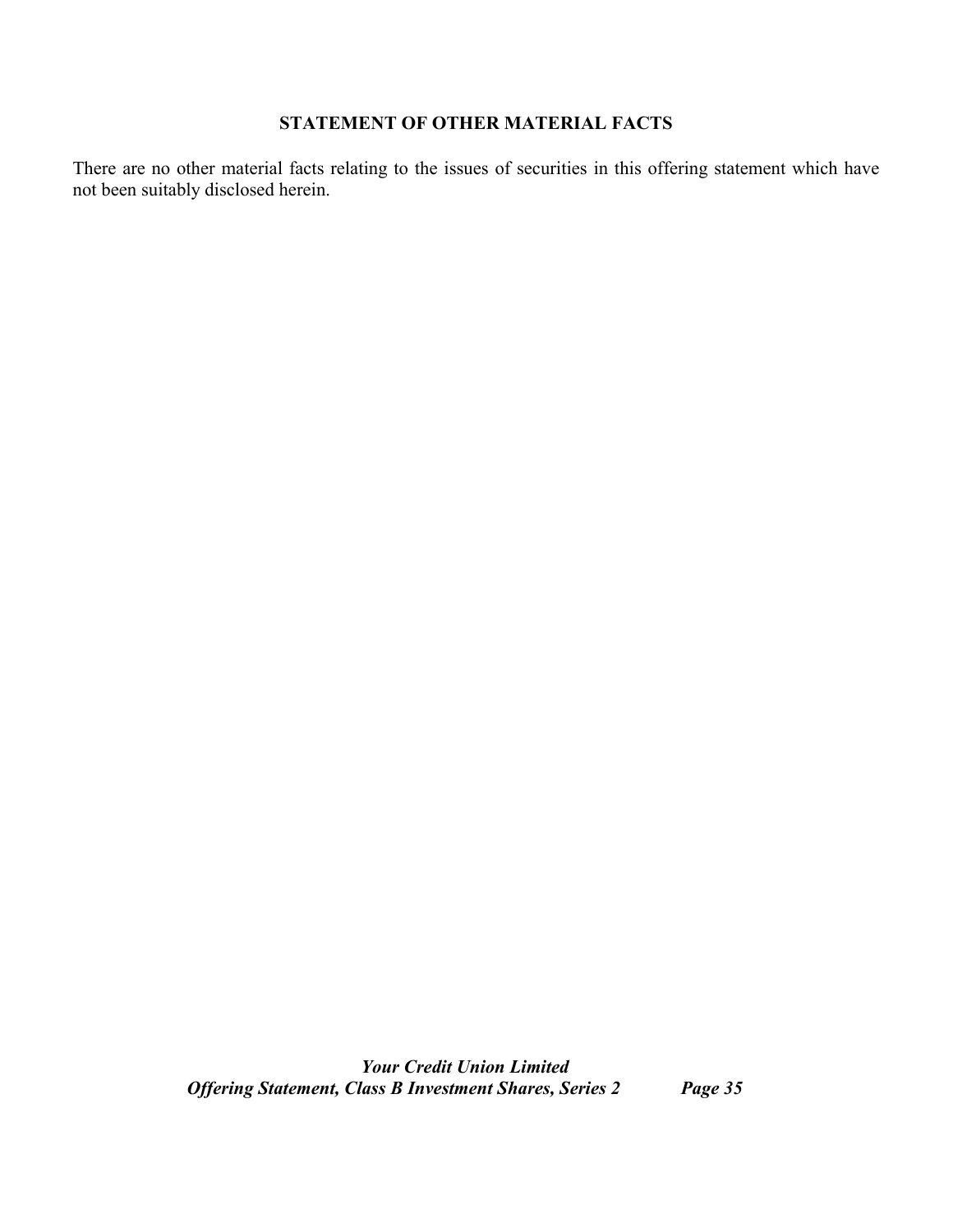### **BOARD RESOLUTION**

August 29, 2013

"The Board of Directors of Your Credit Union Limited approves the issue of Series 2, Class B Special Shares (Class B Investment Shares, Series 2), subject to the Articles of Amalgamation of Your Credit Union Limited, and as described in the Offering Statement to be dated August 29, 2013."

I certify the above to be a true copy of a resolution adopted by the Board of Directors of Your Credit Union Limited at their meeting of July 29, 2013.

Tanya Gracie, Corporate Secretary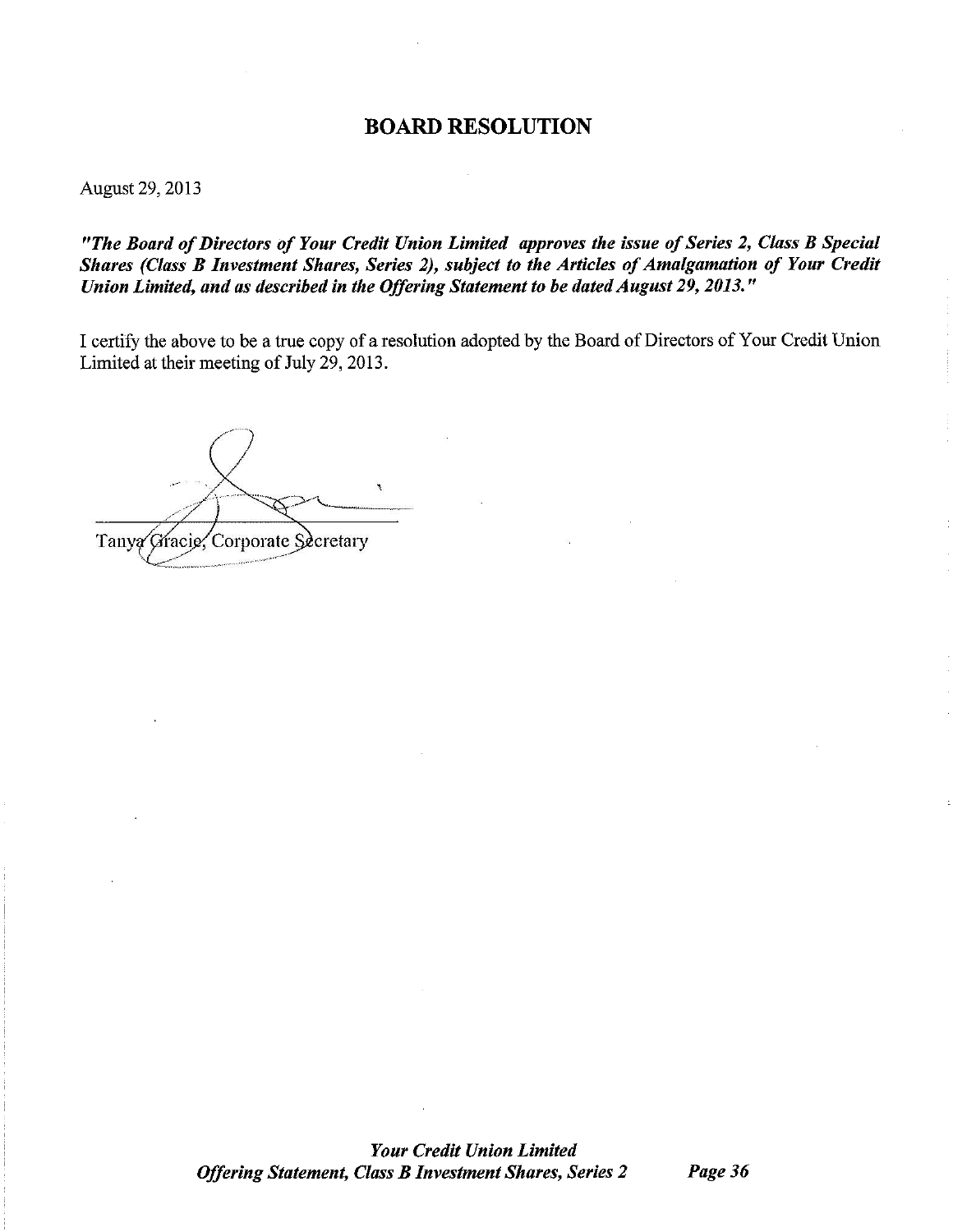### **CERTIFICATE**

Form 1

Credit Unions and Caisses Populaires Act, 1994 **CERTIFICATE OF DISCLOSURE** (Subsection 77 (4) of the Act)

The foregoing, constitutes full, true and plain disclosure of all material facts relating to the securities offered by this Offering Statement as required by Part V of the Credit Unions and Caisses Populaires Act, 1994, and the regulations thereunder.

Dated at Ottawa, Ontario, August 29, 2013

Denis Laframboise, President & Chief Executive Officer

Michael Bradley, Chair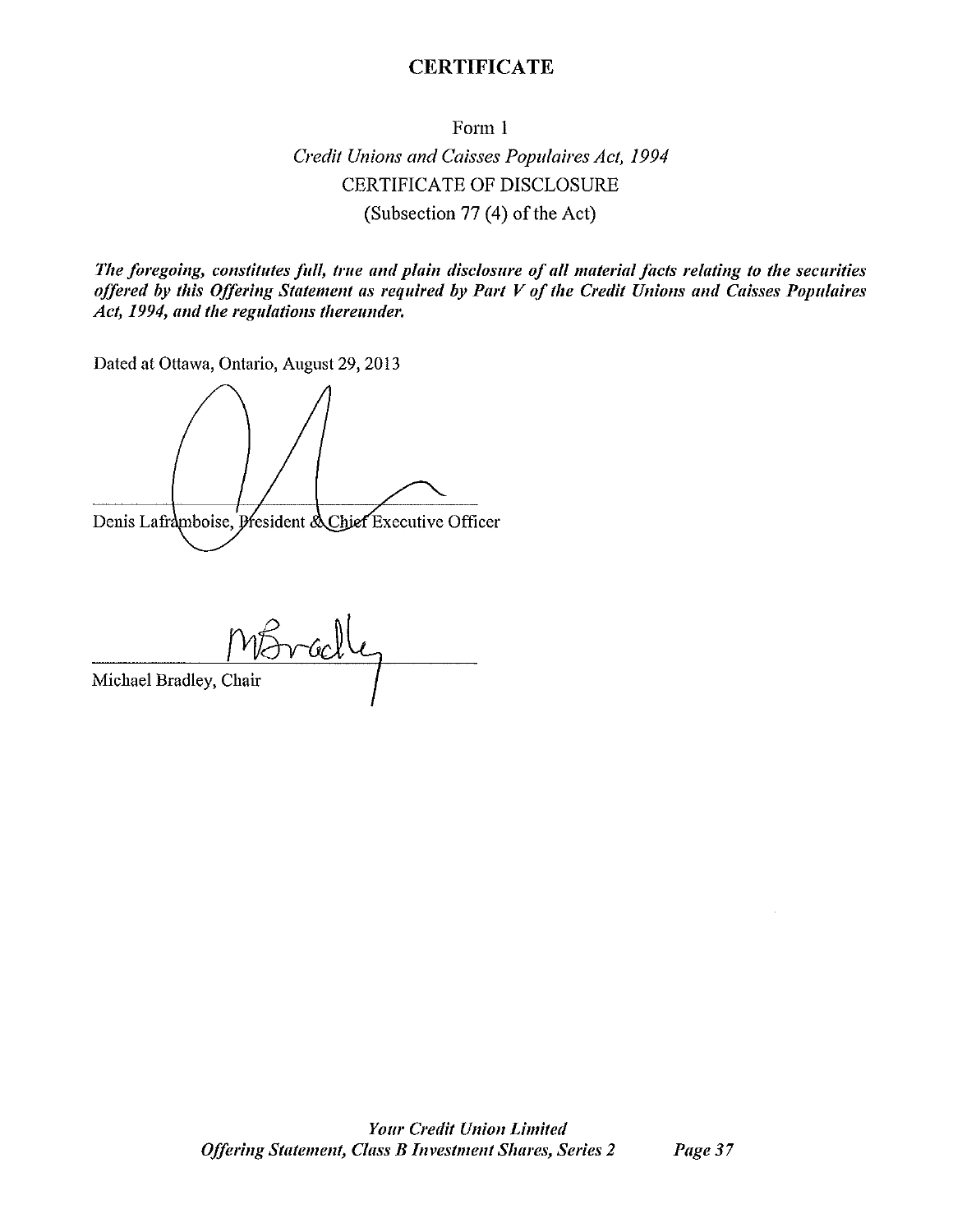|      | of Your Credit Union Limited | <b>Subscription Form</b><br>Please accept my subscription for (Comparently (number of shares)<br>Class B Investment Shares, Series 2 (at \$1.00 per share) |                                                                                                                                                                                                                                                                                                                                                                                                                                                                                                                                                                                                                                                                                                                                                                                                                                                                                                                                                                                                               |
|------|------------------------------|------------------------------------------------------------------------------------------------------------------------------------------------------------|---------------------------------------------------------------------------------------------------------------------------------------------------------------------------------------------------------------------------------------------------------------------------------------------------------------------------------------------------------------------------------------------------------------------------------------------------------------------------------------------------------------------------------------------------------------------------------------------------------------------------------------------------------------------------------------------------------------------------------------------------------------------------------------------------------------------------------------------------------------------------------------------------------------------------------------------------------------------------------------------------------------|
|      |                              | Name (as it should appear on share certificate/shareholders' register)                                                                                     | Social Insurance Number                                                                                                                                                                                                                                                                                                                                                                                                                                                                                                                                                                                                                                                                                                                                                                                                                                                                                                                                                                                       |
|      | Joint Subscriber (if any)    |                                                                                                                                                            | Social Insurance Number                                                                                                                                                                                                                                                                                                                                                                                                                                                                                                                                                                                                                                                                                                                                                                                                                                                                                                                                                                                       |
|      | <b>Street Address</b>        | Apt. #                                                                                                                                                     | Account#                                                                                                                                                                                                                                                                                                                                                                                                                                                                                                                                                                                                                                                                                                                                                                                                                                                                                                                                                                                                      |
| City |                              | Province Postal Code                                                                                                                                       |                                                                                                                                                                                                                                                                                                                                                                                                                                                                                                                                                                                                                                                                                                                                                                                                                                                                                                                                                                                                               |
|      |                              | Source of Funds: (check as many as apply)                                                                                                                  |                                                                                                                                                                                                                                                                                                                                                                                                                                                                                                                                                                                                                                                                                                                                                                                                                                                                                                                                                                                                               |
| Д    |                              | funds on hold until this offering is completed or withdrawn.                                                                                               | is already on deposit at the Credit Union. I have signed a separate authorization form to put these                                                                                                                                                                                                                                                                                                                                                                                                                                                                                                                                                                                                                                                                                                                                                                                                                                                                                                           |
| О    | \$                           | funds in Escrow until this offering is completed or withdrawn.                                                                                             | is coming from outside the Credit Union. I have signed a separate authorization form to place these                                                                                                                                                                                                                                                                                                                                                                                                                                                                                                                                                                                                                                                                                                                                                                                                                                                                                                           |
| П    | S.                           | Type of Share Ownership:<br>of the shares being subscribed are to be put into my RRSP at the Credit Union.                                                 |                                                                                                                                                                                                                                                                                                                                                                                                                                                                                                                                                                                                                                                                                                                                                                                                                                                                                                                                                                                                               |
| П    | \$                           | of the shares being subscribed are to be put into my TFSA at the Credit Union.                                                                             |                                                                                                                                                                                                                                                                                                                                                                                                                                                                                                                                                                                                                                                                                                                                                                                                                                                                                                                                                                                                               |
| П    | \$                           | of the shares are to be held by me outside any RRSP(s) or TFSAs I may have.                                                                                |                                                                                                                                                                                                                                                                                                                                                                                                                                                                                                                                                                                                                                                                                                                                                                                                                                                                                                                                                                                                               |
|      | Member's Signature           | such advice or determined that I/we do not require such advice.<br>Date                                                                                    | By signing this form, I/we hereby acknowledge that I am a member / we are members of the Credit Union, I/we have<br>received and read in its entirety a copy of the offering statement dated August 29, 2013 for the Credit Union's Class B<br>Investment Shares, Series 2, serial number _________, including the reviewed and audited financial statements<br>attached thereto as Schedules A and B respectively, and that I/we have noted in particular the Description of Securities<br>Being Offered as set out on pages 11 to 15 and the Risk Factors starting on page 16. I/we also understand that the<br>securities being purchased are NOT deposits, and are NOT insured by the Deposit Insurance Corporation of Ontario, and<br>that dividends on these securities are NOT guaranteed. I/We have considered whether or not I/we should obtain<br>independent advice on the suitability of this investment to my/our particular financial situation, and have either obtained<br>Time $(a.m./p.m.)$ |
|      |                              |                                                                                                                                                            |                                                                                                                                                                                                                                                                                                                                                                                                                                                                                                                                                                                                                                                                                                                                                                                                                                                                                                                                                                                                               |
|      | Joint Subscriber's Signature | Date                                                                                                                                                       | Time (a.m./p.m.)                                                                                                                                                                                                                                                                                                                                                                                                                                                                                                                                                                                                                                                                                                                                                                                                                                                                                                                                                                                              |
|      |                              | <b>FOR OFFICE USE ONLY</b>                                                                                                                                 |                                                                                                                                                                                                                                                                                                                                                                                                                                                                                                                                                                                                                                                                                                                                                                                                                                                                                                                                                                                                               |
|      | Date and Time                |                                                                                                                                                            |                                                                                                                                                                                                                                                                                                                                                                                                                                                                                                                                                                                                                                                                                                                                                                                                                                                                                                                                                                                                               |
|      |                              |                                                                                                                                                            |                                                                                                                                                                                                                                                                                                                                                                                                                                                                                                                                                                                                                                                                                                                                                                                                                                                                                                                                                                                                               |
|      | Accepted by: $\_\_$          | Employee's Signature                                                                                                                                       |                                                                                                                                                                                                                                                                                                                                                                                                                                                                                                                                                                                                                                                                                                                                                                                                                                                                                                                                                                                                               |

## *Your Credit Union Limited Offering Statement, Class B Investment Shares, Series 2 Page 38*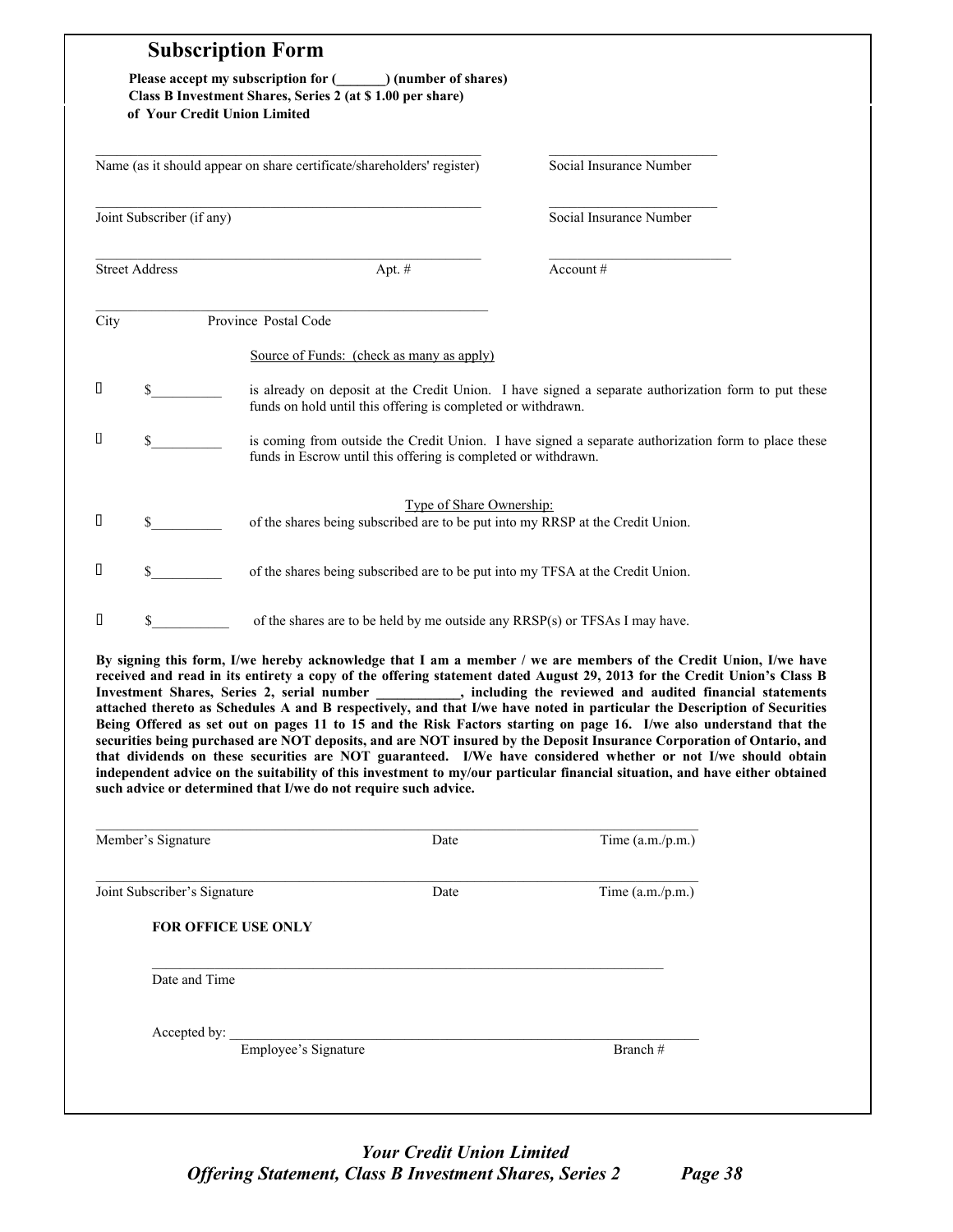|                                                                                          |                                                                                                 |             | <b>AUTHORIZATION TO PLACE FUNDS ON HOLD</b> |                                                                                                                                                                                                                                                                                                                                                                                                                                                                                                                                                  |
|------------------------------------------------------------------------------------------|-------------------------------------------------------------------------------------------------|-------------|---------------------------------------------|--------------------------------------------------------------------------------------------------------------------------------------------------------------------------------------------------------------------------------------------------------------------------------------------------------------------------------------------------------------------------------------------------------------------------------------------------------------------------------------------------------------------------------------------------|
| Name of Member:                                                                          |                                                                                                 |             |                                             |                                                                                                                                                                                                                                                                                                                                                                                                                                                                                                                                                  |
| Date:                                                                                    |                                                                                                 |             |                                             |                                                                                                                                                                                                                                                                                                                                                                                                                                                                                                                                                  |
|                                                                                          |                                                                                                 |             |                                             | I have subscribed today to buy a total of Class B Investment Shares, Series 2, of<br>Your Credit Union Limited (the "Credit Union"). By signing this form below, I hereby authorize<br>the Credit Union to place these funds on hold to guarantee payment for these shares.                                                                                                                                                                                                                                                                      |
| 1.<br>2.<br>3.                                                                           | This hold will be released only in one of the following three manners:<br>the hold immediately. |             |                                             | Upon the offering being closed, the Credit Union will release the hold and then debit the<br>accounts to pay for the shares on the Issue Date. If I have subscribed for more than the<br>Maximum Permissible Holding, I acknowledge that I will be issued, and will purchase,<br>the Maximum Permissible Holding. All excess funds will be returned to me.<br>If the offering is withdrawn or cancelled for any reason, the Credit Union will release<br>If I exercise my right to reverse my decision to purchase these shares within two days, |
|                                                                                          |                                                                                                 |             |                                             | excluding weekends and holidays, following receipt of a copy of the offering statement,<br>dated August 29, 2013, for the Class B Investment Shares, Series 2, the Credit Union<br>will release the hold on funds immediately upon being informed of such reversal.                                                                                                                                                                                                                                                                              |
|                                                                                          |                                                                                                 |             |                                             | The Credit Union account(s) and dollar amounts(s) to be placed on hold under this agreement is (are):                                                                                                                                                                                                                                                                                                                                                                                                                                            |
|                                                                                          | Acc't#                                                                                          | <b>Type</b> | Sub $#$                                     | \$                                                                                                                                                                                                                                                                                                                                                                                                                                                                                                                                               |
|                                                                                          | $Acc't$ #                                                                                       | <b>Type</b> | Sub $#$                                     | \$                                                                                                                                                                                                                                                                                                                                                                                                                                                                                                                                               |
|                                                                                          | $Acc't$ #                                                                                       | Type        | Sub $#$                                     | \$                                                                                                                                                                                                                                                                                                                                                                                                                                                                                                                                               |
|                                                                                          | $Acc't$ #                                                                                       | Type        | Sub $#$                                     | \$                                                                                                                                                                                                                                                                                                                                                                                                                                                                                                                                               |
|                                                                                          | $Acc't$ #                                                                                       | Type        | Sub $#$                                     | \$                                                                                                                                                                                                                                                                                                                                                                                                                                                                                                                                               |
| Branch#<br>Branch#<br>Branch#<br>Branch#<br>Branch#<br>Branch#<br>(Credit Union Witness) | $Acc't$ #                                                                                       | Type        | Sub#                                        | \$<br>(Credit Union Member/Share Subscriber)                                                                                                                                                                                                                                                                                                                                                                                                                                                                                                     |

Г

٦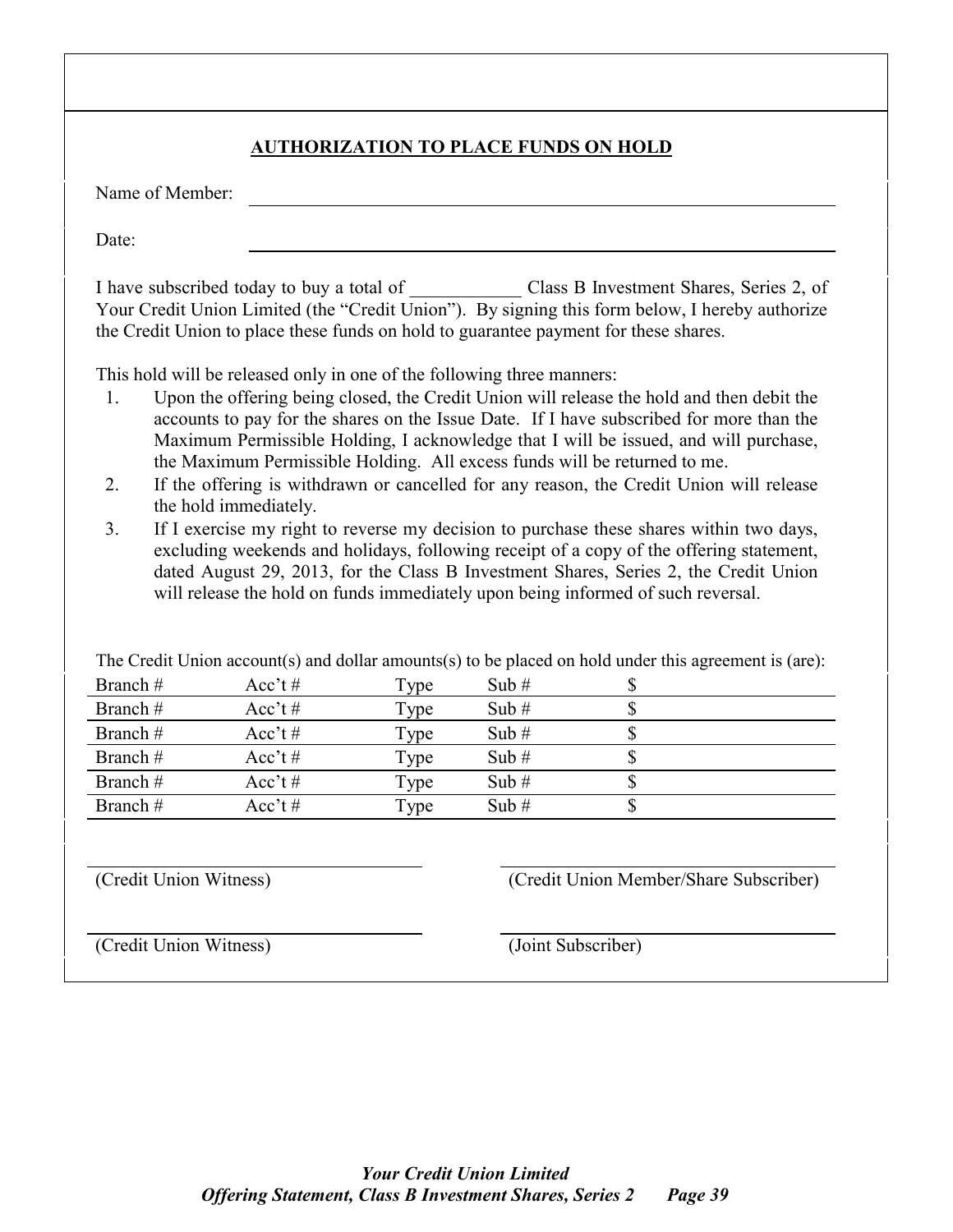### **AUTHORIZATION TO PLACE FUNDS IN ESCROW**

Name of Member:

Date:  $\overline{\phantom{a}}$ 

I have subscribed today to buy a total of **Example 2.** Class B Investment Shares, Series 2, of Your Credit Union Limited (the "Credit Union"). By signing this form below, I hereby authorize the Credit Union to place the funds specified below, as soon as such funds are made payable to the Credit Union, into an Escrow account, to be trusteed by Concentra Financial, to guarantee payment for these shares.

These funds will be released from Escrow only in one of the following four manners:

- 1. Upon the offering being closed, Concentra Financial will release the funds from Escrow to the Credit Union to pay for the shares on the Issue Date. If I have subscribed for more than the Maximum Permissible Holding, Concentra Trust will release to the Credit Union only, sufficient funds to pay for the Maximum Permissible Holding, and will deal with the excess funds as required by paragraph 3 or 4 hereof, as appropriate.
- 2. If the offering is withdrawn or cancelled for any reason, Concentra Financial will immediately release the non-RRSP funds from Escrow and pay them to me, together with interest calculated at the Credit Union's 30-day term deposit rate, prorated for the number of days such funds were in Escrow.
- 3. If I exercise my right to reverse my decision to purchase these shares within two days, excluding weekends and holidays, following receipt of a copy of the offering statement, dated August 29, 2013, for the Class B Investment Shares, Series 2, Concentra Financial will immediately release the non-RRSP funds from Escrow and pay them to me, together with interest calculated at the Credit Union's 30-day term deposit rate, prorated for the number of days such funds were in Escrow.
- 4. If all or part of such funds which are used to purchase shares are identified as being part of a Registered Retirement Savings Plan (RRSP) contract, the RRSP funds will be transferred directly into an RRSP contract held in Escrow at the Credit Union under the control of Concentra Financial. If not used to pay for shares under the terms outlined above, the RRSP funds will stay in such RRSP contract until I have given Concentra Financial direction as to their disposition.

The source(s) of funds and dollar amount(s) to be placed in Escrow under this agreement is (are):

| Source                 | J                                      |
|------------------------|----------------------------------------|
| Source                 | J                                      |
| (Credit Union Witness) | (Credit Union Member/Share Subscriber) |
| (Credit Union Witness) | Joint Subscriber(if any)               |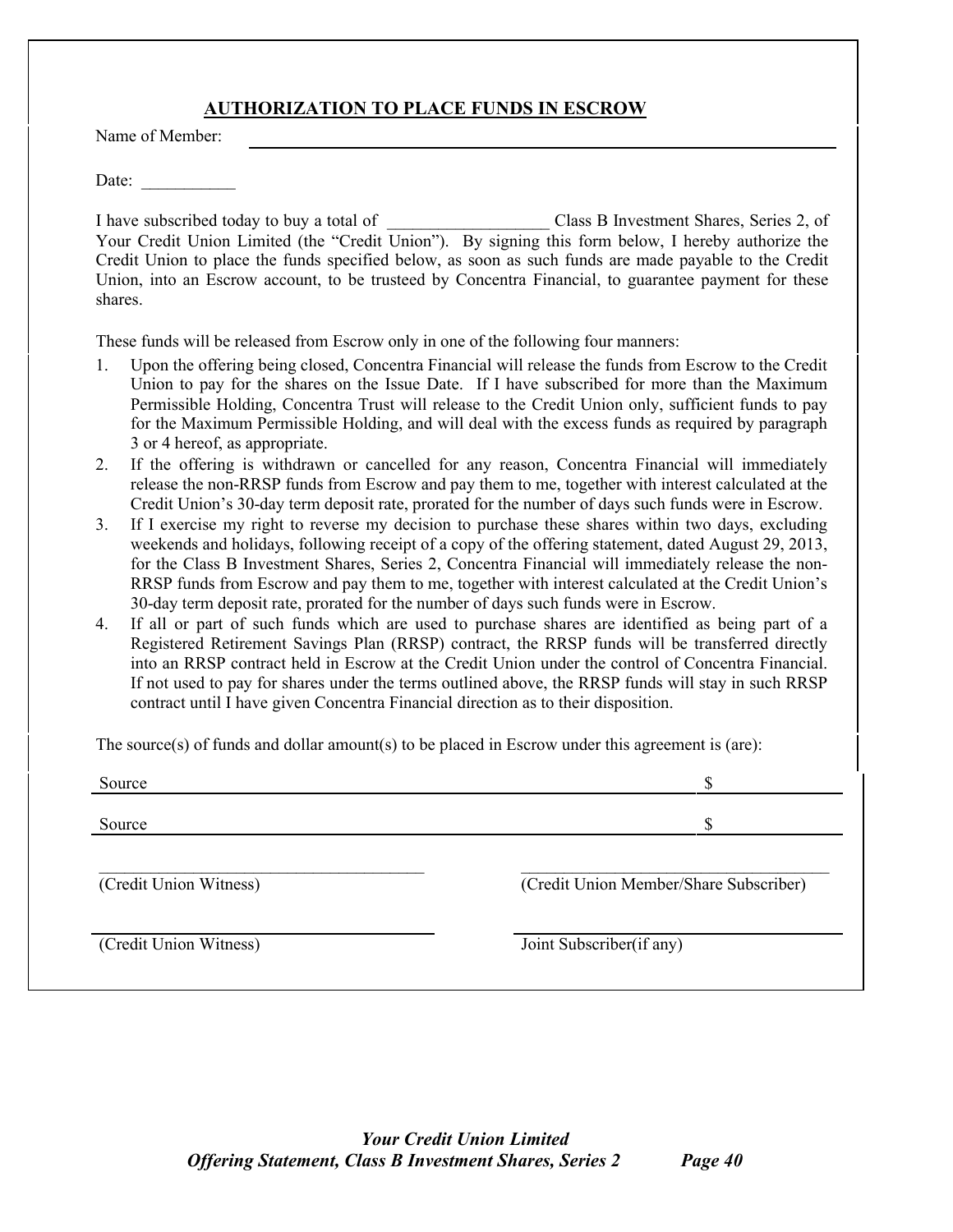## **SCHEDULE A CONDENSED INTERIM FINANCIAL STATEMENTS**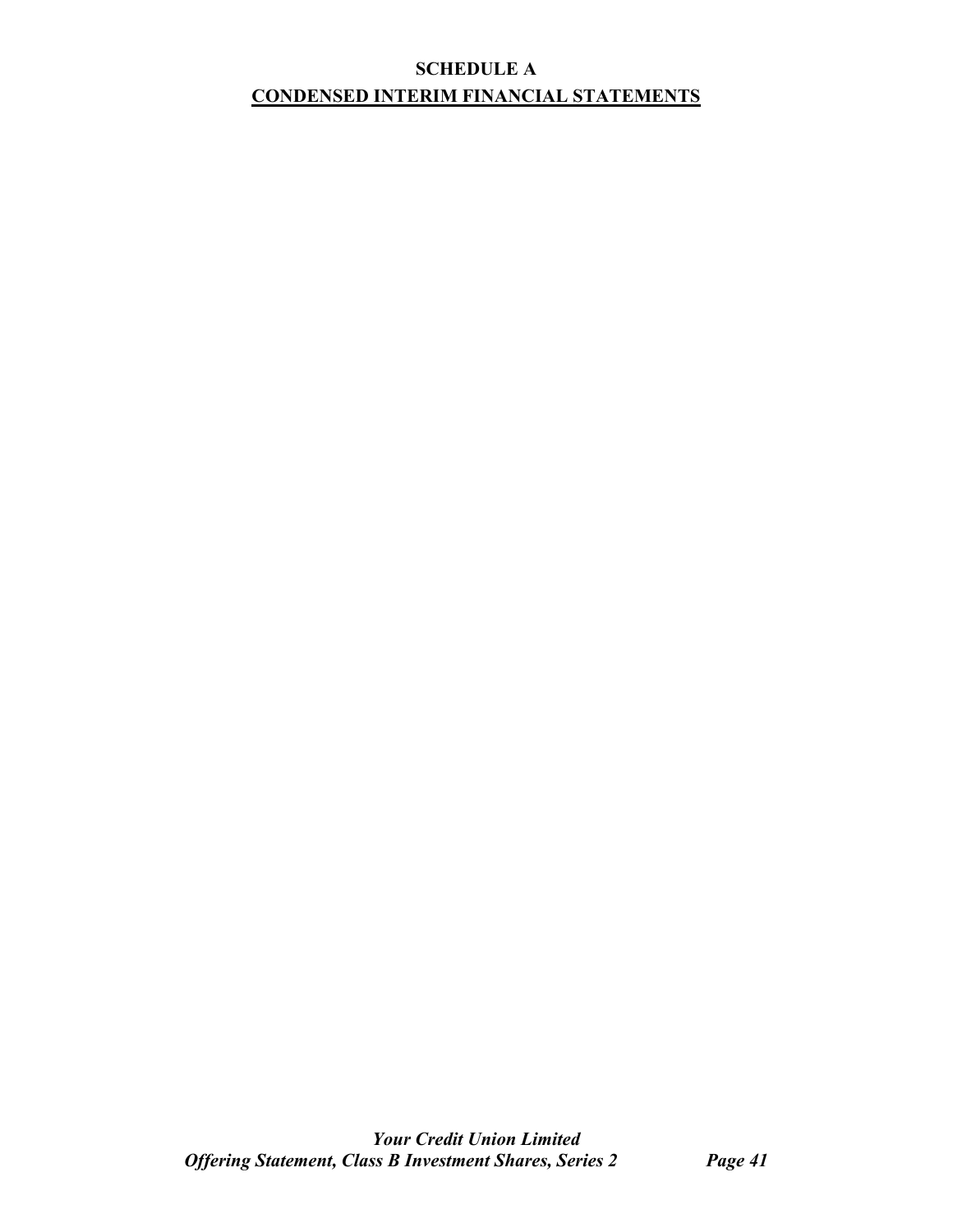Condensed interim financial statements of

## **Your Credit Union Limited**

May 31, 2013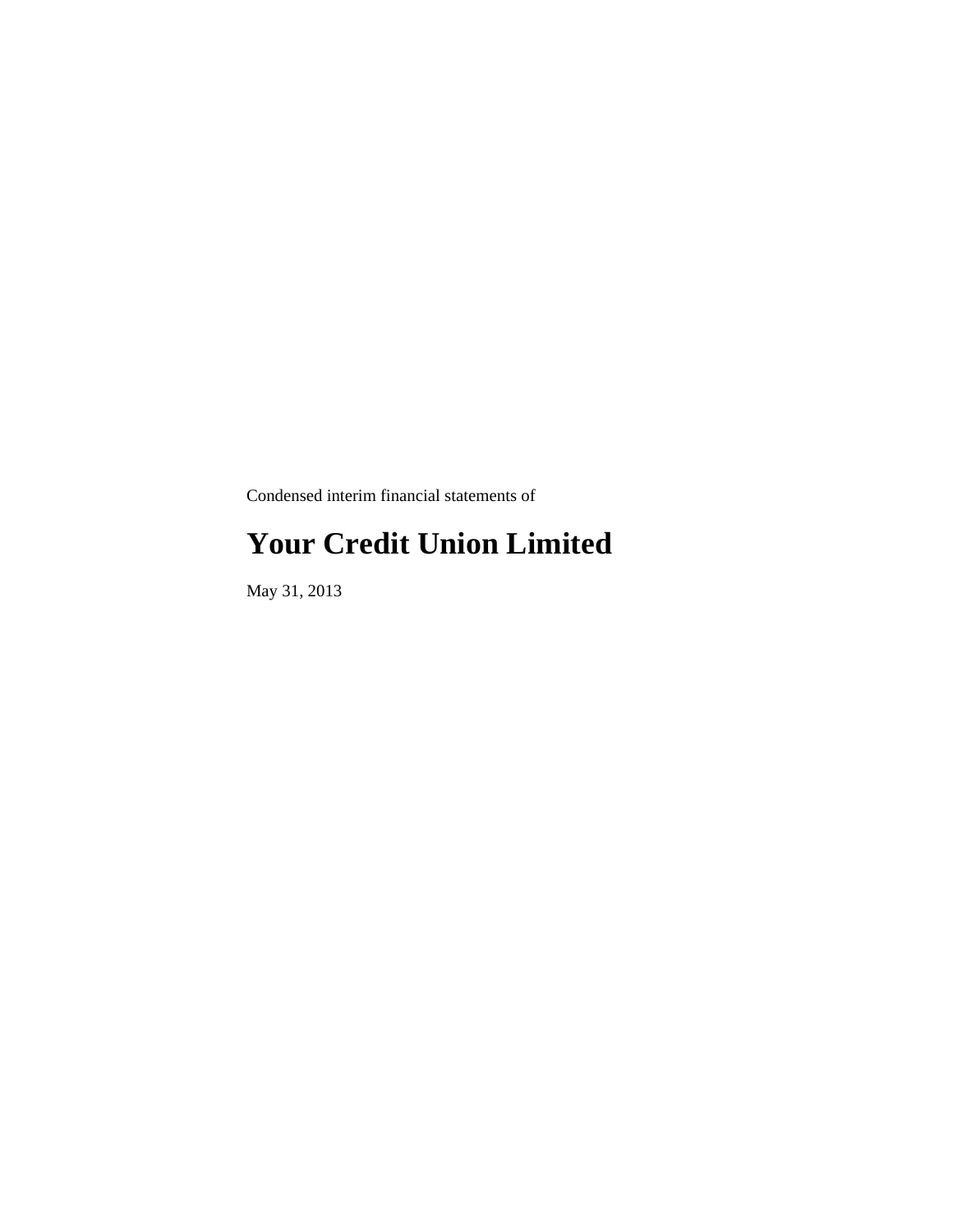May 31, 2013

## Table of contents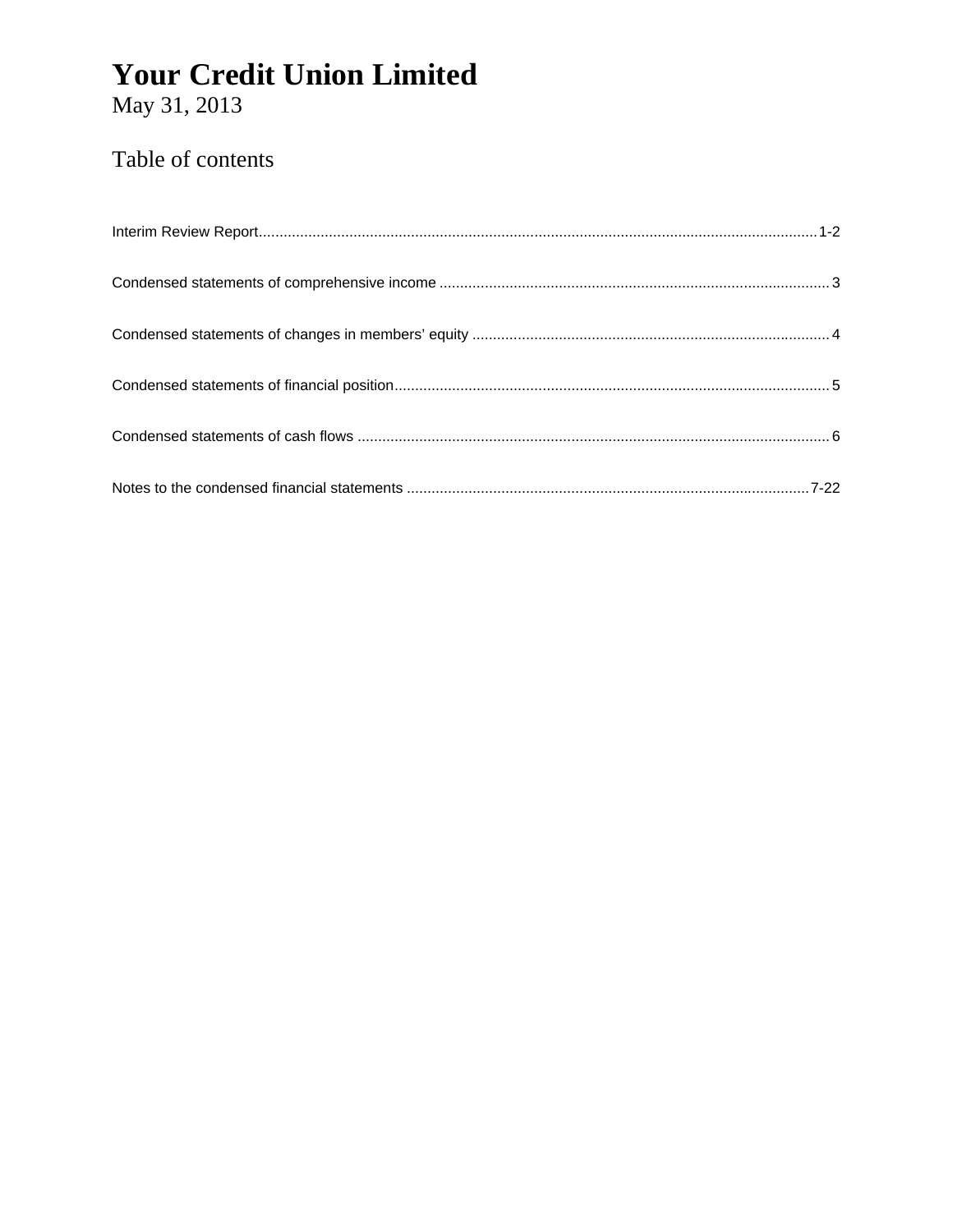# Deloitte.

Deloitte LLP 800-100 Queen Street Ottawa ON K1P 5T8 Canada

Tel: 613-236-2442 Fax: 613-236-2195 www.deloitte.ca

## **Interim Review Report**

To the Audit Committee of Your Credit Union Limited

In accordance with our engagement letter dated June 18, 2013, we have reviewed the unaudited condensed interim financial statements of Your Credit Union Limited, consisting of:

- the condensed statements of financial position as at May 31, 2013 and September 30, 2012;
- the condensed statements of comprehensive income for the eight-month periods ended May 31, 2013 and 2012;
- the condensed statements of changes in members' equity for the eight-month periods ended May 31, 2013 and 2012; and
- the condensed statements of cash flows for the eight-month periods ended May 31, 2013 and 2012.

These unaudited condensed interim financial statements are the responsibility of the Credit Union's management.

We performed our reviews in accordance with Canadian generally accepted standards for a review of interim financial statements by an entity's auditor (an "interim review"). Such an interim review consists principally of applying analytical procedures to financial data, and making inquiries of and having discussions with persons responsible for financial and accounting matters. An interim review is substantially less in scope than an audit, whose objective is the expression of an opinion regarding the financial statements; accordingly, we do not express such an opinion. An interim review does not provide assurance that we would become aware of any or all significant matters that might be identified in an audit.

Based on our reviews, we are not aware of any material modification that needs to be made for these condensed interim financial statements to be in accordance with International Accounting Standard 34, Interim Financial Reporting.

We have previously audited, in accordance with Canadian generally accepted auditing standards, the statements of financial position of Your Credit Union Limited as at September 30, 2012 and 2011, and the related statements of comprehensive income, changes in members' equity and cash flows for the years then ended (not presented herein). In our report dated December 14, 2012, we expressed an unmodified audit opinion on those financial statements. In our opinion, the information set forth in the accompanying condensed interim statement of financial position as at September 30, 2012 is fairly stated, in all material respects, in relation to the financial statements from which it has been derived.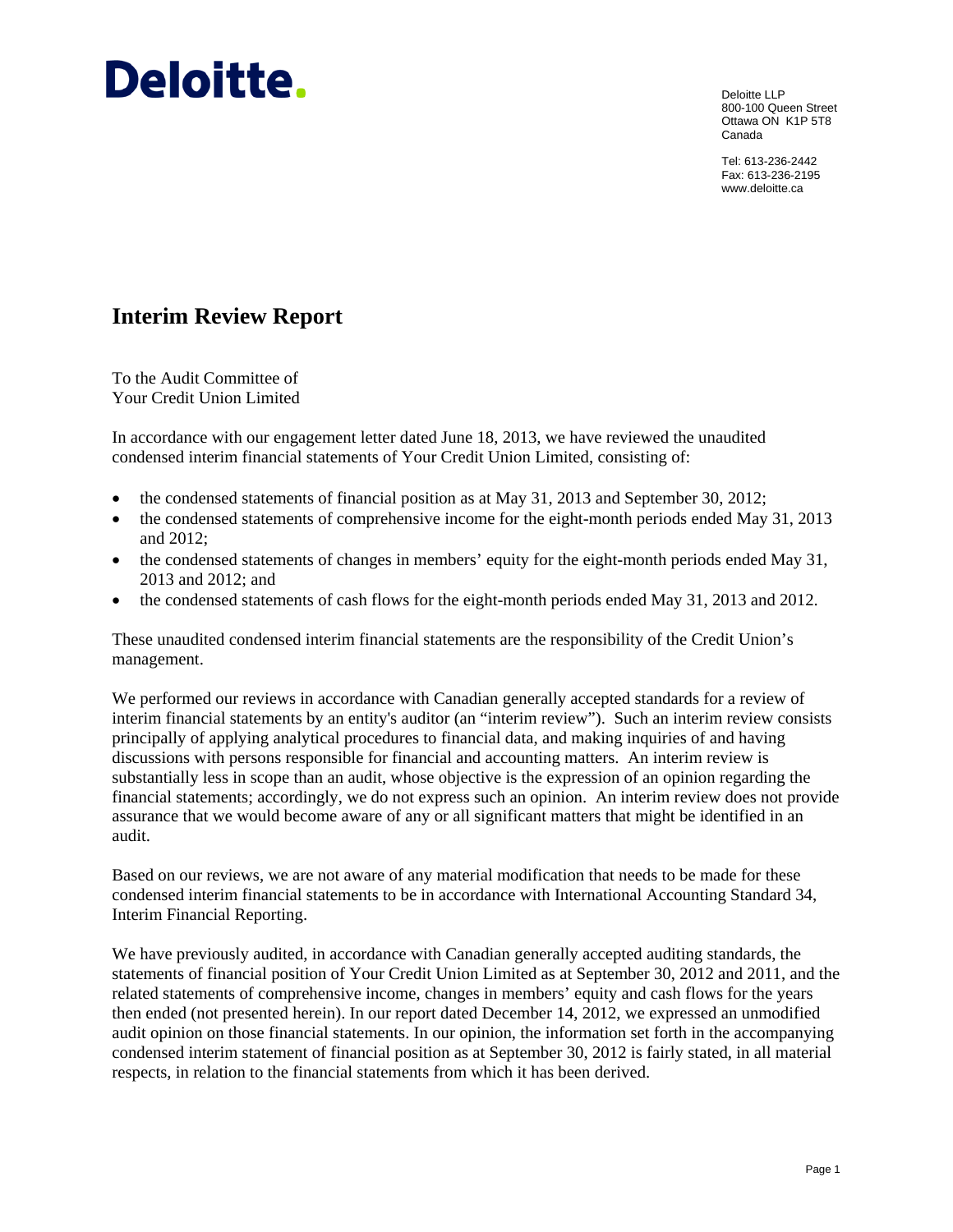This report is solely for the use of the Audit Committee of Your Credit Union Limited to assist it in discharging its regulatory obligation to review these condensed financial statements, and should not be used for any other purpose. Any use that a third party makes of this report, or any reliance or decisions made based on it, are the responsibility of such third party. We accept no responsibility for loss or damages, if any, suffered by any third party as a result of decisions made or actions taken based on this report.

 $\overline{1}$ leboitte LLP

Chartered Professional Accountants, Chartered Accountants Licensed Public Accountants August 21, 2013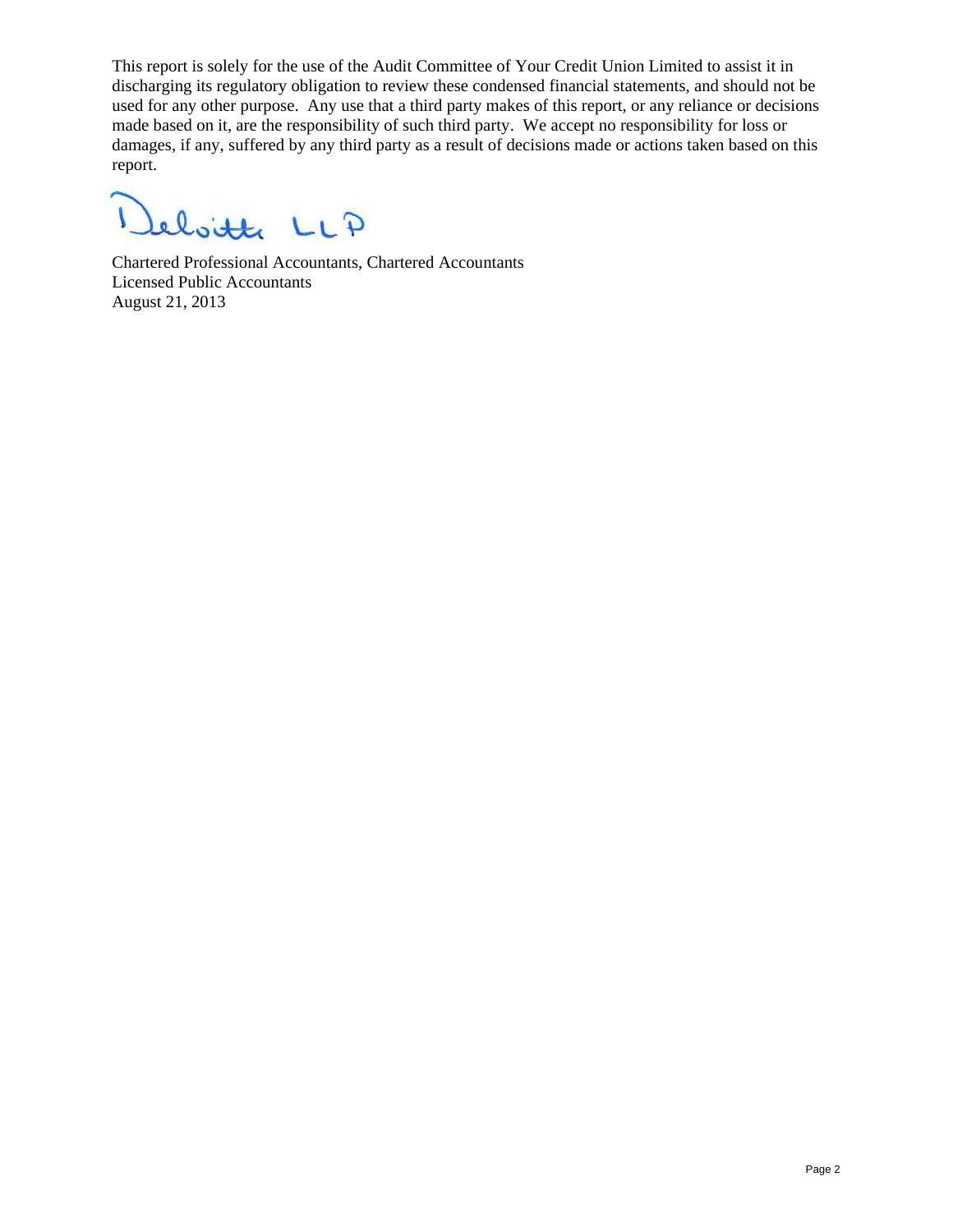Condensed statements of comprehensive income for the eight-month periods ended May 31, 2013 and May 31, 2012 (Unaudited)

(CDN dollars in thousands)

|                                                                | May 31, | May 31, |
|----------------------------------------------------------------|---------|---------|
|                                                                | 2013    | 2012    |
|                                                                | \$      | \$      |
| Interest income (Note 4)                                       | 5,468   | 5,392   |
| Investment income                                              | 264     | 274     |
|                                                                | 5,732   | 5,666   |
|                                                                |         |         |
| Interest expense (Note 5)                                      | 1,825   | 1,844   |
|                                                                |         |         |
| Net interest income                                            | 3,907   | 3,822   |
| Provision for credit losses (Note 10)                          | 79      | 105     |
| Net interest margin                                            | 3,828   | 3,717   |
| Other operating income (Note 6)                                | 911     | 1,112   |
| Total operating income                                         | 4,739   | 4,829   |
|                                                                |         |         |
| Deposit insurance premium                                      | 148     | 148     |
| Depreciation and amortization                                  | 274     | 289     |
| Administrative and technology                                  | 1,657   | 1,896   |
| Personnel expenses                                             | 2,306   | 2,152   |
| Total operating expenses                                       | 4,385   | 4,485   |
|                                                                |         |         |
| Dividends on investment shares                                 | 64      | 56      |
|                                                                |         |         |
| Income before income taxes                                     | 290     | 288     |
| Income tax expense                                             | 58      | 57      |
| Net income                                                     | 232     | 231     |
| Other comprehensive income for the period, net of income taxes |         |         |
| Total comprehensive income for the period, net of income taxes | 232     | 231     |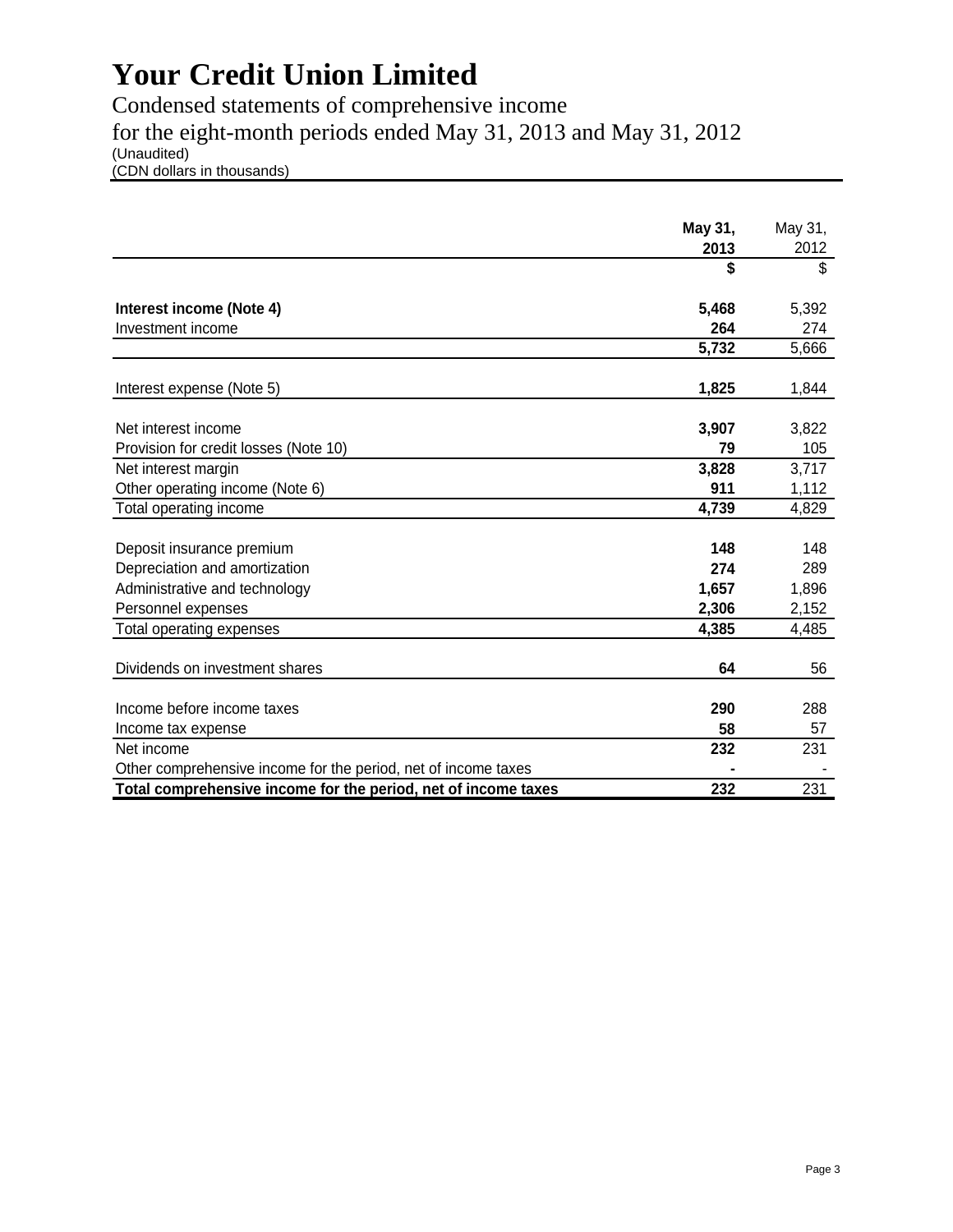Condensed statement of changes in members' equity for the eight-month periods ended May 31, 2013 and May 31, 2012 (Unaudited) (CDN dollars in thousands)

|                                   | <b>Member</b><br>shares | <b>Retained</b><br>earnings | Accumulated<br>other<br>comprehensive<br>income | Total |
|-----------------------------------|-------------------------|-----------------------------|-------------------------------------------------|-------|
|                                   | \$                      | \$                          | \$                                              | \$    |
| As at September 30, 2011          | 652                     | 7,756                       | ٠                                               | 8,408 |
| Total comprehensive income        |                         | 231                         |                                                 | 231   |
| Net decrease in membership shares | (4)                     |                             |                                                 | (4)   |
| As at May 31, 2012                | 648                     | 7,987                       |                                                 | 8,635 |
| As at September 30, 2012          | 642                     | 8,149                       |                                                 | 8,791 |
| Total comprehensive income        |                         | 232                         | -                                               | 232   |
| Net increase in membership shares | 17                      |                             | ۰                                               | 17    |
| As at May 31, 2013                | 659                     | 8,381                       |                                                 | 9,040 |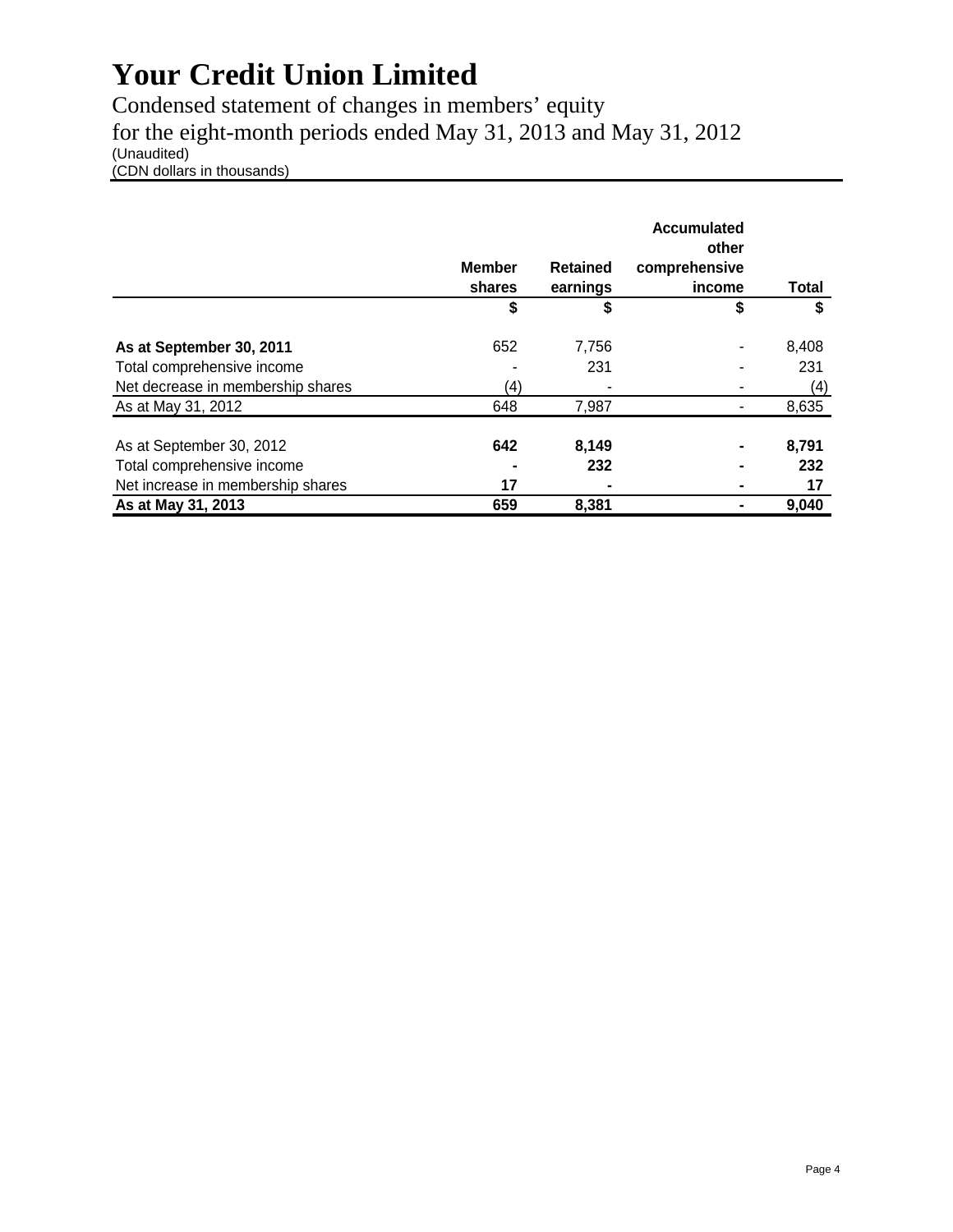Condensed statements of financial position as at May 31, 2013 and September 30, 2012 (Unaudited) (CDN dollars in thousands)

|                                        | May 31,     | September 30,        |
|----------------------------------------|-------------|----------------------|
|                                        | 2013<br>\$  | 2012<br>$\mathbb{S}$ |
|                                        |             |                      |
| <b>Assets</b>                          |             |                      |
| Cash and cash equivalents (Note 7)     | 11,950      | 4,250                |
| Investments (Note 8)                   | 15,559      | 16,596               |
| Loans and advances to members (Note 9) | 180,086     | 177,033              |
| Property and equipment                 | 5,673       | 5,154                |
| Other assets (Note 12)                 | 1,197       | 1,089                |
|                                        | 214,465     | 204,122              |
|                                        |             |                      |
| <b>Liabilities</b>                     |             |                      |
| Deposits from members (Note 13)        | 200,911     | 183,108              |
| Other liabilities (Note 14)            | 1,562       | 1,344                |
| Borrowings (Note 15)                   |             | 8,000                |
| <b>Current tax liabilities</b>         | $\mathbf 2$ | 16                   |
| Deferred income tax liabilities        | 28          | 28                   |
| Investment shares (Note 16)            | 2,922       | 2,835                |
|                                        | 205,425     | 195,331              |
|                                        |             |                      |
| <b>Members' equity</b>                 |             |                      |
| Memberhip shares (Note 16)             | 659         | 642                  |
| Retained earnings                      | 8,381       | 8,149                |
| Accumulated other comprehensive income |             |                      |
|                                        | 9,040       | 8,791                |
|                                        | 214,465     | 204,122              |

On behalf of the Board

**Director** Director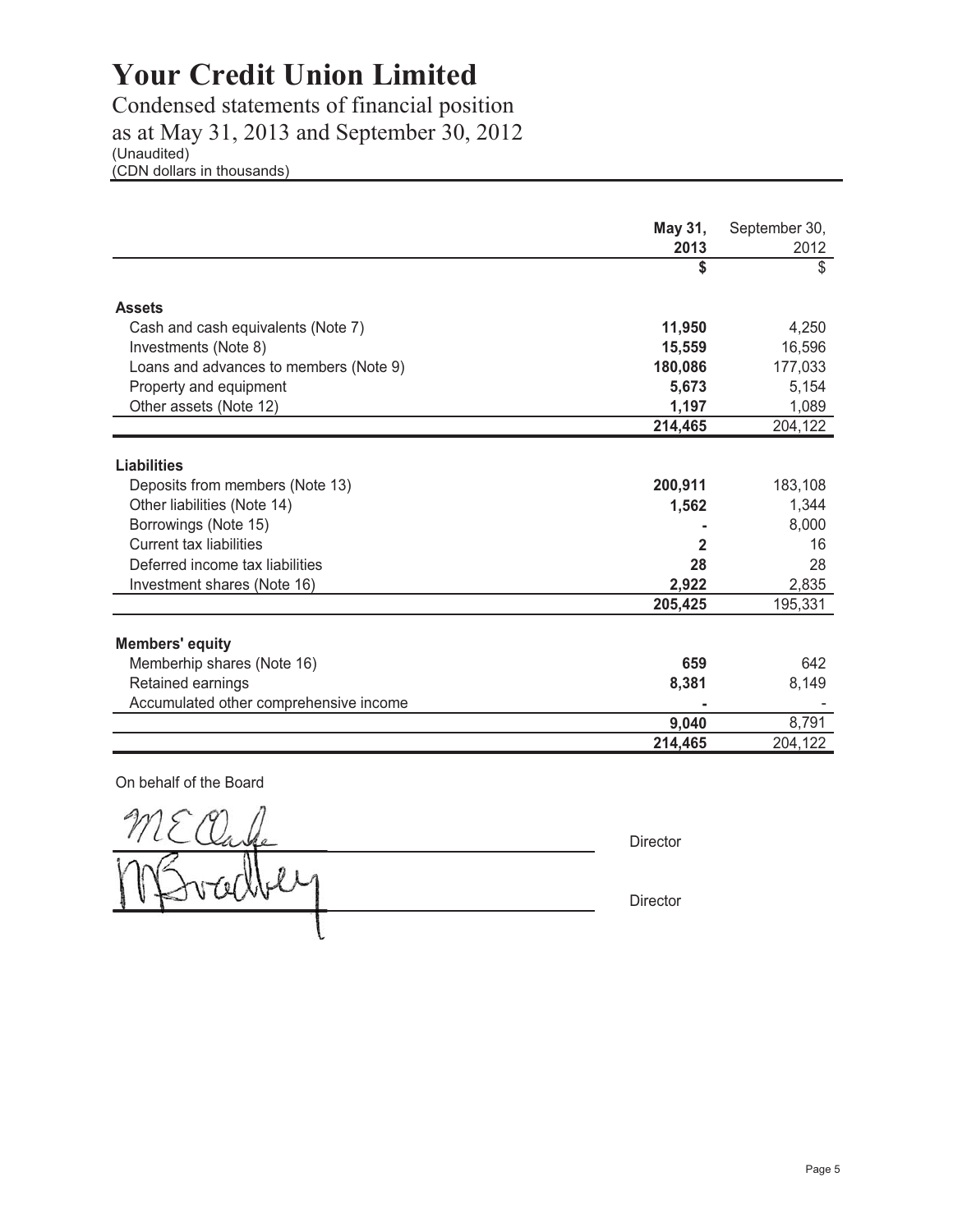Condensed statements of cash flows

for the eight-month periods ended May 31, 2013 and May 31, 2012

(Unaudited)

(CDN dollars in thousands)

|                                                                            | May 31,<br>2013 | May 31,<br>2012 |
|----------------------------------------------------------------------------|-----------------|-----------------|
|                                                                            | \$              | \$              |
| <b>Operating activities</b>                                                |                 |                 |
| Net income                                                                 | 232             | 231             |
| Adjustments for:                                                           |                 |                 |
| Provision for credit losses (Note 10)                                      | 79              | 105             |
| Interest income                                                            | (5, 732)        | (5,666)         |
| Interest expense                                                           | 1,825           | 1,844           |
| Depreciation and amortization                                              | 274             | 289             |
| Dividends paid on Class B investment shares                                | 64              | 56              |
| Income tax expense                                                         | 58              | 57              |
| Changes in operating assets/liabilities:                                   |                 |                 |
| Change in loans and advances to members                                    | (3,216)         | (11, 239)       |
| Change in deposits from members                                            | 17,881          | (1,532)         |
| Change in other operating assets and liabilities                           | 110             | (63)            |
|                                                                            | 11,575          | (15, 918)       |
|                                                                            |                 |                 |
| Cash generated (used) from operating activities before interest and taxes: |                 |                 |
| Interest received                                                          | 5,816           | 5,596           |
| Interest paid                                                              | (1, 903)        | (1,986)         |
| Income taxes paid                                                          | (72)            | (158)           |
|                                                                            | 15,416          | (12, 466)       |
| <b>Investing activities</b>                                                |                 |                 |
| Decrease in financial investments                                          | 1,037           | 3,503           |
| Purchase of property and equipment                                         | (793)           | (126)           |
|                                                                            | 244             | 3,377           |
|                                                                            |                 |                 |
| <b>Financing activities</b>                                                |                 |                 |
| Net issuance (redemption) of membership share capital                      | 17              | (4)             |
| Issuance of Class B investment shares                                      | 23              | 32              |
| Repayment of borrowings                                                    | (8,000)         |                 |
|                                                                            | (7,960)         | 28              |
|                                                                            |                 |                 |
| Net change in cash and cash equivalents                                    | 7,700           | (9,061)         |
| Cash and cash equivalents, beginning of period                             | 4,250           | 8,471           |
| Cash and cash equivalents, end of period                                   | 11,950          | (590)           |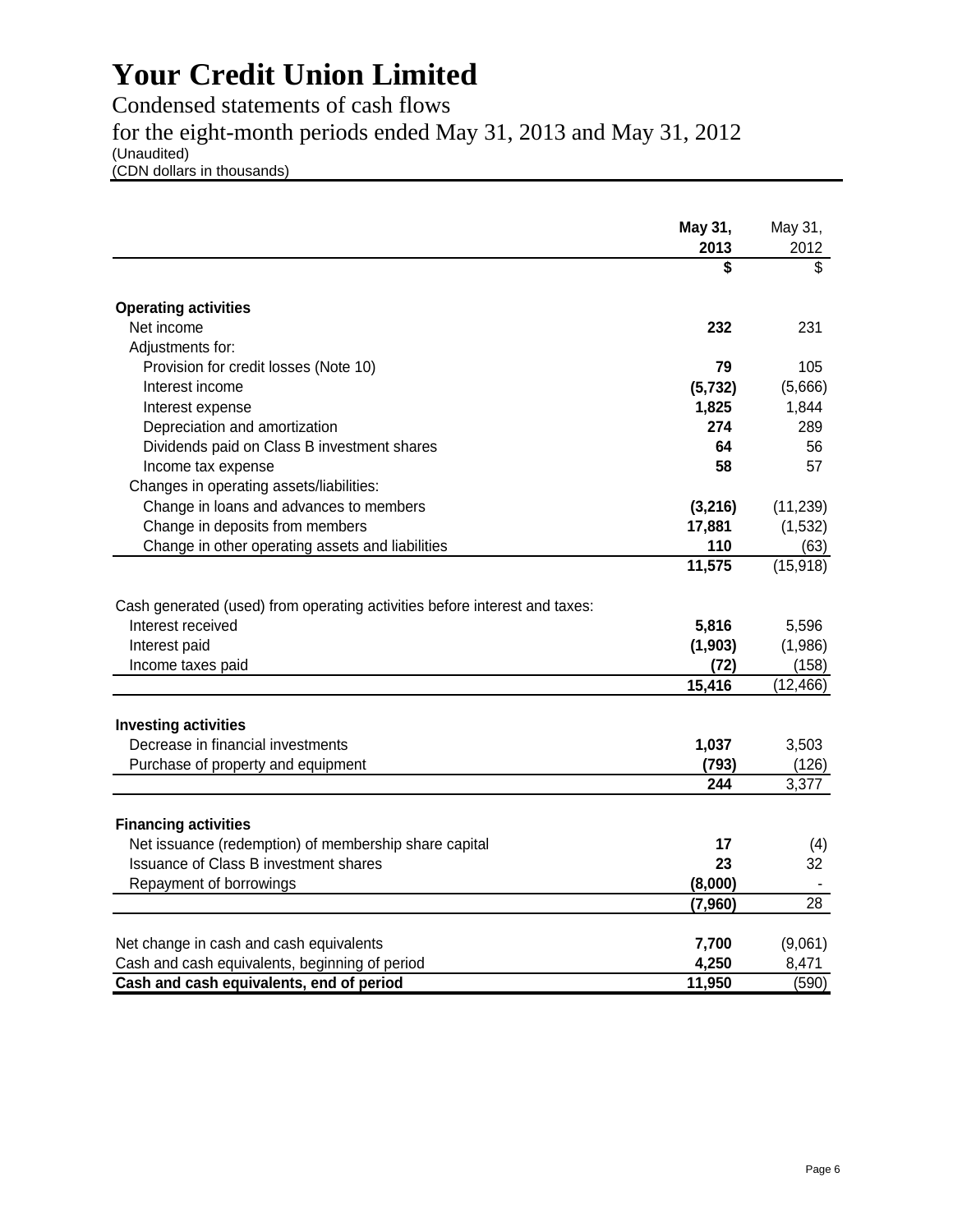Notes to the condensed financial statements May 31, 2013 (Unaudited) (CDN dollars in thousands)

#### **1. Reporting entity**

Your Credit Union Limited (the "Credit Union" or "YCU") is incorporated under the Credit Unions and Caisses Populaires Act, 1994 (Ontario), (the "Act") and is a member of the Deposit Insurance Corporation of Ontario ("DICO") and of Central 1 Credit Union ("Central 1").

The Credit Union provides financial services and products to its members through two branches in Ottawa and one in Cornwall. The Credit Union's head office is located at 14 Chamberlain Avenue, Ottawa, Ontario.

#### **2. Basis of preparation**

#### *Statement of compliance*

These unaudited condensed interim financial statements (the "interim financial statements") have been prepared in accordance with International Accounting Standard 34 Interim Financial Reporting (IAS 34), as issued by the International Accounting Standards Board ("IASB") and using the accounting policies and methods as were used for the Credit Union's annual financial statements for the year ended September 30, 2012 (the "annual financial statements"), except as noted below. The interim financial statements should be read in conjunction with the annual financial statements.

The interim financial statements for the eight-month period ended May 31, 2013 were authorized for issue by the Board of Directors on July 10, 2013.

#### *Basis of preparation*

These financial statements are presented in Canadian dollars which is the Credit Union's functional currency, rounded to the nearest thousand except when otherwise indicated. They are prepared on the historical cost basis except for available-for-sale investments, derivative financial instruments, other financial assets and liabilities held for trading, and financial assets and liabilities designated at fair value through profit or loss ("FVTPL") which are stated at their fair value. The carrying values of recognized assets and liabilities that are hedged items in fair value hedges, and otherwise carried at amortized cost, are adjusted to record changes in fair value attributable to the risks that are being hedged.

#### *Use of significant accounting judgments, estimates and assumptions*

The preparation of these financial statements in conformity with IAS 34 requires management to make judgments, estimates and assumptions that affect the application of policies and reported amounts of assets and liabilities, and disclosures of contingent assets and contingent liabilities at the date of these financial statements, and the reported amounts of revenues and expenses during the period. The estimates and associated assumptions are based on historical experience and various other factors that are believed to be reasonable under the circumstances, the results of which form the basis of making the judgments about carrying values of assets and liabilities that are not readily apparent from other sources. Actual results may differ from estimates made in these financial statements.

The estimates and underlying assumptions are reviewed on an ongoing basis. Revisions to accounting estimates are recognized in the period in which the estimate is revised if the revision affects only that period or in the period of the revision and future periods if the revision affects both current and future periods.

Information about significant areas of estimation uncertainty and critical judgements in applying accounting policies that have the most significant effect on the amounts recognized in the interim financial statements are described in Note 3 of the annual financial statements and in Notes 9 and 10 of these interim financial statements.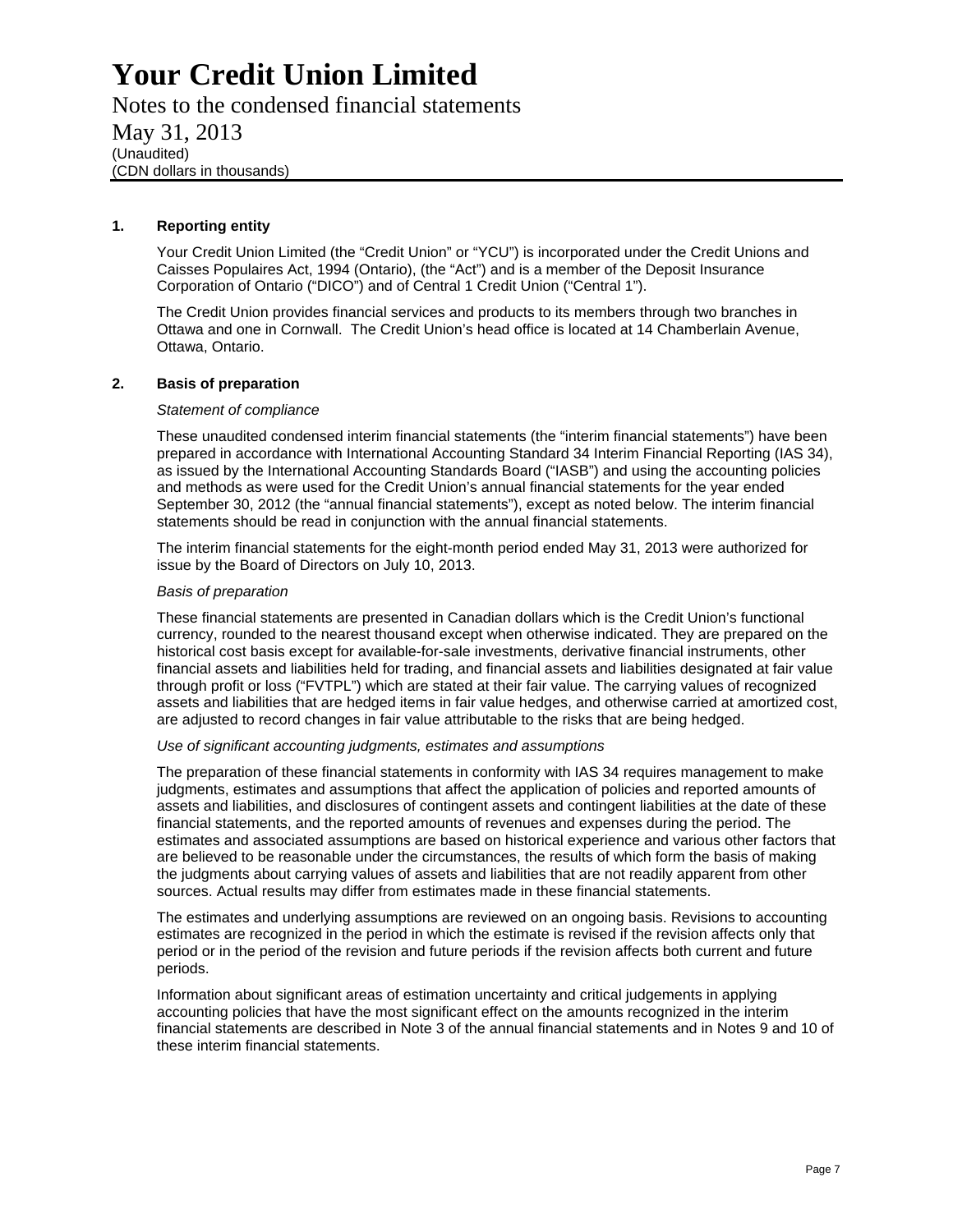Notes to the condensed financial statements

May 31, 2013 (Unaudited) (CDN dollars in thousands)

#### **2. Basis of preparation (continued)**

*New standards and interpretations adopted in the interim period* 

Certain new standards, interpretations, amendments and improvements to the existing standards have been issued by the IASB, and implemented in the interim period ended May 31, 2013, but have not impacted the presentation of these interim financial statements:

*(a) Presentation of financial statements* 

In June 2011, the IASB amended IAS 1 - *Presentation of Financial Statements: Other Comprehensive Income* ("IAS 1"), which will be applied retrospectively for annual periods beginning on or after July 1, 2012. The amendments require additional disclosures on components of other comprehensive income ("OCI").

#### *(b) Deferred taxes - Recovery of underlying assets*

In December 2010, the IASB amended IAS 12 - *Income Taxes* ("IAS 12"), which introduces an exception to the general measurement requirements of IAS 12 in respect of investment properties measured at fair value. The amendment became effective and was implemented for annual periods beginning on or after January 1, 2012. This amendment did not impact the Credit Union as its investment properties are not measured at fair value.

#### **3. Significant accounting policies**

Information about significant accounting policies are described in Note 3 of the annual financial statements.

#### **4. Interest income**

|                                | May 31, | May 31, |
|--------------------------------|---------|---------|
|                                | 2013    | 2012    |
|                                |         | \$      |
| Personal loans                 | 371     | 357     |
| Residential mortgages          | 3,189   | 3,104   |
| Commercial loans and mortgages | 1,908   | 1,931   |
|                                | 5,468   | 5,392   |

Included within the various line items under interest income for the eight-month period ended May 31, 2013 is a total of \$105 (2012 - \$38) accrued on impaired financial assets.

Total interest income reported above is calculated using the effective interest method, and relates to financial assets not carried at FVTPL.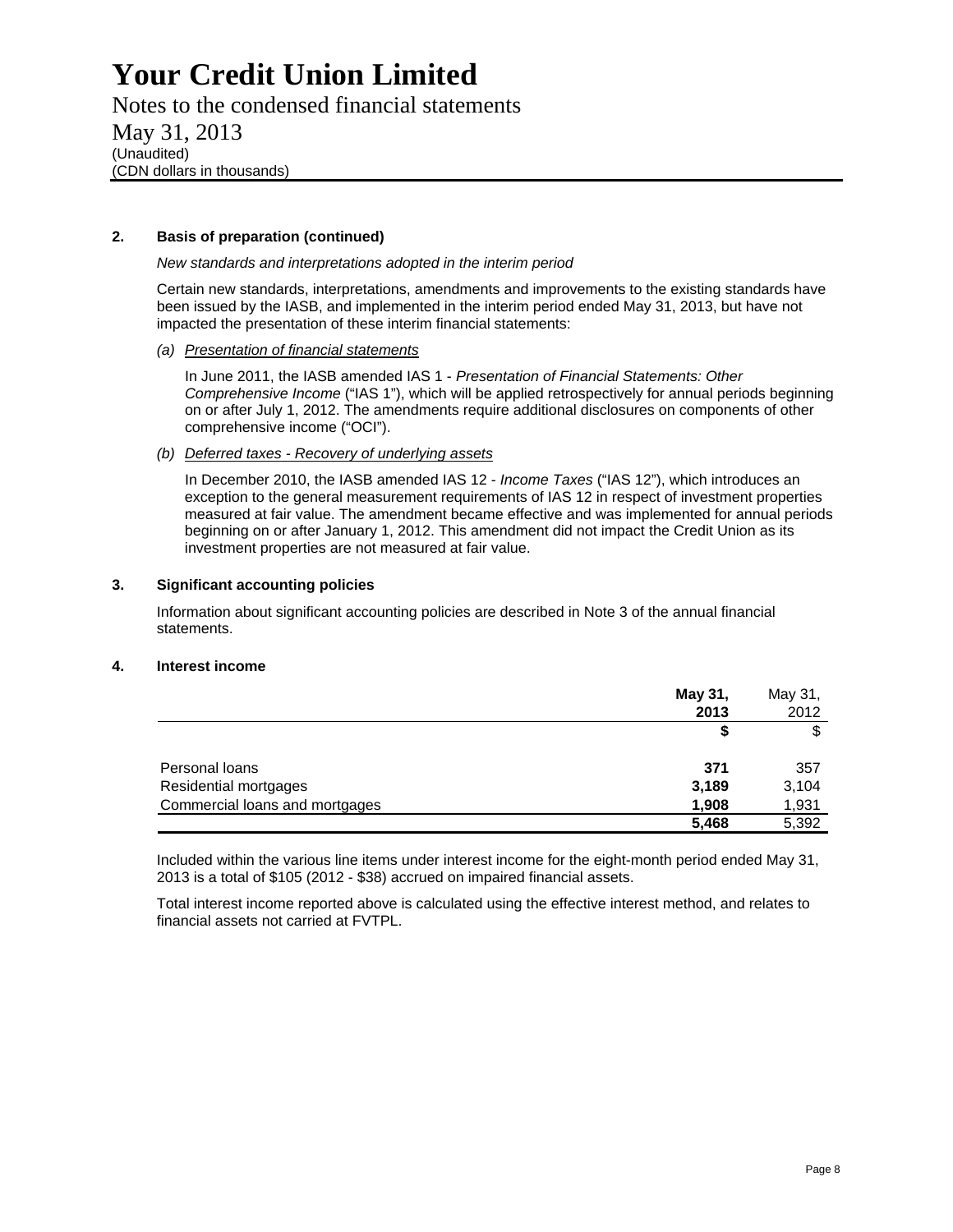Notes to the condensed financial statements May 31, 2013 (Unaudited) (CDN dollars in thousands)

#### **5. Interest expense**

|                               | May 31, | May 31, |
|-------------------------------|---------|---------|
|                               | 2013    | 2012    |
|                               |         | \$      |
| Chequing and savings accounts | 284     | 295     |
| Term deposits                 | 596     | 560     |
| Registered plans              | 884     | 952     |
| Funds borrowed from Central 1 | 61      | 37      |
|                               | 1,825   | 1,844   |

Total interest expense reported above is calculated using the effective interest method, and relates to financial liabilities not carried at FVTPL.

*Fair value through profit or loss is defined as:* 

Financial assets and financial liabilities are classified as at FVTPL when the financial asset or financial liability is either held for trading or it is designated as at FVTPL.

A financial asset or financial liability is classified as held for trading if:

- it has been acquired principally for the purpose of selling it in the near term; or
- on initial recognition it is part of a portfolio of identified financial instruments that the Credit Union manages together and has a recent actual pattern of short-term profit-taking; or
- it is a derivative that is not designated and effective as a hedging instrument.

A financial asset and financial liability other than a financial asset or financial liability held for trading may be designated as at FVTPL upon initial recognition if:

- such designation eliminates or significantly reduces a measurement or recognition inconsistency that would otherwise arise; or
- the financial asset/liability forms part of a group of financial assets or financial liabilities or both, which is managed and its performance is evaluated on a fair value basis, in accordance with the Credit Union's documented risk management or investment strategy, and information about the grouping is provided internally on that basis; or
- it forms part of a contract containing one or more embedded derivatives, and IAS 39 permits the entire combined contract (asset or liability) to be designated as at FVTPL.

Financial assets and financial liabilities at FVTPL are stated at fair value, with any gains or losses arising on remeasurement recognized in profit or loss. The net gain or loss recognized in profit or loss incorporates any dividend or interest earned/paid on the financial asset/liability and is included in the 'investment income' line item in the combined statement of comprehensive income.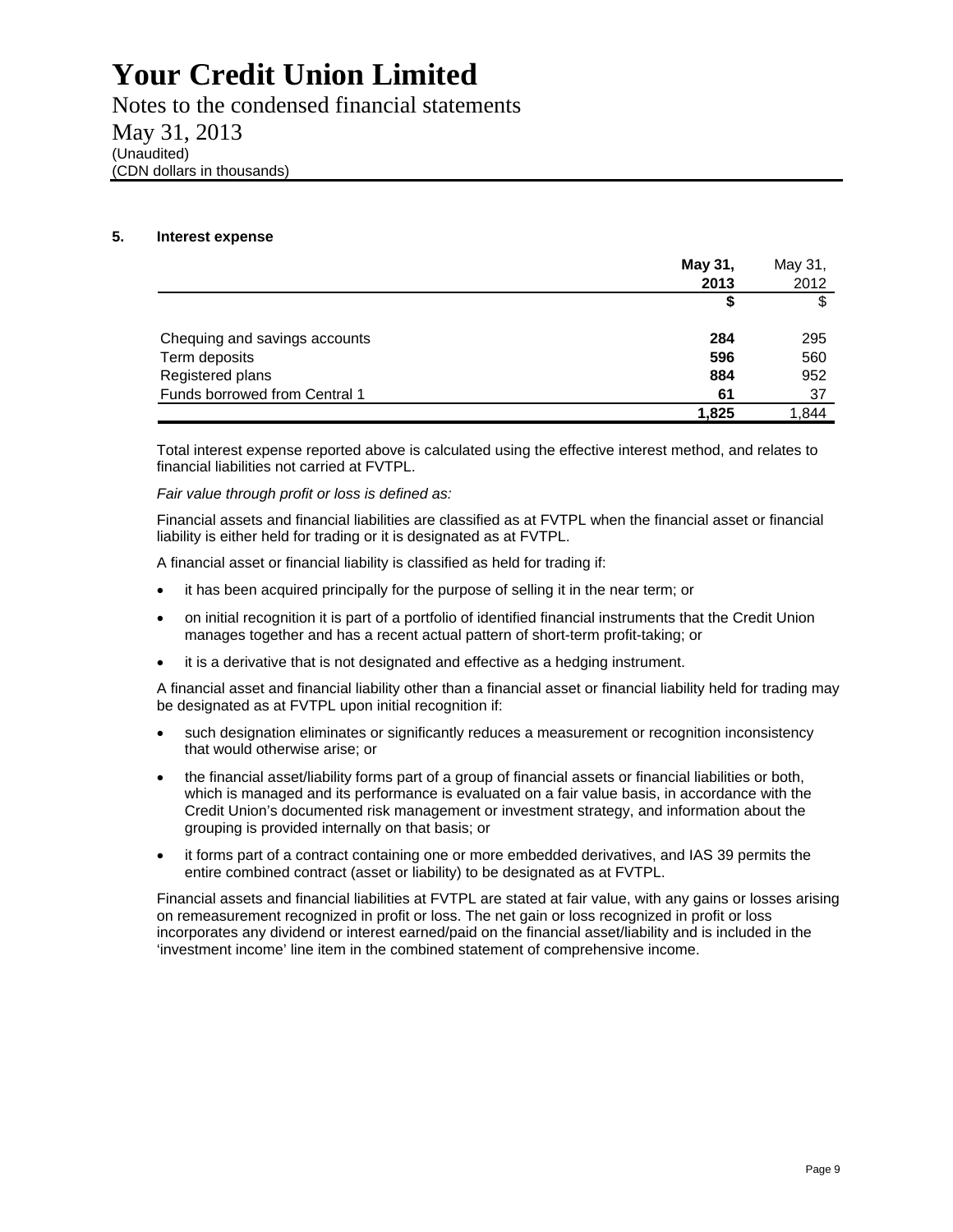Notes to the condensed financial statements May 31, 2013 (Unaudited) (CDN dollars in thousands)

#### **6. Other operating income**

|                         | May 31, | May 31, |
|-------------------------|---------|---------|
|                         | 2013    | 2012    |
|                         |         | \$      |
| Commissions and fees    | 312     | 362     |
| Administration charges  | 84      | 74      |
| Rental income and other | 515     | 676     |
|                         | 911     | 1.112   |

All other operating income and operating expenses items detailed above relate to financial assets and liabilities that are not at FVTPL and do not include any amounts used in determining the effective interest rate.

#### **7. Cash and cash equivalents**

|                                             |        | May 31, September 30, |
|---------------------------------------------|--------|-----------------------|
|                                             | 2013   | 2012                  |
|                                             |        |                       |
| Cash on hand, current accounts and items in |        |                       |
| transit                                     | 11.950 | 4.250                 |

The average yield on the above accounts as at May 31, 2013 is 1.3% (September 30, 2012 - 1.2%).

#### **8. Investments**

The following tables provide information on the investments held by the Credit Union.

*Debt securities* 

|                            | May 31,<br>2013 | September 30,<br>2012 |
|----------------------------|-----------------|-----------------------|
|                            | \$              | \$                    |
| Loans and receivables      |                 |                       |
| Fixed income securities    | ٠               | 1,274                 |
| Liquidity reserve deposits | 12,863          | 12,602                |
| Carrying value             | 12,863          | 13,876                |
|                            |                 |                       |
| Market value               | 12,863          | 13,876                |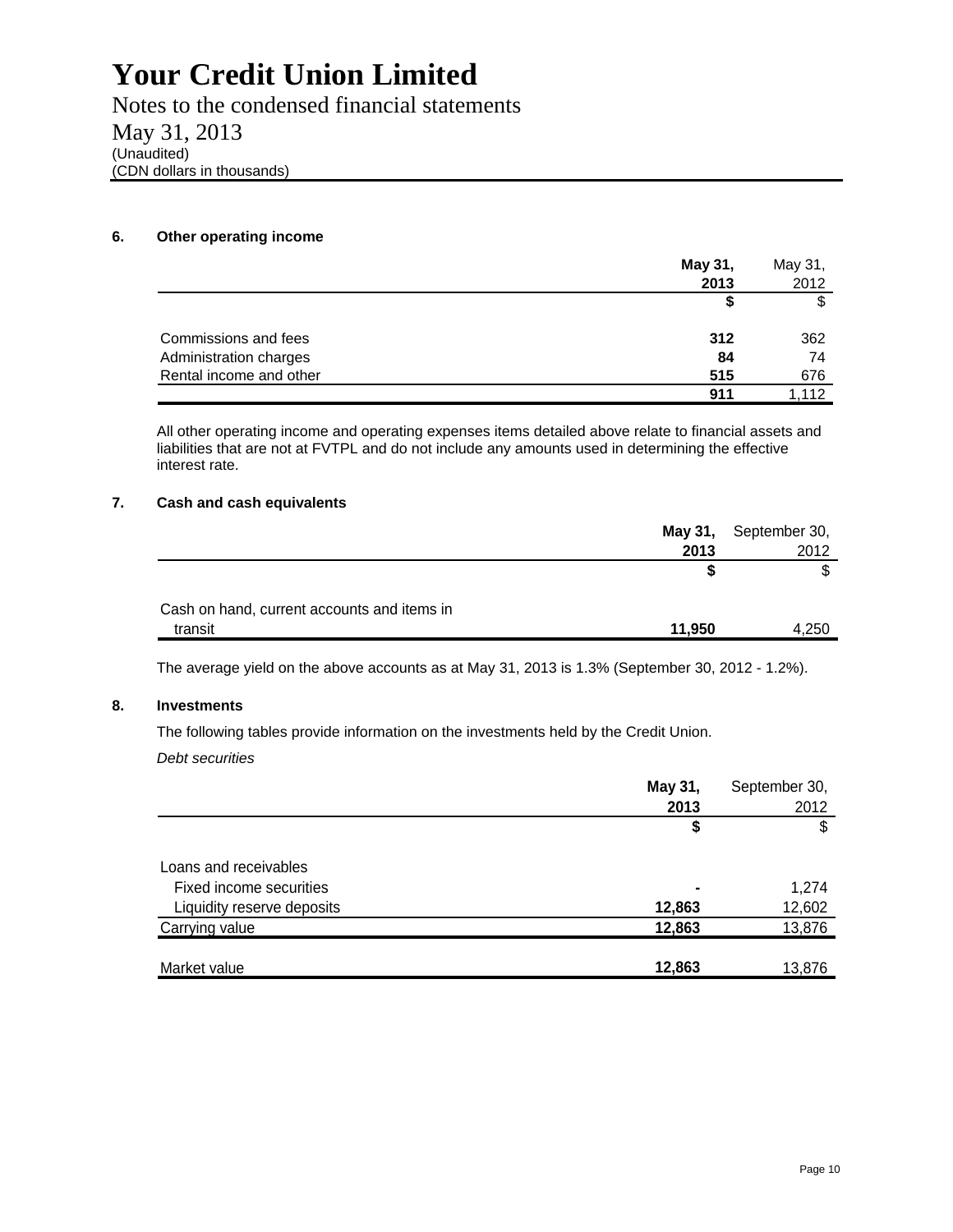Notes to the condensed financial statements May 31, 2013 (Unaudited) (CDN dollars in thousands)

#### **8. Investments (continued)**

*Equity instruments* 

|                                         | May 31, | September 30, |
|-----------------------------------------|---------|---------------|
|                                         | 2013    | 2012          |
|                                         | \$      | \$            |
| Available-for-sale                      |         |               |
| Central 1 Credit Union - Class A shares | 680     | 690           |
| Central 1 Credit Union - Class E shares | 936     | 936           |
| Fair value through profit or loss       |         |               |
| CUCO Co-operative Association - shares  | 6       | 6             |
| CUCO Co-operative Association - Class B |         |               |
| investment shares                       | 1,074   | 1,088         |
| Carrying value                          | 2,696   | 2,720         |
|                                         |         |               |
| Total carrying value                    | 15,559  | 16.596        |

#### **9. Loans and advances to members**

|                                              | May 31, | September 30, |
|----------------------------------------------|---------|---------------|
|                                              | 2013    | 2012          |
|                                              | \$      | S             |
| Residential mortgages                        | 124,742 | 120,263       |
| Commercial loans and mortgages               | 47,368  | 49,357        |
| Personal loans                               | 8,368   | 7,681         |
| Assets held for sale (residential mortgages) | 378     | 355           |
|                                              | 180,856 | 177,656       |
| Less: allowance for impaired loans (Note 10) | (1,051) | (988)         |
|                                              | 179,805 | 176,668       |
| Accrued interest receivable                  | 281     | 365           |
| Net loans to members                         | 180.086 | 177.033       |

The loan classifications set out above are as defined in the Regulations to the Act.

Mortgages are repayable in monthly blended principal and interest installments over a maximum term of five years based on a maximum amortization period of twenty-five years. Mortgages are secured by residential properties.

Commercial loans and personal loans, including line of credit loans, are repayable to the Credit Union in monthly blended principal and interest instalments over a maximum term of five years, except for line of credit loans which are repayable on a revolving credit basis and require minimum monthly payments. All loans, except for mortgage loans, are open and, at the option of the borrower, may be repaid at any time without notice. Types of collateral generally obtained by the Credit Union include, but are not limited to, the following: member's personal property such as vehicles; cash and marketable securities; mortgage charges; fixed, floating or specific general security agreements; and personal guarantees.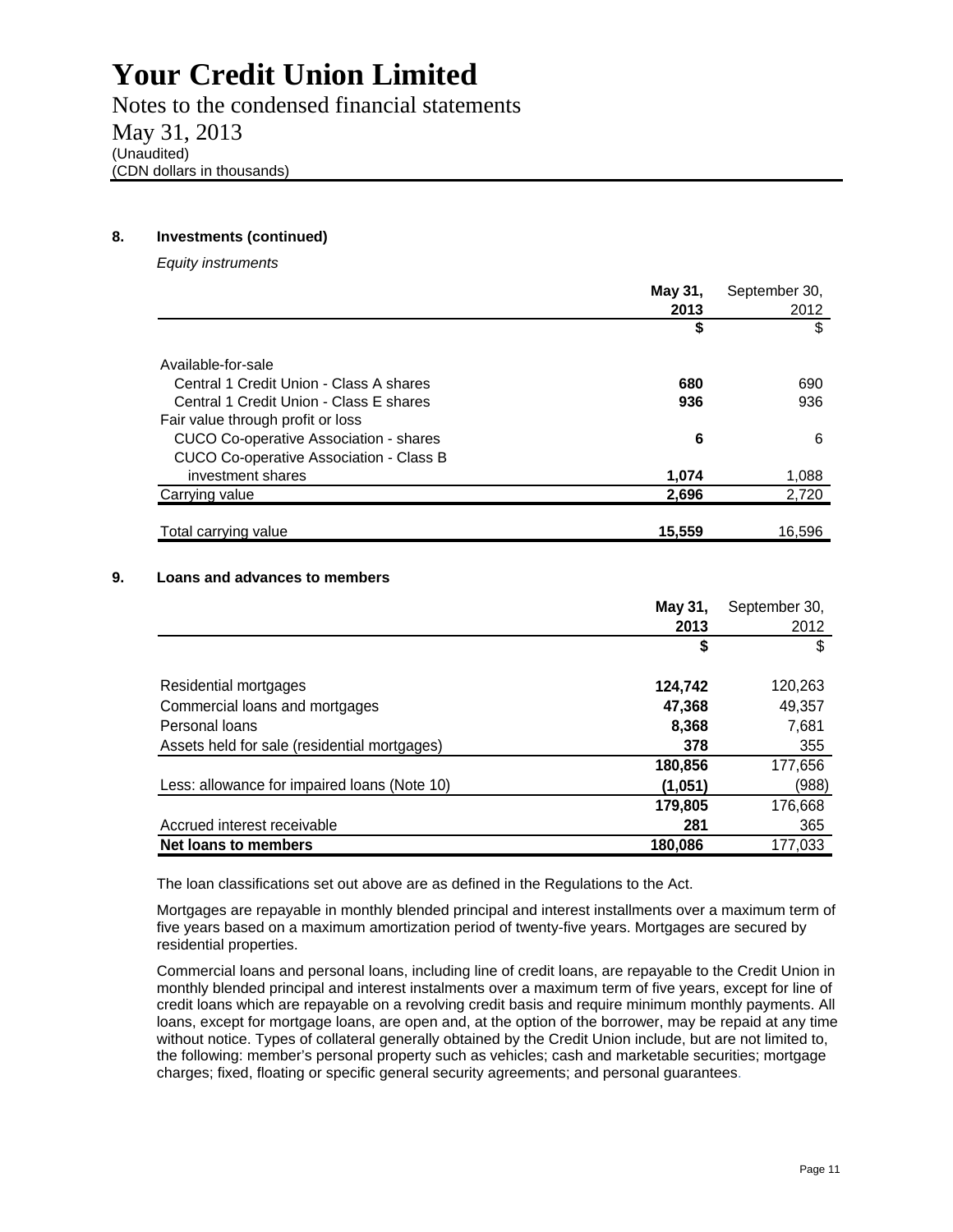Notes to the condensed financial statements May 31, 2013 (Unaudited) (CDN dollars in thousands)

#### **9. Loans and advances to members (continued)**

#### *Assets held for sale*

Property acquired by foreclosure or forfeit and held for resale is recorded at the lower of the prior carrying amount and fair value less costs to sell. Such investments are intended to be sold as soon as practicable. Revenues and costs related to the investment are booked as an adjustment to the carrying value of the investment.

#### *Credit quality of loans*

A breakdown of the security held on a portfolio basis is as follows:

|                                                   | May 31, | September 30, |
|---------------------------------------------------|---------|---------------|
|                                                   | 2013    | 2012          |
|                                                   |         |               |
| Unsecured loans                                   | 8,368   | 7.681         |
| Mortgages secured by residential properties       | 125,120 | 120,618       |
| Commercial loans secured by commercial properties | 47,368  | 49.357        |
|                                                   | 180,856 | 177,656       |

#### *Concentration of risk*

The Credit Union has exposure to groupings of individual loans which concentrate risk and create exposure to particular segments. The maximum exposure to credit risk of loans to members at May 31 by loan type is as follows:

|                                                   | May 31, | September 30, |
|---------------------------------------------------|---------|---------------|
|                                                   | 2013    | 2012          |
|                                                   |         |               |
| Unsecured loans                                   | 8.368   | 7,681         |
| Residential mortgages - uninsured                 | 102,907 | 96,736        |
| Residential mortgages - insured through CMHC      | 22,213  | 23,882        |
| Commercial loans secured by commercial properties | 47,368  | 49,357        |
|                                                   | 180,856 | 177,656       |

#### *Loan commitments*

The Credit Union has authorized additional credit loans, which are unutilized at May 31, 2013 for a sum of \$44,256 (September 30, 2012, for a sum of \$43,844).

As at May 31, 2013, the Credit Union was committed to the issuance of new personal loans, residential mortgages and commercial loans and mortgages to members of \$8,527 (September 30, 2012 - \$7,842).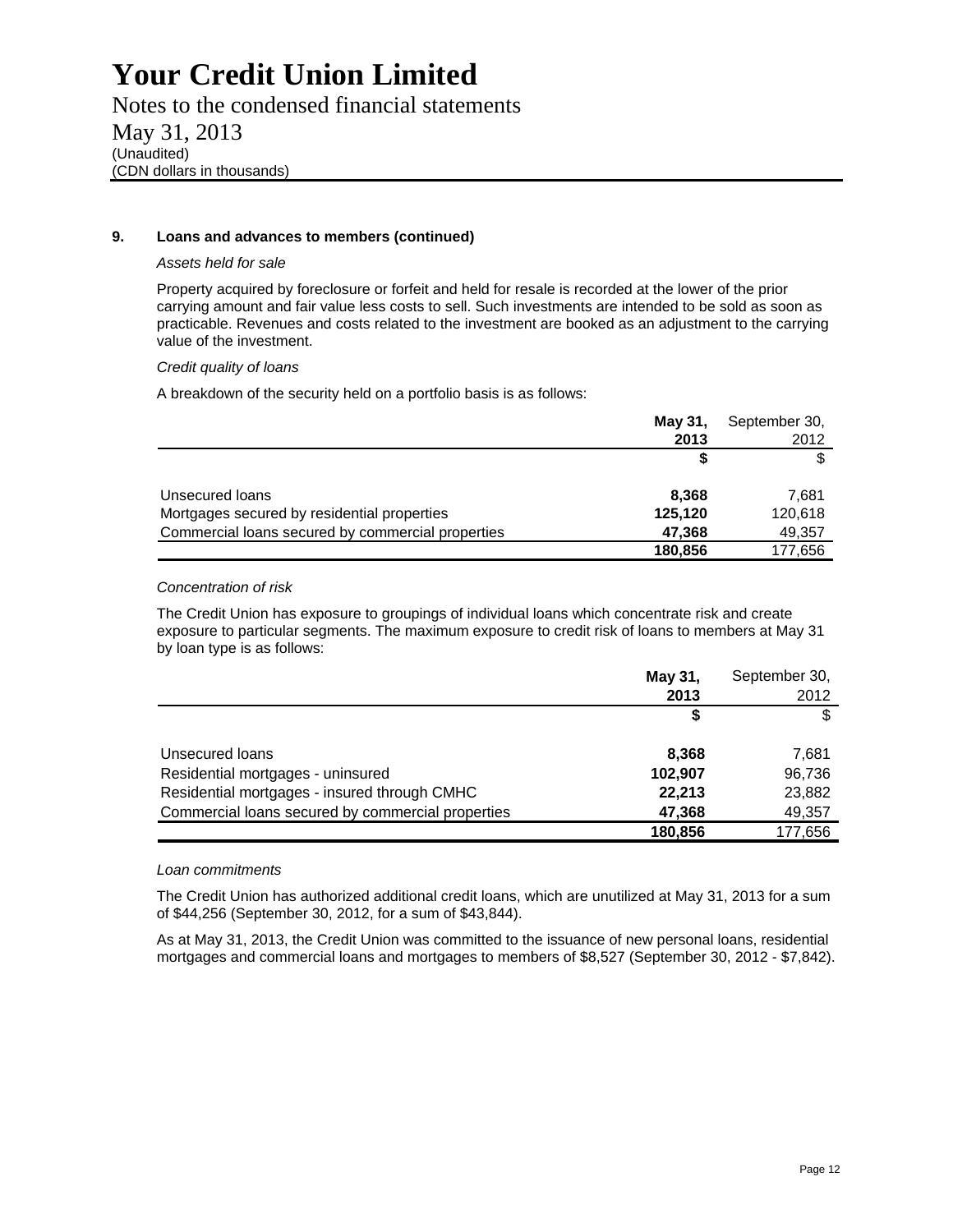Notes to the condensed financial statements May 31, 2013 (Unaudited) (CDN dollars in thousands)

#### **10. Allowance for impaired loans**

The activity in the allowance for impaired loans is summarized as follows:

|                                                     |                 |                  |                   | May 31, | September 30, |
|-----------------------------------------------------|-----------------|------------------|-------------------|---------|---------------|
|                                                     |                 |                  |                   | 2013    | 2012          |
|                                                     | <b>Personal</b> | <b>Mortgages</b> | <b>Commercial</b> | Total   | Total         |
|                                                     | \$              | \$               | \$                | \$      | \$            |
| Balance, beginning of period<br>Collection of loans | 218             | 95               | 675               | 988     | 901           |
| previously written-off                              | 12              |                  |                   | 12      | 30            |
| Loans written-off as                                |                 |                  |                   |         |               |
| uncollectible                                       | (28)            |                  |                   | (28)    | (45)          |
| Provision for impaired loans                        | (152)           | 69               | 162               | 79      | 102           |
| Balance, end of period                              | 50              | 164              | 837               | 1.051   | 988           |
| Aggregate impaired loans,                           |                 |                  |                   |         |               |
| end of year                                         | 48              | 963              | 2.747             | 3.758   | 3.114         |

Credit quality of member loans is summarized as follows:

|                                   |                 |                  |                   | <b>Total</b> |
|-----------------------------------|-----------------|------------------|-------------------|--------------|
|                                   |                 |                  |                   | May 31,      |
|                                   | <b>Personal</b> | <b>Mortgages</b> | <b>Commercial</b> | 2013         |
|                                   | \$              | \$               | \$                |              |
| Neither past due (1) nor impaired | 8,249           | 123,400          | 43,860            | 175,509      |
| Past due but not impaired         | 71              | 756              | 760               | 1,587        |
| Impaired                          | 48              | 964              | 2,748             | 3,760        |
|                                   | 8,368           | 125,120          | 47,368            | 180,856      |
| Less: specific allowances         | 47              | 164              | 638               | 849          |
|                                   | 8,321           | 124,956          | 46,730            | 180,007      |
| Less: collective allowance        | 3               | -                | 199               | 202          |
|                                   | 8,318           | 124.956          | 46,531            | 179,805      |

 $<sup>(1)</sup>$  A loan is considered to be past due when the counterparty has not made a payment the day of the contractual</sup> payment date.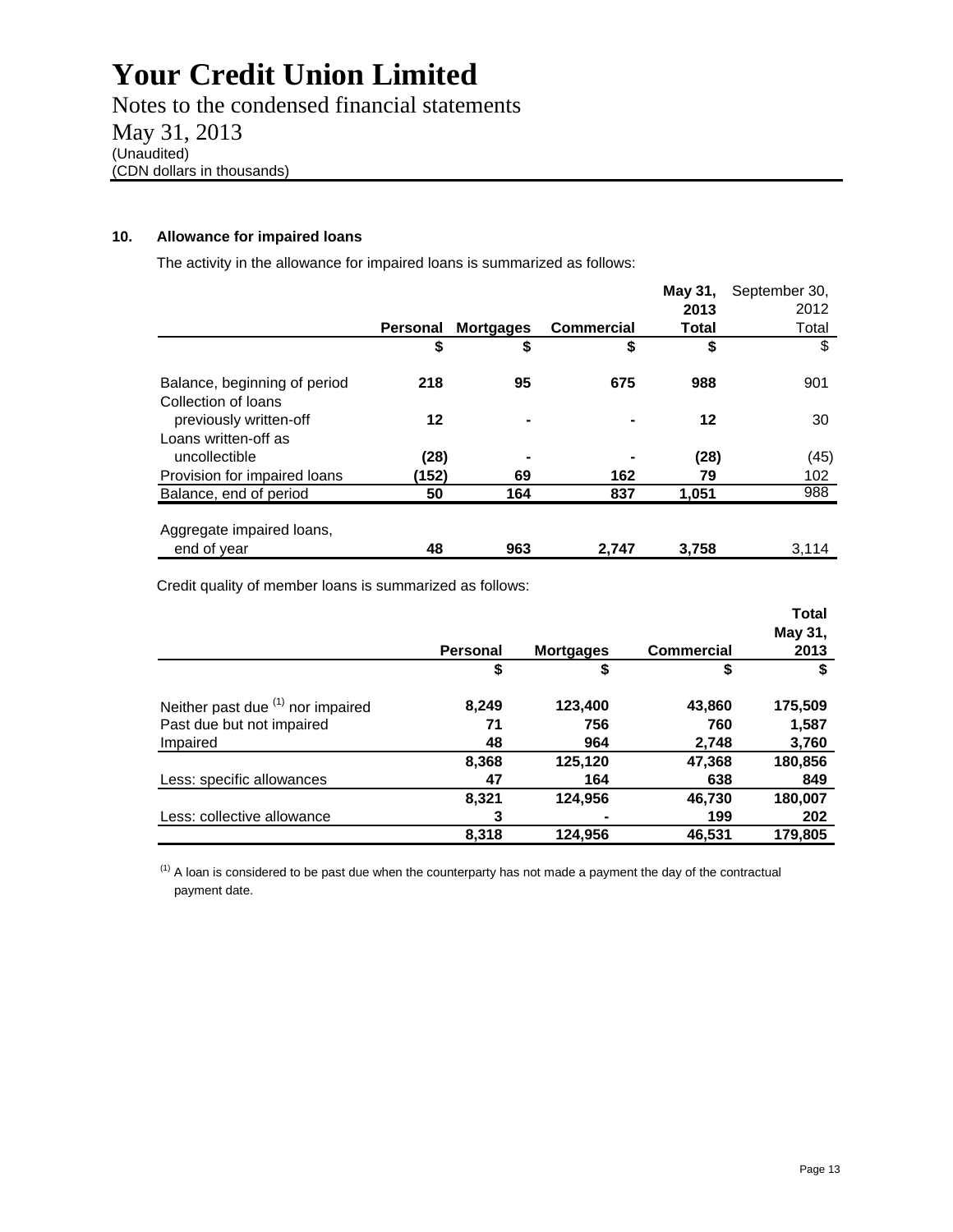Notes to the condensed financial statements May 31, 2013 (Unaudited) (CDN dollars in thousands)

#### **10. Allowance for impaired loans (continued)**

|                                   |          |           |            | Total         |
|-----------------------------------|----------|-----------|------------|---------------|
|                                   |          |           |            | September 30, |
|                                   | Personal | Mortgages | Commercial | 2012          |
|                                   | \$       | \$        | \$         | \$            |
| Neither past due (1) nor impaired | 7,532    | 115,757   | 47,151     | 170,440       |
| Past due but not impaired         | 91       | 3,910     | 101        | 4,102         |
| Impaired                          | 58       | 951       | 2,105      | 3,114         |
|                                   | 7,681    | 120,618   | 49,357     | 177,656       |
| Less: specific allowances         | 58       | 75        | 202        | 335           |
|                                   | 7,623    | 120,543   | 49,155     | 177,321       |
| Less: collective allowance        | 160      | 20        | 473        | 653           |
|                                   | 7,463    | 120,523   | 48,682     | 176,668       |

Member loans past due but not impaired:

|                           |                 |                  |                   | <b>Total</b> |
|---------------------------|-----------------|------------------|-------------------|--------------|
|                           |                 |                  |                   | May 31,      |
|                           | <b>Personal</b> | <b>Mortgages</b> | <b>Commercial</b> | 2013         |
|                           | \$              |                  | Φ                 |              |
| Past due but not impaired |                 |                  |                   |              |
| Under 30 days             | 57              | 739              | 760               | 1,556        |
| 30 to 89 days             | 14              | 17               |                   | 31           |
| Total                     | 71              | 756              | 760               | 1,587        |

Note: Includes fully secured loans for which, in the opinion of management, there is no reasonable doubt as to ultimate collectability of the principal or interest.

|                           | Personal | Mortgages | Commercial | Total<br>September 30,<br>2012 |
|---------------------------|----------|-----------|------------|--------------------------------|
|                           | \$       | \$        | \$         | \$                             |
| Past due but not impaired |          |           |            |                                |
| Under 30 days             | 60       | 3,789     | 101        | 3,950                          |
| 30 to 89 days             | 31       | 121       |            | 152                            |
| Total                     | 91       | 3,910     | 101        | 4,102                          |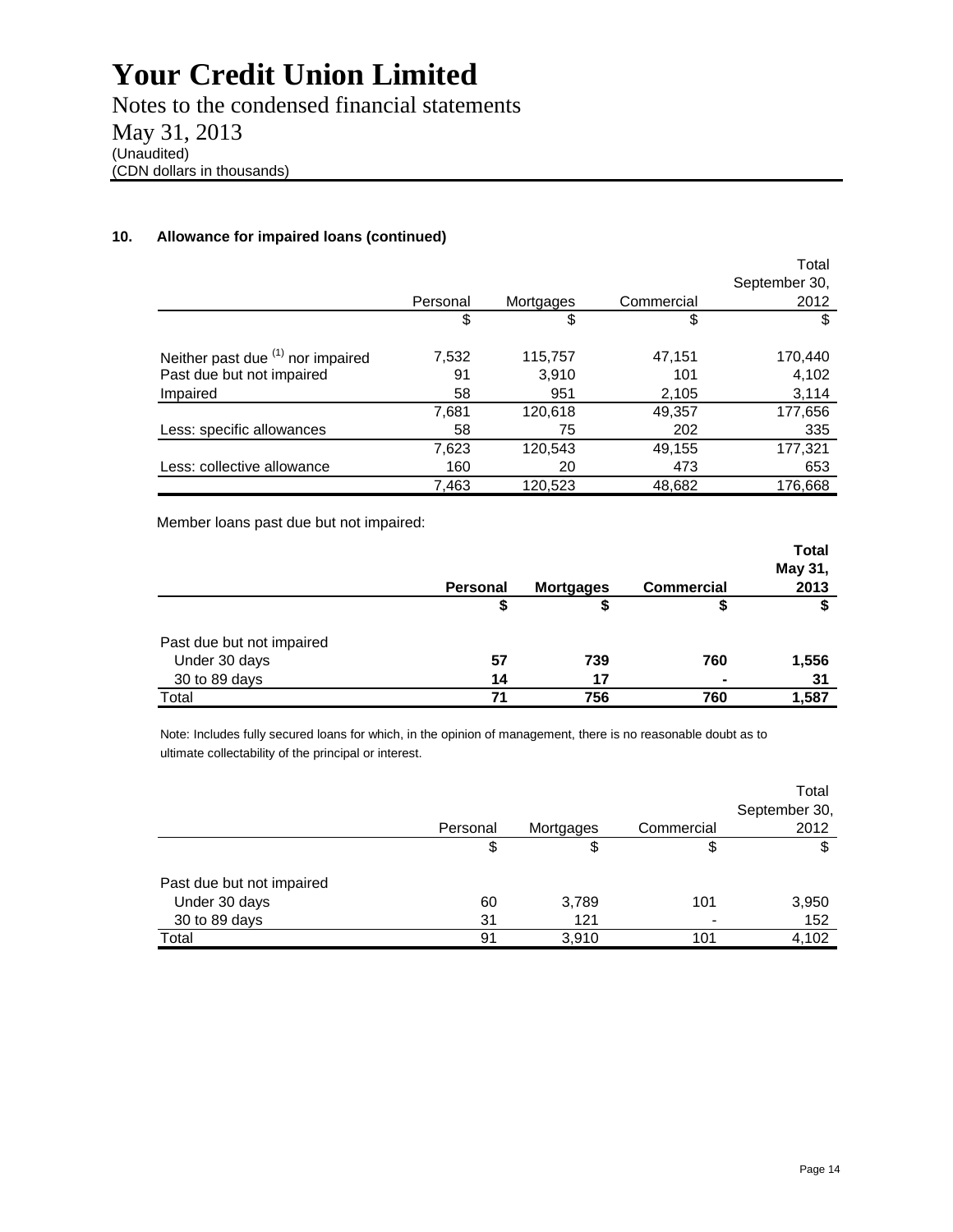Notes to the condensed financial statements May 31, 2013 (Unaudited) (CDN dollars in thousands)

#### **11. Derivative financial instruments**

#### *Indexed linked term deposits*

At May 31, 2013, the Credit Union has issued \$6,078 (September 30, 2012 - \$7,028) of index-linked term deposits (registered and non-registered deposits) to its members. These term deposits have maturities of 3 and 5 years and pay interest to the depositors at the end of the term, based on the performance of various Toronto Stock Exchange ("TSX") indices. The embedded derivative associated with these deposits are presented in liabilities and have a fair value of \$337 (September 30, 2012 -\$335).

The Credit Union has entered into hedge agreements with Central 1 to offset the exposure to the indices associated with these products. The Credit Union pays Central 1 a fixed amount on the face value of these term deposit products. At the end of the respective terms, the Credit Union receives payments from Central 1 equal to the amount required to be paid to the depositors based on the performance of the specified TSX indices. As at May 31, 2013, the Credit Union entered into such contracts on indexed linked term deposits for a total of \$6,078 (September 30, 2012 - \$7,028).

#### **12. Other assets**

|                                                  | May 31, | September 30, |
|--------------------------------------------------|---------|---------------|
|                                                  | 2013    | 2012          |
|                                                  |         |               |
| Accounts receivable                              | 68      | 75            |
| Derivative financial instrument assets (Note 11) | 337     | 335           |
| Prepaid expenses                                 | 792     | 679           |
|                                                  | 1,197   | 1,089         |

#### **13. Deposits from members**

|                               | May 31, | September 30, |
|-------------------------------|---------|---------------|
|                               | 2013    | 2012          |
|                               | \$      | \$            |
| Savings and chequing accounts | 89,047  | 84,937        |
| Term deposits                 | 43,682  | 29,653        |
| Registered plans              | 67,131  | 67,389        |
|                               | 199,860 | 181,979       |
| Accrued interest              | 1,051   | 1,129         |
|                               | 200,911 | 183,108       |

#### *Term deposits*

Term deposits for periods of one to five years generally may not be withdrawn, prior to maturity, without penalty. Term deposits for periods less than one year may be withdrawn after 30 days, subject to an interest reduction.

Withdrawal privileges on all deposit accounts are subject to the overriding right of the Board of Directors to impose a waiting period.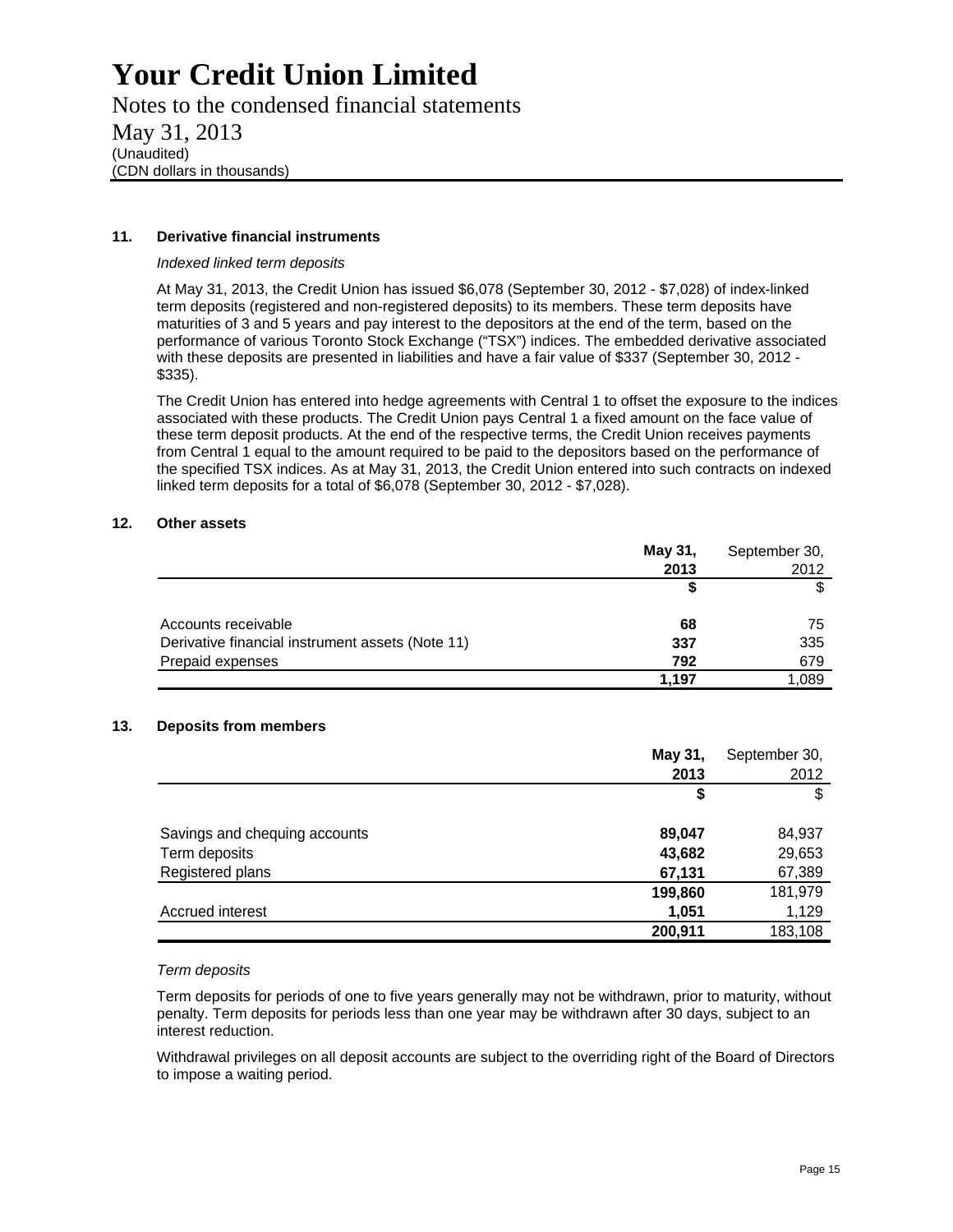Notes to the condensed financial statements May 31, 2013 (Unaudited) (CDN dollars in thousands)

#### **13. Deposits from members (continued)**

#### *Registered retirement plans*

The Credit Union is the self-trustee for the registered retirement plans offered to members. Members' contributions to these plans, as well as income earned on them, are deposited in the Credit Union. On withdrawal, payment of the plan proceeds is made to the members, or the parties designated by them, by the Credit Union.

#### **14. Other liabilities**

|                                                       | May 31, | September 30, |
|-------------------------------------------------------|---------|---------------|
|                                                       | 2013    | 2012          |
|                                                       |         |               |
| Accounts payable and accrued liabilities              | 1,225   | 1,009         |
| Derivative financial instrument liabilities (Note 11) | 337     | 335           |
|                                                       | 1.562   | .344          |

#### **15. Borrowings**

|                                                        | May 31, | September 30, |
|--------------------------------------------------------|---------|---------------|
|                                                        | 2013    | 2012          |
|                                                        |         |               |
|                                                        |         |               |
| Central1 term loans, interest at 1.75%, repaid in 2013 |         | 8,000         |

The Board of Directors has set an overall borrowing limit of \$10,400. The Credit Union has available credit facilities with Central 1 in the amount of \$10,400 to cover shortfalls in cash resources. These credit facilities are secured by an assignment of book debts and a general security agreement covering all assets of the Credit Union.

#### **16. Members' shares**

|                   |            |           | May 31, |           | September 30,            |
|-------------------|------------|-----------|---------|-----------|--------------------------|
|                   |            |           | 2013    |           | 2012                     |
|                   | Authorized | Liability | Equity  | Liability | Equity                   |
|                   |            |           |         | \$        | \$                       |
|                   |            |           |         |           |                          |
| Membership shares | unlimited  | ٠         | 659     | ۰         | 642                      |
| Investment shares | unlimited  | 2.922     | ۰       | 2,835     | $\overline{\phantom{0}}$ |
|                   |            | 2.922     | 659     | 2,835     | 642                      |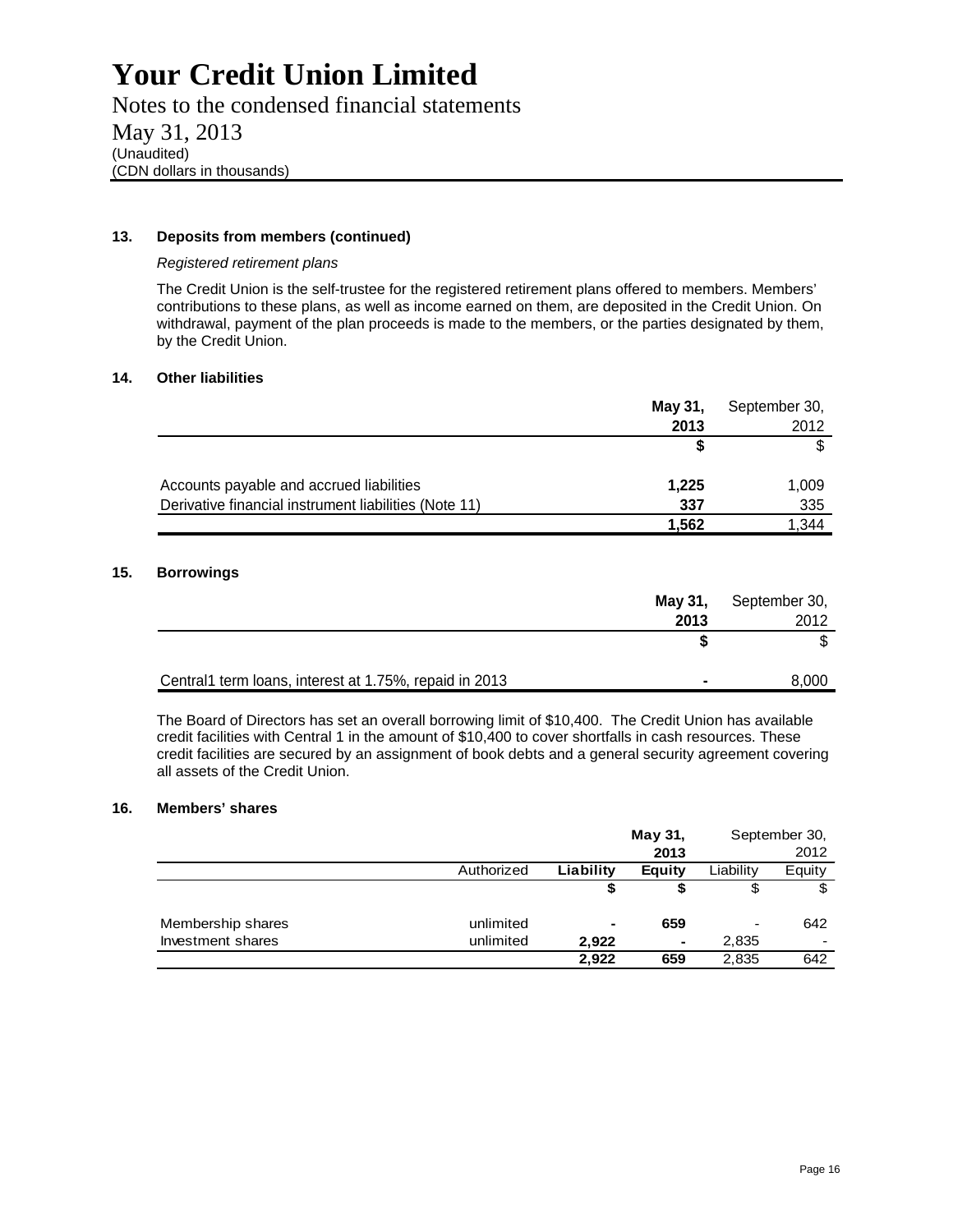Notes to the condensed financial statements May 31, 2013 (Unaudited) (CDN dollars in thousands)

#### **16. Members' shares (continued)**

The authorized share capital of the Credit Union consists of the following:

- (i) An unlimited number of Class B non-cumulative, non-voting, non-participating, special shares ("Class B investment shares").
- (ii) In addition to these shares, the Credit Union is authorized to issue an unlimited number of membership shares, subject to its by-laws, which prescribe a minimum of ten membership shares to be owned by each member. Membership shares rank junior to Class B shares for priority in the declaration and payment of dividends and in the event of the liquidation, dissolution or winding up of the Credit Union. All classes of shares are redeemable at the amounts paid thereon, plus declared and unpaid dividends, under various conditions and in accordance with the terms set out in the articles of the Credit Union, and subject to certain restrictions which are set out in governing legislation.

Membership and investment shares are recognized as a liability, equity or compound instrument based on their terms and conditions in accordance with IAS 32 Financial Instrument Presentation and IFRIC 2 Members' Shares in Co-operative Entities and Similar Instruments. If the shares are classified as equity, they are recorded at cost. If the shares are recognized as a liability, they are initially measured at fair value and subsequently recorded at amortized cost using the effective interest method.

#### *Membership shares*

Membership shares along with retained earnings represent the members' residual interest in the Credit Union's net assets and are included in regulatory capital. The shares are redeemable at their paid-up amount when the member withdraws from membership in the Credit Union. As a condition of membership, each member is required under the by-laws to maintain a minimum of 10 shares of the Credit Union, at a value of \$5 per share. Members under the age of 18 are not required to purchase membership shares. Dividends are at the discretion of the Board of Directors. As at May 31, 2013, there were 12,821 (September 30, 2012 - 12,476) members of the Credit Union.

These shares are classified as equity on the statement of financial position since they have all the features and meet all of the conditions set out in the applicable paragraphs of IAS 32 and IFRIC 2 regarding liquidation and redemption.

#### *Class B investment shares*

Investment share capital qualifies as capital for regulatory purposes

The holders of the Class B investment shares are entitled to receive non-cumulative dividends which will be declared by the Board of Directors and paid annually provided the Credit Union complies with all capital adequacy and liquidity requirements. The Board of Directors has defined an appropriate dividend rate to be a rate which exceeds the Credit Union's 5-year term deposit rate by 1.0% and it has also indicated that its intention is to pay these dividends in the form of additional Class B investment shares. The \$64 (2012 - \$56) of dividends accrued on Class B investment shares are presented separately in the statement of comprehensive income for the periods ended May 31, 2013 and 2012.

Class B investment shares were not redeemable for five years after their issuance on September 30, 2000. Since September 30, 2005, holders of these shares could request redemption of some or all of their shares and the Credit Union could redeem the shares to a maximum of 10% of the total Class B investment shares outstanding at the previous year-end. Effective September 30, 2005, the Credit Union has the option of redeeming all or any portion of these shares, subject to the capital and liquidity requirements of the Act. During the period ended May 31, 2013, the Board of Directors approved redemptions of nil (2012 - nil).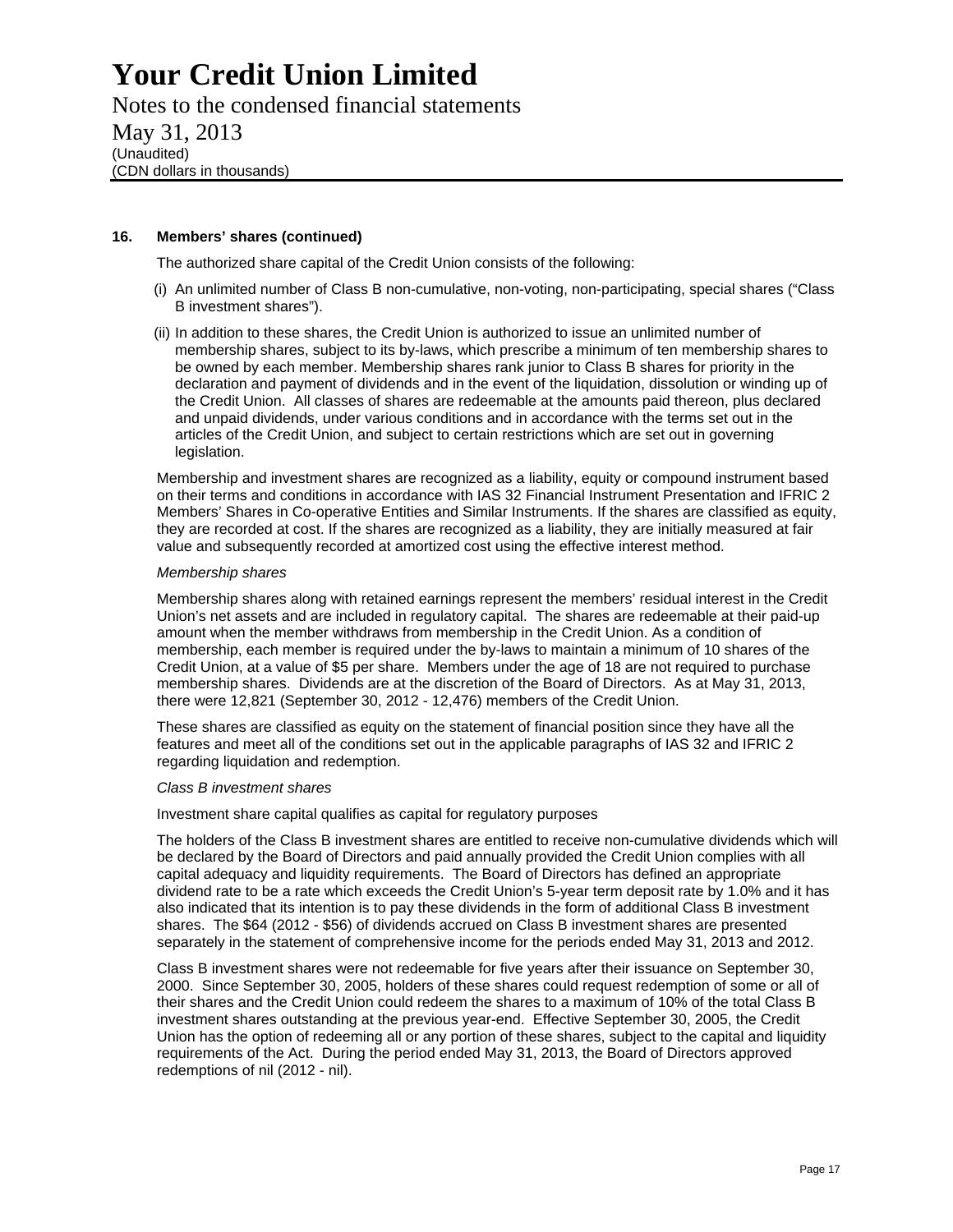Notes to the condensed financial statements May 31, 2013 (Unaudited) (CDN dollars in thousands)

#### **17. Capital adequacy**

#### *Capital management*

The Board approves annually the capital management policy and the annual business plan. This policy outlines the Credit Union's overall objectives and guidelines to ensure that the Credit Union has the required quantity, quality and appropriate composition of capital needed to address the inherent risks of the Credit Union and to support the current and future operating plans.

The Act requires credit unions to maintain regulatory capital of at least 4% of total assets and 8% of riskweighted assets. The risk weighting of assets is specified in the Regulations to the Act. The Credit Union is in compliance with its policies and the Act regarding regulatory capital as at May 31 as outlined in the table below.

|                                                 | May 31, | September 30, |
|-------------------------------------------------|---------|---------------|
|                                                 | 2013    | 2012          |
|                                                 | \$      | \$            |
| Tier 1 capital                                  |         |               |
| Retained earnings                               | 8,381   | 8,149         |
| Membership shares                               | 659     | 642           |
| Investment shares, not redeemable within 1 year | 2,630   | 2,551         |
| Total Tier 1 capital                            | 11,670  | 11,342        |
| Tier 2 capital                                  |         |               |
| Investment shares, redeemable within 1 year     | 292     | 283           |
| Collective loan provision                       | 202     | 653           |
| Total Tier 2 capital                            | 494     | 936           |
| Total capital                                   | 12,164  | 12,278        |
|                                                 | %       | %             |
| Leverage ratio                                  | 5.67    | 6.02          |
| Risk weighted assets ratio                      | 10.79   | 11.07         |

#### **18. Related party transactions**

Key management personnel, directors and their related parties have transacted with the Credit Union during the year as follows:

|                                  |                | May 31, | September 30,          |         |
|----------------------------------|----------------|---------|------------------------|---------|
|                                  |                | 2013    |                        | 2012    |
|                                  | <b>Maximum</b> |         | <b>Closing Maximum</b> | Closing |
|                                  | balance        | balance | balance                | balance |
|                                  |                |         | S                      | S       |
|                                  |                |         |                        |         |
| Loans to members                 | 562            | 503     | 680                    | 680     |
| Member deposits                  | n/a            | 192     | n/a                    | 366     |
| Membership and investment shares | n/a            | 29      | n/a                    | 79      |
|                                  | 562            | 724     | 680                    | 1.125   |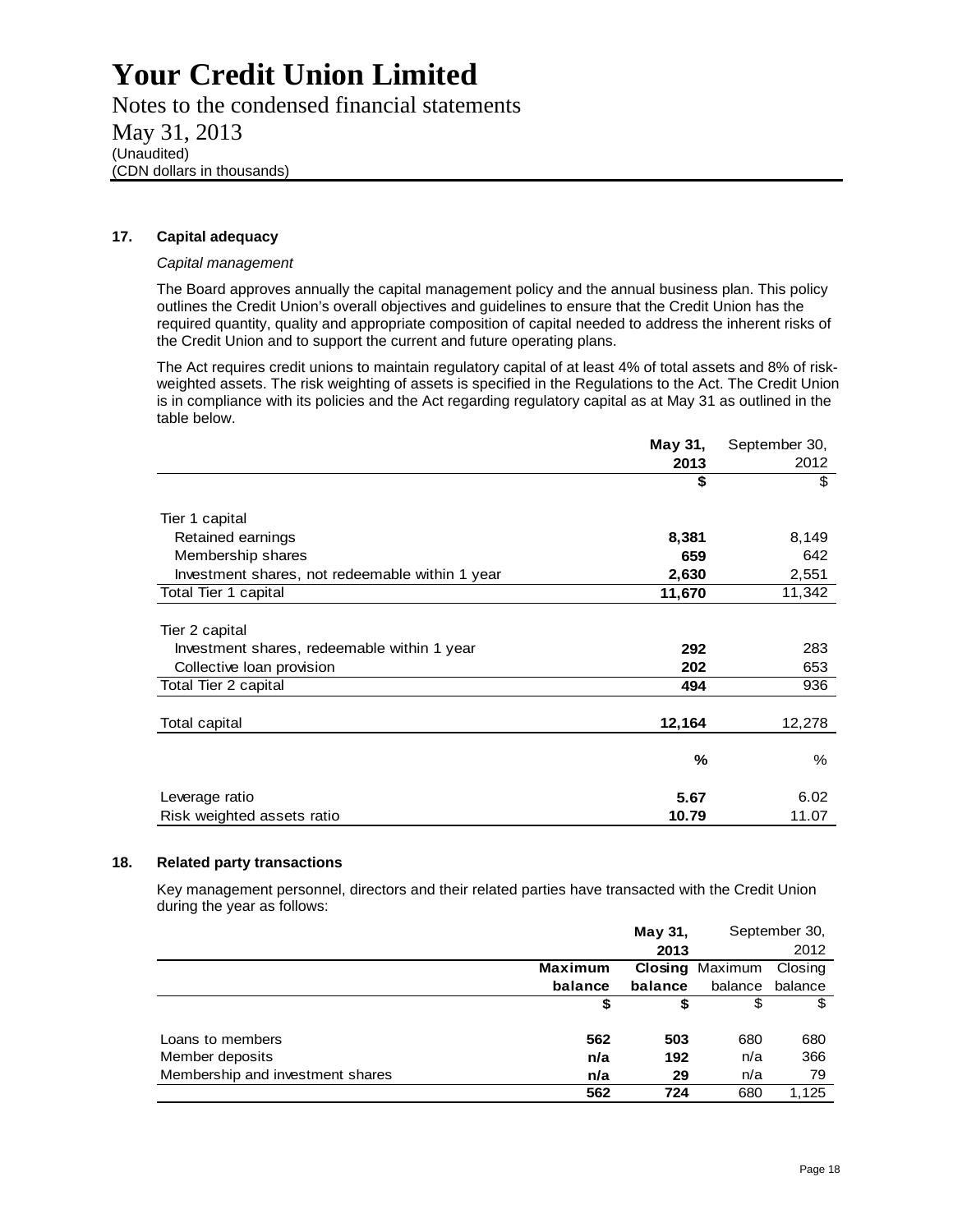Notes to the condensed financial statements May 31, 2013 (Unaudited) (CDN dollars in thousands)

#### **18. Related party transactions (continued)**

The interest rates charged on balances outstanding from key management personnel, directors and their related parties are according to policy, which is discounted from those charged in an arm's length transaction. Loan and mortgages balances are secured as per the Credit Union lending policies.

There was no allowance for impaired loans required in respect of these loans as at May 31, 2013 and September 30, 2012.

Key management personnel and their related parties received compensation in the period which comprised of:

|                                                 | May 31, | May 31, |
|-------------------------------------------------|---------|---------|
|                                                 | 2013    | 2012    |
|                                                 |         |         |
| Salaries and other short-term employee benefits | 440     | 409     |
| Post-employment benefits                        |         |         |
| Other long-term benefits                        | 14      | 14      |
|                                                 | 454     | 423     |

In addition to key management personnel's salaries, these employees participate in the Credit Union's RRSP matching plan.

Directors received the following amounts for serving the Credit Union:

|                         | May 31, | May 31,        |
|-------------------------|---------|----------------|
|                         | 2013    | 2012           |
|                         |         | œ              |
| Directors' expenses     | 35      | 23             |
| Directors' remuneration |         | $\blacksquare$ |
|                         | 35      | 23             |

#### **19. Commitments**

#### *Lease commitments*

The minimum annual payments under an operating lease are \$42 per year to September 30, 2014.

#### *Service agreements*

The Credit Union is committed to the use of an outside data processing service until fiscal 2016. Charges for these services are based on usage.

#### *Letters of credit*

Outstanding letters of credit at May 31, 2013 amounted to \$312 (September 30, 2012 - \$72).

### **20. Contingencies**

During the normal course of business, there are various claims and proceedings which have been or may be instituted against the Credit Union. Management believes the disposition of the matters that are pending or asserted is not expected to have a material adverse effect on the financial position or the results of operations of the Credit Union.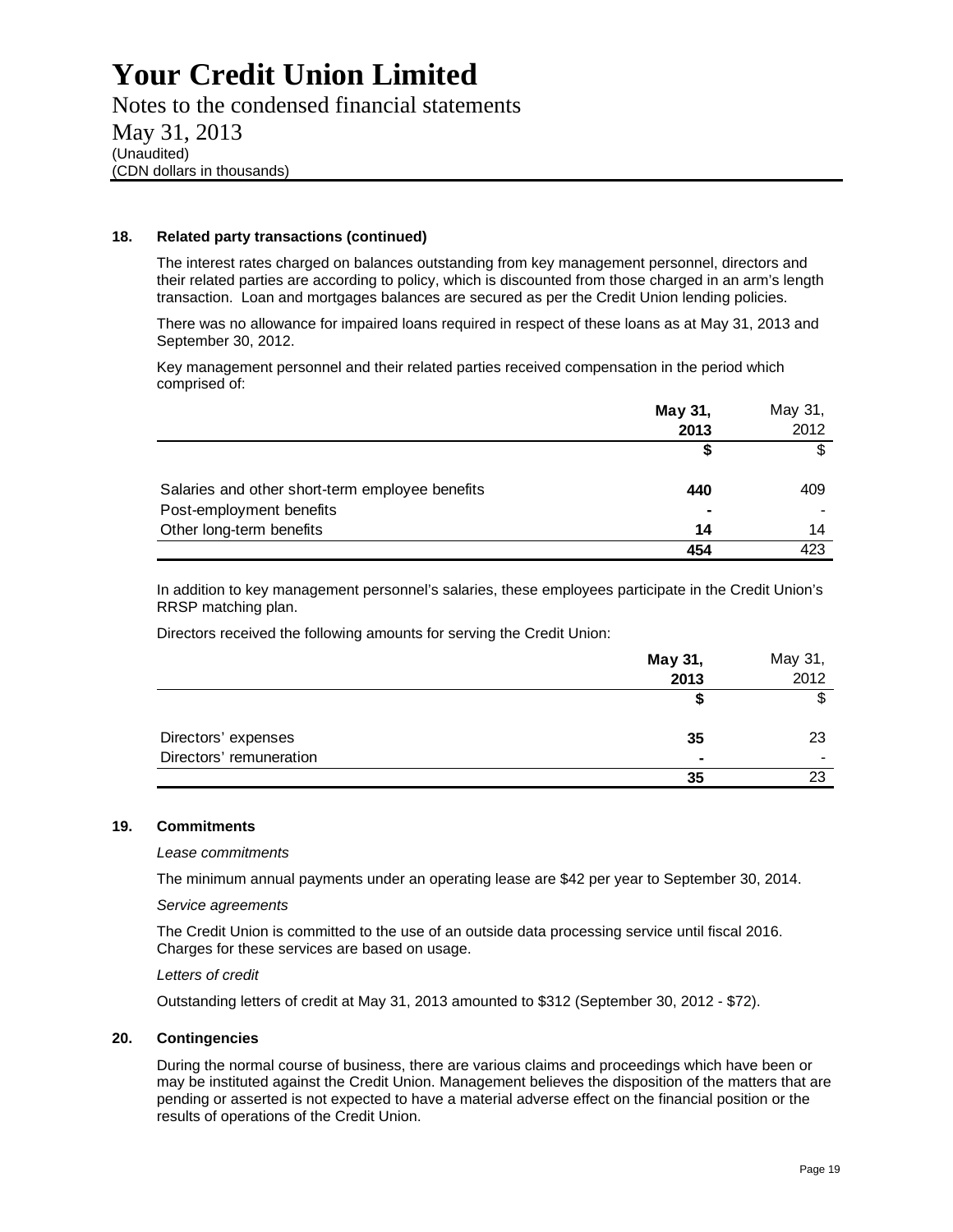Notes to the condensed financial statements May 31, 2013 (Unaudited) (CDN dollars in thousands)

#### **21. Selected disclosures**

#### *a) Fair value of financial instruments*

The amounts set out below represent the fair values of the Credit Union's financial instruments using the valuation methods and assumptions described below. The fair values disclosed do not reflect the value of assets that are not considered financial instruments, such as prepaids, capital assets, investments in associates, intangible assets, future income taxes payable and accrued employment contract benefits.

The estimated fair value amounts are designed to approximate amounts at which instruments could be exchanged in a current transaction between willing parties who are under no compulsion to act. Fair values are based on estimates using present value and other valuation techniques, which are significantly affected by the assumptions used concerning the amount and timing of estimated future cash flows and discount rates which reflect varying degrees of risk. Because of the estimation process and the need to use judgment, the aggregate fair value amounts should not be interpreted as being necessarily realizable in an immediate settlement of the instruments.

|                           |                   |          | May 31,           |
|---------------------------|-------------------|----------|-------------------|
|                           |                   |          | 2013              |
|                           |                   |          | <b>Fair value</b> |
|                           |                   | Carrying | over (under)      |
|                           | <b>Fair value</b> | value    | carrying value    |
|                           | \$                | \$       | \$                |
| Assets                    |                   |          |                   |
| Cash and cash equivalents | 11,950            | 11,950   |                   |
| Investments               | 15,559            | 15,559   |                   |
| Loans to members          | 180,898           | 180,086  | 812               |
| Other assets              | 405               | 405      |                   |
| Liabilities               |                   |          |                   |
| Deposits from members     | 201,961           | 200,911  | 1,050             |
| Other liabilities         | 1,562             | 1,562    |                   |
| <b>Borrowings</b>         |                   |          |                   |
| Investment shares         | 2,922             | 2,922    |                   |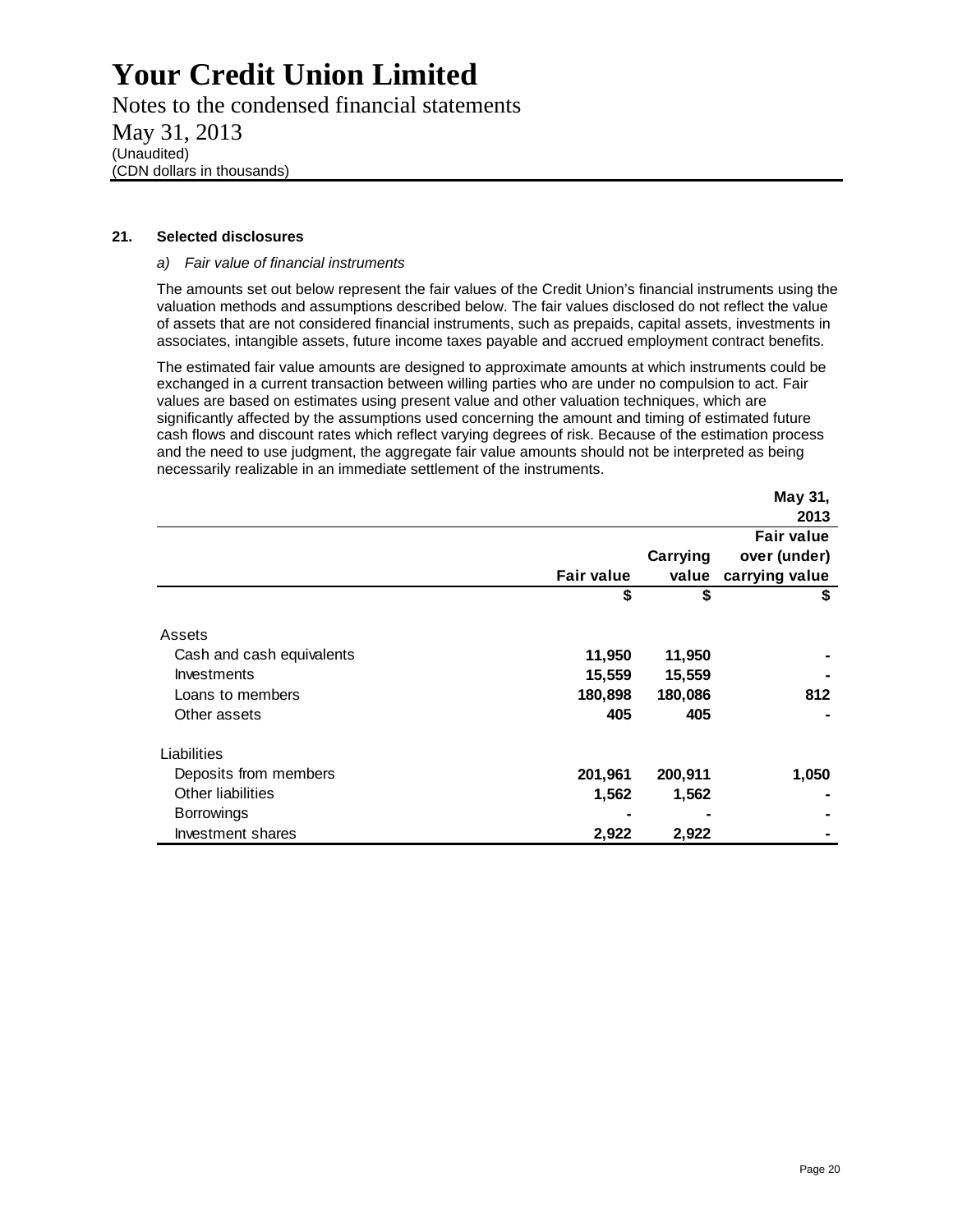Notes to the condensed financial statements May 31, 2013 (Unaudited) (CDN dollars in thousands)

### **21. Selected disclosures (continued)**

|                           |            |          | September 30,  |
|---------------------------|------------|----------|----------------|
|                           |            |          | 2012           |
|                           |            |          | Fair value     |
|                           |            | Carrying | over (under)   |
|                           | Fair value | value    | carrying value |
|                           | \$         | \$       | \$             |
| Assets                    |            |          |                |
| Cash and cash equivalents | 4,250      | 4,250    |                |
| Investments               | 16,596     | 16,596   |                |
| Loans to members          | 177,628    | 177,033  | 595            |
| Other assets              | 410        | 410      |                |
| Liabilities               |            |          |                |
| Deposits from members     | 184,178    | 183,108  | 1,070          |
| Other liabilities         | 1,344      | 1,344    |                |
| <b>Borrowings</b>         | 8,005      | 8,000    | 5              |
| Investment shares         | 2,835      | 2,835    |                |

The following methods and assumptions were used to estimate the fair value of financial instruments:

- (a) The fair values of cash and cash equivalents, certain other assets and certain other liabilities are assumed to approximate their carrying values, due to their short-term nature.
- (b) The fair value of investments is based on quoted market values where available (see Note 8).
- (c) The estimated fair value of floating rate loans and floating rate deposits is assumed to be equal to book value as the interest rates on these loans and deposits reprice to market on a periodic basis.
- (d) The estimated fair value of fixed rate loans, fixed rate deposits and liabilities qualifying as regulatory capital is determined by discounting the expected future cash flows of these loans, deposits and capital accounts at current market rates for products with similar terms and credit risks.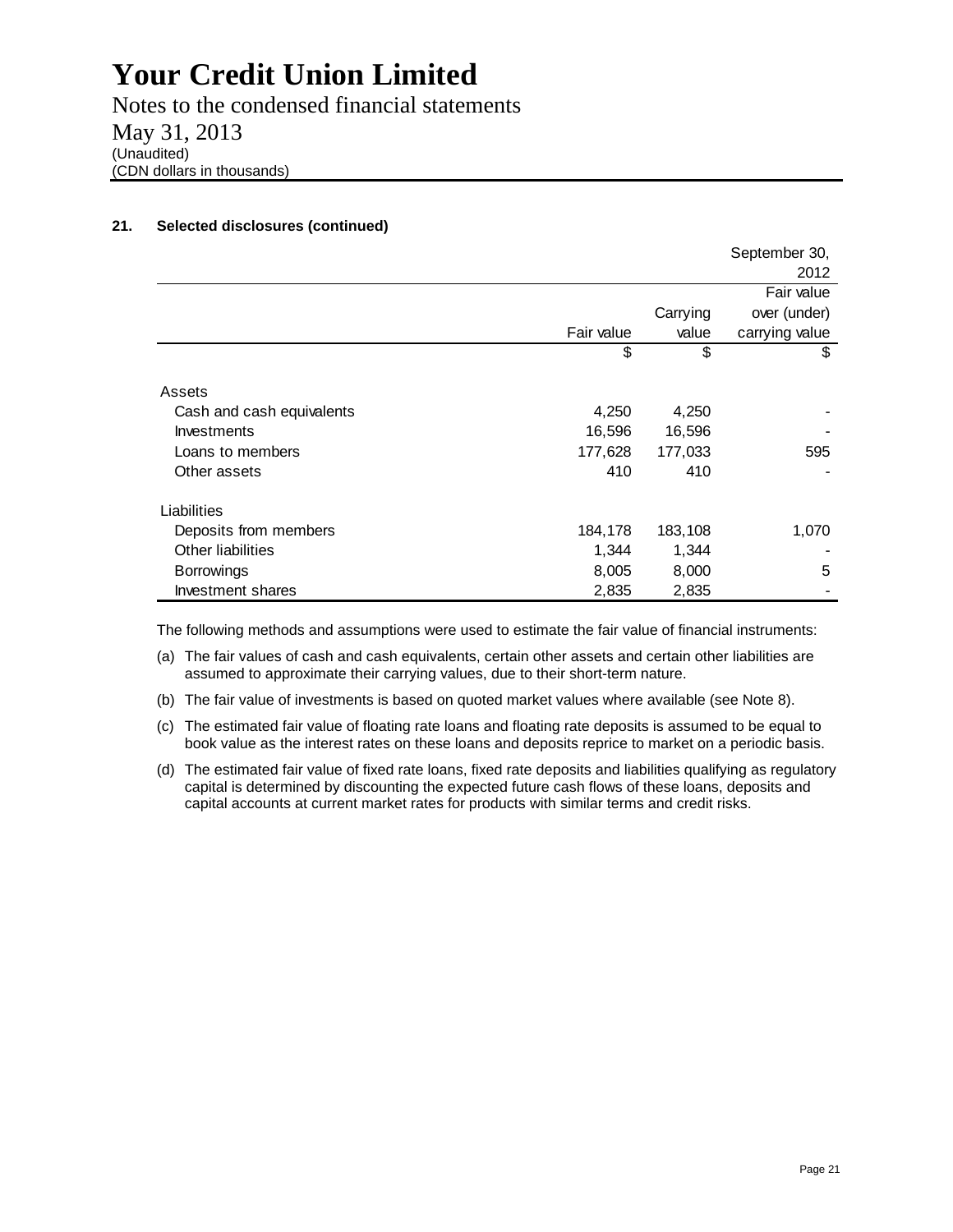Notes to the condensed financial statements May 31, 2013 (Unaudited) (CDN dollars in thousands)

#### **21. Selected disclosures (continued)**

#### *b) Interest rate risk by maturity of financial instruments*

The table below summarizes the carrying amounts of financial instruments exposed to interest rate risk by maturity dates and effective interest rates for the following on statement of financial position financial instruments:

|                       |          |           |          |         |           |         | May 31, 2013     |
|-----------------------|----------|-----------|----------|---------|-----------|---------|------------------|
|                       |          |           | 3 months | One     |           |         | <b>Effective</b> |
|                       | On       | Less than | to one   | to five | Non-rate  |         | interest         |
|                       | demand   | 3 months  | vear     | vears   | sensitive | Total   | rate             |
|                       | \$       | \$        | \$       |         | \$        | \$      | %                |
| Cash and cash         |          |           |          |         |           |         |                  |
| equivalents           | 8,610    |           |          |         | 3,340     | 11,950  | 1.40             |
| Investments           |          |           | 9,844    | 3,018   | 2,697     | 15,559  | 1.30             |
| Loans to members      | 40,469   | 4,752     | 13,236   | 122,399 | (770)     | 180,086 | 4.43             |
| Other assets          |          |           |          |         | 6,870     | 6,870   |                  |
|                       | 49,079   | 4,752     | 23,080   | 125,417 | 12,137    | 214,465 |                  |
| Deposits from members | 98,743   | 8,255     | 25,277   | 68,636  |           | 200,911 | 1.33             |
| Other liabilities     |          |           |          |         | 1,592     | 1,592   |                  |
| Investment shares     | 2,922    |           |          |         |           | 2,922   | 3.30             |
| Membership shares     | 659      |           |          |         |           | 659     |                  |
| Retained earnings     |          |           |          |         | 8,381     | 8,381   |                  |
|                       | 102,324  | 8,255     | 25,277   | 68,636  | 9,973     | 214,465 |                  |
| On-balance sheet gap  | (53,245) | (3,503)   | (2, 197) | 56,781  | 2,164     |         |                  |

|                       |           |           |          |         |           | September 30, 2012 |           |
|-----------------------|-----------|-----------|----------|---------|-----------|--------------------|-----------|
|                       |           |           | 3 months | One     |           |                    | Effective |
|                       | On        | Less than | to one   | to five | Non-rate  |                    | interest  |
|                       | demand    | 3 months  | year     | years   | sensitive | Total              | rate      |
|                       | \$        | \$        | \$       | \$      | \$        | \$                 | %         |
| Cash and cash         |           |           |          |         |           |                    |           |
| equivalents           | 2,235     |           |          |         | 2,015     | 4,250              | 0.40      |
| Investments           |           | 4,527     | 8,305    | 1,044   | 2,720     | 16,596             | 1.53      |
| Loans to members      | 2,450     | 2,734     | 12,079   | 160,392 | (622)     | 177,033            | 4.73      |
| Other assets          |           |           |          |         | 6,243     | 6,243              |           |
|                       | 4,685     | 7,261     | 20,384   | 161,436 | 10,356    | 204,122            |           |
| Deposits from members | 96,033    | 8,848     | 26,752   | 51,475  |           | 183,108            | 1.47      |
| <b>Borrowings</b>     |           | 8,000     |          |         |           | 8,000              | 1.75      |
| Other liabilities     |           |           |          |         | 1,388     | 1,388              |           |
| Investment shares     | 2,835     |           |          |         |           | 2,835              | 3.10      |
| Membership shares     | 642       |           |          |         |           | 642                |           |
| Retained earnings     |           |           |          |         | 8,149     | 8,149              |           |
|                       | 99,510    | 16,848    | 26,752   | 51,475  | 9,537     | 204,122            |           |
| On-balance sheet gap  | (94, 825) | (9,587)   | (6,368)  | 109,961 | 819       |                    |           |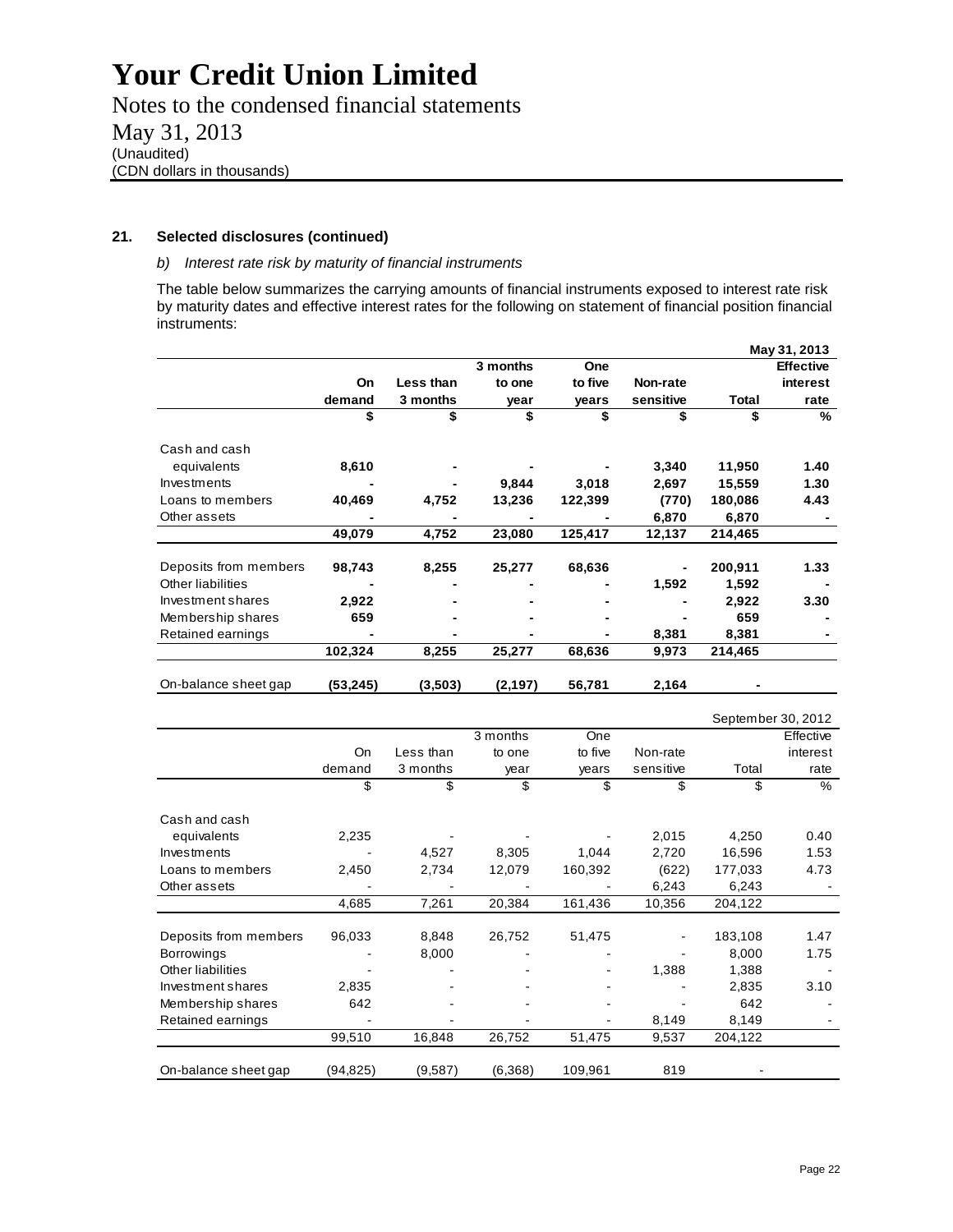# **SCHEDULE B**

# **AUDITED FINANCIAL STATEMENTS**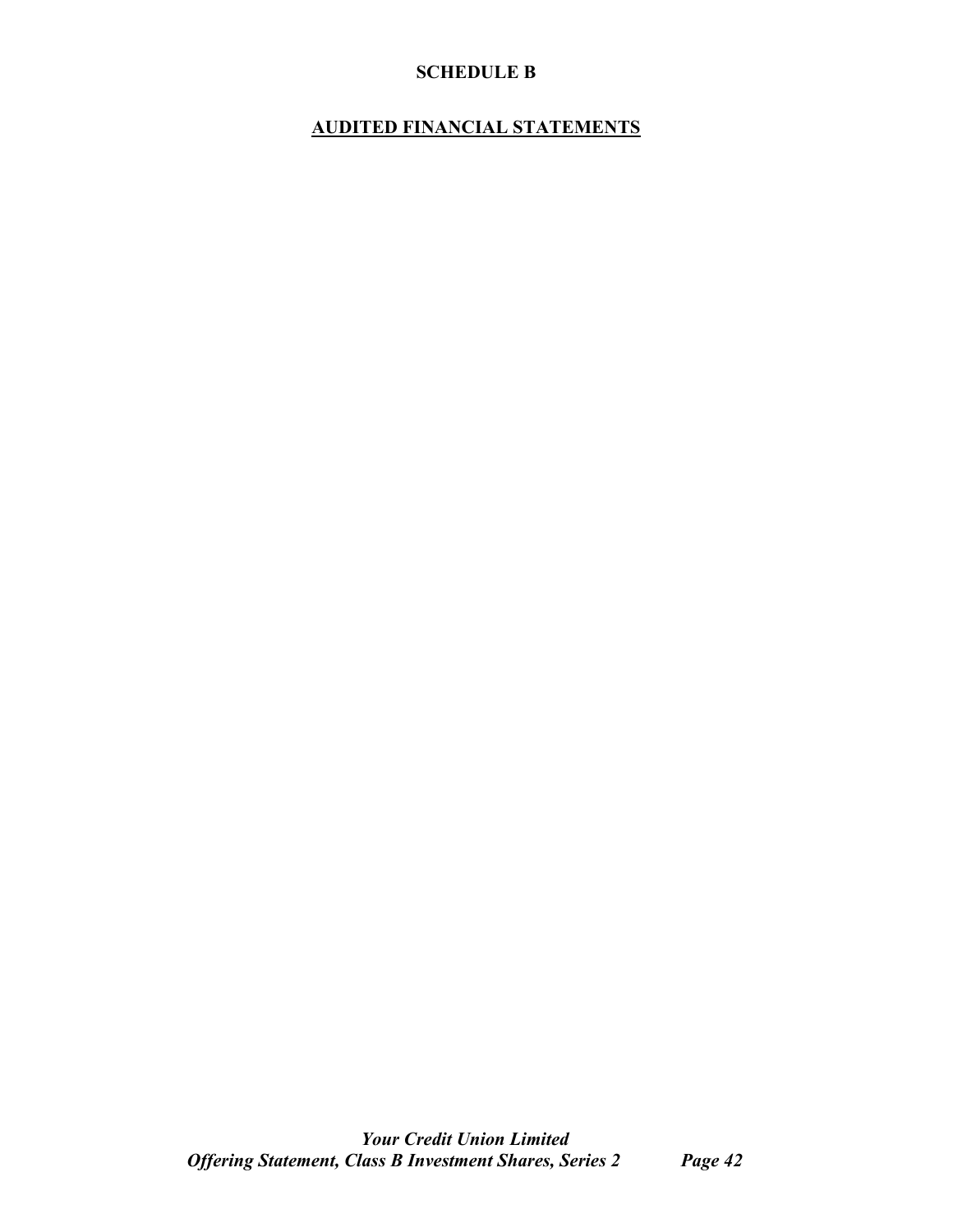Financial statements of

# **Your Credit Union Limited**

September 30, 2012 and September 30, 2011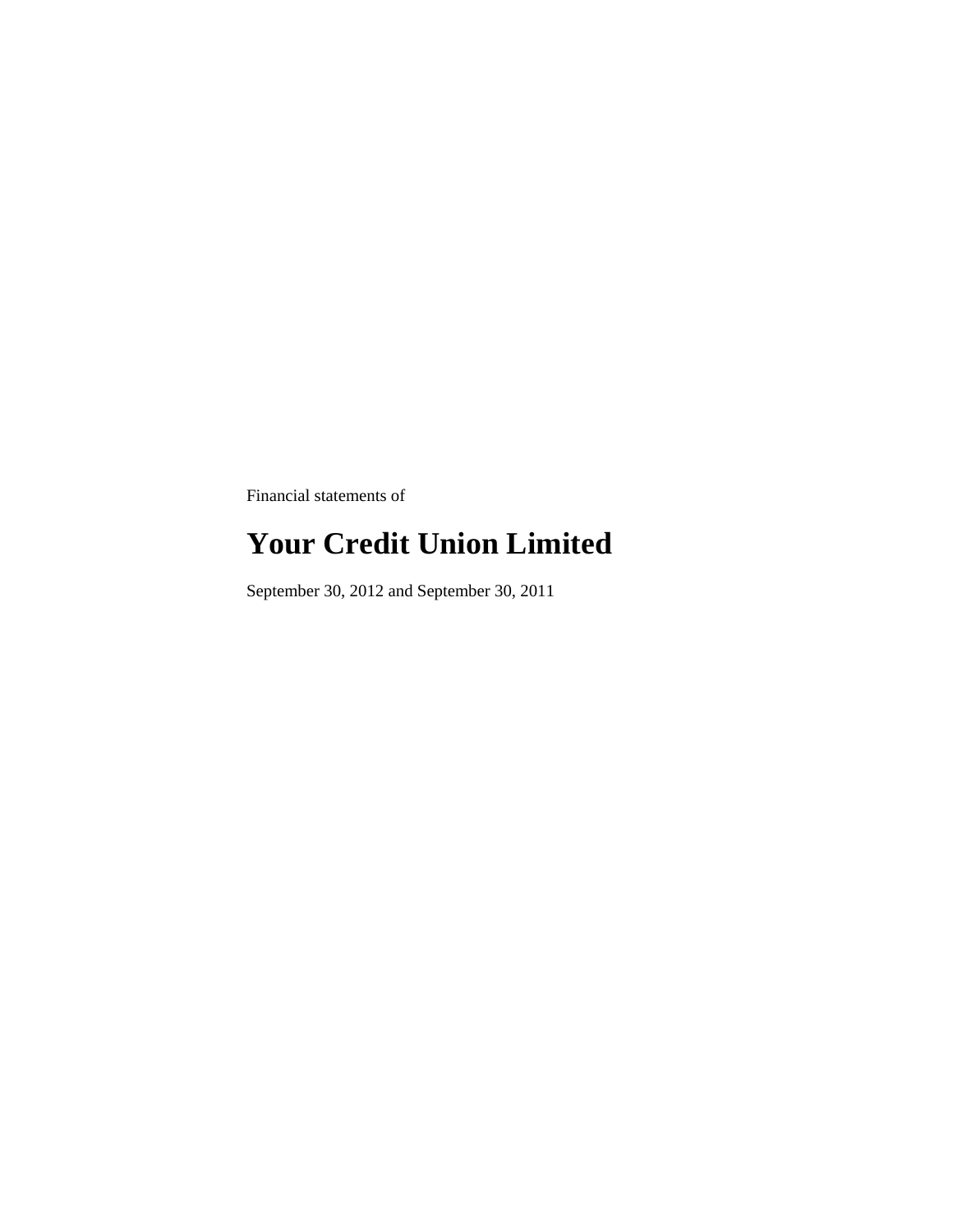September 30, 2012 September 30, 2011

# Table of contents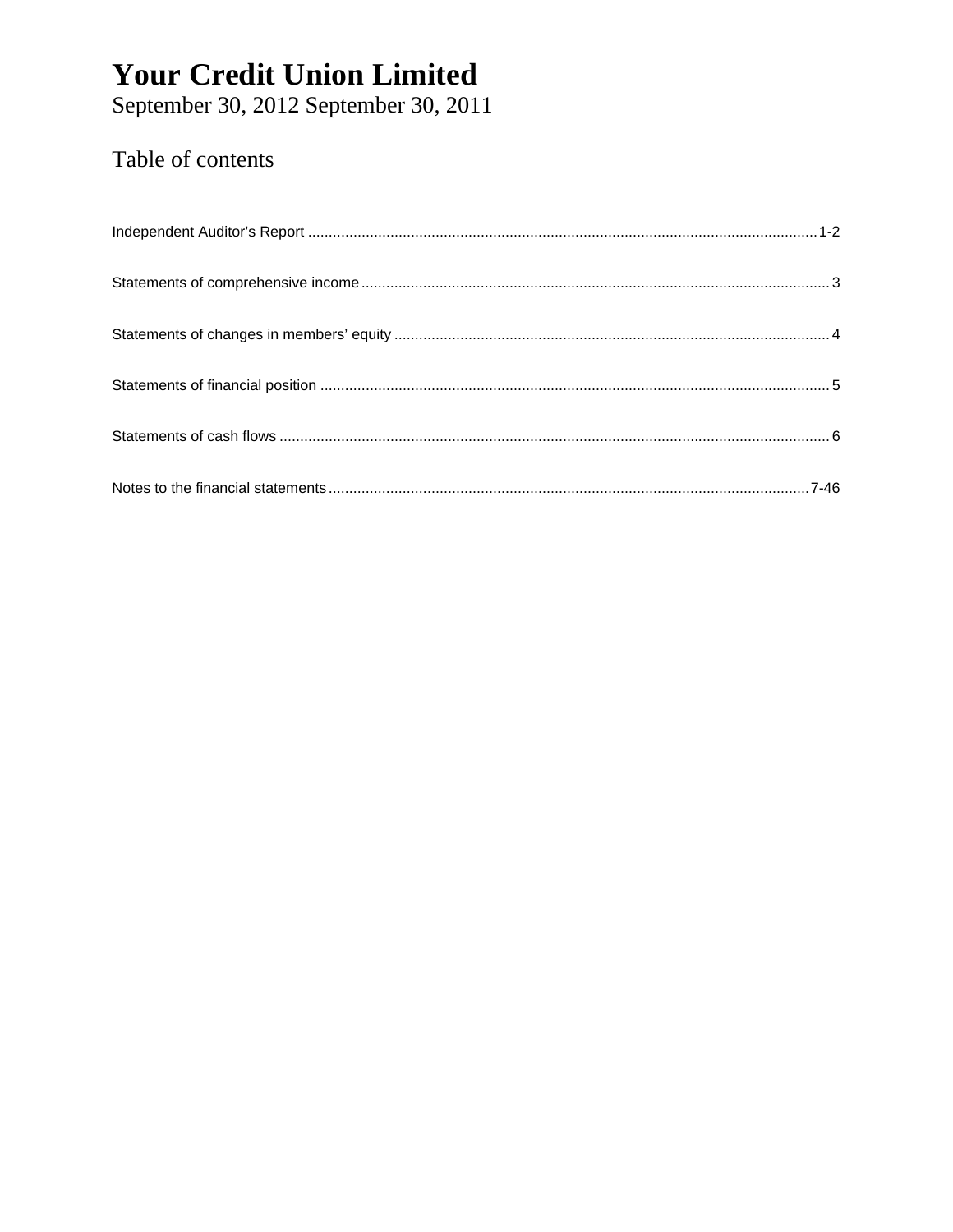

Deloitte & Touche LLP 800-100 Queen Street Ottawa ON K1P 5T8 Canada

Tel: 613-236-2442 Fax: 613-236-2195 www.deloitte.ca

# **Independent Auditor's Report**

To the Members of Your Credit Union Limited

We have audited the accompanying financial statements of Your Credit Union Limited, which comprise the statements of financial position as at September 30, 2012, September 30, 2011 and October 1, 2010, and the statements of comprehensive income, statements of changes in members' equity and statements of cash flows for the years ended September 30, 2012 and September 30, 2011, and a summary of significant accounting policies and other explanatory information.

# **Management's Responsibility for the Financial Statements**

Management is responsible for the preparation and fair presentation of these financial statements in accordance with International Financial Reporting Standards, and for such internal control as management determines is necessary to enable the preparation of financial statements that are free from material misstatement, whether due to fraud or error.

# **Auditor's Responsibility**

Our responsibility is to express an opinion on these financial statements based on our audits. We conducted our audits in accordance with Canadian generally accepted auditing standards. Those standards require that we comply with ethical requirements and plan and perform the audit to obtain reasonable assurance about whether the financial statements are free from material misstatement.

An audit involves performing procedures to obtain audit evidence about the amounts and disclosures in the financial statements. The procedures selected depend on the auditor's judgment, including the assessment of the risks of material misstatement of the financial statements, whether due to fraud or error. In making those risk assessments, the auditor considers internal control relevant to the entity's preparation and fair presentation of the financial statements in order to design audit procedures that are appropriate in the circumstances, but not for the purpose of expressing an opinion on the effectiveness of the entity's internal control. An audit also includes evaluating the appropriateness of accounting policies used and the reasonableness of accounting estimates made by management, as well as evaluating the overall presentation of the financial statements.

We believe that the audit evidence we have obtained in our audits is sufficient and appropriate to provide a basis for our audit opinion.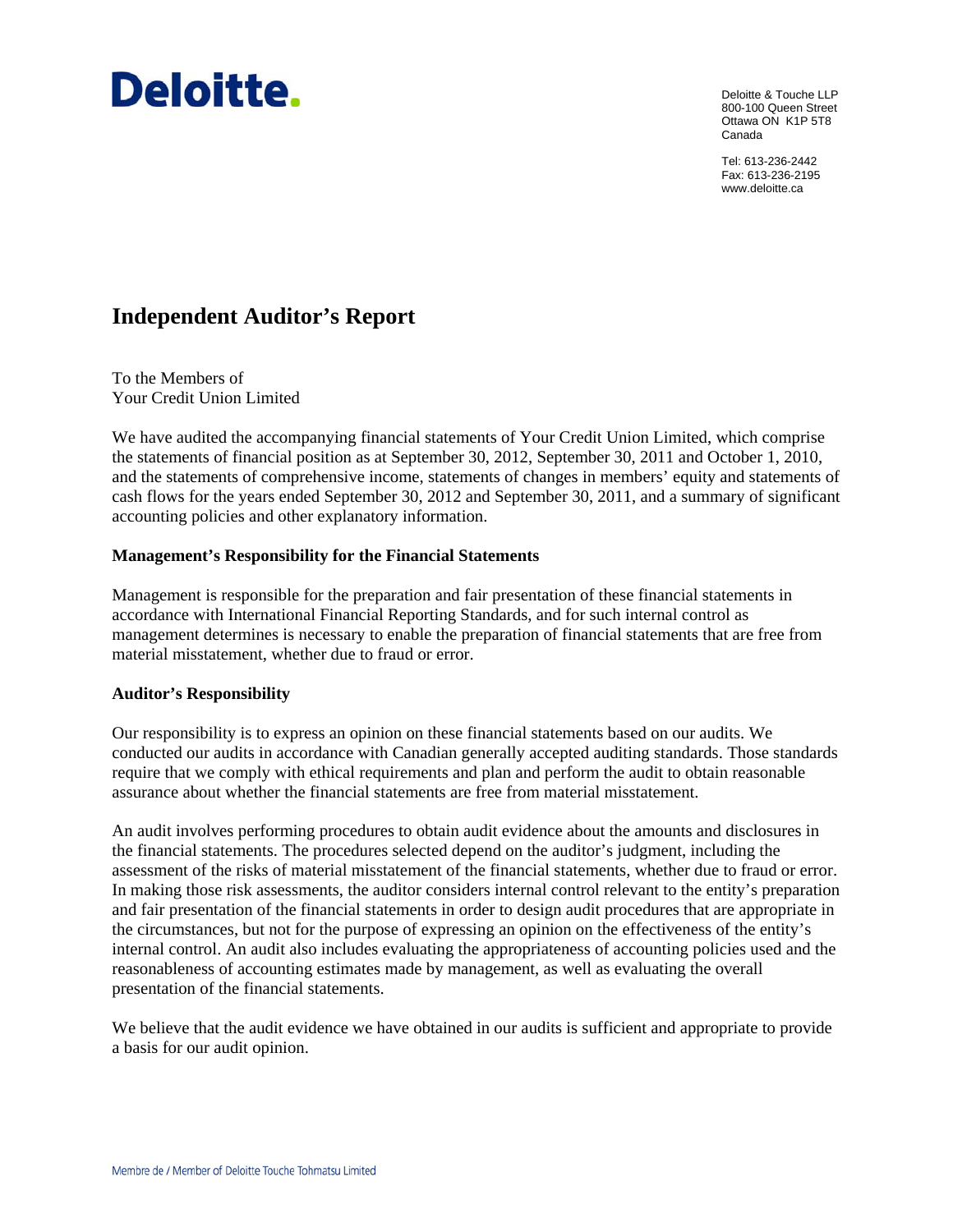# **Opinion**

In our opinion, the financial statements present fairly, in all material respects, the financial position of Your Credit Union Limited as at September 30, 2012, September 30, 2011 and October 1, 2010 and its financial performance and its cash flows for the years ended September 30, 2012 and September 30, 2011 in accordance with International Financial Reporting Standards.

 $\left($ Delistets + Touche LLP

Chartered Accountants Licensed Public Accountants December 14, 2012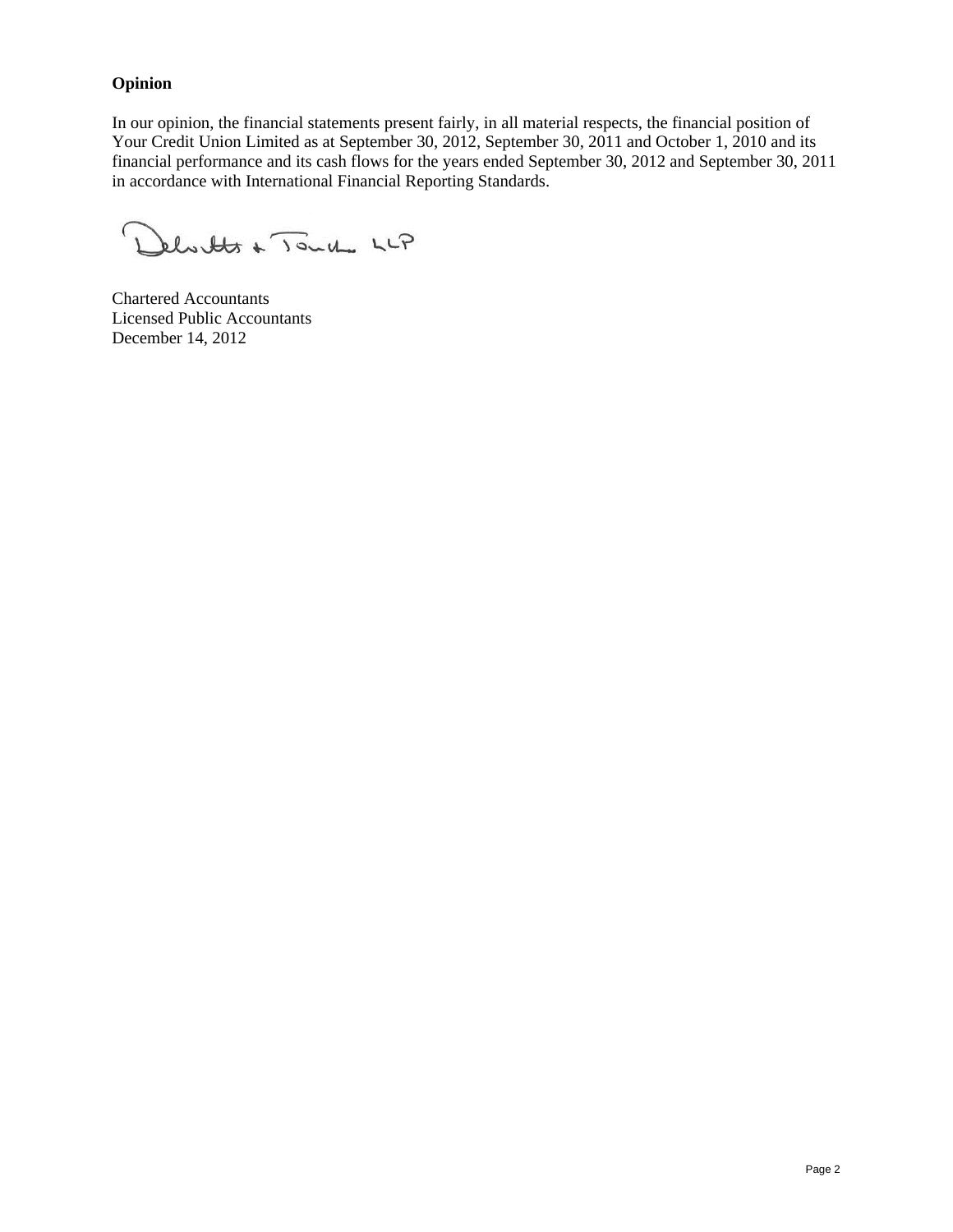Statements of comprehensive income

years ended September 30, 2012 and September 30, 2011

(CDN dollars in thousands)

|                                                 | 2012  | 2011      |
|-------------------------------------------------|-------|-----------|
|                                                 |       | (Note 27) |
|                                                 | \$    | \$        |
|                                                 |       |           |
| Interest income (Note 4)                        | 8,209 | 8,136     |
| Investment income                               | 452   | 739       |
|                                                 | 8,661 | 8,875     |
|                                                 |       |           |
| Interest expense (Note 5)                       | 2,775 | 2,900     |
| Net interest income                             | 5,886 | 5,975     |
| Provision for credit losses (Note 10)           | 102   | 183       |
| Net interest margin                             | 5,784 | 5,792     |
|                                                 |       |           |
| Other operating income (Note 6)                 | 1,493 | 1,468     |
| Total operating income                          | 7,277 | 7,260     |
|                                                 |       |           |
| Deposit insurance premium                       | 215   | 226       |
| Depreciation and amortization                   | 426   | 439       |
| Administrative and technology                   | 2,755 | 2,579     |
| Personnel expenses                              | 3,302 | 3,398     |
| Total operating expenses                        | 6,698 | 6,642     |
| Dividends on investment shares (Note 19)        | 88    | 88        |
| Income before income taxes                      | 491   | 530       |
|                                                 |       |           |
| Income tax expense (Note 18)                    | 98    | 106       |
| Net income                                      | 393   | 424       |
|                                                 |       |           |
| Other comprehensive income for the year, net of |       |           |
| income taxes                                    |       |           |
|                                                 |       |           |
| Total comprehensive income for the year, net of |       |           |
| income taxes                                    | 393   | 424       |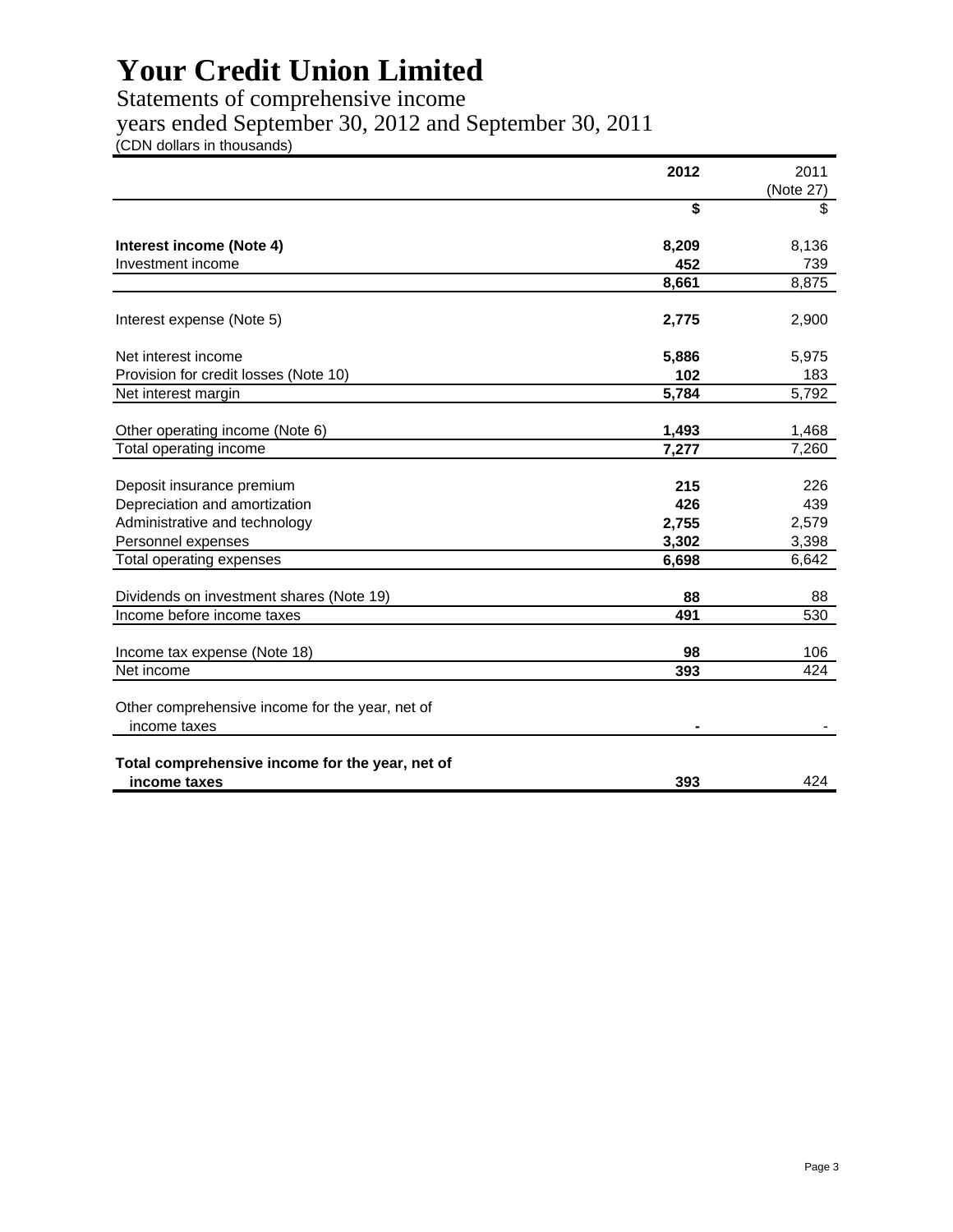# Statements of changes in members' equity

years ended September 30, 2012 September 30, 2011

(CDN dollars in thousands)

|                                    |        |          | Accumulated<br>other |       |
|------------------------------------|--------|----------|----------------------|-------|
|                                    | Member | Retained | comprehensive        |       |
|                                    | shares | earnings | income               | Total |
|                                    | S      | S        |                      | S     |
| As at October 1, 2010 (Note 27)    | 703    | 7,332    |                      | 8,035 |
| Total comprehensive income         |        | 424      |                      | 424   |
| Net decrease in membership shares  | (51)   |          |                      | (51)  |
| As at September 30, 2011 (Note 27) | 652    | 7,756    |                      | 8,408 |
| Total comprehensive income         |        | 393      |                      | 393   |
| Net decrease in membership shares  | (10)   |          |                      | (10)  |
| As at September 30, 2012           | 642    | 8.149    |                      | 8,791 |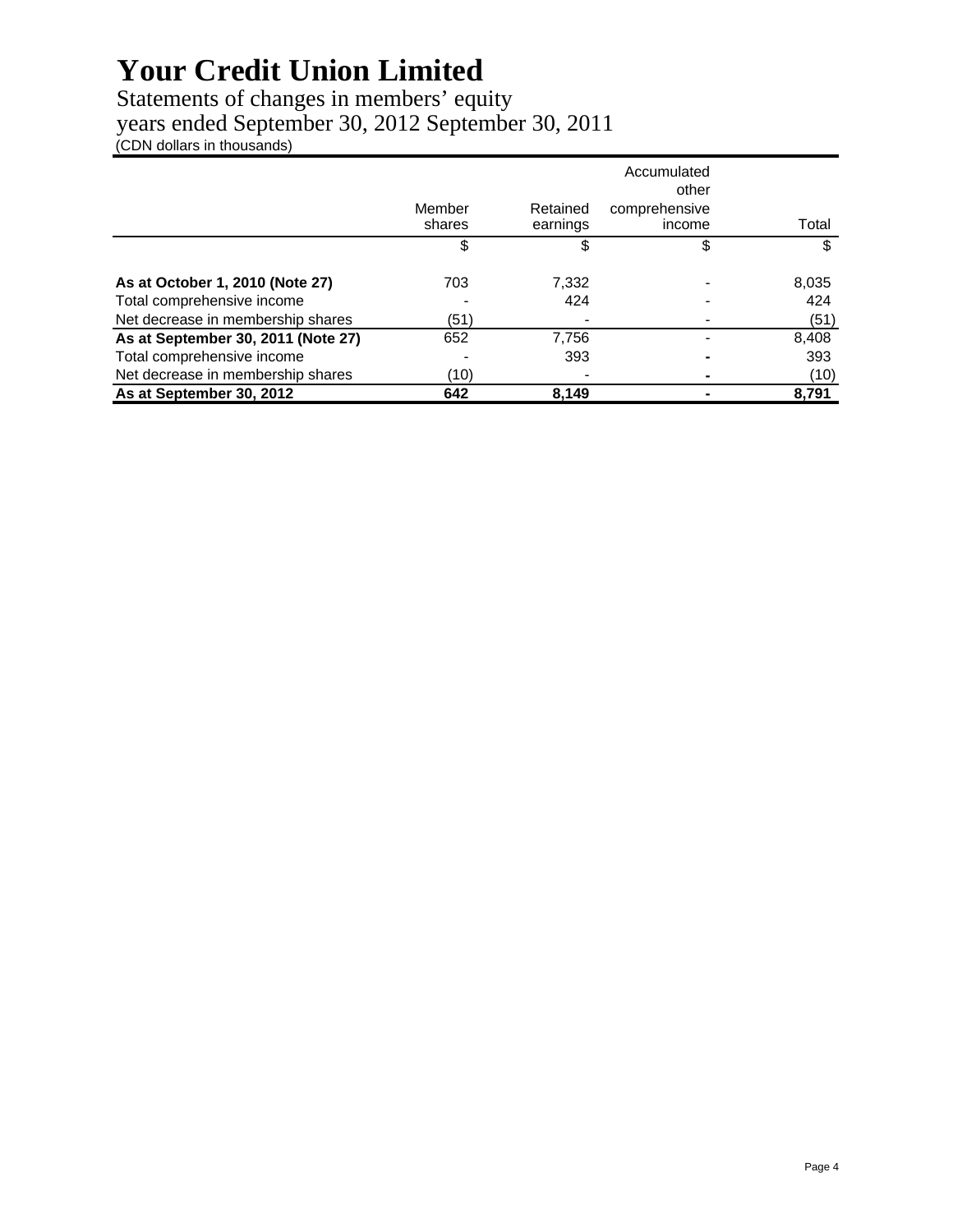Statements of financial position

as at September 30, 2012, September 30, 2011 and October 1, 2010

(CDN dollars in thousands)

|                                           | September 30,<br>2012 | September 30,<br>2011 | October 1,<br>2010 |
|-------------------------------------------|-----------------------|-----------------------|--------------------|
|                                           |                       | (Note 27)             | (Note 27)          |
|                                           | \$                    | \$                    | \$                 |
|                                           |                       |                       |                    |
| <b>Assets</b>                             |                       |                       |                    |
| Cash and cash equivalents (Note 7)        | 4,250                 | 8,471                 | 23,300             |
| Investments (Note 8)                      | 16,596                | 20,688                | 20,371             |
| Loans and advances to members (Note 9)    | 177,033               | 161,803               | 158,477            |
| Property and equipment (Note 12)          | 5,154                 | 5,229                 | 5,382              |
| Other assets (Note 13)                    | 1,089                 | 1,186                 | 1,399              |
|                                           | 204,122               | 197,377               | 208,929            |
|                                           |                       |                       |                    |
| <b>Liabilities</b>                        |                       |                       |                    |
| Deposits from members (Note 14)           | 183,108               | 181,556               | 196,328            |
| Other liabilities (Note 15)               | 1,344                 | 1,533                 | 1,760              |
| Borrowings (Note 16)                      | 8,000                 | 3,000                 |                    |
| Current tax liabilities (Note 18)         | 16                    | 105                   | 41                 |
| Deferred income tax liabilities (Note 18) | 28                    | 28                    | 28                 |
| Investment shares (Note 19)               | 2,835                 | 2,747                 | 2,737              |
|                                           | 195,331               | 188,969               | 200,894            |
|                                           |                       |                       |                    |
| <b>Members' equity</b>                    |                       |                       |                    |
| Membership shares (Note 19)               | 642                   | 652                   | 703                |
| Retained earnings                         | 8,149                 | 7,756                 | 7,332              |
| Accumulated other comprehensive income    |                       |                       |                    |
|                                           | 8,791                 | 8,408                 | 8,035              |
|                                           | 204,122               | 197,377               | 208,929            |

On behalf of the Board

\_\_\_\_\_\_\_\_\_\_\_\_\_\_\_\_\_\_\_\_\_\_\_\_\_\_\_\_\_\_\_\_\_\_\_ Director \_\_\_\_\_\_\_\_\_\_\_\_\_\_\_\_\_\_\_\_\_\_\_\_\_\_\_\_\_\_\_\_\_\_\_ Director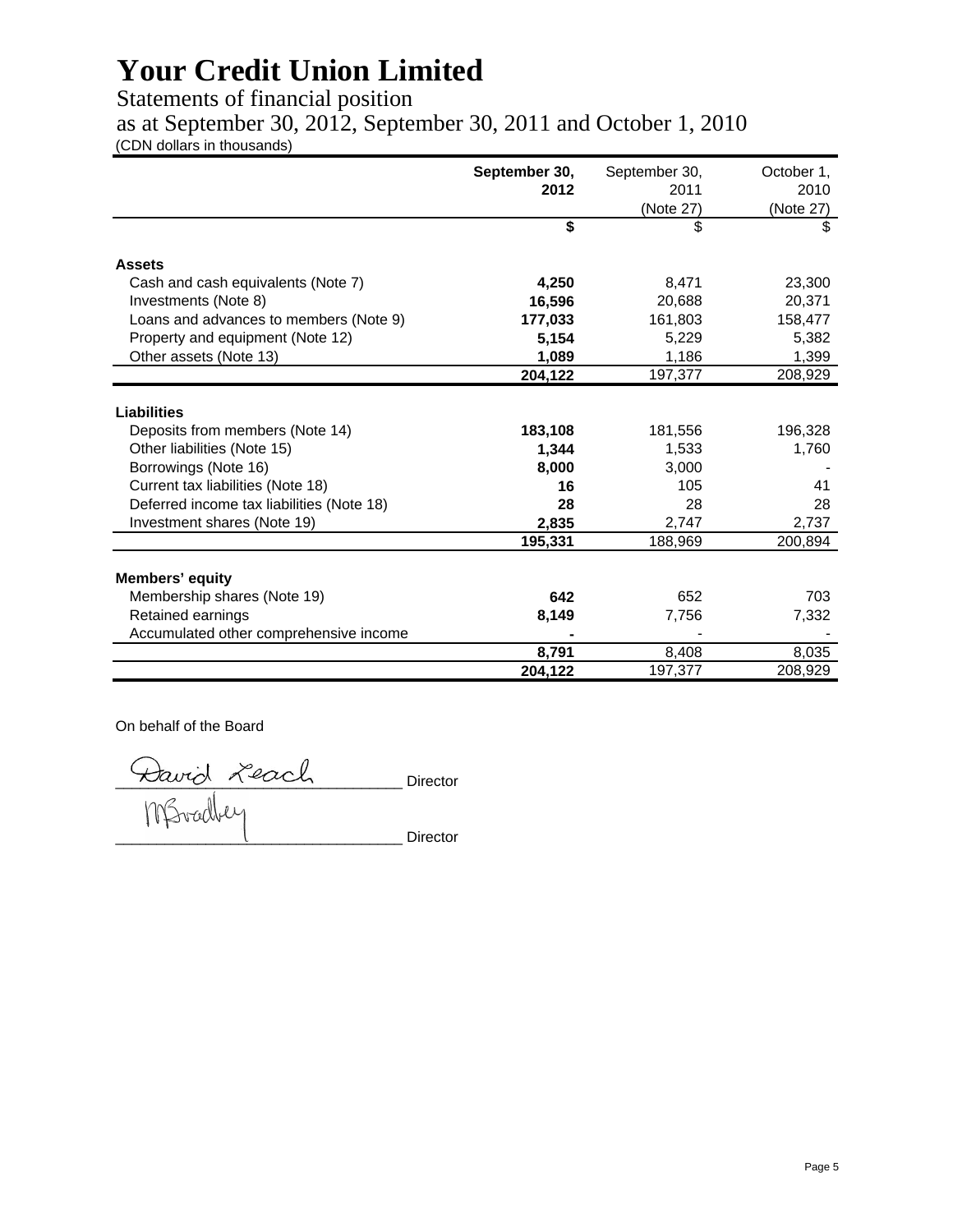# Statements of cash flows

years ended September 30, 2012 and September 30, 2011

(CDN dollars in thousands)

|                                                                            | 2012      | 2011             |
|----------------------------------------------------------------------------|-----------|------------------|
|                                                                            |           | (Note 27)        |
|                                                                            | \$        | \$               |
| <b>Operating activities</b>                                                |           |                  |
| Net income                                                                 | 393       | 424              |
| Adjustments for:                                                           |           |                  |
| Provision for credit losses (Note 10)                                      | 102       | 183              |
| Impairment of property and equipment (Note 12)                             | 20        |                  |
| Loss on disposal of property and equipment                                 | 35        |                  |
| Interest income                                                            | (8,661)   | (8, 875)         |
| Interest expense                                                           | 2,775     | 2,900            |
| Depreciation and amortization                                              | 426       | 439              |
| Dividends paid on Class B investment shares                                | 88        | 88               |
|                                                                            | 98        | 106              |
| Income tax expense                                                         |           |                  |
| Changes in operating assets/liabilities:                                   |           |                  |
| Change in loans and advances to members                                    | (15, 226) | (3, 474)         |
| Change in deposits from members                                            | 1,582     | (14, 809)        |
| Change in other operating assets and liabilities                           | (92)      | (14)             |
|                                                                            | (18, 460) | (23, 032)        |
| Cash generated (used) from operating activities before interest and taxes: |           |                  |
| Interest received                                                          | 8,555     | 8,840            |
| Interest paid                                                              | (2,805)   | (2,863)          |
|                                                                            | (187)     |                  |
| Income taxes paid                                                          | (12, 897) | (42)<br>(17,097) |
|                                                                            |           |                  |
| <b>Investing activities</b>                                                |           |                  |
| Purchase of financial investments                                          | 4,092     | (317)            |
| Purchase of property and equipment                                         | (492)     | (286)            |
| Disposal of property and equipment                                         | 86        |                  |
|                                                                            | 3,686     | (603)            |
|                                                                            |           |                  |
| <b>Financing activities</b>                                                |           |                  |
| Net redemption of membership share capital                                 | (10)      | (51)             |
| Redemption of Class B investment shares                                    |           | (78)             |
| Proceeds from borrowings                                                   | 8,000     | 3,000            |
| Repayment of borrowings                                                    | (3,000)   |                  |
|                                                                            | 4,990     | 2,871            |
|                                                                            |           |                  |
| Net change in cash and cash equivalents                                    | (4,221)   | (14, 829)        |
| Cash and cash equivalents, beginning of year                               | 8,471     | 23,300           |
| Cash and cash equivalents, end of year                                     | 4,250     | 8,471            |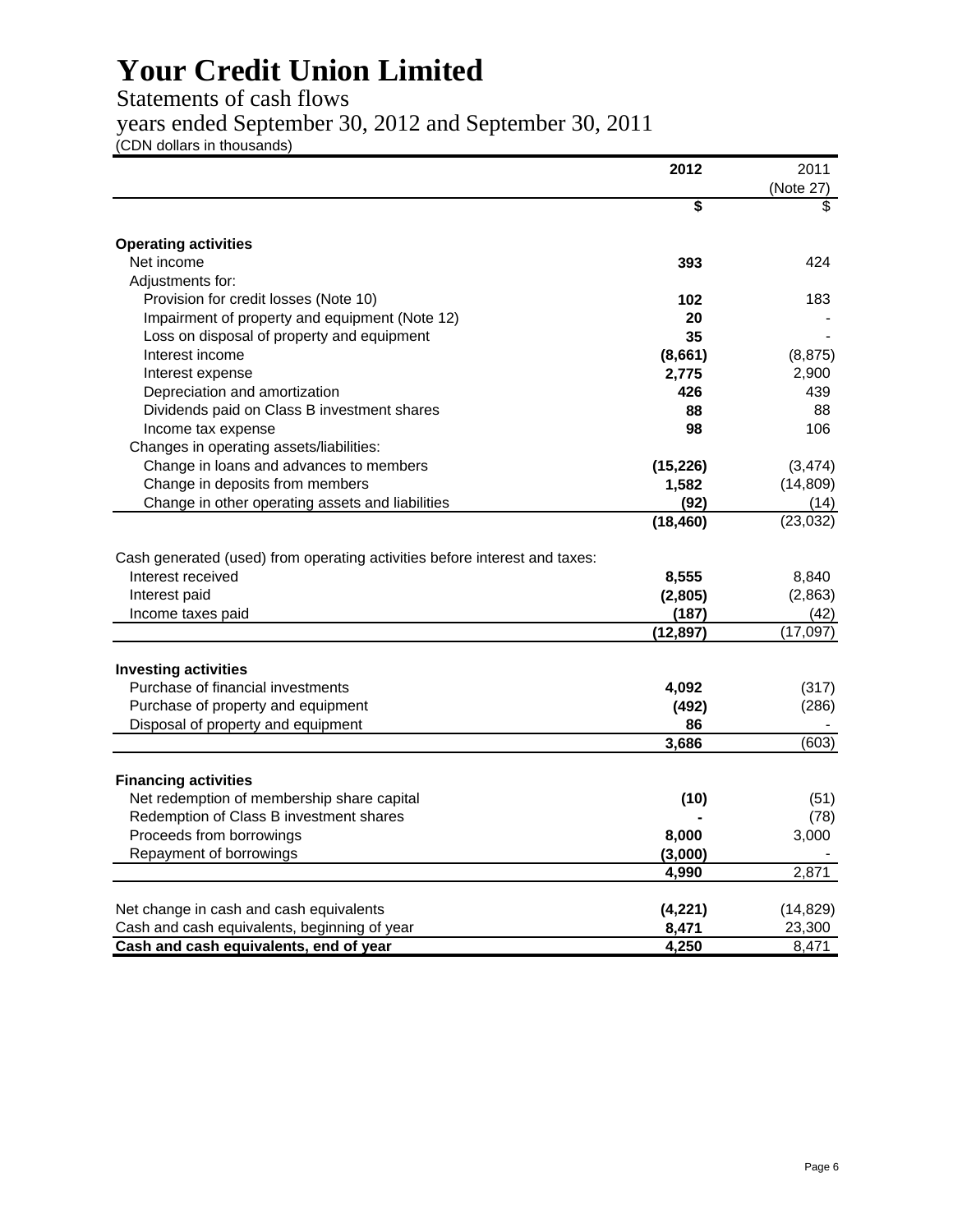Notes to the financial statements September 30, 2012 and September 30, 2011 (CDN dollars in thousands)

#### **1. Reporting entity**

Your Credit Union Limited (the "Credit Union" or "YCU") is incorporated under the Credit Unions and Caisses Populaires Act, 1994 (Ontario), (the "Act") and is a member of the Deposit Insurance Corporation of Ontario ("DICO") and of Central 1 Credit Union ("Central 1").

The Credit Union provides financial services and products to its members through two branches in Ottawa and one in Cornwall. The Credit Union's head office is located at 14 Chamberlain Avenue, Ottawa, Ontario.

#### **2. Basis of preparation**

#### *Statement of compliance*

These financial statements are general purpose financial statements which have been prepared in accordance with International Financial Reporting Standards ("IFRS") adopted by the International Accounting Standards Board ("IASB").

These are the Credit Union's first financial statements to be prepared in accordance with IFRS, and *IFRS 1 First-Time Adoption of International Financial Reporting Standards* ("IFRS 1") has been applied. The preparation of these financial statements in accordance with IFRS resulted in changes to the accounting policies as compared with the most recent annual financial statements prepared under previous Canadian generally accepted accounting principles ("Canadian GAAP"). An explanation of how the transition to IFRS has affected the reported financial position, financial performance and cash flows of the Credit Union is provided in Note 27.

The financial statements for the years ended September 30, 2012 and 2011 were authorized for issue by the Board of Directors on December 12, 2012.

#### *Basis of preparation*

These financial statements are presented in Canadian dollars which is the Credit Union's functional currency, rounded to the nearest thousand except when otherwise indicated. They are prepared on the historical cost basis except for available-for-sale investments, derivative financial instruments, other financial assets and liabilities held for trading, and financial assets and liabilities designated at fair value through profit or loss ("FVTPL") which are stated at their fair value. The carrying values of recognized assets and liabilities that are hedged items in fair value hedges, and otherwise carried at amortized cost, are adjusted to record changes in fair value attributable to the risks that are being hedged.

#### *Use of significant accounting judgments, estimates and assumptions*

The preparation of these financial statements in conformity with IFRS requires management to make judgments, estimates and assumptions that affect the application of policies and reported amounts of assets and liabilities, and disclosures of contingent assets and contingent liabilities at the date of these financial statements, and the reported amounts of revenues and expenses during the year. The estimates and associated assumptions are based on historical experience and various other factors that are believed to be reasonable under the circumstances, the results of which form the basis of making the judgments about carrying values of assets and liabilities that are not readily apparent from other sources. Actual results may differ from estimates made in these financial statements.

The estimates and underlying assumptions are reviewed on an ongoing basis. Revisions to accounting estimates are recognized in the period in which the estimate is revised if the revision affects only that period or in the period of the revision and future periods if the revision affects both current and future periods.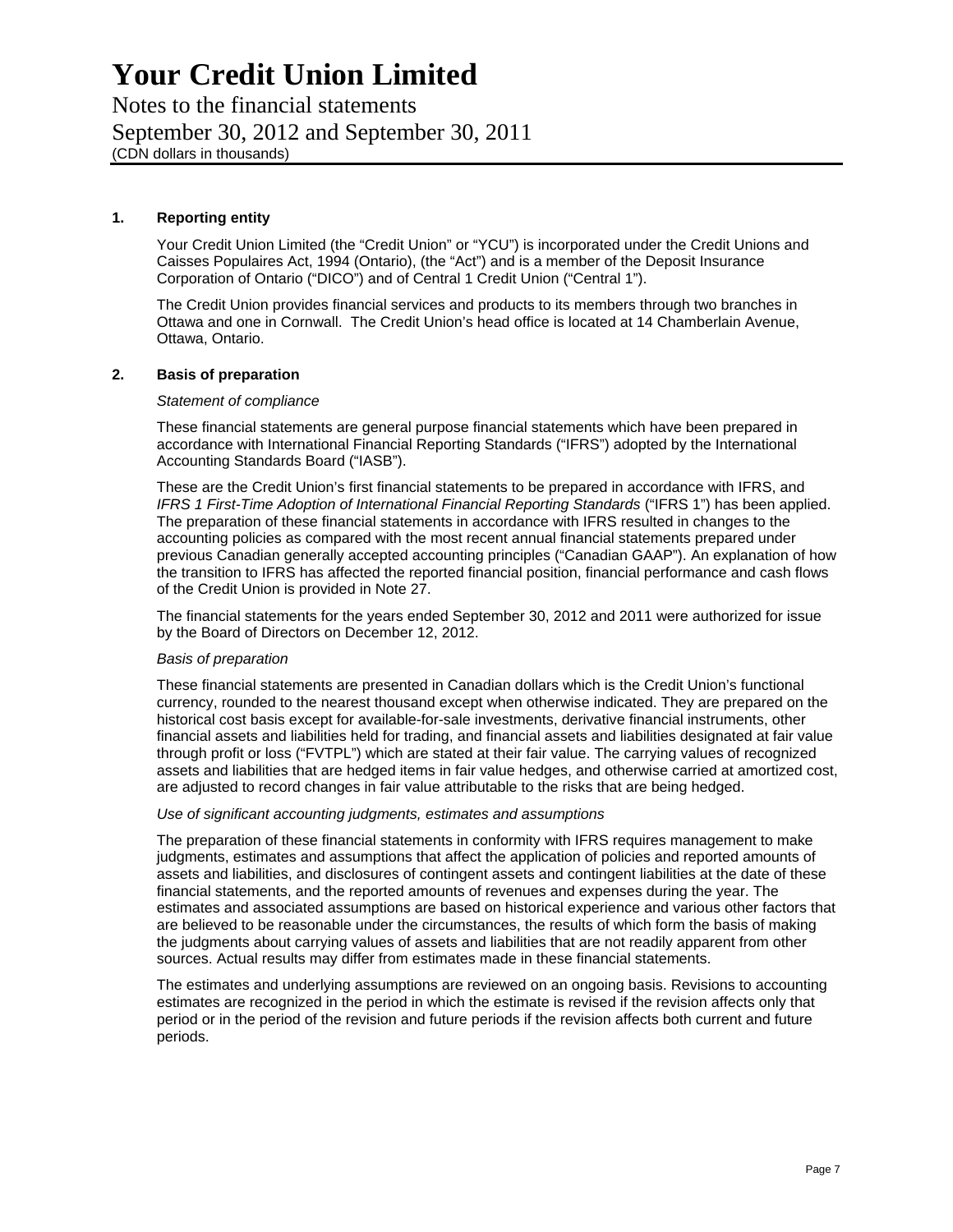Notes to the financial statements September 30, 2012 and September 30, 2011 (CDN dollars in thousands)

## **2. Basis of preparation (continued)**

*Use of significant accounting judgments, estimates and assumptions (continued)* 

Judgments made by management in the application of IFRS that have a significant effect on these financial statements and estimates with a significant risk of material adjustment in the next year are discussed below. The notes to the financial statements set out areas involving a higher degree of judgment or complexity, or areas where assumptions are significant to the Credit Union's financial statements such as:

#### *(a) Fair value of financial instruments*

Where the fair values of financial assets and financial liabilities recorded on the statement of financial position cannot be derived from observable markets, they are determined using a variety of valuation techniques that include the use of mathematical models. The inputs to these models are derived from observable market data where possible, but where observable market data are not available, judgment is required to establish fair values. The judgments include considerations of liquidity and model inputs such as volatility for longer dated derivatives and discount rates, prepayment rates and default rate assumptions for asset backed securities. The valuation of financial instruments is described in more detail in Note 25.

### *(b) Impairment losses on loans and advances*

The Credit Union reviews its individually significant loans and advances at each statement of financial position date to assess whether an impairment loss should be recorded in the statement of comprehensive income. In particular, management judgment is required in the estimation of the amount and timing of future cash flows when determining the impairment loss. These estimates are based on assumptions about a number of factors such as historical recovery rates, bankruptcy indicators and credit ratings and actual results may differ, resulting in future changes to the allowance.

Loans and advances that have been assessed individually and found not to be impaired and all individually insignificant loans and advances are then assessed collectively, in groups of assets with similar risk characteristics, to determine whether provision should be made due to incurred loss events for which there is objective evidence but whose effects are not yet evident. The collective assessment takes into account data from the loan portfolio (such as levels of arrears, credit utilization, loan to collateral ratios, etc.), and judgments to the effect of concentrations of risks and economic data (including levels of arrears, historical write off rates and the performance of different individual groups).

The impairment loss on loans and advances is disclosed in more detail in Note 9 and Note 10.

*(c) Impairment of available-for-sale investments* 

The Credit Union reviews its securities classified as available-for-sale investments at each statement of financial position date to assess whether they are impaired. This requires similar judgment as applied to the individual assessment of loans and advances.

The Credit Union also records impairment charges on available-for-sale equity investments when there has been a significant or prolonged decline in the fair value below their cost. The determination of what is 'significant' or 'prolonged' requires judgment.

#### *(d) Deferred tax assets*

Deferred tax assets are recognized in respect of tax losses to the extent that it is probable that taxable income will be available against which the losses can be utilized. Judgment is required to determine the amount of deferred tax assets that can be recognized, based upon the likely timing and level of future taxable income, together with future tax planning strategies.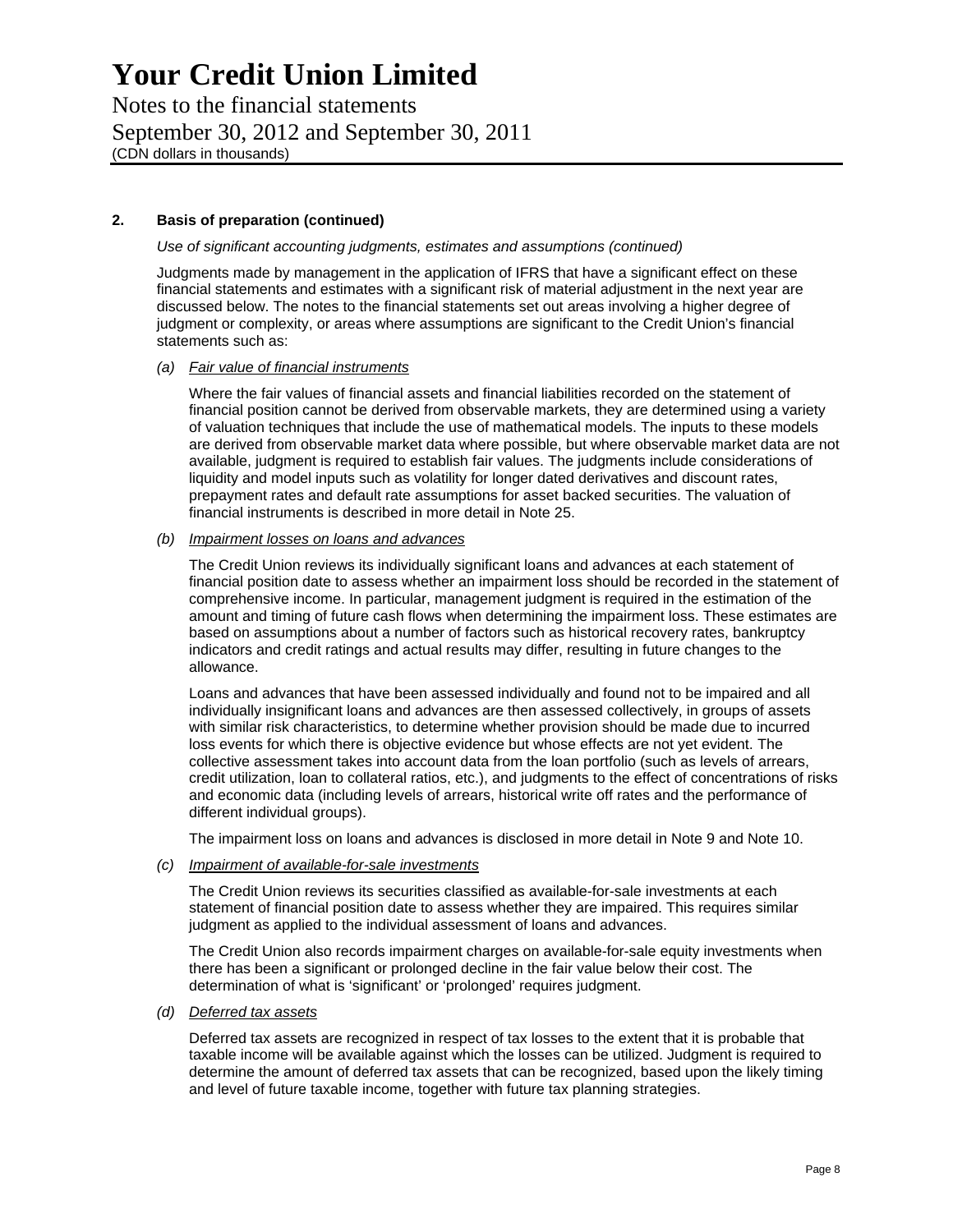Notes to the financial statements September 30, 2012 and September 30, 2011 (CDN dollars in thousands)

## **2. Basis of preparation (continued)**

*Use of significant accounting judgments, estimates and assumptions (continued)* 

Estimates and judgments are continually evaluated and are based on historical experience and other factors, including reasonable expectations of future events. Management believes the estimates used in preparing these financial statements are reasonable. Actual results in the future may differ from those reported.

#### *New standards and interpretations not yet adopted*

Certain new standards, interpretations, amendments and improvements to the existing standards have been issued by the IASB, but are not yet effective for the year ended September 30, 2012, and have not been applied in preparing these financial statements:

*(a) Presentation of financial statements* 

In June 2011, the IASB amended IAS 1 - *Presentation of Financial Statements: Other Comprehensive Income* ("IAS 1"), which will be applied retrospectively for annual periods beginning on or after July 1, 2012. The amendments require additional disclosures on components of other comprehensive income ("OCI"). The Credit Union is assessing the potential impact of these amendments.

*(b) Post-employment benefits - defined benefit plans* 

In June 2011, the IASB amended IAS 19 - *Post-employment Benefits* ("IAS 19"), which will be applied prospectively for annual periods beginning on or after July 1, 2013. The amendments eliminate the option to defer the recognition of actuarial gains and losses, require the remeasurements be presented in OCI, and enhance the disclosure requirements for defined benefit plans. The Credit Union does not have any such plans.

*(c) Financial instruments* 

In November 2009 and October 2010, the IASB issued IFRS 9 - *Financial instruments* ("IFRS 9"), *Classification and Measurement of Financial Assets and Financial Liabilities*. IFRS 9 will replace IAS 39 - *Financial Instruments: Recognition and Measurement* ("IAS 39") in its entirety. IFRS 9 uses a single approach to determine whether a financial asset or liability is measured at amortized cost or fair value, replacing the multiple rules in IAS 39. For financial assets, the approach in IFRS 9 is based on how an entity manages its financial instruments in the context of its business model and the contractual cash flow characteristics of the financial assets. The new standard also requires a single impairment method to be used, replacing the multiple impairment methods in IAS 39. For financial liabilities measured at fair value, fair value changes due to changes in the Credit Union's credit risk are presented in other comprehensive income ("OCI") unless this would create an accounting mismatch. All other changes in fair value are recorded in net income each period. IFRS 9 is effective for annual periods beginning on or after January 1, 2015. The Credit Union is assessing the potential impact of this standard.

*(d) Financial instruments: disclosures* 

In October 2010, the IASB amended IFRS 7 - *Financial instruments: Disclosures*, which will be applied prospectively for annual periods beginning on or after July 1, 2011. The amendments require additional disclosures on transferred financial assets. The Credit Union is assessing the potential impact of these amendments.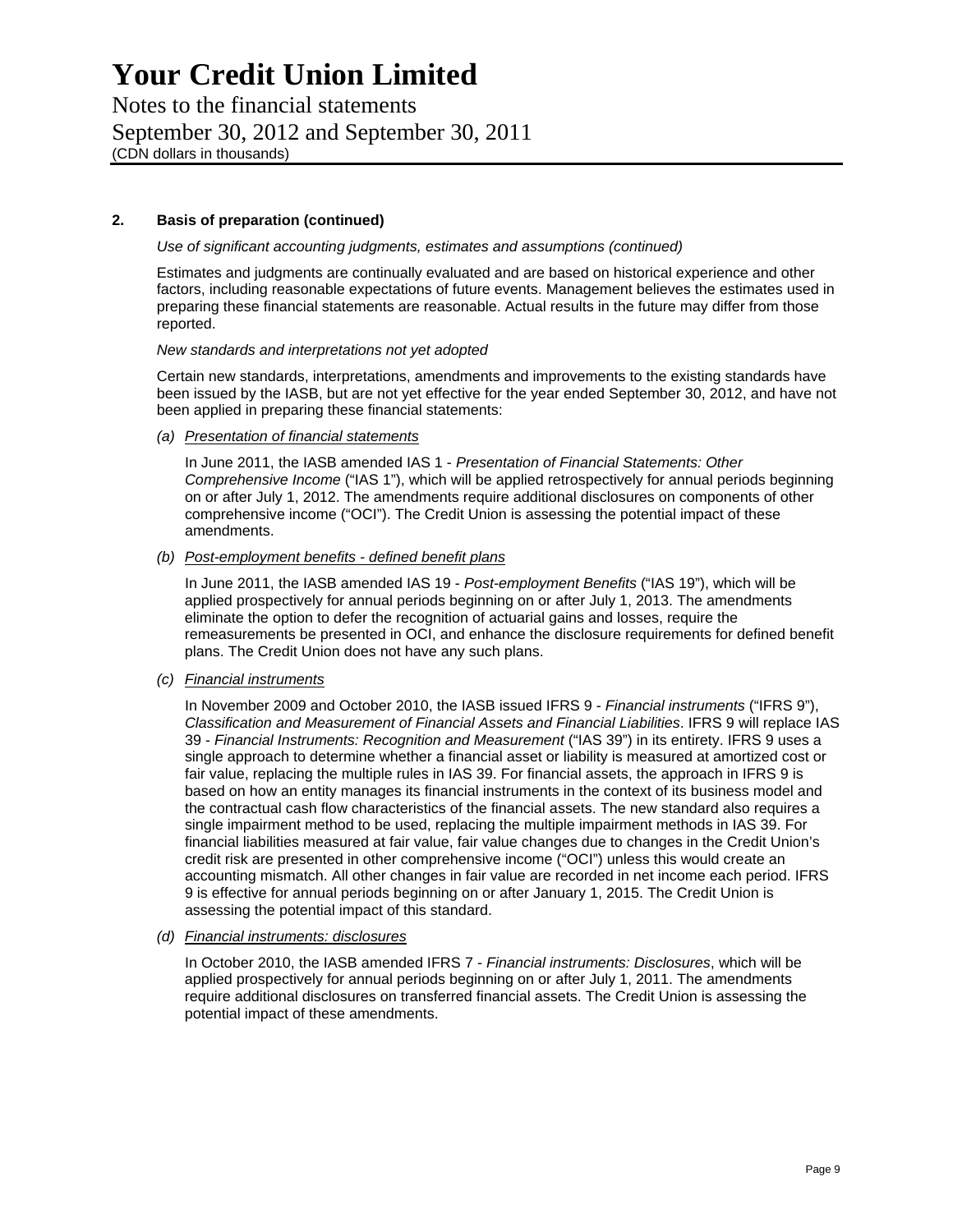Notes to the financial statements September 30, 2012 and September 30, 2011 (CDN dollars in thousands)

## **2. Basis of preparation (continued)**

*New standards and interpretations not yet adopted (continued)* 

*(e) Deferred taxes - Recovery of underlying assets* 

In December 2010, the IASB amended IAS 12 - *Income Taxes* ("IAS 12"), which introduces an exception to the general measurement requirements of IAS 12 in respect of investment properties measured at fair value. The amendment is effective for annual periods beginning on or after January 1, 2012. This amendment is not expected to impact the Credit Union as its investment properties are not measured at fair value.

*(f) Consolidated financial statements* 

In May 2011, the IASB issued IFRS 10 - *Consolidated Financial Statements* ("IFRS 10"). IFRS 10 replaces the consolidation requirements in IAS 27, *Consolidated and Separate Financial Statements*, and SIC-12, *Consolidation - Special Purpose Entities*. IFRS 10 provides a revised definition of control and related application guidance so that a single control model can be applied to all entities. Control is determined based on whether the reporting entity is exposed to the variable returns of the other entity. IFRS 10 is effective for annual periods beginning on or after January 1, 2013. The Credit Union is assessing the potential impact of this new standard.

*(g) Joint arrangements* 

In May 2011, the IASB issued IFRS 11 - *Joint Arrangements* ("IFRS 11"). IFRS 11 replaces the consolidation requirements in IAS 31, *Interests in Joint Ventures*, and SIC-13, *Jointly Controlled Entities - Non-Monetary Contributions by Venturer*. IFRS 11 establishes principles for financial reporting by parties to a joint arrangement. IFRS 11 is effective for annual periods beginning on or after January 1, 2013. The Credit Union is assessing the potential impact of this new standard.

### *(h) Interests in other entities*

In May 2011, the IASB issued IFRS 12 - *Disclosure of Interests in Other Entities* ("IFRS 12"). IFRS 12 is a comprehensive standard on disclosure requirements for all forms of interests in other entities, including subsidiaries, joint arrangements, associates and unconsolidated structured entities. IFRS 12 is effective for annual periods beginning on or after January 1, 2013. The Credit Union is assessing the potential impact of this new standard.

#### *(i) Fair Value Measurement*

In May 2011, the IASB issued IFRS 13 - *Fair Value Measurement* ("IFRS 13"). IFRS 13 defines fair value and sets out in a single IFRS framework for measuring fair value and requires disclosures about fair value measurements. IFRS 13 is effective for annual periods beginning on or after January 1, 2013. The Credit Union is assessing the potential impact of this new standard.

#### **3. Significant accounting policies**

The accounting policies set out below have been applied consistently by the Credit Union to all periods presented in these financial statements and in preparing an opening IFRS statement of financial position at October 1, 2010 for the purposes of the transition to IFRS as required by IFRS 1, without exception.

#### *Business combinations and goodwill*

The Credit Union accounts for acquisitions using the acquisition method as at the acquisition date, which is the date on which control is acquired by the Credit Union. Control is the power to govern the financial and operating policies of an entity so as to obtain benefits from its activities. In assessing control, the Credit Union takes into consideration potential voting rights that are currently exercisable or de facto control which is the ability to control because no other party has the power to govern.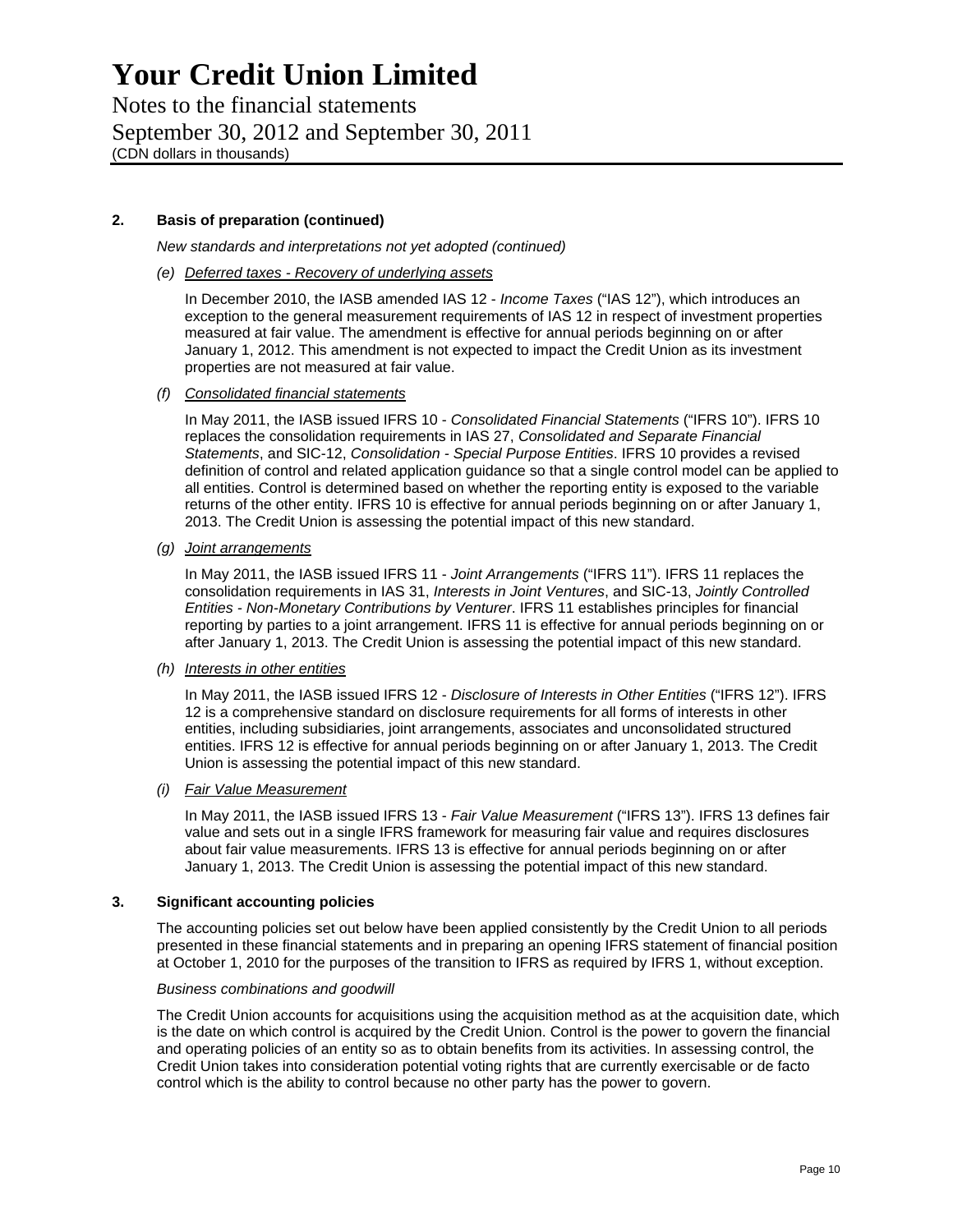Notes to the financial statements September 30, 2012 and September 30, 2011 (CDN dollars in thousands)

### **3. Significant accounting policies (continued)**

#### *Business combinations and goodwill (continued)*

The Credit Union measures goodwill as the fair value of the consideration transferred including the recognized amount of any non-controlling interest in the acquiree, less the net recognized amount of identifiable assets acquired and liabilities assumed at fair value at the acquisition date. When negative goodwill arises, the amount is recognized in the statement of comprehensive income immediately.

The Credit Union elects for each acquisition whether to measure non-controlling interest at fair value or at its proportionate share of the recognized amount of the identifiable net assets at the acquisition date.

Transaction costs incurred with the acquisition, other than those associated with the issue of debt or equity securities, are expensed as incurred.

#### *Financial instruments*

Financial assets and financial liabilities are recognized when the Credit Union becomes a party to the contractual provisions of the instrument.

Financial assets and financial liabilities are initially recognized at fair value and their subsequent measurement is dependent on their classification as described below. Their classification depends on the purpose for which the financial instruments were acquired or issued, their characteristics and the Credit Union's designation of such instruments. Settlement date accounting is used.

The Credit Union is required to classify all financial assets either as fair value through profit or loss, available-for-sale, held-to-maturity, or loans and receivables and, financial liabilities are classified as either fair value through profit or loss, or other liabilities. The standards require that all financial assets and financial liabilities, including all derivatives, be subsequently measured at fair value with the exception of loans and receivables, debt securities classified as held-to-maturity, available-for-sale financial assets that do not have quoted market prices in an active market and whose fair value cannot be reliably estimated, and other liabilities.

### *(a) Classification*

Financial Asset / Liability Classification Cash and cash equivalents Loans and receivables Investments Fixed income securities<br>
Loans and receivables<br>
Loans and receivables Liquidity reserve deposits Central 1 Credit Union shares Available-for-sale CUCO Co-op shares – Membership shares Available-for-sale CUCO Co-op shares – Class B shares Fair value through profit and loss Loans to members Loans and receivables Derivative financial asset **Fair value through profit and loss** Other assets<br>
Deposits from members<br>
Deposits from members<br>
Cther liabilities Deposits from members Other liabilities **Other liabilities** Other liabilities Derivative financial liability example of the Fair value through profit and loss Investment shares **Investment** shares **Other liabilities** Membership shares **Membership shares** Membership shares **Other liabilities**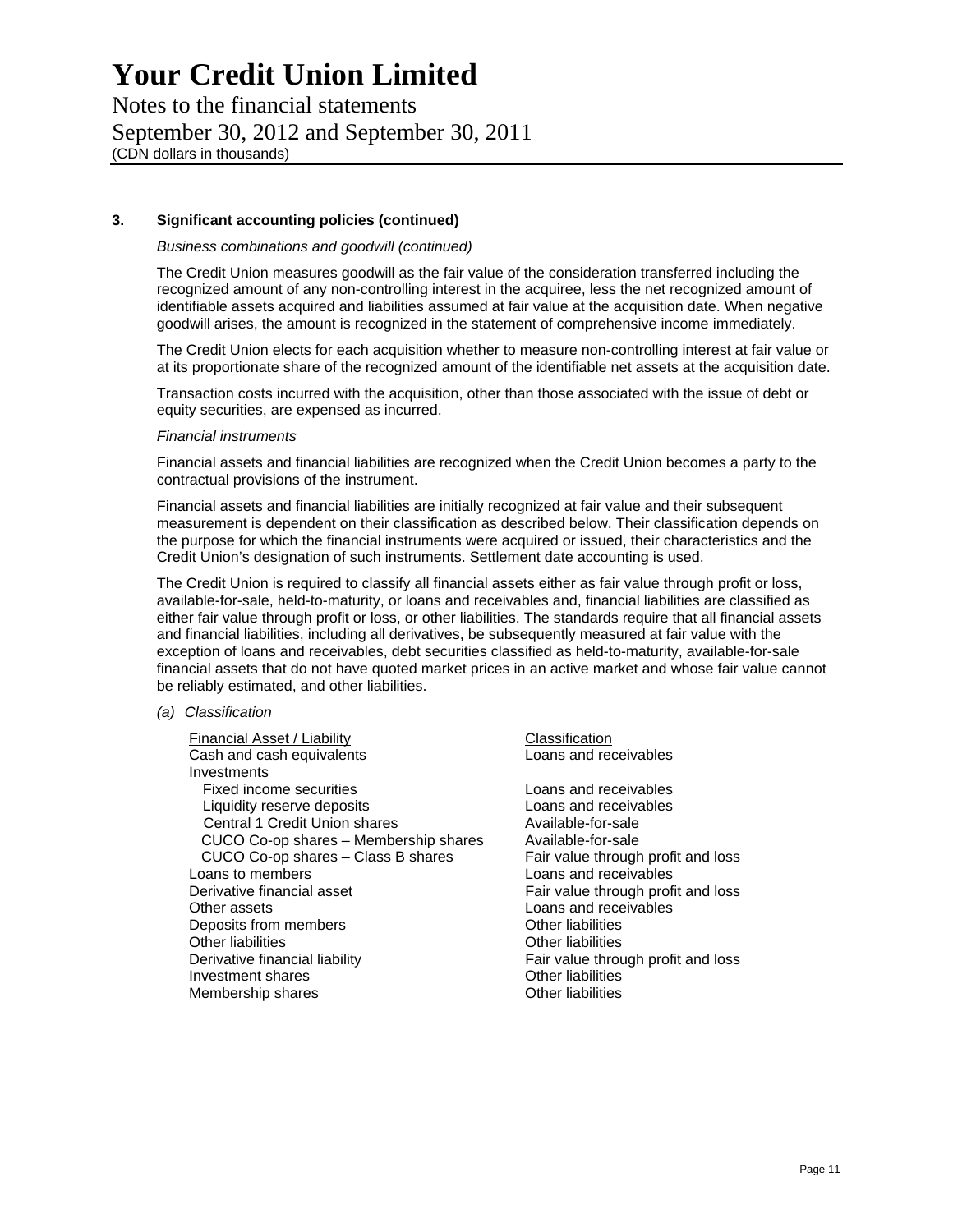Notes to the financial statements September 30, 2012 and September 30, 2011 (CDN dollars in thousands)

## **3. Significant accounting policies (continued)**

*Financial instruments (continued)* 

*(b) Fair value through profit or loss ("FVTPL")* 

Financial assets and financial liabilities are classified as at FVTPL when the financial asset or financial liability is either held for trading or it is designated as at FVTPL.

A financial asset or financial liability is classified as held for trading if:

- it has been acquired principally for the purpose of selling it in the near term; or
- on initial recognition it is part of a portfolio of identified financial instruments that the Credit Union manages together and has a recent actual pattern of short-term profit-taking; or
- it is a derivative that is not designated and effective as a hedging instrument.

A financial asset and financial liability other than a financial asset or financial liability held for trading may be designated as at FVTPL upon initial recognition if:

- such designation eliminates or significantly reduces a measurement or recognition inconsistency that would otherwise arise; or
- the financial asset/liability forms part of a group of financial assets or financial liabilities or both, which is managed and its performance is evaluated on a fair value basis, in accordance with the Credit Union's documented risk management or investment strategy, and information about the grouping is provided internally on that basis; or
- it forms part of a contract containing one or more embedded derivatives, and IAS 39 permits the entire combined contract (asset or liability) to be designated as at FVTPL.

Financial assets and financial liabilities at FVTPL are stated at fair value, with any gains or losses arising on remeasurement recognized in profit or loss. The net gain or loss recognized in profit or loss incorporates any dividend or interest earned/paid on the financial asset/liability and is included in the 'investment income' line item in the statement of comprehensive income.

*(c) Held-to-maturity* 

Held-to-maturity investments are non-derivative financial assets with fixed or determinable payments and fixed maturity dates that the Credit Union has the positive intent and ability to hold to maturity, other than those that the entity upon initial recognition designates as at fair value through profit or loss as available for sale.

Subsequent to initial recognition, held-to-maturity financial assets are measured at amortized cost using the effective interest method, net of impairment losses.

#### *(d) Available-for-sale financial assets*

Available-for-sale financial assets are non-derivative financial assets that are either designated as available-for-sale or are not classified as (a) loans and receivables, (b) held-to-maturity investments or (c) financial assets at fair value through profit or loss.

Dividend income is recognized in profit or loss when the Credit Union's right to receive the dividends is established. Interest income is recognized in income using the effective interest method.

Central1 Credit Union shares held by the Credit Union that are not traded in an active market are classified as available-for-sale. Available-for-sale equity investments that do not have a quoted market price in an active market and whose fair value cannot be reliably measured are measured at cost less any identified impairment losses at the end of each reporting period.

Subsequent to initial recognition, available-for-sale financial assets are measured at fair value, and the gains and losses on such assets are recorded in other comprehensive income until the investment is derecognized or until the investment is identified as being subject to impairment.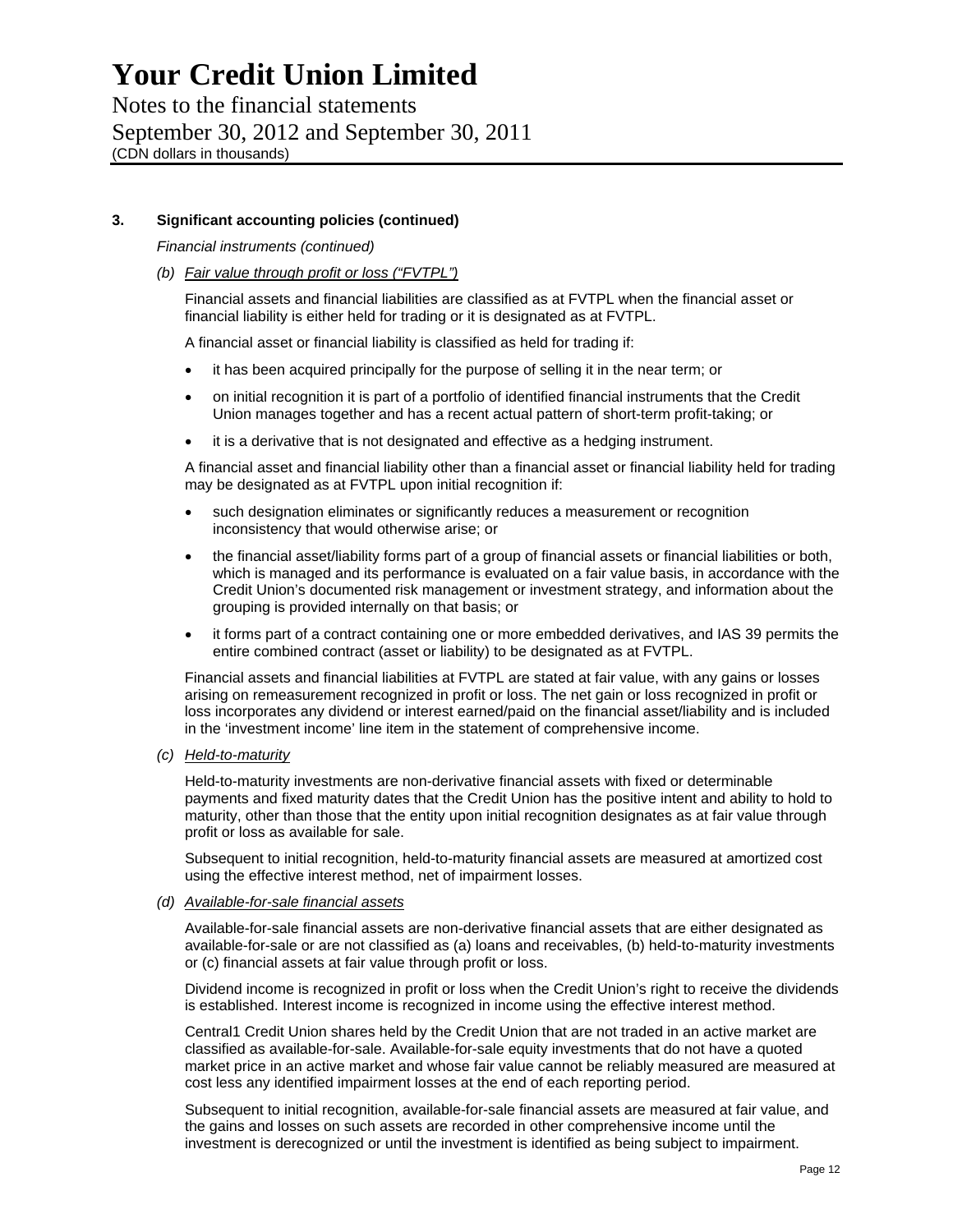Notes to the financial statements September 30, 2012 and September 30, 2011 (CDN dollars in thousands)

## **3. Significant accounting policies (continued)**

*Financial instruments (continued)* 

*(e) Loans and receivables* 

Loans and receivables are non-derivative financial assets with fixed or determinable payments that are not quoted in an active market and which the Credit Union does not intend to sell immediately or in the near term. Loans and receivables including liquidity deposits held with Central 1, loans to members, accrued interest on loans, accrued interest on investments, and accounts receivable, are measured at amortized cost using the effective interest method, net of impairment losses.

Interest income is recognized by applying the effective interest rate.

#### *(f) Effective interest method*

The effective interest method is a method of calculating the amortized cost of a financial asset or financial liability and of allocating interest income/ expense over the relevant period. The effective interest rate is the rate that exactly discounts estimated future cash receipts (including all fees or points paid or received that form an integral part of the effective interest rate, transaction costs and other premiums or discounts) through the expected life of the asset / liability, or (where appropriate) a shorter period, to the net carrying amount on initial recognition.

#### *(g) Impairment of financial assets*

Financial assets, other than those at fair value through profit or loss, are assessed for indicators of impairment at each reporting date. Financial assets are impaired where there is objective evidence that, as a result of one or more events that occurred after the initial recognition of the financial asset, the estimated future cash flows of the asset have been affected.

For financial assets carried at amortized cost and available-for-sale debt securities, the amount of the impairment is the difference between the asset's carrying amount and the present value of estimated future cash flows, discounted at the financial asset's original effective interest rate.

The carrying amount of the financial asset is reduced by the impairment loss directly for all financial assets with the exception of loans to members, where the carrying amount is reduced through the use of an allowance account. When a loan to a member is considered uncollectible, it is written off against the allowance account. Subsequent recoveries of amounts previously written off are credited against the allowance account. Changes in the carrying amount of the allowance account are recognized in profit or loss.

The impairment loss on financial assets is based on a review of all outstanding amounts at period end. The Credit Union has established percentages for the allowance for doubtful accounts which are based on historical collection trends for each payer type and age of the receivables. Accounts that are considered to be uncollectible are reserved for in the allowance until they are written off or collected.

When an available-for-sale financial asset is considered to be impaired, cumulative gains or losses previously recognized in other comprehensive income are reclassified to profit or loss in the period.

For financial assets other than available-for-sale equity securities, if, in a subsequent period, the amount of the impairment loss decreases and the decrease can be related objectively to an event occurring after the impairment was recognized, the previously recognized impairment loss is reversed through profit or loss to the extent that the carrying amount of the investment at the date the impairment is reversed does not exceed what the amortized cost would have been had the impairment not been recognized.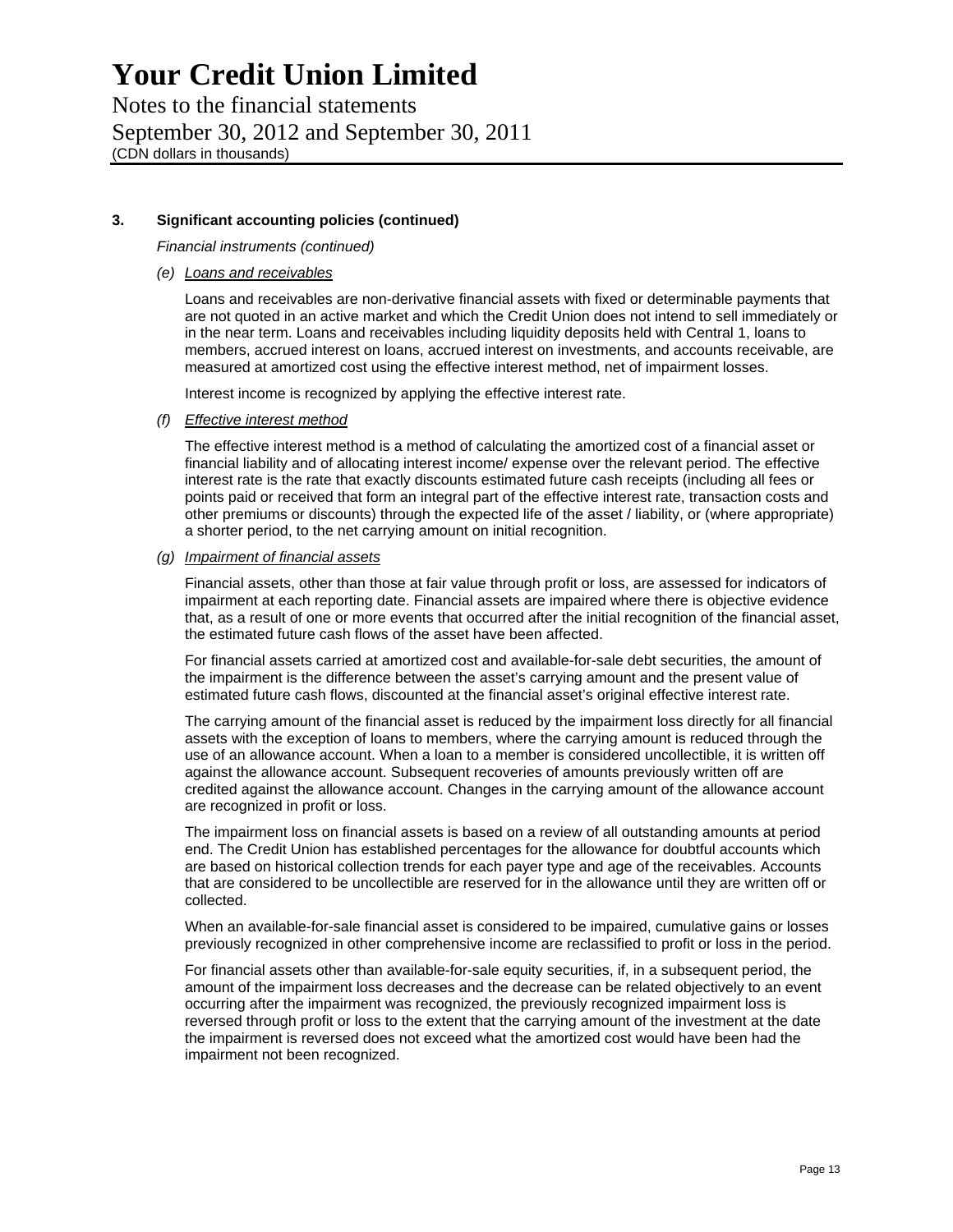Notes to the financial statements September 30, 2012 and September 30, 2011 (CDN dollars in thousands)

# **3. Significant accounting policies (continued)**

*Financial instruments (continued)* 

*(h) Derecognition of financial assets* 

The Credit Union derecognizes a financial asset only when the contractual rights to the cash flows from the asset expire, or when it transfers the financial asset and substantially all the risks and rewards of ownership of the asset to another entity. If the Credit Union neither transfers nor retains substantially all the risks and rewards of ownership and continues to control the transferred asset, the Credit Union continues to recognize the transferred asset to the extent of the Credit Union's continuing involvement in that asset. If the Credit Union retains substantially all the risks and rewards of ownership of a transferred financial asset, the Credit Union continues to recognize the financial asset and also recognizes a collateralized borrowing for the proceeds received.

On derecognition of a financial asset in its entirety, the difference between the asset's carrying amount and the sum of the consideration received / receivable and any cumulative gain or loss that had been recognized in other comprehensive income and accumulated in equity is recognized in profit or loss.

On derecognition of a financial asset other than in its entirety (e.g. when the Credit Union retains an option to repurchase part of a transferred asset or retains a residual interest that neither results in the retention nor transfer of substantially all the risks and rewards of ownership), the Credit Union allocates the previous carrying amount of the financial asset between the part it continues to recognize under continuing involvement, and the part it no longer recognizes on the basis of the relative fair values of those parts on the date of the transfer. The difference between the carrying amount allocated to the part that is no longer recognized and the sum of the consideration received for the part no longer recognized and any cumulative gain or loss allocated to it that had been recognized in other comprehensive income is recognized in profit or loss.

### *(i) Other financial liabilities*

Other financial liabilities (including borrowings) are subsequently measured at amortised cost using the effective interest method.

### *(j) Derecognition of financial liabilities*

The Credit Union derecognises financial liabilities when, and only when, the Credit Union's obligations are discharged, cancelled or they expire.

*(k) Transaction costs* 

Transaction costs related to financial assets and liabilities at fair value through profit and loss are expensed as incurred. Transaction costs include fees and commissions paid to agents, advisors, broker and dealers, levies by regulatory agencies and transfer taxes and duties related to availablefor-sale financial assets, held-to-maturity financial assets, other liabilities and loans and receivables are netted against the carrying value of the asset or liability and are amortized over the expected life of the instrument using the effective interest method. Transaction costs do not include debt premiums or discounts, financing costs or internal administrative costs.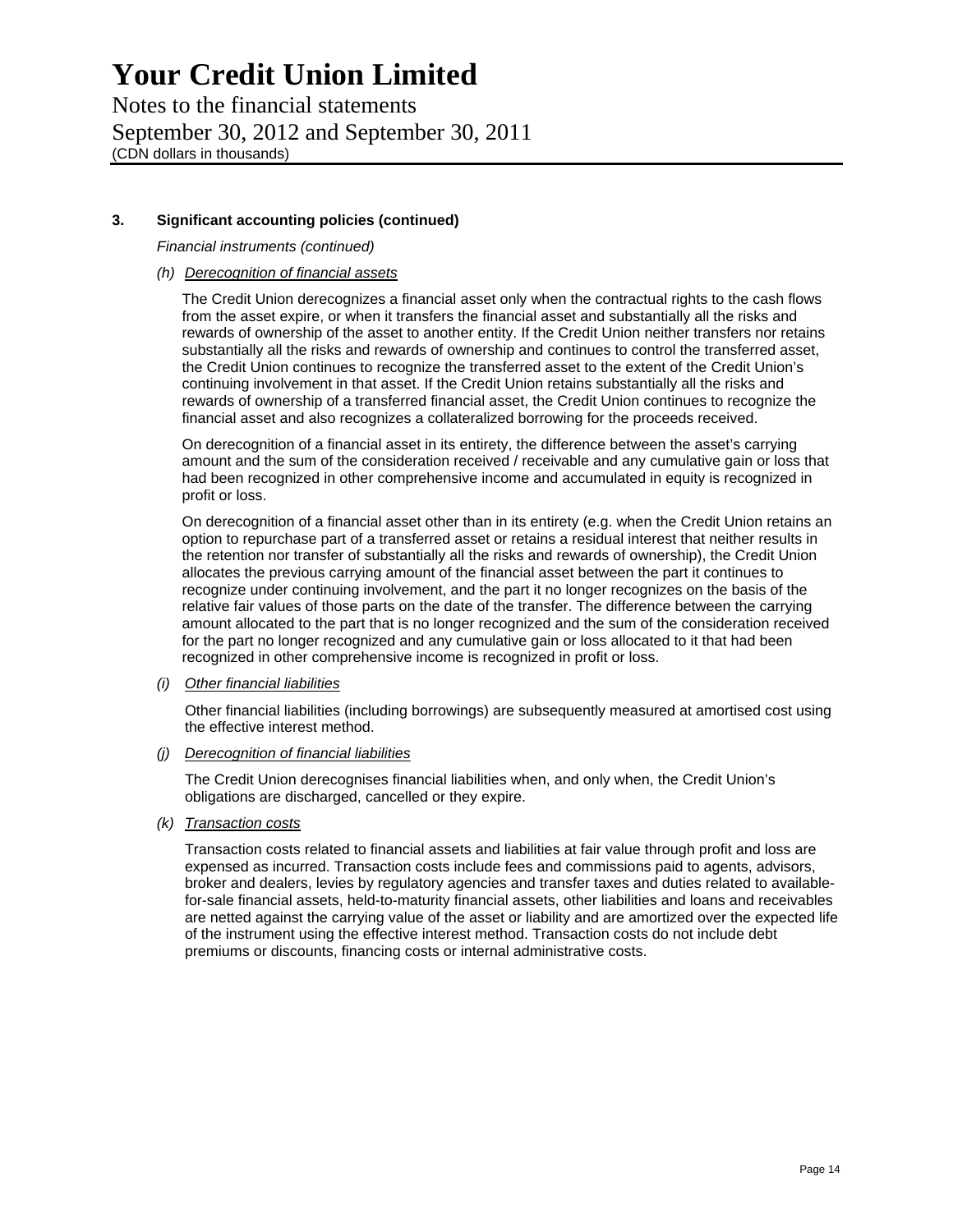Notes to the financial statements September 30, 2012 and September 30, 2011 (CDN dollars in thousands)

## **3. Significant accounting policies (continued)**

*Financial instruments (continued)* 

### *(l) Derivative instruments*

The Credit Union enters into a variety of derivative financial instruments to manage its exposure to market risk, including interest rate, foreign currencies and equity indices related to their Index-Linked Term Deposit portfolio. Further details of derivative financial instruments are disclosed in Note 11.

Derivatives are initially recognized at fair value at the date the derivative contract is entered into and are subsequently remeasured to their fair value at the end of each reporting period. The resulting gain or loss is recognized in profit or loss immediately unless the derivative is designated and effective as a cash flow hedging instrument, in which event the effective portion of the gain or loss is recognized in other comprehensive income while the ineffective portion is recognized in profit or loss.

A derivative with a positive fair value is recognized as a financial asset. A derivative with a negative fair value is recognized as a financial liability

#### *(m) Embedded derivatives*

Derivatives embedded in non-derivative host contracts are treated as separate derivatives when their risks and characteristics are not closely related to those of the host contracts and the host contracts are not measured at FVTPL. The Credit Union's derivatives are outlined in Note 11.

#### *Cash and cash equivalents*

Cash and cash equivalents include cash on hand, deposits with Central 1 and other highly liquid investments with original maturities of three months or less with the exception of short-term investments that are part of the liquidity reserve deposits with Central 1. Cash and cash equivalents are used by the Credit Union in the management of its short term commitments.

Cash and cash equivalents are classified as loans and receivables and are carried at amortized cost, which is considered to be equivalent to fair value due the short term nature of these assets.

#### *Loans to members*

Loans to members include personal loans, mortgages and commercial loans, are recognized when the cash is advanced to the borrower. All loans to members are non-derivative financial assets with fixed or determinable payments that are not quoted in an active market and have been classified as loans and receivables, which are subsequently measured at amortized cost using the effective interest method.

#### *Allowance for impaired loans*

The allowance for impaired loans is maintained in an amount considered adequate to absorb incurred losses in the loan portfolio. The allowance for impaired loans reflects management's best estimate of the losses existing in the loan portfolio and their judgments about economic conditions. If the circumstances under which these estimates and judgments were made change, there could be a significant change to the allowance for impaired loans currently recognized. The allowance for impaired loans consists of a specific provision component attributable to individually significant exposures and a collective provision, established for groups of loans with similar risk characteristics. Each component of the allowance for impaired loans is reviewed at least on the reporting date.

If, in a subsequent period, the amount of the impairment loss decreases and the decrease can be related objectively to an event occurring after the impairment was recognized (such as an improvement in the debtor's credit rating), the previously recognized impairment loss is reversed either directly or by adjusting an allowance account. The reversal does not result in a carrying amount of a financial asset that exceeds what the amortized cost would have been had the impairment not been recognized at the date the impairment is reversed. The amount of the reversal is recognized in profit or loss.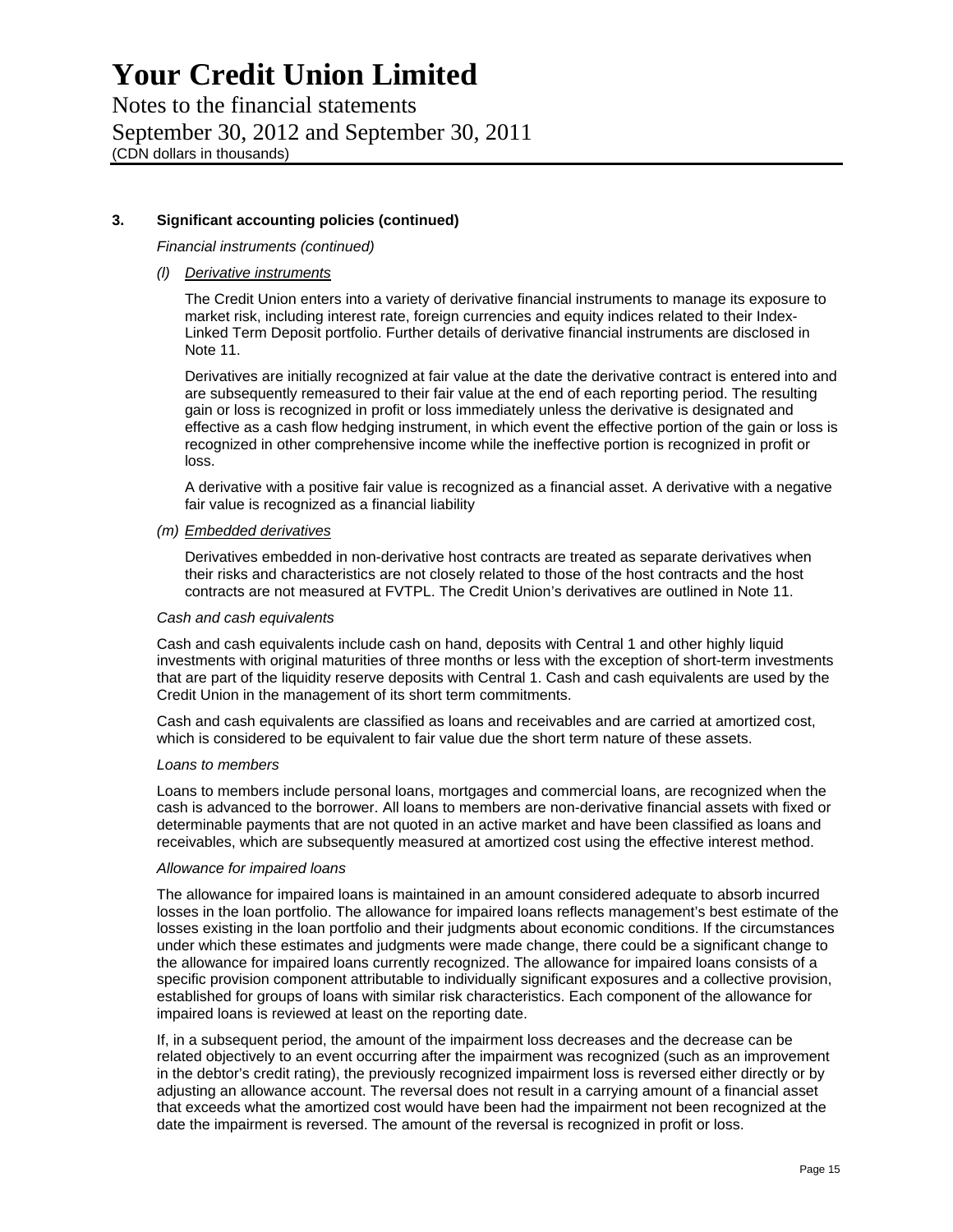Notes to the financial statements September 30, 2012 and September 30, 2011 (CDN dollars in thousands)

### **3. Significant accounting policies (continued)**

#### *Allowance for impaired loans (continued)*

Write-offs are generally recorded after all reasonable restructuring or collection activities have taken place and there is no realistic prospect of recovery. The methodology and assumptions used are reviewed regularly (i.e. back tested).

#### *Property and equipment*

Property and equipment are measured at cost less accumulated depreciation and accumulated impairment losses. The residual values, useful lives and depreciation methods are reviewed each year end and changed if necessary. Cost includes expenditures that are directly attributable to bring the asset into working condition for their intended use.

When parts of an item of property and equipment have different useful lives, they are accounted for as separate items (major components) of property and equipment.

An item of property and equipment is derecognized upon disposal or when no future economic benefits are expected to arise from the continued use of the asset. Any gain or loss arising on the disposal or retirement of an item of property and equipment is determined as the difference between the sales proceeds and the carrying amount of the asset and is recognized in profit or loss.

#### *Depreciation*

Depreciation is recognized in profit or loss on a straight-line basis over the estimated useful lives of each part of an item of property and equipment, since this most closely reflects the expected pattern of consumption of the future economic benefits embodied in the asset. Leased assets are depreciated over the shorter of the lease term and their useful lives. Land is not depreciated.

Depreciation of property, plant and equipment for the current and comparative periods is based on their estimated useful life using the following terms:

| <b>Buildings</b>                 | 20-40 years                             |
|----------------------------------|-----------------------------------------|
| Furniture and equipment          | 5-15 years                              |
| Computer equipment, software     | 3-5 years                               |
| Automated Teller Machines (ATMs) | 10 years                                |
| Leasehold improvements           | lesser of useful life and term of lease |

*Leases* 

Leases are classified as finance leases whenever the terms of the lease transfer substantially all the risks and rewards of ownership to the lessee. All other leases are classified as operating.

### *(a) The Credit Union as Lessor*

Rental income from operating leases is recognized on a straight-line basis over the term of the relevant lease. Initial direct costs incurred in negotiating and arranging an operating lease are added to the carrying amount of the leased asset and recognized as an expense on a straight-line basis over the lease term.

### *(b) The Credit Union as Lessee*

Assets held under finance leases are initially recognized as assets of the Credit Union at their fair value at the inception of the lease or, if lower, at the present value of the minimum lease payments. The corresponding liability to the lessor is included in the statement of financial position as a finance lease obligation.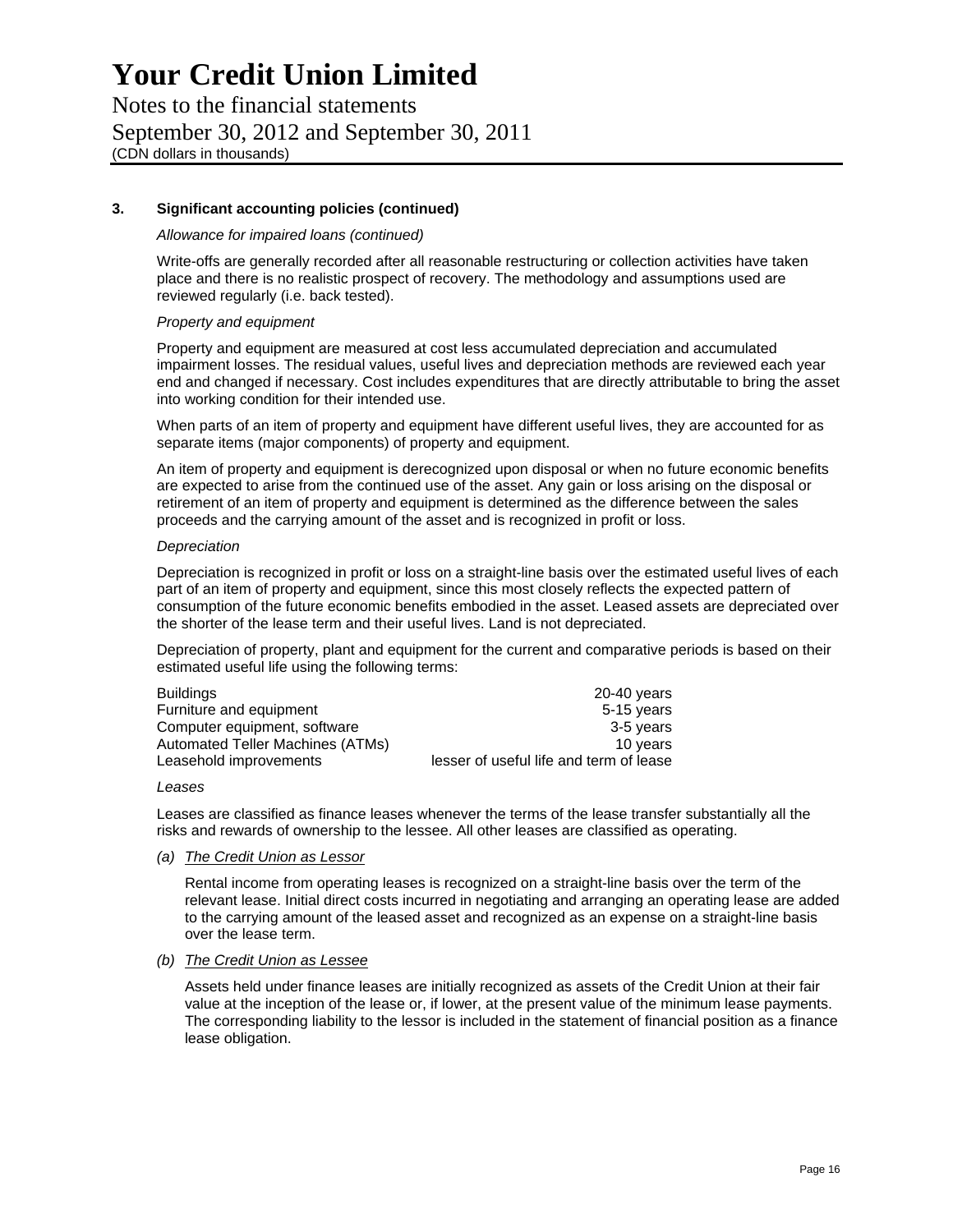Notes to the financial statements September 30, 2012 and September 30, 2011 (CDN dollars in thousands)

### **3. Significant accounting policies (continued)**

#### *Leases (continued)*

### *(b) The Credit Union as Lessee (continued)*

Lease payments are apportioned between finance expenses and reduction of the lease obligation so as to achieve a constant rate of interest on the remaining balance of the liability. Finance expenses are recognized immediately in profit or loss, unless they are directly attributable to qualifying assets, in which case they are capitalized in accordance with the Credit Union's general policy on borrowing costs. Contingent rentals are recognized as expenses in the periods in which they are incurred.

Operating lease payments are recognized as an expense on a straight-line basis over the lease term, except where another systematic basis is more representative of the time pattern in which economic benefits from the leased asset are consumed. Contingent rentals arising under operating leases are recognized as an expense in the period in which they are incurred.

In the event that lease incentives are received to enter into operating leases, such incentives are recognized as a liability. The aggregate benefit of incentives is recognized as a reduction of rental expense on a straight-line basis, except where another systematic basis is more representative of the time pattern in which economic benefits from the leased asset are consumed.

#### *Foreclosed and forfeited assets - assets available for sale*

Foreclosed and forfeited assets represent assets which have been repossessed on delinquent member mortgages or forfeited by the member to the Credit Union. Foreclosed and forfeited assets are recorded at the lower of their prior carrying value and fair value less costs to sell.

#### *Impairment of tangible and intangible assets other than goodwill*

At the end of each reporting period, the Credit Union reviews the carrying amounts of its tangible and intangible assets to determine whether there is any indication that those assets have suffered an impairment loss. If any such indication exists, the recoverable amount of the asset is estimated in order to determine the extent of the impairment loss (if any). Where it is not possible to estimate the recoverable amount of an individual asset, the Credit Union estimates the recoverable amount of the cash-generating unit to which the asset belongs. A cash-generating unit is the smallest identifiable group that generates cash inflows that are largely independent of the cash inflows from other assets or groups of assets. Where a reasonable and consistent basis of allocation can be identified, corporate assets are also allocated to individual cash-generating units, or otherwise they are allocated to the smallest group of cash-generating units for which a reasonable and consistent allocation basis can be identified.

Recoverable amount is the higher of fair value less costs to sell and value in use. In assessing value in use, the estimated future cash flows are discounted to their present value using a pre-tax discount rate that reflects current market assessments of the time value of money and the risks specific to the asset for which the estimates of future cash flows have not been adjusted.

If the recoverable amount of an asset (or assets within a cash-generating unit) is estimated to be less than its carrying amount, the carrying amount of the asset (or assets within a cash-generating unit) is reduced to its recoverable amount. An impairment loss is recognized immediately in profit or loss.

Where an impairment loss subsequently reverses, the carrying amount of the asset (or cash-generating unit) is increased to the revised estimate of its recoverable amount, but so that the increased carrying amount does not exceed the carrying amount that would have been determined had no impairment loss been recognized for the asset (or cash-generating unit) in prior years. A reversal of an impairment loss is recognized immediately in profit or loss.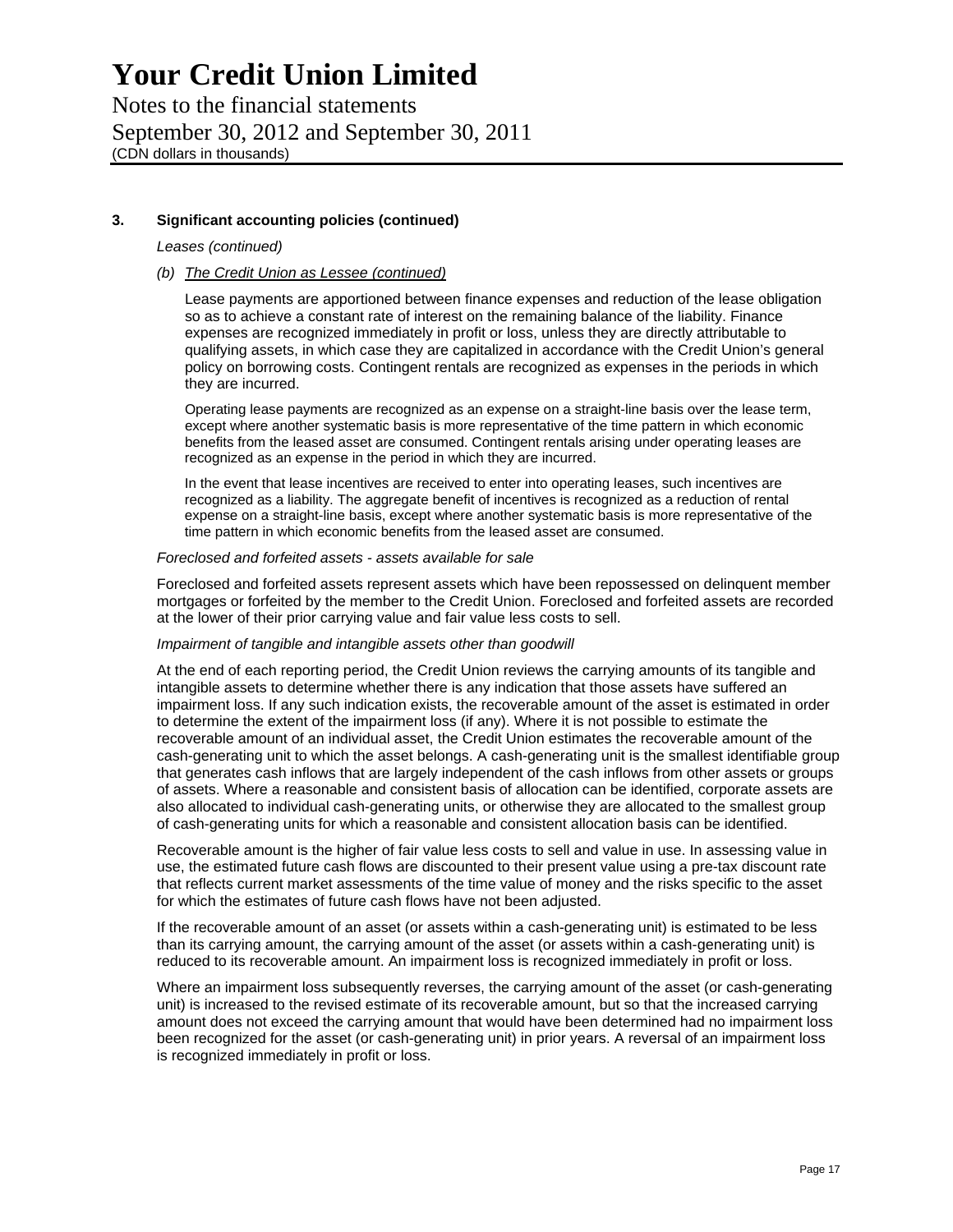Notes to the financial statements September 30, 2012 and September 30, 2011 (CDN dollars in thousands)

### **3. Significant accounting policies (continued)**

#### *Deposits from members*

Deposits from members include chequing and savings accounts, term deposits and registered savings plans and are the Credit Union's main source of funding. They are initially measured at fair value, net of transaction costs, and are subsequently measured at amortized cost using the effective interest method.

*Provisions, Contingent Liabilities and Contingent Assets* 

*(a) Provisions* 

Provisions are recognized when the Credit Union has a present obligation (legal or constructive) as a result of a past event, it is probable that the Credit Union will be required to settle the obligation, and a reliable estimate can be made of the amount of the obligation.

The amount recognized as a provision is the best estimate of the consideration required to settle the present obligation at the end of the reporting period, taking into account the risks and uncertainties surrounding the obligation. When a provision is measured using the cash flows estimated to settle the present obligation, its carrying amount is the present value of those cash flows (where the effect of the time value of money is material).

When some or all of the economic benefits required to settle a provision are expected to be recovered from a third party, a receivable is recognized as an asset if it is virtually certain that reimbursement will be received and the amount of the receivable can be measured reliably.

*(b) Onerous Contracts* 

Present obligations arising under onerous contracts are recognized and measured as provisions. An onerous contract is considered to exist where the Credit Union has a contract under which the unavoidable costs of meeting the obligations under the contract exceed the economic benefits expected to be received from the contract.

*(c) Restructurings* 

A restructuring provision is recognized when the Credit Union has developed a detailed formal plan for the restructuring and has raised a valid expectation in those affected that it will carry out the restructuring by starting to implement the plan or announcing its main features to those affected by it. The measurement of a restructuring provision includes only the direct expenditures arising from the restructuring, which are those amounts that are both necessarily entailed by the restructuring and not associated with the ongoing activities of the entity.

### *(d) Contingent liabilities acquired in a business combination*

Contingent liabilities acquired in a business combination are initially measured at fair value at the acquisition date. At the end of subsequent reporting periods, such contingent liabilities are measured at the higher of the amount that would be recognized in accordance with IAS 37 *Provisions, Contingent Liabilities and Contingent Assets* and the amount initially recognized less cumulative amortization recognized in accordance with IAS 18 *Revenue*.

### *Employee benefits*

### *(a) Short term employee benefits*

Short term employee benefits include salaries and wages, employee benefits, allowances, bonuses and burdens. Short term employee benefits are expensed as the related service is provided.

### *(b) Post-employment benefits*

The Credit Union operates a defined contribution pension plan for employees of the Cornwall branch and matches RRSP contributions for employees of the Ottawa area branches. The Credit Union's contributions are in proportion to the services rendered to the Credit Union by the employees and are recorded as an expense under 'Personnel expenses'. Unpaid contributions are recorded as a liability.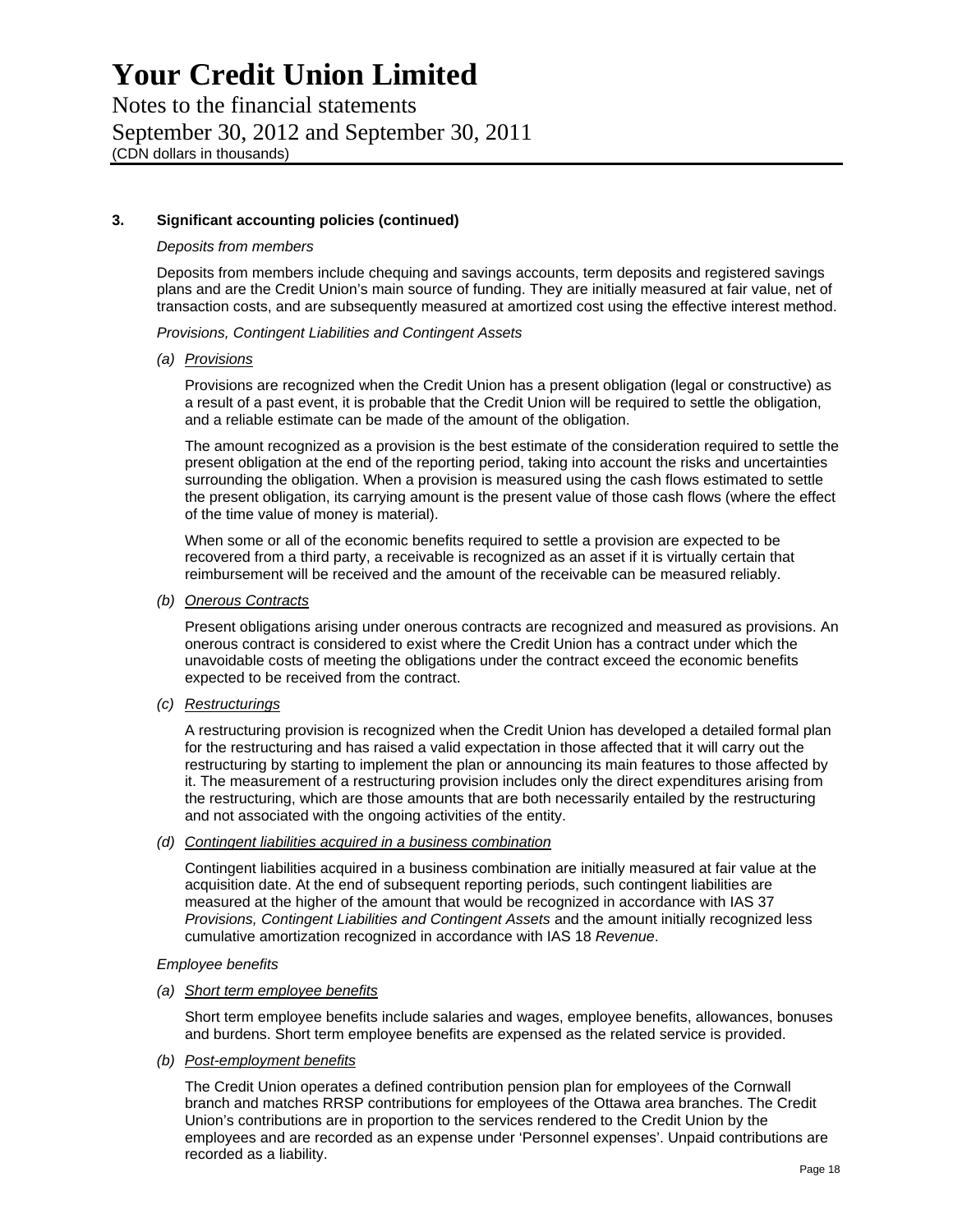Notes to the financial statements September 30, 2012 and September 30, 2011 (CDN dollars in thousands)

## **3. Significant accounting policies (continued)**

*Employee benefits (continued)* 

*(c) Termination benefits* 

Termination benefits are recognized as an expense when the Credit Union is committed without realistic probability of withdrawal to a formal detailed plan either to terminate employment before the normal retirement date or to provide termination benefits as a result of an offer made to encourage voluntary redundancy. Termination benefits for voluntarily redundancies are recognized if the Credit Union has made an offer of voluntarily redundancy, it is probable that the offer will be accepted, and the number of acceptances can be reliably estimated. If benefits are payable more than 12 months after the reporting period, they are recorded at their discounted present value.

#### *Members' shares*

Member shares issued by the Credit Union are only classified as equity to the extent that they meet the definition of a financial liability.

| Type of shares    | Classification |
|-------------------|----------------|
| Membership shares | Equity         |
| Investment shares | Liability      |

The Credit Union's shares are presented in the statement of financial position as financial liabilities or equity instruments in accordance with the substance of the contractual terms of the instruments. These shares qualify as capital for regulatory purposes. Payments of dividends on member shares presented as a financial liability are recognized as a distribution of profit or loss. Payments of dividends on member shares presented as equity are recognized as a distribution directly in equity.

Dividends are recorded when declared by the Board of Directors.

#### *Revenue recognition*

Interest income is accrued on a time basis, by reference to the principal outstanding and at the effective interest rate applicable, which is the rate that exactly discounts estimated future cash receipts through the expected life of the financial asset to that asset's net carrying amount on initial recognition.

Dividend income is recognized when the right to receive payment is established. Dividends are included in interest income on the statement of comprehensive income.

Other fees and commission income include account service fees, investment management fees, and insurance fees which are recognized over the period the services are performed.

Rental income is recognized over the period as it is contractually due.

#### *Income taxes*

Current tax assets and liabilities for the current and prior years are measured at the amount expected to be recovered from or paid to the taxation authorities. The tax rates and tax laws used to compute the amount are those that are enacted or substantively enacted as at the statement of financial position date.

Deferred tax is provided on temporary differences at the statement of financial position date between the tax bases of assets and liabilities and their carrying amounts for financial reporting purposes. Deferred tax liabilities are recognized for all taxable temporary differences, except:

- (a) Where the deferred tax liability arises from the initial recognition of goodwill or of an asset or liability in a transaction that is not a business combination and, at the time of the transaction, affects neither the accounting profit nor taxable profit or loss.
- (b) In respect of taxable temporary differences associated with investments in subsidiaries, where the timing of the reversal of the temporary differences can be controlled and it is probable that the temporary differences will not reverse in the foreseeable future.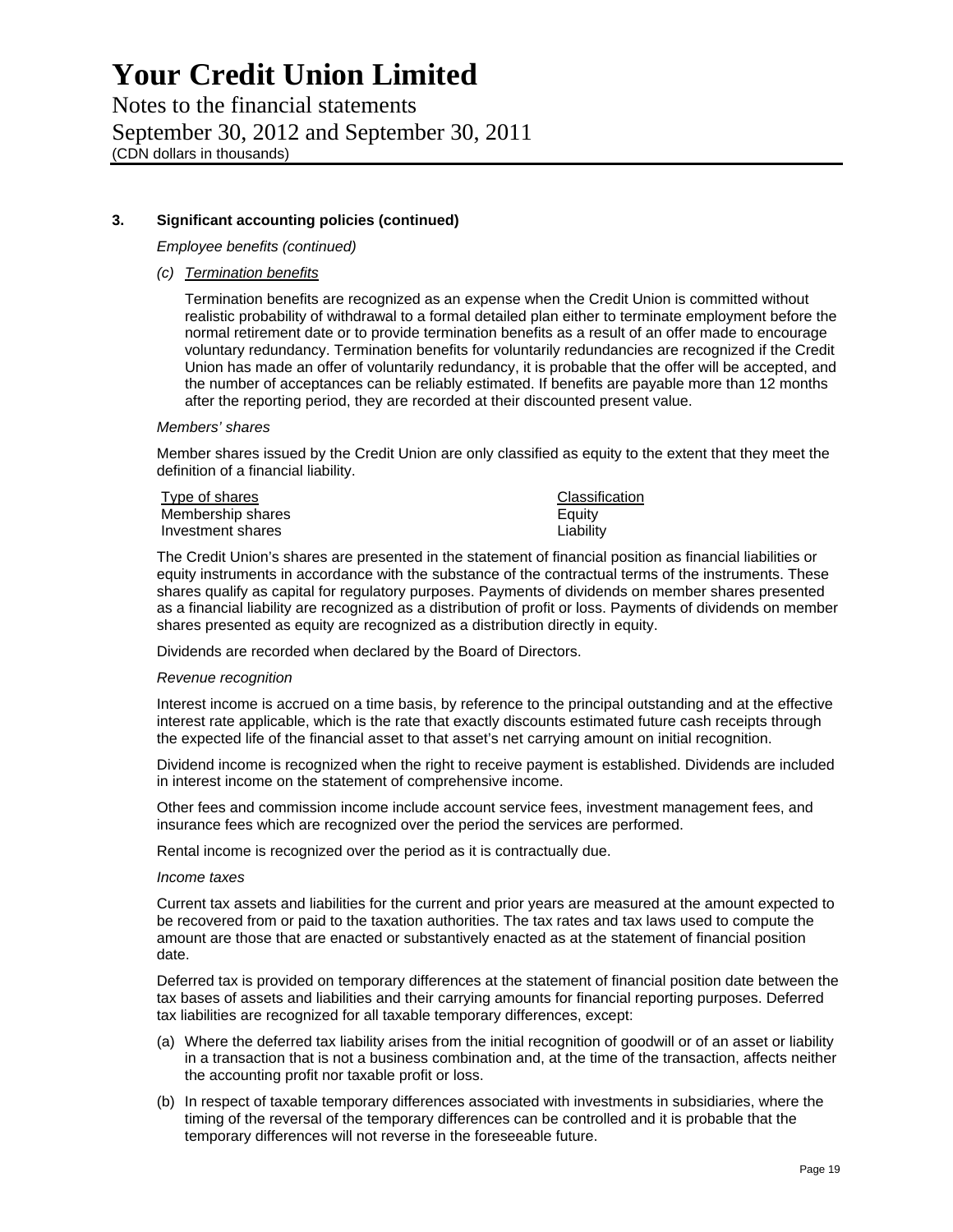Notes to the financial statements September 30, 2012 and September 30, 2011 (CDN dollars in thousands)

### **3. Significant accounting policies (continued)**

#### *Income taxes (continued)*

Deferred tax assets are recognized for all deductible temporary differences, carry forward of unused tax credits and unused tax losses, to the extent that it is probable that taxable profit will be available against which the deductible temporary differences, and the carry forward of unused tax credits and unused tax losses can be utilized except:

- (a) Where the deferred tax asset relating to the deductible temporary difference arises from the initial recognition of an asset or liability in a transaction that is not a business combination and, at the time of the transaction, affects neither the accounting profit nor taxable profit or loss.
- (b) In respect of deductible temporary differences associated with investments in subsidiaries, deferred tax assets are recognized only to the extent that it is probable that the temporary differences will reverse in the foreseeable future and taxable profit will be available against which the temporary differences can be utilized.

The carrying amount of deferred tax assets is reviewed at each statement of financial position date and reduced to the extent that it is no longer probable that sufficient taxable profit will be available to allow all or part of the deferred tax asset to be utilized. Unrecognized deferred tax assets are reassessed at each statement of financial position date and are recognized to the extent that it has become probable that future taxable profit will allow the deferred tax asset to be recovered.

Deferred tax assets and liabilities are measured at the tax rates that are expected to apply in the year when the asset is realized or the liability is settled, based on tax rates (and tax laws) that have been enacted or substantively enacted at the statement of financial position date.

Current tax and deferred tax relating to items recognized directly in equity are also recognized in equity and not in the statement of comprehensive income.

Deferred tax assets and deferred tax liabilities are offset if a legally enforceable right exists to set off current tax assets against current tax liabilities and the deferred taxes relate to the same taxable entity and the same taxation authority.

#### *Foreign currency translation*

The financial statements are presented in Canadian dollars (\$).

Transactions in foreign currencies are initially translated into Canadian dollars at the rate of exchange in effect at the date of the transaction.

Monetary assets and liabilities denominated in foreign currencies are retranslated into Canadian dollars at the rate of exchange at the statement of financial position date. Non-monetary items that are measured in terms of historical cost in a foreign currency are translated using the exchange rates as at the dates of the initial transactions. Non-monetary items measured at fair value in a foreign currency are translated using the exchange rates at the date when the fair value was determined.

Translation gains and losses are recognized immediately in profit or loss and are included in the 'other operating income' line item in the statement of comprehensive income.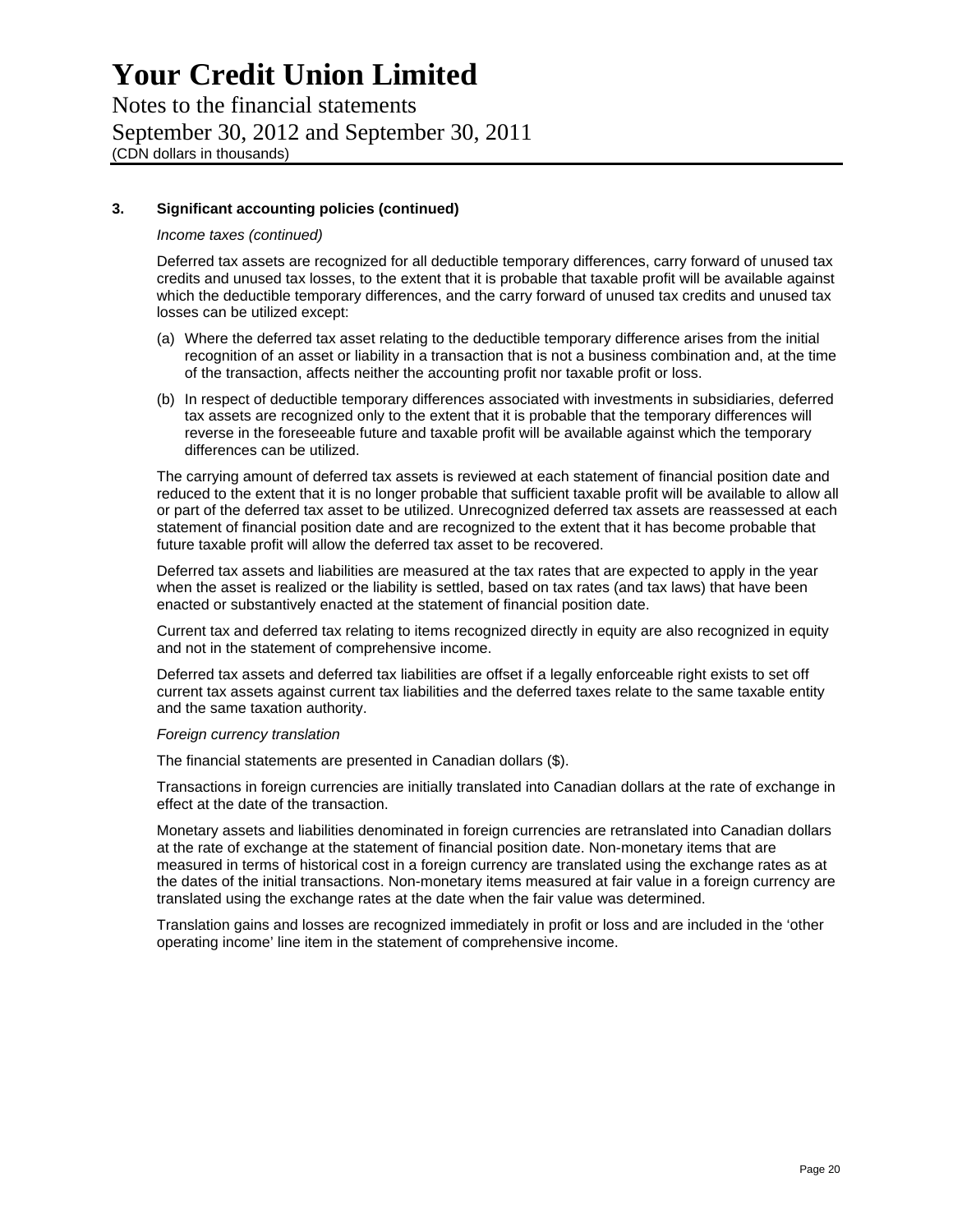Notes to the financial statements September 30, 2012 and September 30, 2011 (CDN dollars in thousands)

#### **4. Interest income**

|                                | September 30, | September 30, |
|--------------------------------|---------------|---------------|
|                                | 2012          | 2011          |
|                                |               | (Note 27)     |
|                                |               |               |
| Personal loans                 | 541           | 539           |
| Residential mortgages          | 4,695         | 5,015         |
| Commercial loans and mortgages | 2,973         | 2,582         |
|                                | 8,209         | 8,136         |

Included within the various line items under interest income for the year ended September 30, 2012 is a total of \$67 (2011 - \$19) accrued on impaired financial assets.

Total interest income reported above is calculated using the effective interest method, and relates to financial assets not carried at FVTPL.

#### **5. Interest expense**

|                               | September 30,<br>2012 | September 30,<br>2011<br>(Note 27) |
|-------------------------------|-----------------------|------------------------------------|
|                               | \$                    | S                                  |
| Chequing and savings accounts | 443                   | 876                                |
| Term deposits                 | 840                   | 645                                |
| Registered plans              | 1,406                 | 1,375                              |
| Funds borrowed from Central 1 | 86                    | 4                                  |
|                               | 2,775                 | 2,900                              |

Total interest expense reported above is calculated using the effective interest method, and relates to financial liabilities not carried at FVTPL.

### **6. Other operating income**

|                         | September 30, | September 30, |
|-------------------------|---------------|---------------|
|                         | 2012          | 2011          |
|                         |               | (Note 27)     |
|                         |               |               |
|                         |               |               |
| Commissions and fees    | 466           | 357           |
| Administration charges  | 127           | 178           |
| Rental income and other | 900           | 933           |
|                         | 1.493         | 1.468         |

All other operating income and operating expenses items detailed above relate to financial assets and liabilities that are not at FVTPL and do not include any amounts used in determining the effective interest rate.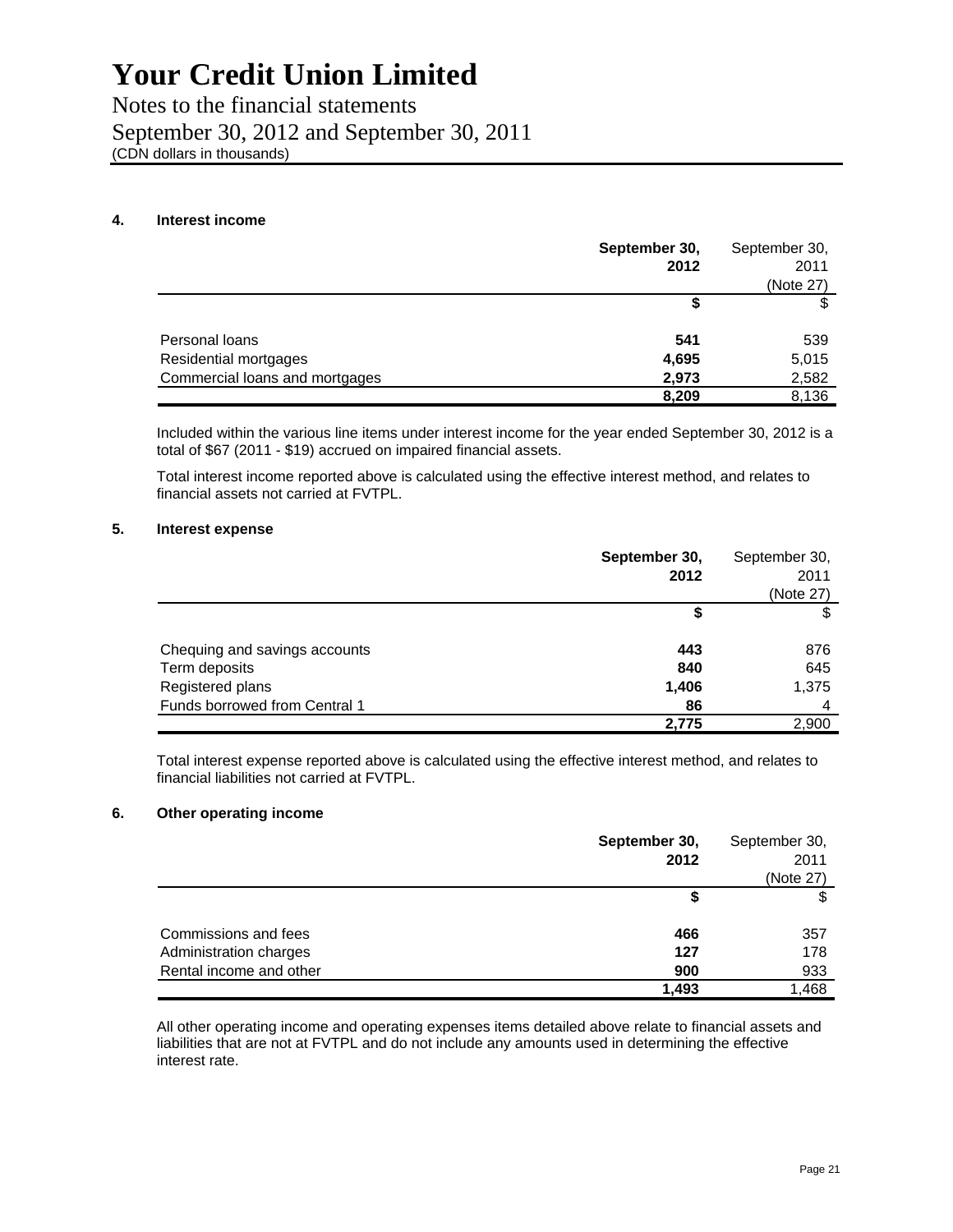Notes to the financial statements September 30, 2012 and September 30, 2011 (CDN dollars in thousands)

## **7. Cash and cash equivalents**

|                                             | September 30, | September 30, | October 1, |
|---------------------------------------------|---------------|---------------|------------|
|                                             | 2012          | 2011          | 2010       |
|                                             |               | (Note 27)     | (Note 27)  |
|                                             | S             | S             |            |
| Cash on hand, current accounts and items in |               |               |            |
| transit                                     | 4,250         | 7,466         | 8,936      |
| Short-term deposits                         | -             | 1,005         | 14,364     |
|                                             | 4,250         | 8.471         | 23,300     |

The average yield on the above accounts as at September 30, 2012 is 1.2% (September 30, 2011 - 1.2%; October 1, 2011 - 1.3%).

### **8. Investments**

The following tables provide information on the investments held by the Credit Union.

*Debt securities* 

| September 30, | September 30, | October 1, |
|---------------|---------------|------------|
| 2012          | 2011          | 2010       |
|               | (Note 27)     | (Note 27)  |
| \$            | \$            | \$         |
|               |               |            |
| 1,274         | 5,396         | 3,079      |
| 12,602        | 12,867        | 15,004     |
| 13,876        | 18,263        | 18,083     |
| 13,876        | 18,263        | 18,083     |
|               |               |            |

*Equity instruments* 

|                                               | September 30, | September 30, | October 1, |
|-----------------------------------------------|---------------|---------------|------------|
|                                               | 2012          | 2011          | 2010       |
|                                               |               | (Note 27)     | (Note 27)  |
|                                               | \$            | \$            | \$         |
| Available-for-sale                            |               |               |            |
| Central 1 Credit Union - Class A shares       | 690           | 496           | 455        |
| Central 1 Credit Union - Class E shares       | 936           | 936           | 936        |
| Credit Union Central of Ontario - shares      |               |               | 6          |
| Fair value through profit or loss             |               |               |            |
| <b>CUCO Co-operative Association - shares</b> | 6             | 6             |            |
| CUCO Co-operative Association - Class B       |               |               |            |
| investment shares                             | 1,088         | 987           |            |
| Asset-backed commercial paper - LP            |               |               | 891        |
| <b>Carrying value</b>                         | 2,720         | 2,425         | 2,288      |
| <b>Total carrying value</b>                   | 16,596        | 20.688        | 20.371     |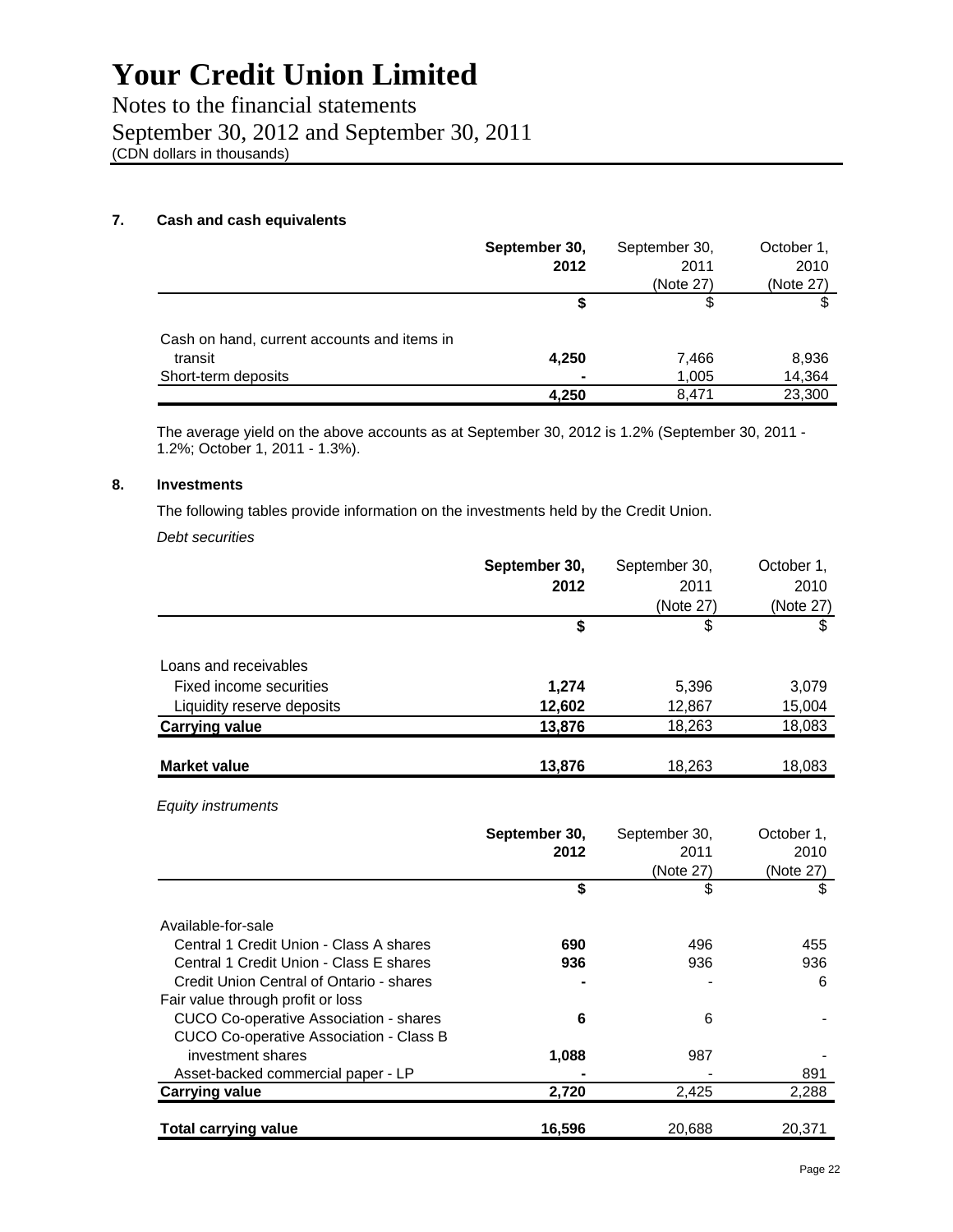Notes to the financial statements September 30, 2012 and September 30, 2011 (CDN dollars in thousands)

### **8. Investments (continued)**

#### *Central 1 Credit Union - liquidity reserve deposit*

As a condition of maintaining membership in Central 1 in good standing, the Credit Union is required to maintain on deposit in Central 1 an amount equal to 6% of the total assets as at each month end. At maturity, these deposits are reinvested at market rates for various terms as determined by management. The deposit can be withdrawn only if there is a sufficient reduction in the Credit Union's assets or upon withdrawal of membership from Central 1.

#### *Shares in Central 1 Credit Union*

As a condition of maintaining membership in Central 1, the Credit Union is required to maintain an investment in shares of Central 1. These shares are dividend bearing. No market exists for shares of Central 1 except that they may be surrendered on withdrawal from membership for proceeds equal to the paid-in value, to be received in accordance with Central 1 by-law providing for the redemption of its share capital. In addition, the member credit unions are subject to additional capital calls at the discretion of the Board of Directors.

In addition to the above, Central 1 Class A shares are subject to an annual rebalancing mechanism and are issued and redeemable at par value.

The Credit Union classified these shares as available-for-sale. As no market exists for shares of Central 1 and the fair value of these shares cannot be reliably measured, the Credit Union holds these shares at cost, subject to a review for impairment. The Credit Union has no intention of withdrawing from membership in Central 1.

#### *Credit Union Central of Ontario Co-operative Association ("CUCO Co-op")*

In June 2011, credit unions approved the restructuring of Credit Union Central of Ontario Limited ("CUCO") to discontinue as a regulated financial institution under the Act; to continue as a cooperative under the Canada Cooperatives Act; and to purchase the investment portfolio and certain other assets and liabilities of ABCP 2008 Limited Partnership ("LP"). CUCO officially became CUCO Co-op on August 17, 2011. The transaction that occurred was treated as an exchange of instruments whereby the LP transferred its assets to CUCO Co-op in exchange for Investment Shares which the LP then distributed to its unit holders. CUCO Co-op Membership Shares and Investment Shares will be held in virtually the same proportion by each credit union unit holder. The Membership Shares and Investment Shares will rank pari-passu on liquidation of CUCO Co-op. Distributions and dividends on the Membership Shares and Investment Shares will be at the discretion of the CUCO Co-op Board of Directors. Neither class of share can be redeemed or transferred without Co-op Board approval. The LP was subsequently dissolved and LP units were cancelled.

#### *(a) Shares in Credit Union Central of Ontario Co-operative Association ("CUCO Co-op")*

As a result of the restructuring noted above, the Credit Union's CUCO shares were continued as CUCO Co-op shares. The Credit Union classified these shares as available-for-sale. As no market exists for shares of CUCO Co-op and the fair value of these shares cannot be reliably measured the Credit Union holds these shares at cost, subject to review for impairment. The Credit Union does not have the discretion to sell or otherwise dispose of these shares.

#### *(b) Class B Investment Shares in Credit Union Central of Ontario Co-operative Association ("CUCO Co-op")*

As a result of the restructuring noted above, in September 2011, the LP distributed to the Credit Union its proportionate share of LP units as CUCO Co-op Class B Investment Shares. The Credit Union classified these investment shares as fair value through profit and loss (held for trading). The Credit Union continues to monitor the investment on a go forward basis. Possible changes that could have a material impact on the future value of the assets held by CUCO Co-op include the following: (i) current economic conditions; and (ii) future developments related to the liquidity of the underlying assets. Included in income is \$187 (2011 - \$144) related to fair value remeasurements related to these shares.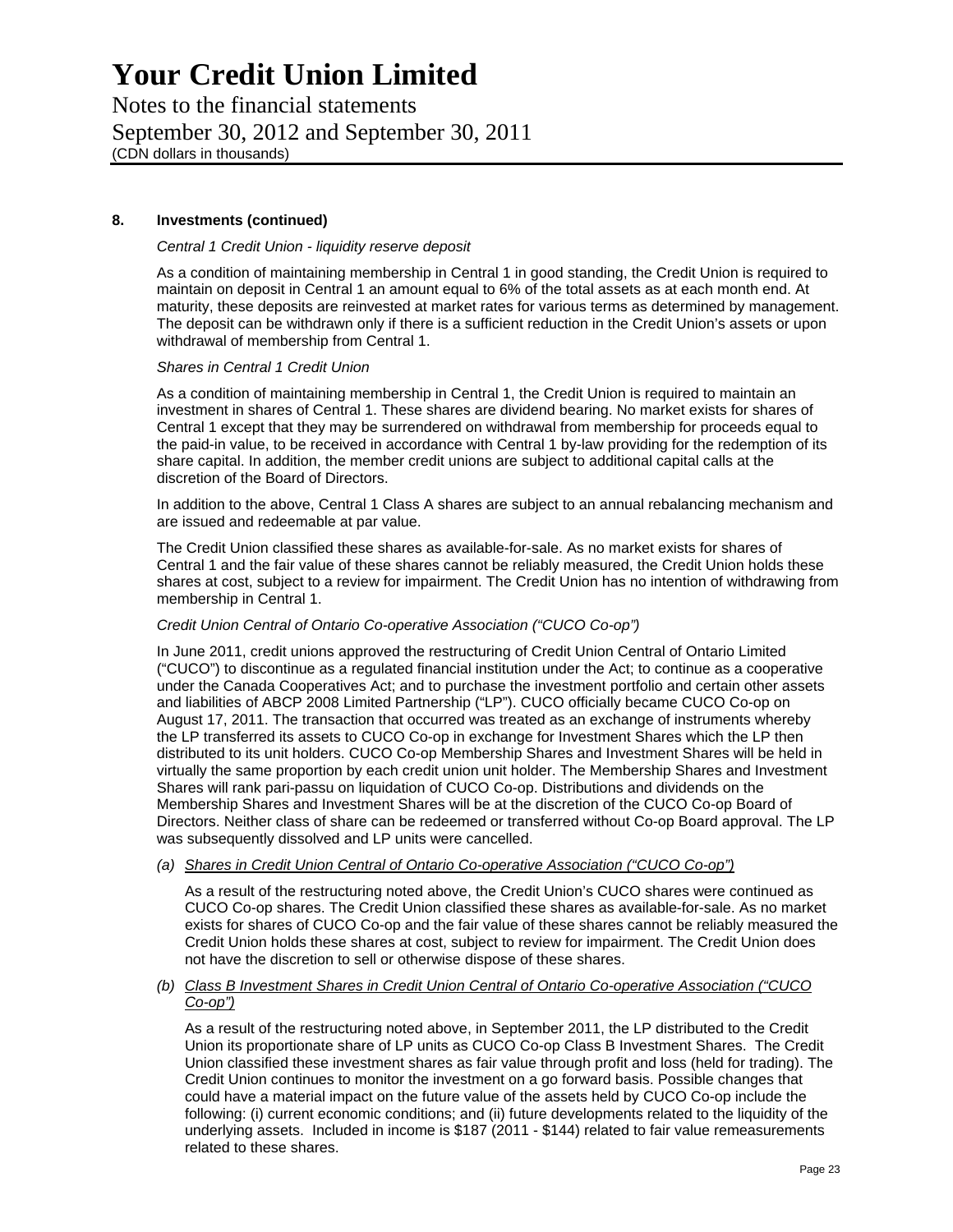Notes to the financial statements September 30, 2012 and September 30, 2011 (CDN dollars in thousands)

### **9. Loans to members**

|                                              | September 30, | September 30, | October 1. |
|----------------------------------------------|---------------|---------------|------------|
|                                              | 2012          | 2011          | 2010       |
|                                              |               | (Note 27)     | (Note 27)  |
|                                              | \$            | \$            | S          |
| Residential mortgages                        | 120,263       | 110,549       | 114,343    |
| Commercial loans and mortgages               | 49,357        | 44.169        | 36,170     |
| Personal loans                               | 7,681         | 7,263         | 8,578      |
| Assets held for sale (residential mortgages) | 355           | 464           |            |
|                                              | 177,656       | 162,445       | 159,091    |
| Less: allowance for impaired loans (Note 10) | (988)         | (901)         | (838)      |
|                                              | 176,668       | 161,544       | 158,253    |
| Accrued interest receivable                  | 365           | 259           | 224        |
| Net loans to members                         | 177.033       | 161.803       | 158.477    |

The loan classifications set out above are as defined in the Regulations to the Act.

Mortgages are repayable in monthly blended principal and interest installments over a maximum term of five years based on a maximum amortization period of twenty-five years. Mortgages are secured by residential properties.

Commercial loans and personal loans, including line of credit loans, are repayable to the Credit Union in monthly blended principal and interest instalments over a maximum term of five years, except for line of credit loans which are repayable on a revolving credit basis and require minimum monthly payments. All loans, except for mortgage loans, are open and, at the option of the borrower, may be repaid at any time without notice. Types of collateral generally obtained by the Credit Union include, but are not limited to, the following: member's personal property such as vehicles; cash and marketable securities; mortgage charges; fixed, floating or specific general security agreements; and personal guarantees.

#### *Assets held for sale*

Property acquired by foreclosure or forfeit and held for resale is recorded at the lower of the prior carrying amount and fair value less costs to sell. Such investments are intended to be sold as soon as practicable. Revenues and costs related to the investment are booked as an adjustment to the carrying value of the investment.

#### *Credit quality of loans*

A breakdown of the security held on a portfolio basis is as follows:

|                                                   | September 30, | September 30, |
|---------------------------------------------------|---------------|---------------|
|                                                   | 2012          | 2011          |
|                                                   |               | (Note 27)     |
|                                                   |               |               |
| Unsecured loans                                   | 7,681         | 7,263         |
| Mortgages secured by residential properties       | 120,618       | 111,013       |
| Commercial loans secured by commercial properties | 49,357        | 44,169        |
|                                                   | 177,656       | 162,445       |
|                                                   |               |               |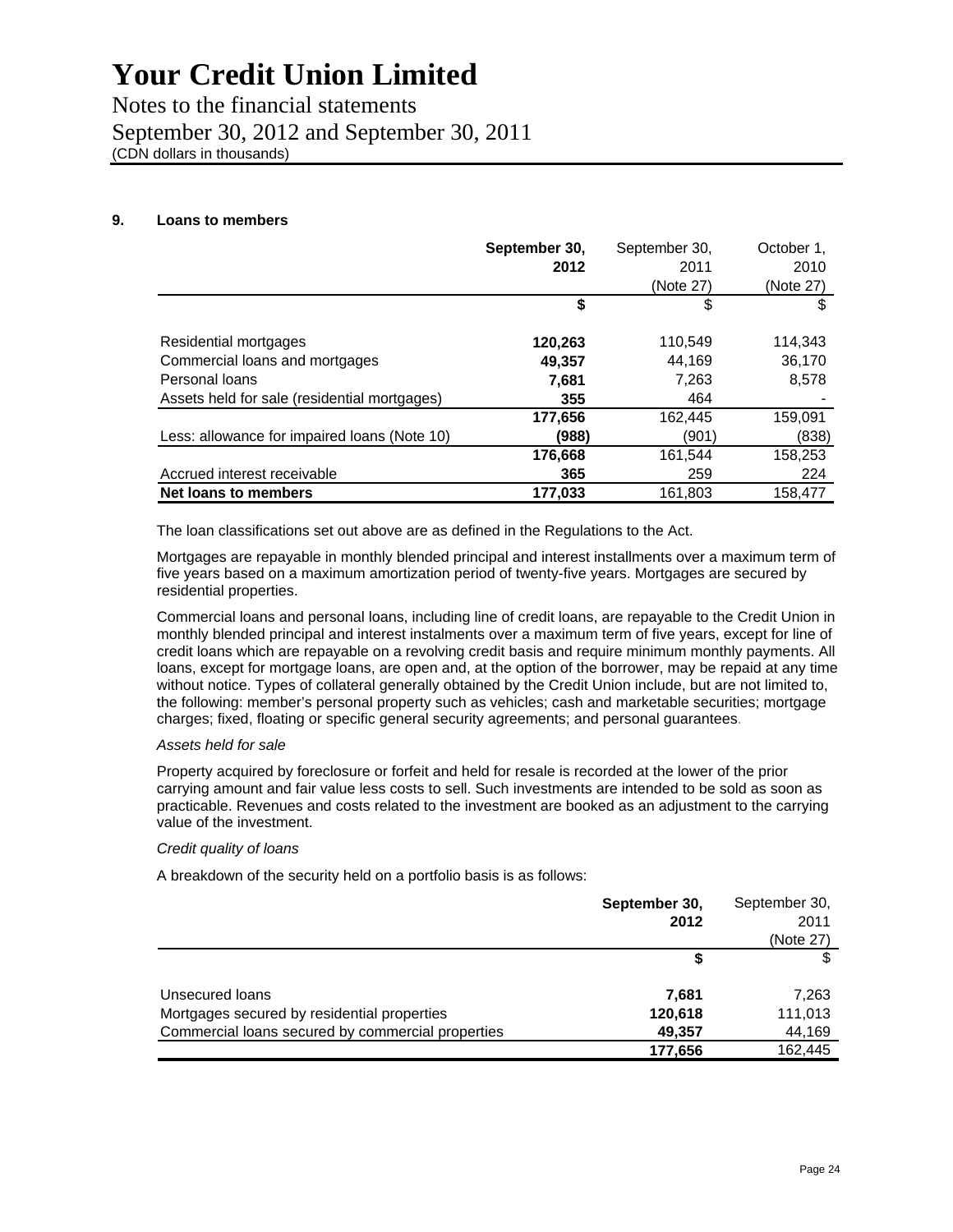Notes to the financial statements September 30, 2012 and September 30, 2011 (CDN dollars in thousands)

#### **9. Loans to members**

#### *Concentration of risk*

The Credit Union has exposure to groupings of individual loans which concentrate risk and create exposure to particular segments. The maximum exposure to credit risk of loans to members at September 30 by loan type is as follows:

|                                                   | September 30, | September 30, |
|---------------------------------------------------|---------------|---------------|
|                                                   | 2012          | 2011          |
|                                                   |               | (Note 27)     |
|                                                   |               |               |
| Unsecured loans                                   | 7.681         | 7,263         |
| Residential mortgages - uninsured                 | 96,736        | 85,484        |
| Residential mortgages - insured through CMHC      | 23,882        | 25,529        |
| Commercial loans secured by commercial properties | 49,357        | 44,169        |
|                                                   | 177,656       | 162.445       |

#### *Loan commitments*

The Credit Union has authorized additional credit loans, which are unutilized at September 30, 2012, for a sum of \$43,844 (September 30, 2011 - \$41,495; October 1, 2010 - \$40,465). See Note 26 for additional disclosures related to management's policies and procedures to manage its credit risk.

As at September 30, 2012, the Credit Union was committed to the issuance of new personal loans, residential mortgages and commercial loans and mortgages to members of \$7,842 (September 30, 2011 - \$10,539; October 1, 2010 - \$10,979).

The activity in the allowance for impaired loans is summarized as follows:

|                              |          |                  |                   | September 30, | September 30, |
|------------------------------|----------|------------------|-------------------|---------------|---------------|
|                              |          |                  |                   | 2012          | 2011          |
|                              |          |                  |                   |               | (Note 27)     |
|                              | Personal | <b>Mortgages</b> | <b>Commercial</b> | <b>Total</b>  | Total         |
|                              | \$       | \$               | \$                | \$            | \$            |
| Balance, beginning of year   | 292      | 15               | 594               | 901           | 838           |
| Collection of loans          |          |                  |                   |               |               |
| previously written-off       | 30       |                  |                   | 30            | 25            |
| Loans written-off as         |          |                  |                   |               |               |
| uncollectible                | (40)     | (5)              |                   | (45)          | (145)         |
| Provision for impaired loans | (64)     | 85               | 81                | 102           | 183           |
| Balance, end of year         | 218      | 95               | 675               | 988           | 901           |
| Aggregate impaired loans,    |          |                  |                   |               |               |
| end of year                  | 58       | 951              | 2,105             | 3,114         | 1,218         |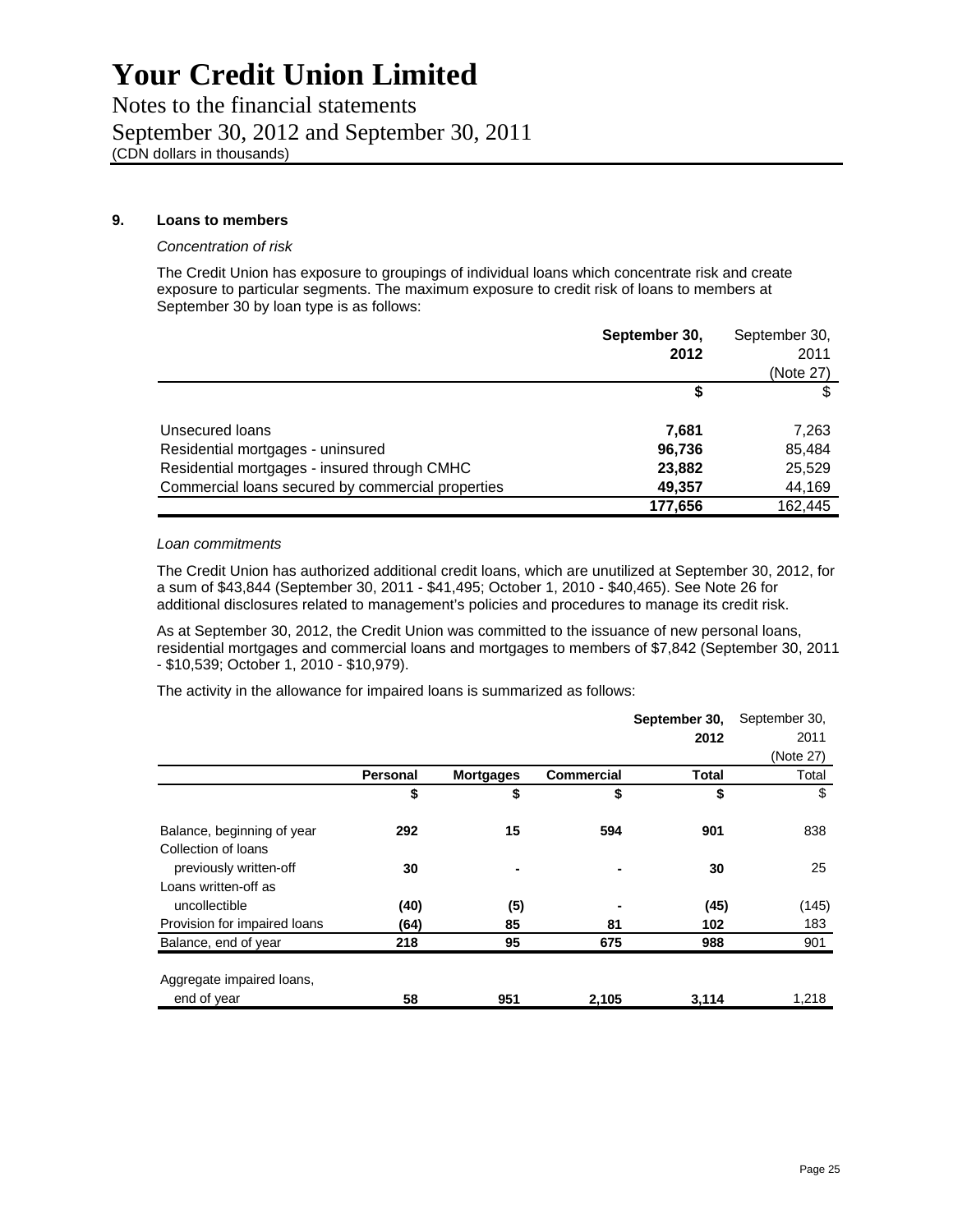Notes to the financial statements September 30, 2012 and September 30, 2011 (CDN dollars in thousands)

### **10. Allowance for impaired loans**

Credit quality of member loans is summarized as follows:

|                                   |                 |                  |                   | <b>Total</b> |
|-----------------------------------|-----------------|------------------|-------------------|--------------|
|                                   | <b>Personal</b> | <b>Mortgages</b> | <b>Commercial</b> | 2012         |
|                                   | \$              | \$               | \$                |              |
| Neither past due (1) nor impaired | 7,532           | 115,757          | 47,151            | 170,440      |
| Past due but not impaired         | 91              | 3,910            | 101               | 4,102        |
| Impaired                          | 58              | 951              | 2,105             | 3,114        |
|                                   | 7,681           | 120,618          | 49,357            | 177,656      |
| Less: specific allowances         | 58              | 75               | 202               | 335          |
|                                   | 7,623           | 120,543          | 49,155            | 177,321      |
| Less: collective allowance        | 160             | 20               | 473               | 653          |
|                                   | 7,463           | 120.523          | 48.682            | 176.668      |

 $<sup>(1)</sup>$  A loan is considered to be past due when the counterparty has not made a payment the day of the contractual</sup> payment date.

|                                   |          |           |            | Total   |
|-----------------------------------|----------|-----------|------------|---------|
|                                   | Personal | Mortgages | Commercial | 2011    |
|                                   | \$       | \$        | \$         |         |
| Neither past due (1) nor impaired | 7,111    | 107,946   | 43,999     | 159,056 |
| Past due but not impaired         | 64       | 2,092     | 15         | 2,171   |
| Impaired                          | 84       | 980       | 154        | 1,218   |
|                                   | 7,259    | 111,018   | 44,168     | 162,445 |
| Less: specific allowances         | 84       | 5         | 154        | 243     |
|                                   | 7,175    | 111,013   | 44,014     | 162,202 |
| Less: collective allowance        | 208      | 10        | 440        | 658     |
|                                   | 6,967    | 111,003   | 43,574     | 161,544 |

Member loans past due but not impaired:

|          |                  |                   | <b>Total</b> |
|----------|------------------|-------------------|--------------|
| Personal | <b>Mortgages</b> | <b>Commercial</b> | 2012         |
|          |                  |                   |              |
|          |                  |                   |              |
| 60       | 3,789            | 101               | 3,950        |
| 31       | 121              |                   | 152          |
| 91       | 3,910            | 101               | 4.102        |
|          |                  |                   |              |

Note: Includes fully secured loans for which, in the opinion of management, there is no reasonable doubt as to ultimate collectability of the principal or interest.

|                           |          |           |                | Total |
|---------------------------|----------|-----------|----------------|-------|
|                           | Personal | Mortgages | Commercial     | 2011  |
|                           |          |           | 3              |       |
| Past due but not impaired |          |           |                |       |
| Under 30 days             | 15       | 1,584     | 15             | 1,614 |
| 30 to 89 days             | 49       | 508       | $\blacksquare$ | 557   |
| Total                     | 64       | 2.092     | 15             |       |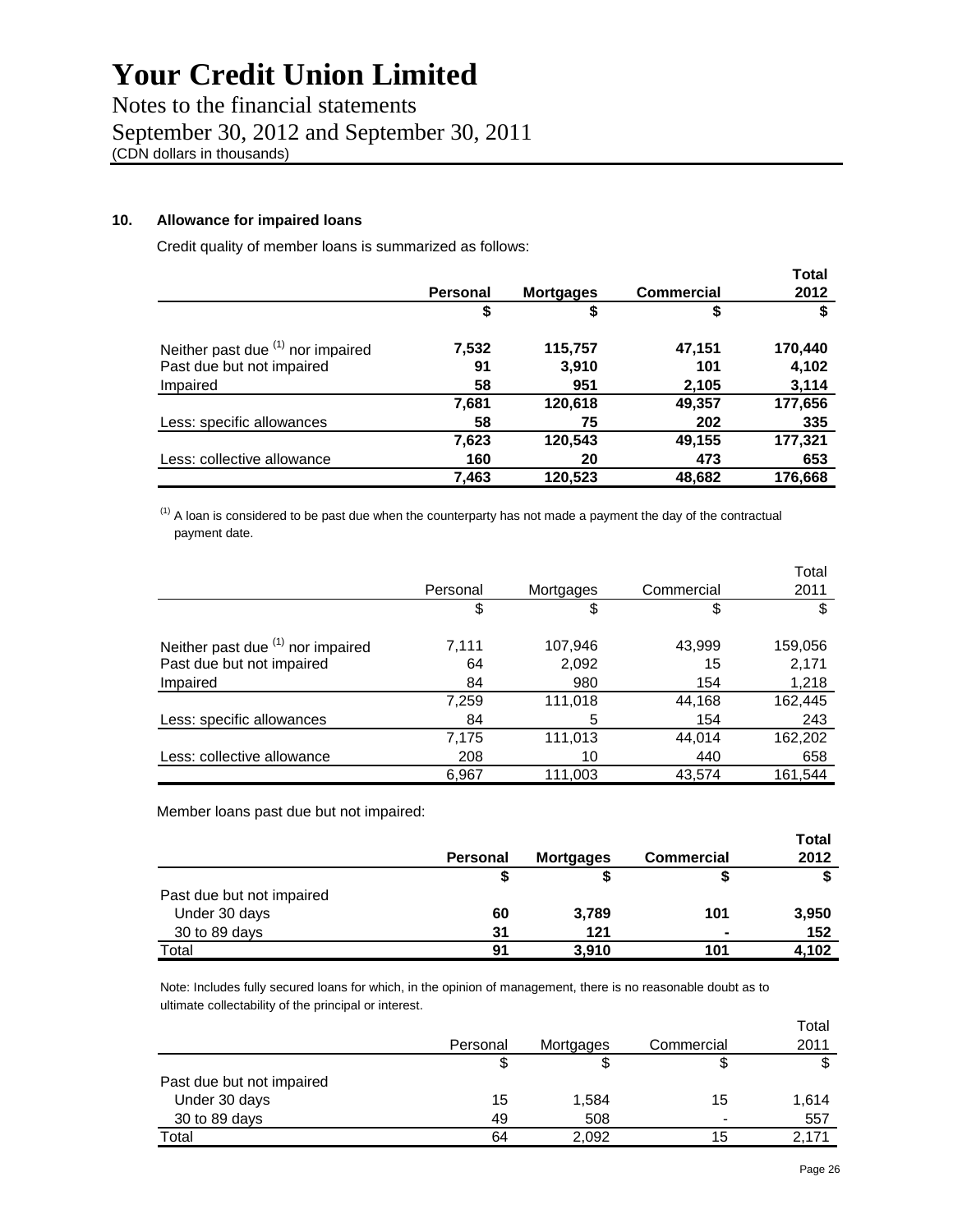Notes to the financial statements September 30, 2012 and September 30, 2011 (CDN dollars in thousands)

### **11. Derivative financial instruments**

### *Indexed linked term deposits*

At September 30, 2012, the Credit Union has issued \$7,028 (September 30, 2011 - \$7,452; October 1, 2010 - \$7,458) of index-linked term deposits (registered and non-registered deposits) to its members. These term deposits have maturities of 3 and 5 years and pay interest to the depositors at the end of the term, based on the performance of various Toronto Stock Exchange ("TSX") indices. The embedded derivative associated with these deposits are presented in liabilities and have a fair value of \$335 (September 30, 2011 - \$470; October 1, 2010 - \$592).

The Credit Union has entered into hedge agreements with Central 1 to offset the exposure to the indices associated with these products. The Credit Union pays Central 1 a fixed amount on the face value of these term deposit products. At the end of the respective terms, the Credit Union receives payments from Central 1 equal to the amount required to be paid to the depositors based on the performance of the specified TSX indices. As at September 30, 2012, the Credit Union entered into such contracts on indexed linked term deposits for a total of \$7,028 (September 30, 2011 - \$7,452; October 1, 2010 - \$7,458).

## **12. Property and equipment**

|                                 |                          |                  | <b>Furniture and</b> | <b>Computer equipment</b> | Leasehold    | Total     |
|---------------------------------|--------------------------|------------------|----------------------|---------------------------|--------------|-----------|
|                                 | Land                     | <b>Buildings</b> | Equipment            | and ATMs                  | Improvements | 2012      |
|                                 | \$                       | \$               | \$                   | \$                        | \$           | \$        |
| Cost                            |                          |                  |                      |                           |              |           |
| Balance, beginning of year      | 456                      | 5,115            | 880                  | 1,429                     | 31           | 7,911     |
| <b>Additions</b>                |                          | 386              |                      | 106                       |              | 492       |
| <b>Disposals</b>                | (25)                     | (111)            | (18)                 | (184)                     |              | (338)     |
| Balance, end of year            | 431                      | 5,390            | 862                  | 1,351                     | 31           | 8,065     |
|                                 |                          |                  |                      |                           |              |           |
| <b>Accumulated depreciation</b> |                          |                  | 549                  | 874                       | 14           | 2,683     |
| Balance, beginning of year      |                          | 1,246<br>131     | 72                   | 220                       |              | 426       |
| Depreciation expense            |                          | 20               |                      |                           | 3            | 20        |
| Impairments                     |                          |                  |                      |                           |              |           |
| <b>Disposals</b>                |                          | (32)             | (12)                 | (174)                     |              | (218)     |
| Balance, end of year            |                          | 1,365            | 609                  | 920                       | 17           | 2,911     |
| Net book value                  | 431                      | 4,025            | 253                  | 431                       | 14           | 5,154     |
|                                 |                          |                  | Furniture and        | Computer equipment        | Leasehold    | Total     |
|                                 | Land                     | <b>Buildings</b> | Equipment            | and ATMs                  | Improvements | 2011      |
|                                 |                          |                  |                      |                           |              | (Note 27) |
|                                 | \$                       | \$               | \$                   | \$                        | \$           | \$        |
| Cost                            |                          |                  |                      |                           |              |           |
| Balance, beginning of year      | 456                      | 5,100            | 902                  | 1,203                     | 31           | 7,692     |
| <b>Additions</b>                |                          | 15               | 17                   | 354                       |              | 386       |
| <b>Disposals</b>                |                          |                  | (39)                 | (128)                     |              | (167)     |
| Balance, end of year            | 456                      | 5,115            | 880                  | 1,429                     | 31           | 7,911     |
| <b>Accumulated depreciation</b> |                          |                  |                      |                           |              |           |
| Balance, beginning of year      |                          | 1,098            | 492                  | 710                       | 10           | 2,310     |
| Depreciation expense            |                          | 148              | 74                   | 214                       | 3            | 439       |
| Impairments                     |                          |                  |                      |                           |              |           |
| <b>Disposals</b>                |                          |                  | (17)                 | (50)                      |              | (67)      |
| Balance, end of year            | $\overline{\phantom{a}}$ | 1.246            | 549                  | 874                       | 13           | 2,682     |
|                                 |                          |                  |                      |                           |              |           |
| Net book value                  | 456                      | 3,869            | 331                  | 555                       | 18           | 5,229     |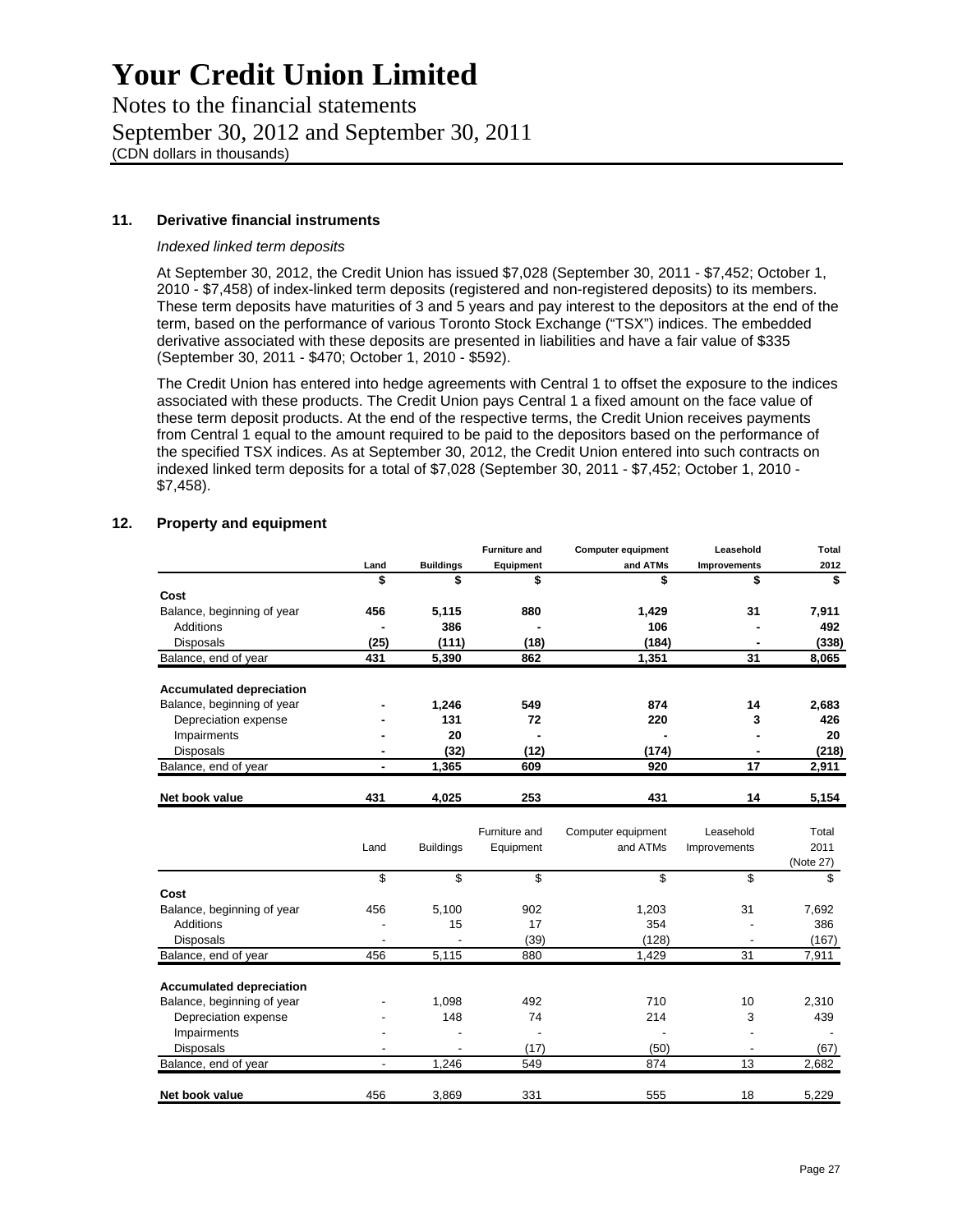Notes to the financial statements September 30, 2012 and September 30, 2011 (CDN dollars in thousands)

#### **12. Property and equipment (continued)**

As the result of an extensive market condition and branch review process, the Credit Union's Chamberlain Avenue property in Ottawa was listed for sale in November 2012. The Credit Union is considering a number of options for the operation and accommodation of its corporate operations and Chamberlain Branch retail space. The land and building housing the former Cardinal branch is also available for sale.

#### **13. Other assets**

|                                                  | September 30, | September 30, | October 1, |
|--------------------------------------------------|---------------|---------------|------------|
|                                                  | 2012          | 2011          | 2010       |
|                                                  |               | (Note 27)     | (Note 27)  |
|                                                  |               |               |            |
| Accounts receivable                              | 75            | 57            | 66         |
| Derivative financial instrument assets (Note 11) | 335           | 470           | 592        |
| Prepaid expenses                                 | 679           | 659           | 741        |
|                                                  | 1,089         | 1,186         | 1,399      |

#### **14. Deposits from members**

|                               | September 30, | September 30, | October 1, |
|-------------------------------|---------------|---------------|------------|
|                               | 2012          | 2011          | 2010       |
|                               |               | (Note 27)     | (Note 27)  |
|                               | \$            | \$            |            |
| Savings and chequing accounts | 84,937        | 86,449        | 99,838     |
| Term deposits                 | 29,653        | 27,459        | 28,216     |
| Registered plans              | 67,389        | 66,489        | 67,152     |
|                               | 181,979       | 180,397       | 195,206    |
| Accrued interest              | 1,129         | 1,159         | 1,122      |
|                               | 183,108       | 181,556       | 196,328    |

#### *Term deposits*

Term deposits for periods of one to five years generally may not be withdrawn, prior to maturity, without penalty. Term deposits for periods less than one year may be withdrawn after 30 days, subject to an interest reduction.

Withdrawal privileges on all deposit accounts are subject to the overriding right of the Board of Directors to impose a waiting period.

#### *Registered retirement plans*

The Credit Union is the self-trustee for the registered retirement plans offered to members. Members' contributions to these plans, as well as income earned on them, are deposited in the Credit Union. On withdrawal, payment of the plan proceeds is made to the members, or the parties designated by them, by the Credit Union.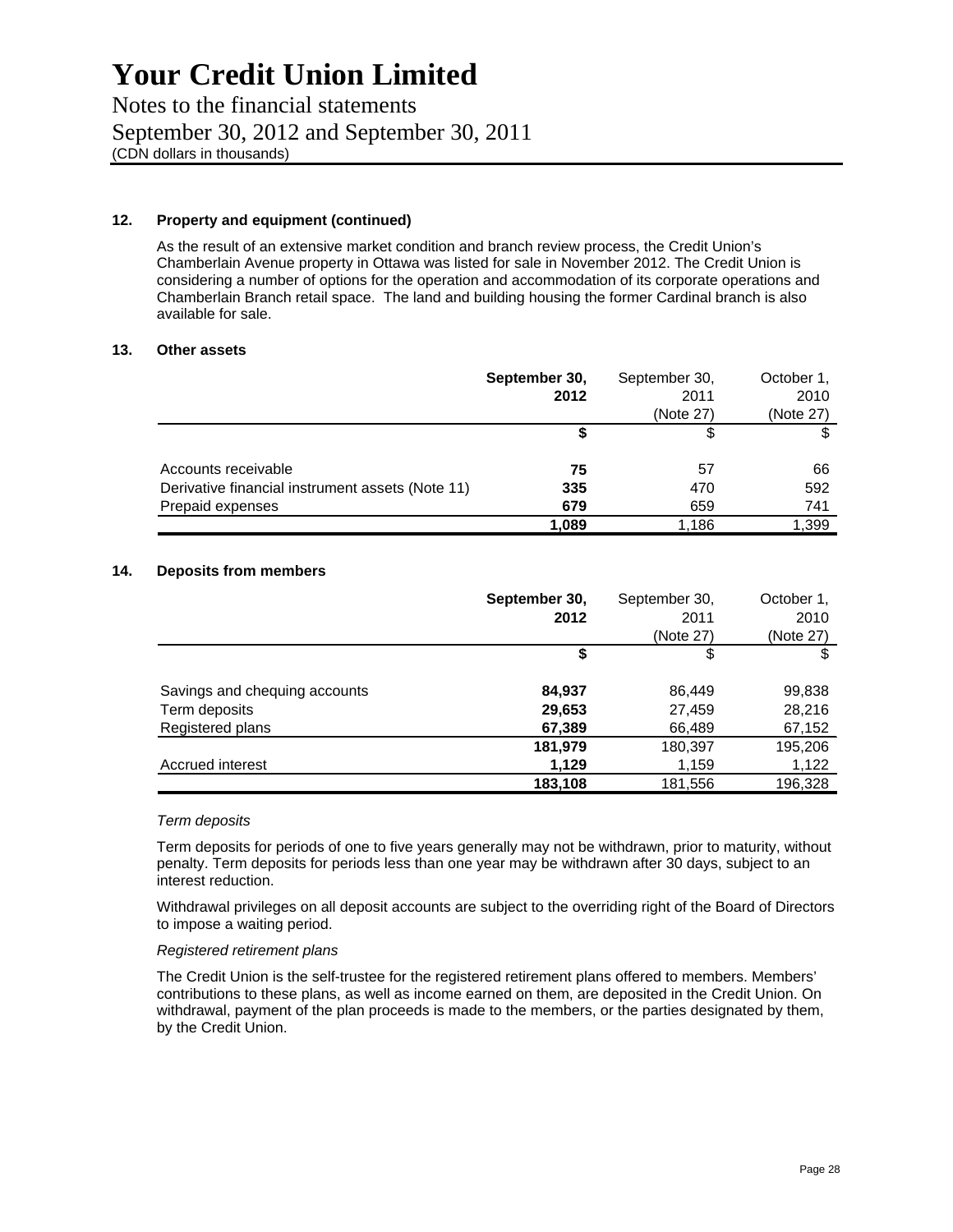Notes to the financial statements September 30, 2012 and September 30, 2011 (CDN dollars in thousands)

### **15. Other liabilities**

|                                                       | September 30, | September 30, | October 1, |
|-------------------------------------------------------|---------------|---------------|------------|
|                                                       | 2012          | 2011          | 2010       |
|                                                       |               | (Note 27)     | (Note 27)  |
|                                                       |               | S             |            |
| Accounts payable and accrued liabilities              | 1,009         | 1,063         | 1,168      |
| Derivative financial instrument liabilities (Note 11) | 335           | 470           | 592        |
|                                                       | 1.344         | 1.533         | 1.760      |

### **16. Borrowings**

|                                                                                                                            | September 30,<br>2012 | September 30,<br>2011<br>(Note 27) | October 1,<br>2010<br>(Note 27) |
|----------------------------------------------------------------------------------------------------------------------------|-----------------------|------------------------------------|---------------------------------|
|                                                                                                                            |                       | S                                  |                                 |
| Central1 term loans, interest at 1.75%, maturing<br>October 4 - 26, 2012<br>Central1 term loan, interest at 1.5%, maturing | 8.000                 |                                    |                                 |
| November 21, 2011                                                                                                          |                       | 3,000                              |                                 |
|                                                                                                                            | 8.000                 | 3,000                              |                                 |

The Credit Union has available credit facilities with Central 1 in the amount of \$9,815 and a contingent term loan with Central 1 in the amount of \$1,250 to cover shortfalls in cash resources.

The Board of Directors has set an overall borrowing limit of \$11,065.

These credit facilities are secured by an assignment of book debts and a general security agreement covering all assets of the Credit Union. The contingent term loan is secured by an assignment of \$1,250 of investments of the Credit Union.

### **17. Pension plan**

The Credit Union maintains a defined contribution pension plan for employees of the Cornwall branch and matches RRSP contributions for employees of the Ottawa area branches and corporate departments. The total expense recognized in the statement of comprehensive income for the defined contribution plan and RRSP matching program is \$130 (2011 - \$112), which represents the total cash amount paid or payable by the Credit Union during the year.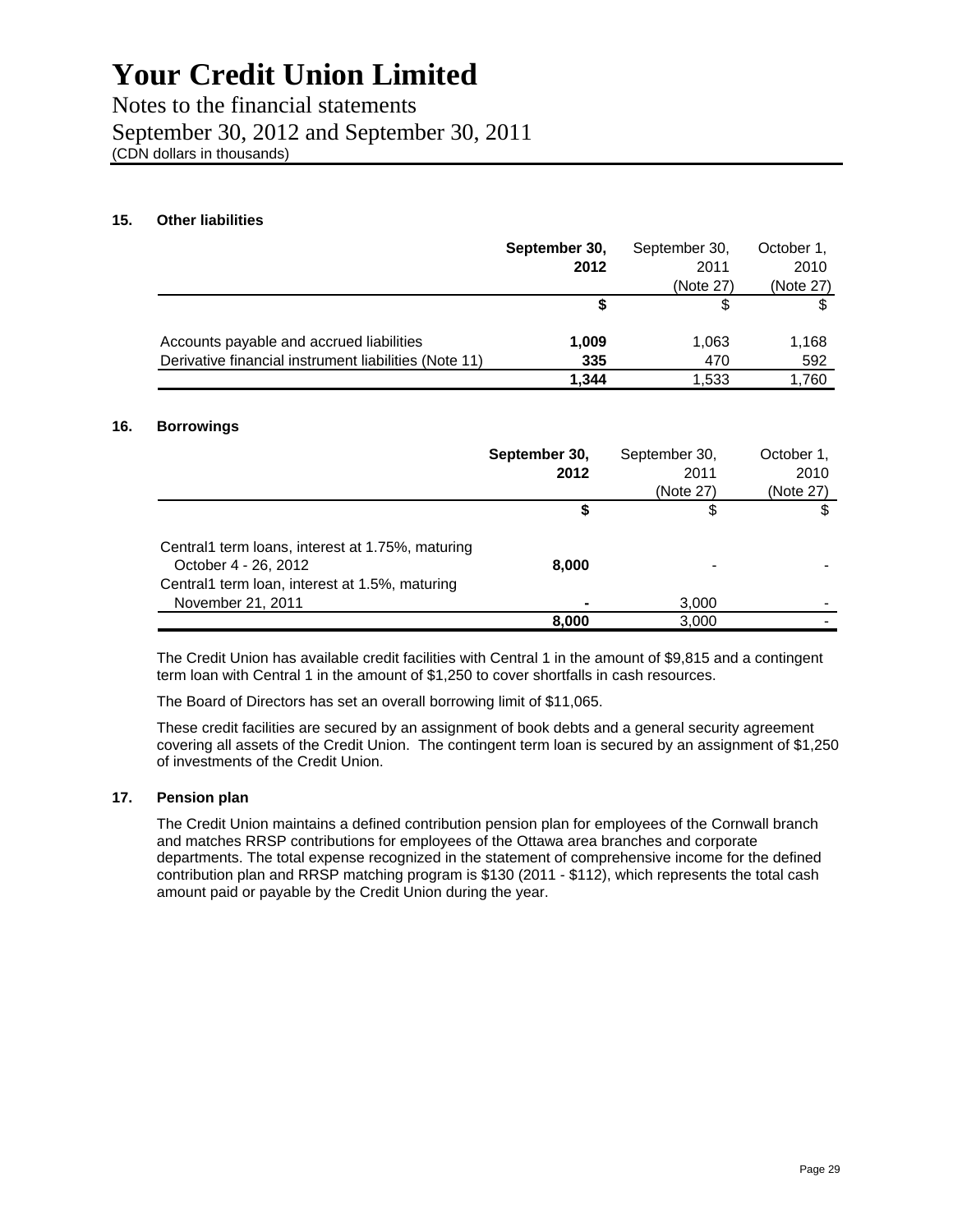Notes to the financial statements September 30, 2012 and September 30, 2011 (CDN dollars in thousands)

## **18. Income taxes**

The following are major components of the income tax expense:

|                                                    | September 30, | September 30, |
|----------------------------------------------------|---------------|---------------|
|                                                    | 2012          | 2011          |
|                                                    |               | (Note 27)     |
|                                                    | \$            |               |
| Current tax                                        |               |               |
| Current tax expense in respect of the current year | 98            | 106           |
| Deferred tax                                       |               |               |
| Deferred tax expense in the current year           |               |               |
| Total income tax expense                           | 98            | 106           |

The provision for income taxes reported for the year ended September 30 differs from the amount computed by applying the Canadian statutory rate to income before income taxes for the following reasons:

|                                                     | September 30, | September 30, |
|-----------------------------------------------------|---------------|---------------|
|                                                     | 2012          | 2011          |
|                                                     |               | (Note 27)     |
|                                                     | \$            |               |
| Net income before tax                               | 491           | 530           |
| Income tax expense based on statutory rate of 15.5% |               |               |
| $(2011 - 15.5\%)$                                   | 76            | 82            |
| Effect of non-deductible and non-taxable expenses   | 6             |               |
| Other                                               | 16            | 17            |
| Total income tax expense (recovery)                 | 98            | 106           |

Temporary differences which give rise to the following deferred income tax asset (liability) as at September 30 are as follows:

|                                            | September 30, | September 30, | October 1, |
|--------------------------------------------|---------------|---------------|------------|
|                                            | 2012          | 2011          | 2010       |
|                                            |               | (Note 27)     | (Note 27)  |
|                                            | \$            | \$            |            |
| Deferred income tax assets (liabilities)   |               |               |            |
| Allowance for impaired loans               | 153           | 106           | 121        |
| Capital assets                             | (106)         | (90)          | (120)      |
| Other                                      | (75)          | (44)          | (29)       |
| Deferred income tax asset (liability), net | (28)          | (28)          | (28)       |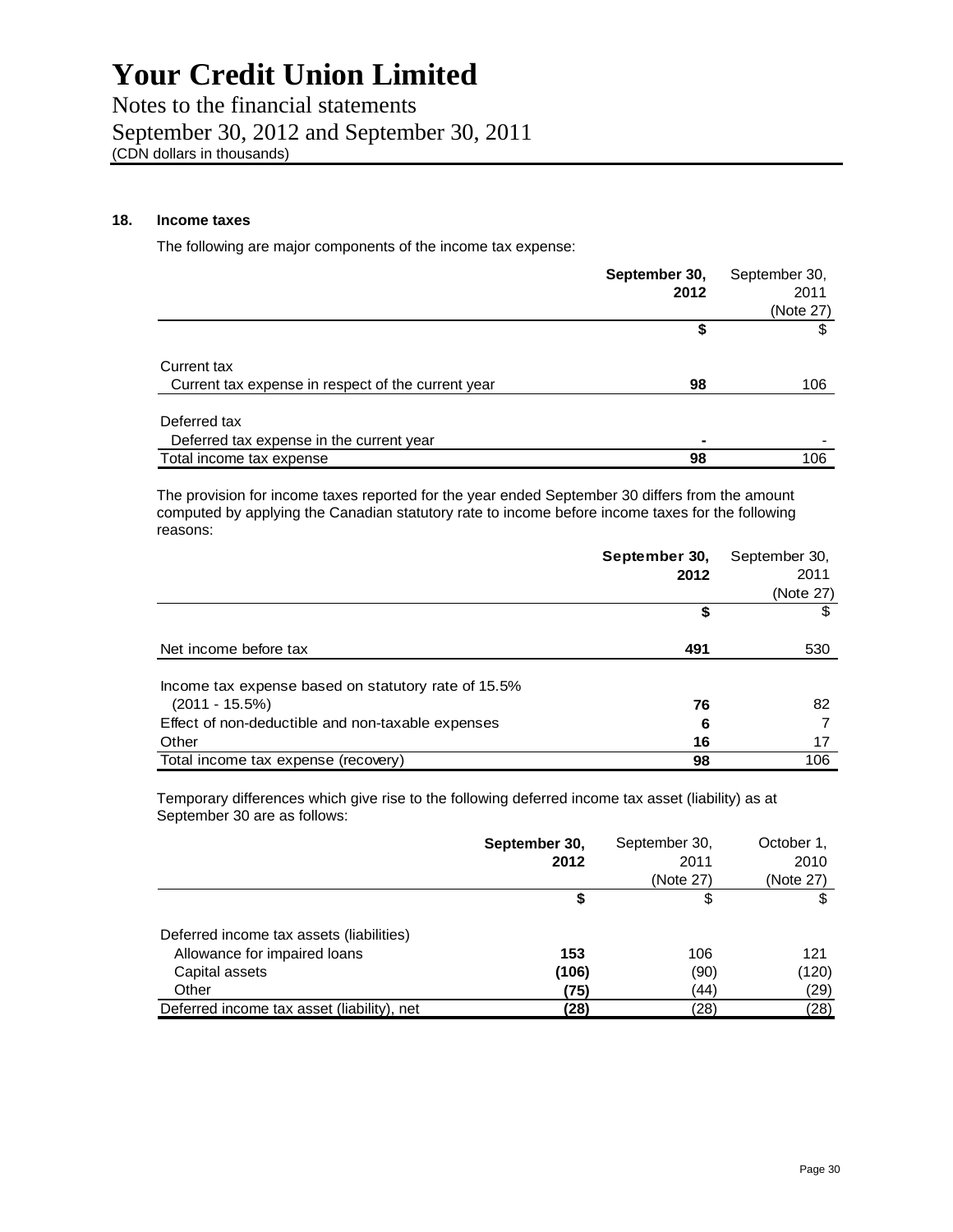Notes to the financial statements September 30, 2012 and September 30, 2011 (CDN dollars in thousands)

## **19. Members' shares**

|                   |            |           | September 30,<br>September 30, |                | October 1,     |                          |           |
|-------------------|------------|-----------|--------------------------------|----------------|----------------|--------------------------|-----------|
|                   |            | 2012      |                                |                | 2011           |                          | 2010      |
|                   |            |           |                                |                | (Note 27)      |                          | (Note 27) |
|                   | Authorized | Liability | Equity                         | Liability      | Equity         | Liability                | Equity    |
|                   |            | \$        |                                | \$             |                | \$                       |           |
| Membership shares | unlimited  | ۰         | 642                            | $\blacksquare$ | 652            | $\overline{\phantom{0}}$ | 703       |
| Investment shares | unlimited  | 2,835     | ٠                              | 2.747          | $\blacksquare$ | 2,737                    |           |
|                   |            | 2,835     | 642                            | 2.747          | 652            | 2.737                    | 703       |

The authorized share capital of the Credit Union consists of the following:

- (i) An unlimited number of Class B non-cumulative, non-voting, non-participating, special shares ("Class B investment shares").
- (ii) In addition to these shares, the Credit Union is authorized to issue an unlimited number of membership shares, subject to its by-laws, which prescribe a minimum of ten membership shares to be owned by each member. Membership shares rank junior to Class B shares for priority in the declaration and payment of dividends and in the event of the liquidation, dissolution or winding up of the Credit Union. All classes of shares are redeemable at the amounts paid thereon, plus declared and unpaid dividends, under various conditions and in accordance with the terms set out in the articles of the Credit Union, and subject to certain restrictions which are set out in governing legislation.

Membership and investment shares are recognized as a liability, equity or compound instrument based on their terms and conditions in accordance with IAS 32 Financial Instrument Presentation and IFRIC 2 Members' Shares in Co-operative Entities and Similar Instruments. If the shares are classified as equity, they are recorded at cost. If the shares are recognized as a liability, they are initially measured at fair value and subsequently recorded at amortized cost using the effective interest method.

#### *Membership shares*

Membership shares along with retained earnings represent the members' residual interest in the Credit Union's net assets and are included in regulatory capital. The shares are redeemable at their paid-up amount when the member withdraws from membership in the Credit Union. As a condition of membership, each member is required under the by-laws to maintain a minimum of 10 shares of the Credit Union, at a value of \$5 per share. Members under the age of 18 are not required to purchase membership shares. Dividends are at the discretion of the Board of Directors. As at September 30, 2012, there were 12,476 (2011 - 12,542; October 1, 2010 – 13,332) members of the Credit Union.

These shares are classified as equity on the statement of financial position since they have all the features and meet all of the conditions set out in the applicable paragraphs of IAS 32 and IFRIC 2 regarding liquidation and redemption.

## *Class B investment shares*

Investment share capital qualifies as capital for regulatory purposes

The holders of the Class B investment shares are entitled to receive non-cumulative dividends which will be declared by the Board of Directors and paid annually provided the Credit Union complies with all capital adequacy and liquidity requirements. The Board of Directors has defined an appropriate dividend rate to be a rate which exceeds the Credit Union's 5-year term deposite rate by 1.0% and it has also indicated that its intention is to pay these dividends in the form of additional Class B investment shares. The \$88 (2011 - \$88) of dividends declared on Class B investment shares are presented separately in the statement of comprehensive income for the years ended September 30, 2012 and 2011.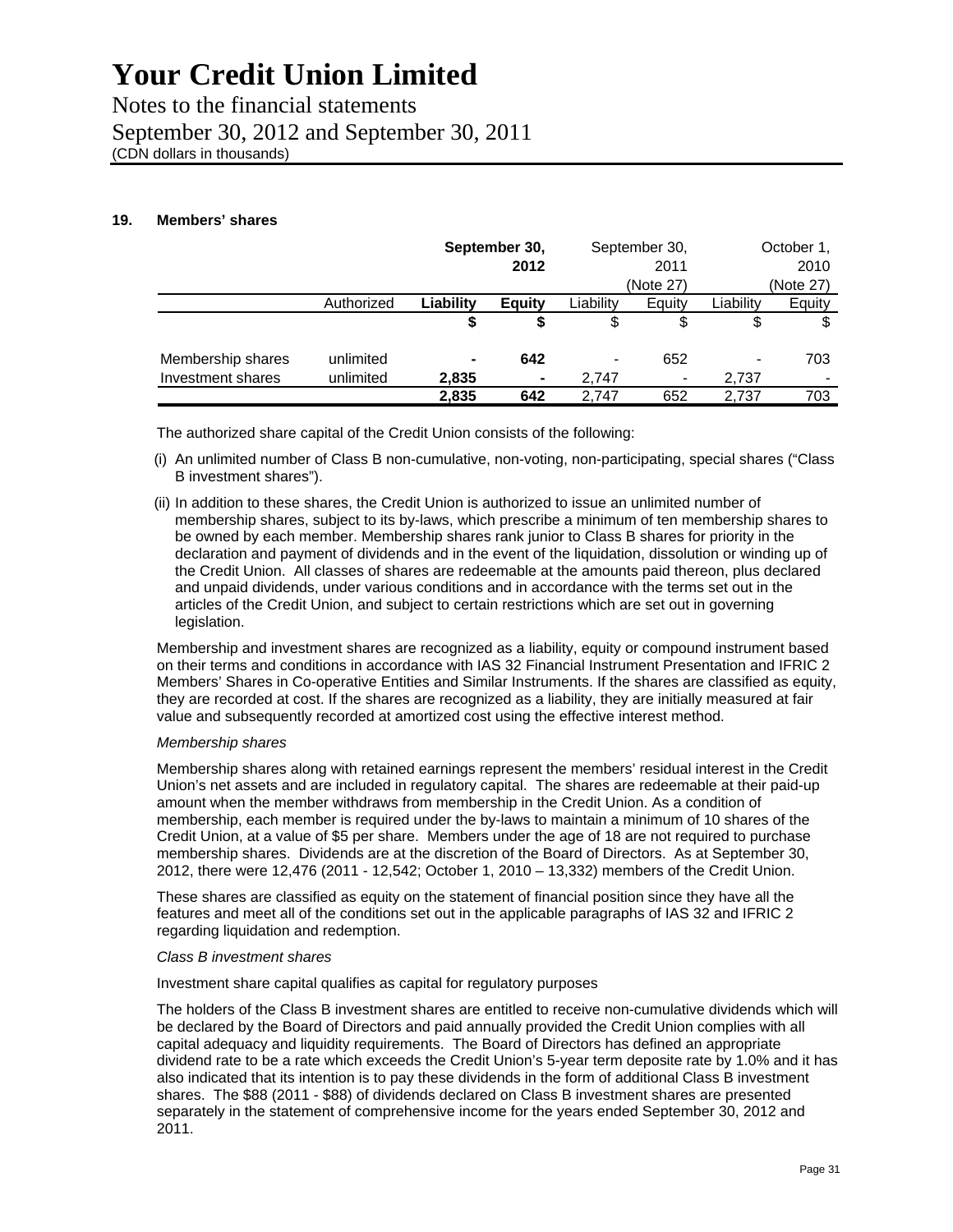Notes to the financial statements September 30, 2012 and September 30, 2011 (CDN dollars in thousands)

## **19. Members' shares (continued)**

### *Class B investment shares (continued)*

Class B investment shares were not redeemable for five years after their issuance on September 30, 2000. Since September 30, 2005, holders of these shares could request redemption of some or all of their shares and the Credit Union could redeem the shares to a maximum of 10% of the total Class B investment shares outstanding at the previous year-end. Effective September 30, 2005, the Credit Union has the option of redeeming all or any portion of these shares, subject to the capital and liquidity requirements of the Act. During the fiscal year 2012, the Board of Directors approved redemptions of nil (2011 - \$87).

### **20. Capital adequacy**

### *Capital management*

The Board approves annually the capital management policy and the annual business plan. This policy outlines the Credit Union's overall objectives and guidelines to ensure that the Credit Union has the required quantity, quality and appropriate composition of capital needed to address the inherent risks of the Credit Union and to support the current and future operating plans.

The Act requires credit unions to maintain regulatory capital of at least 4% of total assets and 8% of riskweighted assets. The risk weighting of assets is specified in the Regulations to the Act. The Credit Union is in compliance with its policies and the Act regarding regulatory capital as at September 30 as outlined in the table below.

|                                                 | 2012   | 2011   |
|-------------------------------------------------|--------|--------|
|                                                 | \$     | \$     |
| Tier 1 capital                                  |        |        |
| Retained earnings                               | 8,149  | 7,756  |
| Membership shares                               | 642    | 652    |
| Investment shares, not redeemable within 1 year | 2,551  | 2,464  |
| Total Tier 1 capital                            | 11,342 | 10,872 |
| Tier 2 capital                                  |        |        |
| Investment shares, redeemable within 1 year     | 283    | 283    |
| Collective loan provision                       | 653    | 658    |
| Total Tier 2 capital                            | 936    | 941    |
| Total capital                                   | 12,278 | 11,813 |
|                                                 | %      | %      |
| Leverage ratio                                  | 6.02   | 5.99   |
| Risk weighted assets ratio                      | 11.07  | 11.59  |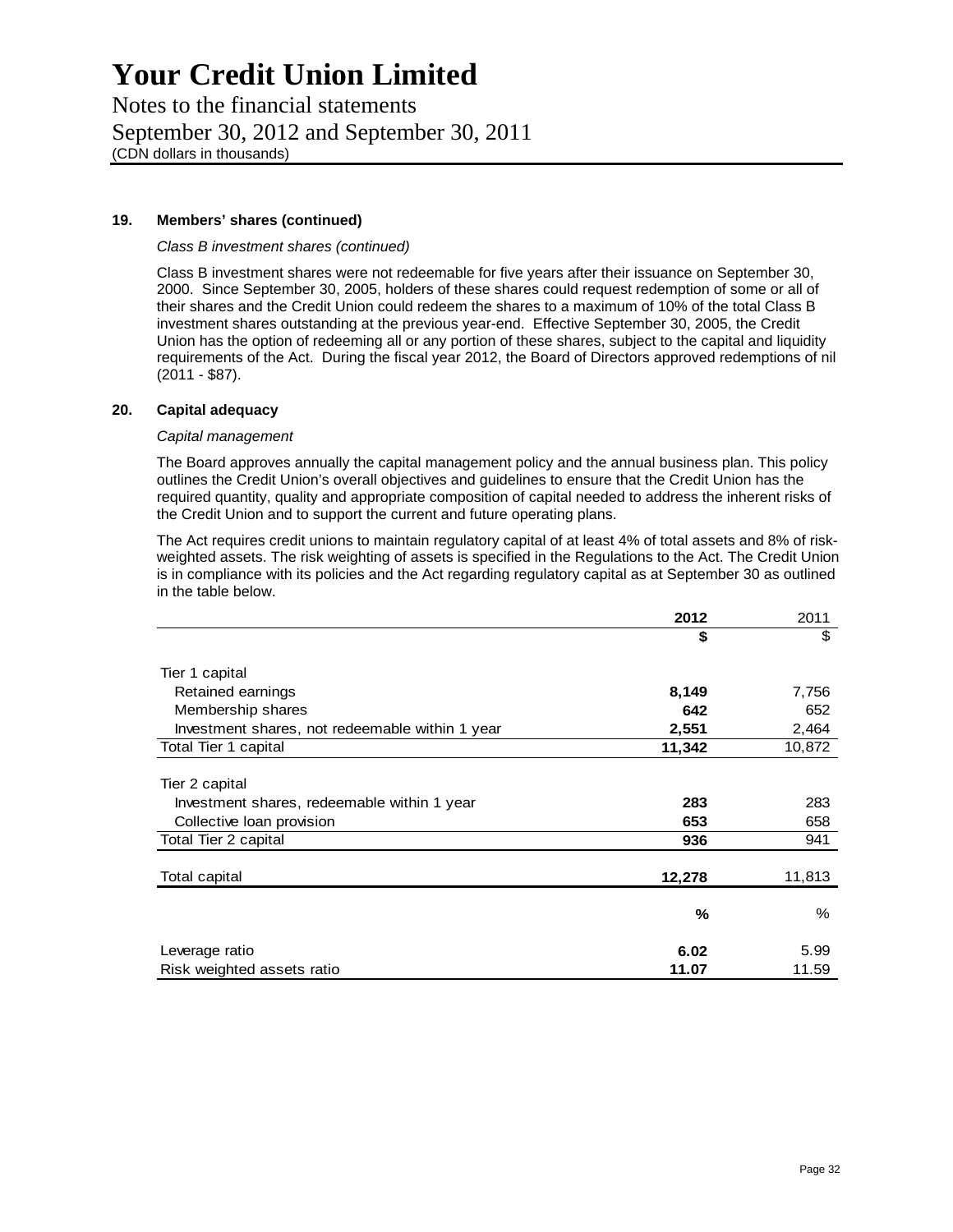Notes to the financial statements September 30, 2012 and September 30, 2011 (CDN dollars in thousands)

## **21. Related party transactions**

Key management personnel, directors and their related parties have transacted with the Credit Union during the year as follows:

|                                  | September 30,  |         |         | September 30, |
|----------------------------------|----------------|---------|---------|---------------|
|                                  |                | 2012    |         | 2011          |
|                                  |                |         |         | (Note 27)     |
|                                  | <b>Maximum</b> | Closing | Maximum | Closing       |
|                                  | balance        | balance | balance | balance       |
|                                  | \$             | \$      | \$      | \$            |
| Loans to members                 | 680            | 680     | 1,034   | 1,034         |
| Member deposits                  | n/a            | 366     | n/a     | 516           |
| Membership and investment shares | n/a            | 79      | n/a     | 76            |
|                                  | 680            | 1.125   | 1,034   | 1.626         |

The interest rates charged on balances outstanding from key management personnel, directors and their related parties are according to policy, which is discounted from those charged in an arm's length transaction. Loan and mortgages balances are secured as per the Credit Union lending policies.

There was no allowance for impaired loans required in respect of these loans as at September 30, 2012, and September 30, 2011.

Key management personnel and their related parties received compensation in the year which comprised of:

|                                                 | 2012 | 2011      |
|-------------------------------------------------|------|-----------|
|                                                 |      | (Note 27) |
|                                                 |      |           |
| Salaries and other short-term employee benefits | 592  | 558       |
| Post-employment benefits                        |      |           |
| Other long-term benefits                        | 21   | 20        |
|                                                 | 613  | 578       |

In addition to key management personnel's salaries, these employees participate in the Credit Union's RRSP matching plan. See note 17 for further details on the Credit Union's pension plan.

Directors received the following amounts for serving the Credit Union:

|                         | 2012 | 2011      |
|-------------------------|------|-----------|
|                         |      | (Note 27) |
|                         |      |           |
| Directors' expenses     | 32   | 23        |
| Directors' remuneration | -    |           |
|                         | 32   |           |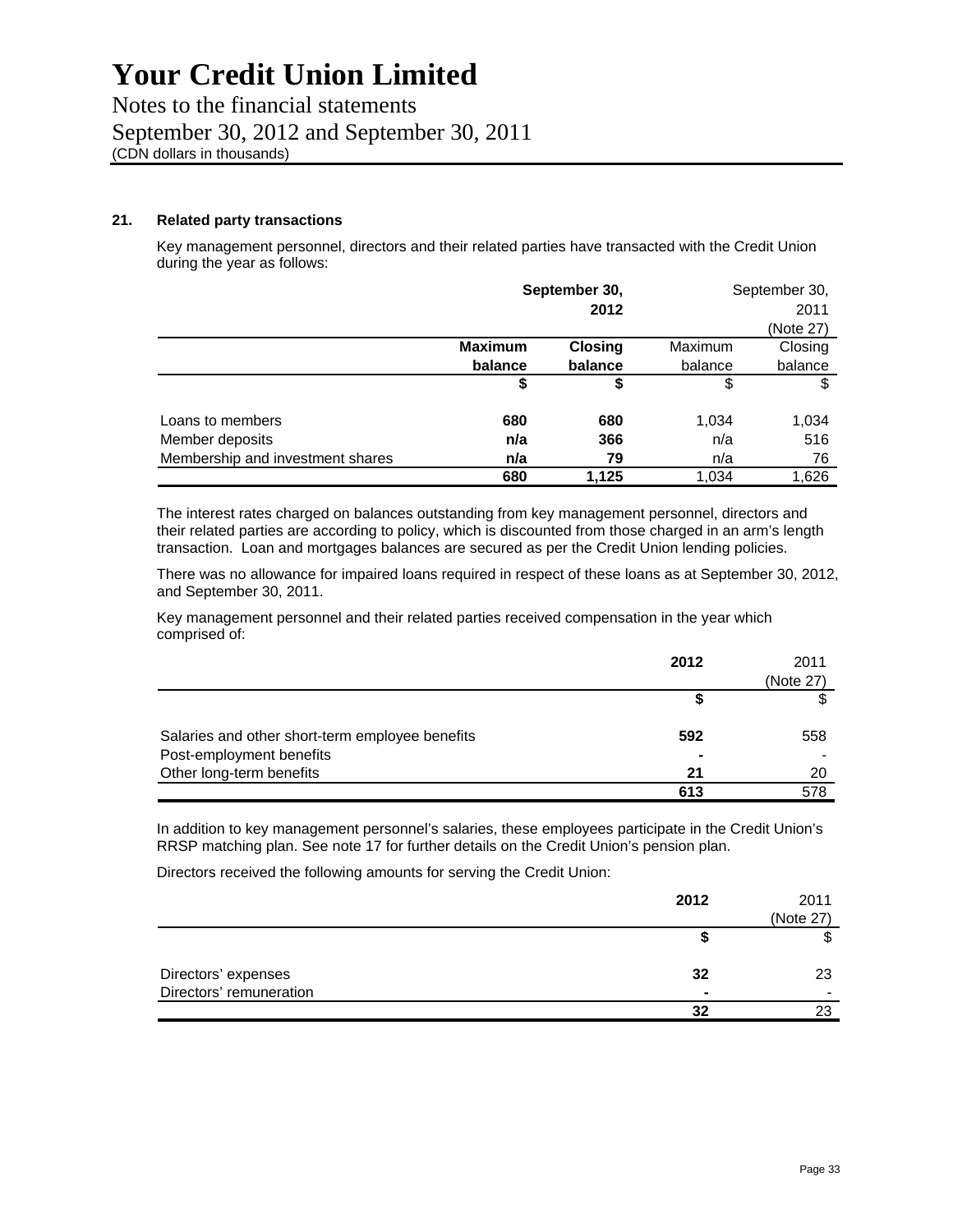Notes to the financial statements September 30, 2012 and September 30, 2011 (CDN dollars in thousands)

### **22. Remuneration of officers and employees**

In accordance with the requirements of the Act and accompanying Regulations the remuneration of the specified officers and employees, is set out below:

|                       |                                              | Salary and   |                          |       |
|-----------------------|----------------------------------------------|--------------|--------------------------|-------|
|                       |                                              | variable     |                          |       |
|                       |                                              | compensation | <b>Benefits</b>          | Total |
|                       |                                              |              |                          |       |
| Mr. Denis Laframboise | <b>President and Chief Executive Officer</b> | 210          | $\overline{\phantom{a}}$ | 210   |
| Mr. Joel Lalonde      | <b>Executive Vice President</b>              | 149          |                          | 156   |

### **23. Commitments**

#### *Lease commitments*

The minimum annual payments under an operating lease are \$42 per year to September 30, 2014.

#### *Service agreements*

The Credit Union is committed to the use of an outside data processing service until fiscal 2016. Charges for these services are based on usage.

### *Letters of credit*

Outstanding letters of credit at September 30, 2012 amounted to \$72 (2011 - \$111; October 1, 2010 - \$259).

#### **24. Contingencies**

During the normal course of business, there are various claims and proceedings which have been or may be instituted against the Credit Union. Management believes the disposition of the matters that are pending or asserted is not expected to have a material adverse effect on the financial position or the results of operations of the Credit Union.

### **25. Fair value of financial instruments**

#### *Fair value*

The amounts set out below represent the fair values of the Credit Union's financial instruments using the valuation methods and assumptions described below. The fair values disclosed do not reflect the value of assets that are not considered financial instruments, such as prepaids, capital assets, investments in associates, intangible assets, future income taxes payable and accrued employment contract benefits.

The estimated fair value amounts are designed to approximate amounts at which instruments could be exchanged in a current transaction between willing parties who are under no compulsion to act. Fair values are based on estimates using present value and other valuation techniques, which are significantly affected by the assumptions used concerning the amount and timing of estimated future cash flows and discount rates which reflect varying degrees of risk. Because of the estimation process and the need to use judgment, the aggregate fair value amounts should not be interpreted as being necessarily realizable in an immediate settlement of the instruments.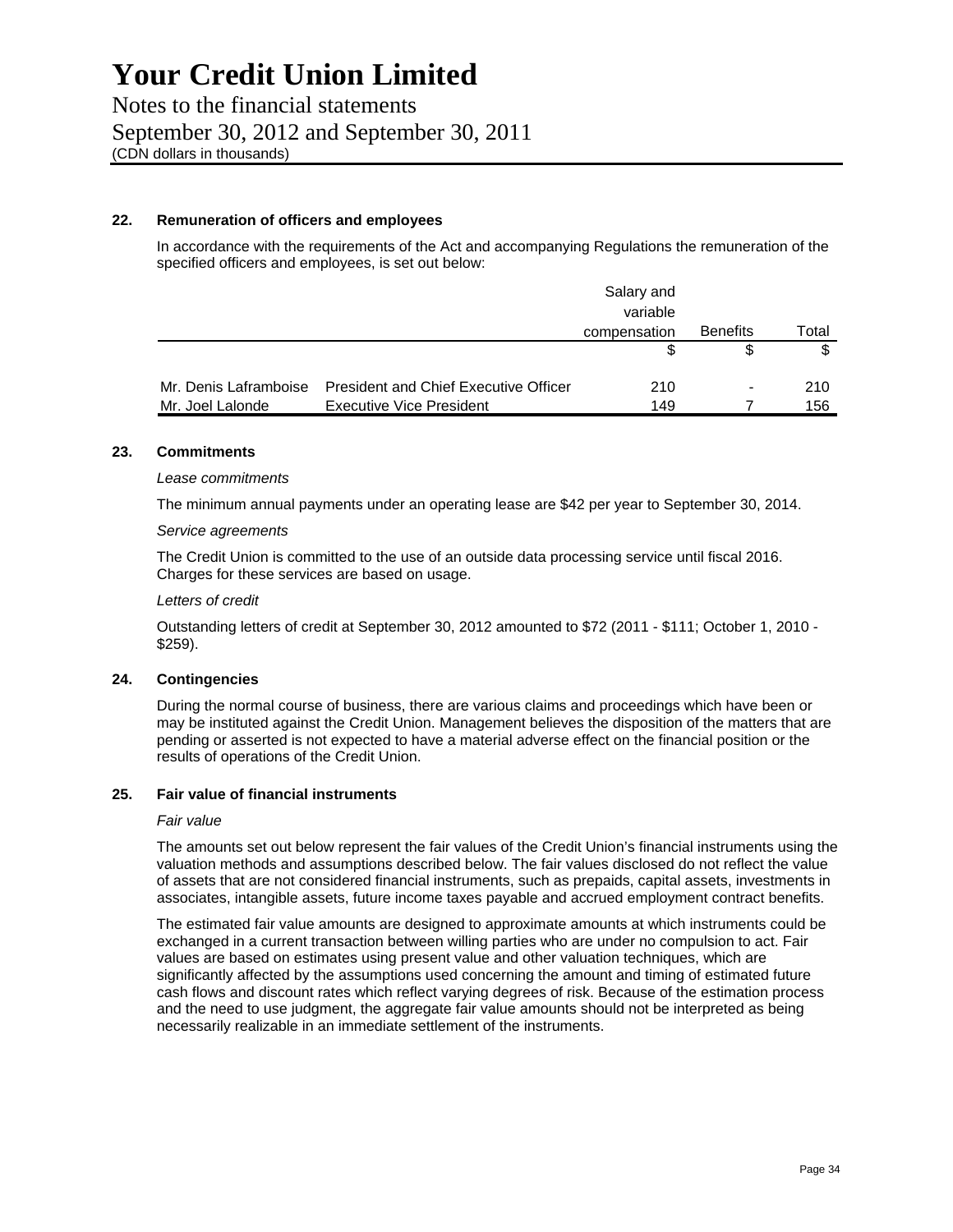Notes to the financial statements September 30, 2012 and September 30, 2011 (CDN dollars in thousands)

## **25. Fair value of financial instruments (continued)**

*Fair value (continued)* 

|                           |                   |          | 2012              | 2011           |
|---------------------------|-------------------|----------|-------------------|----------------|
|                           |                   |          | <b>Fair value</b> | Fair value     |
|                           |                   | Carrying | over (under)      | over (under)   |
|                           | <b>Fair value</b> | value    | carrying value    | carrying value |
|                           | \$                | \$       | \$                | \$             |
| Assets                    |                   |          |                   |                |
| Cash and cash equivalents | 4,250             | 4,250    |                   |                |
| Investments               | 16,596            | 16,596   |                   | 222            |
| Loans to members          | 177,628           | 177,033  | 595               | 9,731          |
| Other assets              | 410               | 410      |                   |                |
| Liabilities               |                   |          |                   |                |
| Deposits from members     | 184,178           | 183,108  | 1,070             | 1,962          |
| Other liabilities         | 1,344             | 1,344    |                   |                |
| <b>Borrowings</b>         | 8,005             | 8,000    | 5                 |                |
| Investment shares         | 2,835             | 2,835    |                   |                |

The following methods and assumptions were used to estimate the fair value of financial instruments:

- (a) The fair values of cash and cash equivalents, certain other assets and certain other liabilities are assumed to approximate their carrying values, due to their short-term nature.
- (b) The fair value of investments is based on quoted market values where available (see Note 8).
- (c) The estimated fair value of floating rate loans and floating rate deposits is assumed to be equal to book value as the interest rates on these loans and deposits reprice to market on a periodic basis.
- (d) The estimated fair value of fixed rate loans, fixed rate deposits and liabilities qualifying as regulatory capital is determined by discounting the expected future cash flows of these loans, deposits and capital accounts at current market rates for products with similar terms and credit risks.

## *Fair value hierarchy*

Financial instruments recorded at fair value on the statement of financial position are classified using a fair value hierarchy that reflects the significance of the inputs used in making the measurements. The fair value hierarchy has the following levels:

Level 1 - valuation based on quoted prices (unadjusted) in active markets for identical assets or liabilities;

Level 2 - valuation techniques based on inputs other than quoted prices included in Level 1 that are observable for the asset or liability, either directly (i.e. as prices) or indirectly (i.e. derived from prices);

Level 3 - valuation techniques using inputs for the asset or liability that are not based on observable market data (unobservable inputs).

The fair value hierarchy requires the use of observable market inputs whenever such inputs exist. A financial instrument is classified to the lowest level of the hierarchy for which a significant input has been considered in measuring fair value.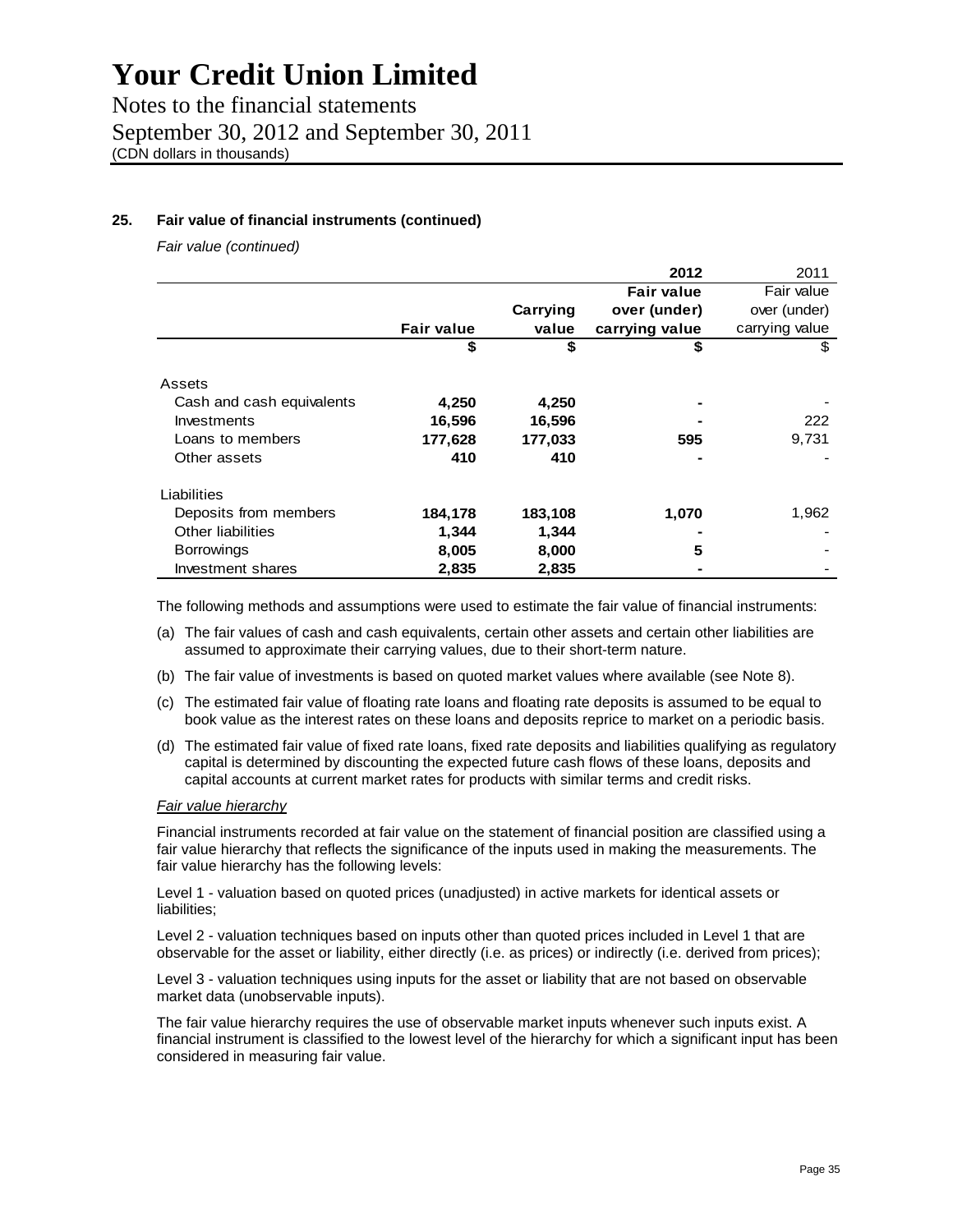Notes to the financial statements September 30, 2012 and September 30, 2011 (CDN dollars in thousands)

## **25. Fair value of financial instruments (continued)**

*Fair value (continued)* 

*Fair value hierarchy (continued)* 

The table below analyzes financial instruments carried at fair value, by valuation method:

|                                  |         |         |         | <b>September 30, 2012</b> |
|----------------------------------|---------|---------|---------|---------------------------|
|                                  | Level 1 | Level 2 | Level 3 | <b>Total</b>              |
|                                  | \$      | \$      | \$      |                           |
| Financial assets                 |         |         |         |                           |
| CUCO Co-operative Association -  |         |         |         |                           |
| <b>Class B Investment Shares</b> |         | 1,088   |         | 1,088                     |
| Derivative financial instruments |         | 335     |         | 335                       |
|                                  |         | 1,423   |         | 1,423                     |
|                                  |         |         |         |                           |
| <b>Financial liabilities</b>     |         |         |         |                           |
| Derivative financial instruments |         | 335     |         | 335                       |
|                                  |         | 335     |         | 335                       |
|                                  |         |         |         |                           |
|                                  |         |         |         | September 30, 2011        |
|                                  |         |         |         | (Note 27)                 |
|                                  | Level 1 | Level 2 | Level 3 | Total                     |
|                                  | \$      | \$      | \$      | \$.                       |
|                                  |         |         |         |                           |
| <b>Financial assets</b>          |         |         |         |                           |
| CUCO Co-operative Association -  |         |         |         |                           |
| <b>Class B Investment Shares</b> |         | 987     |         | 987                       |
| Derivative financial instruments |         | 470     |         | 470                       |
|                                  |         | 1,457   |         | 1,457                     |
|                                  |         |         |         |                           |
| <b>Financial liabilities</b>     |         |         |         |                           |
| Derivative financial instruments |         | 470     |         | 470                       |
|                                  |         | 470     |         | 470                       |
|                                  |         |         |         |                           |
|                                  |         |         |         | October 1, 2010           |
|                                  |         |         |         | (Note 27)                 |
|                                  | Level 1 | Level 2 | Level 3 | Total                     |
|                                  | \$.     | \$.     | \$      | \$                        |
|                                  |         |         |         |                           |
| <b>Financial assets</b>          |         |         |         |                           |
| Asset-backed commercial          |         |         |         |                           |
| paper - LP                       |         | 891     |         | 891                       |
| Derivative financial instruments |         | 592     |         | 592                       |
|                                  |         | 1,483   |         | 1,483                     |
| <b>Financial liabilities</b>     |         |         |         |                           |
| Derivative financial instruments |         | 592     |         |                           |
|                                  |         | 592     |         | 592<br>592                |
|                                  |         |         |         |                           |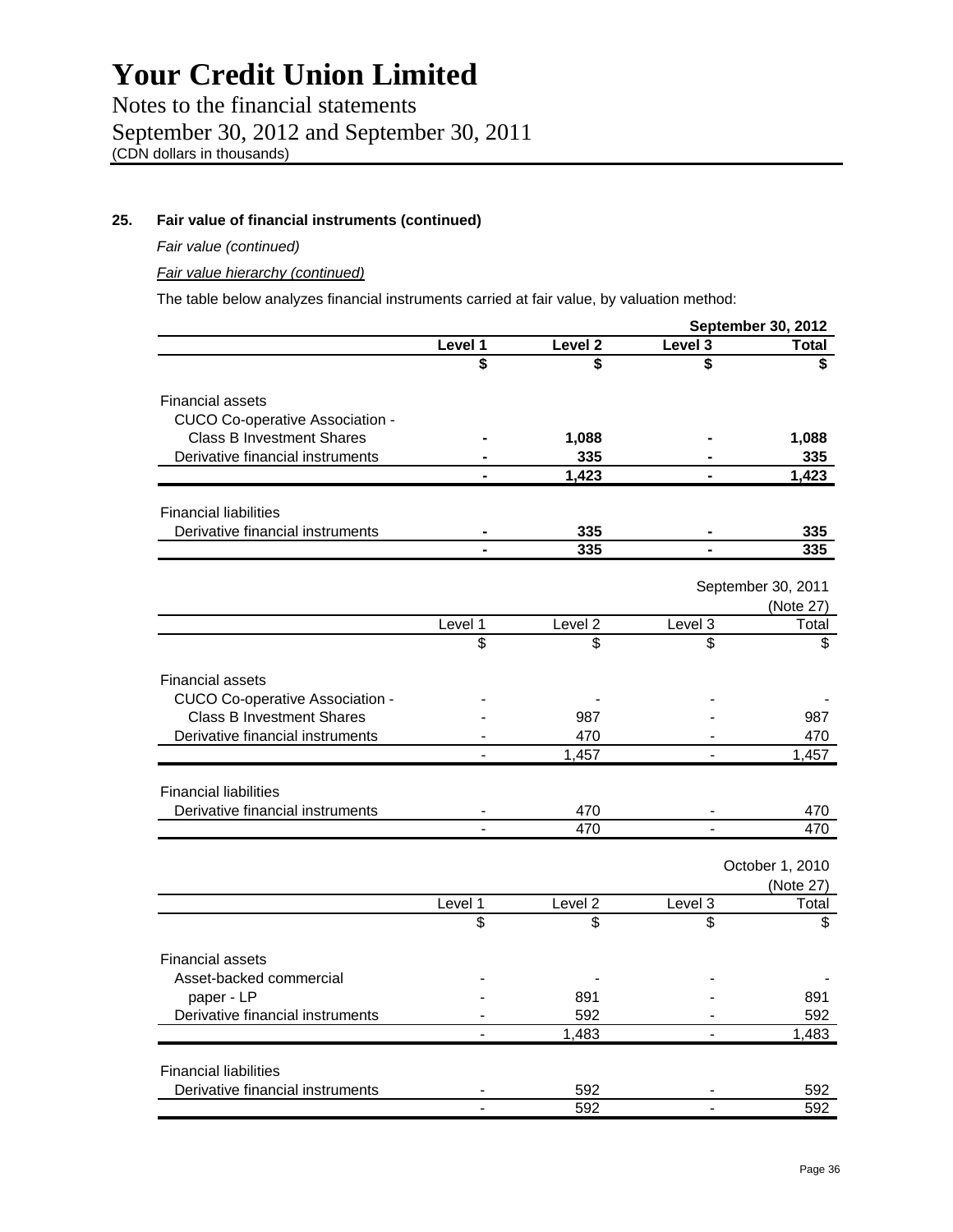Notes to the financial statements September 30, 2012 and September 30, 2011 (CDN dollars in thousands)

## **25. Fair value of financial instruments (continued)**

## *Fair value (continued)*

## *Fair value hierarchy (continued)*

There has been no significant transfer of amounts between Level 1, Level 2 and Level 3 financial instruments for the years ending September 30, 2012 and 2011. Additionally, there are no financial instruments classified in Level 3.

## **26. Nature and extent of risks arising from financial instruments**

The Credit Union is exposed to the following risks as a result of holding financial instruments: credit risk, liquidity risk and market risk. The following is a description of these risks and how the Credit Union manages its exposure to these risks.

#### *Credit risk*

The business of the Credit Union necessitates the management of credit risk. Credit risk is the potential for loss due to the failure of a borrower to meet its financial obligations.

The Board of Directors of the Credit Union oversees the risk management process. Senior management coordinates policy setting on risk management issues, assesses the risk exposure of the Credit Union and reviews the effectiveness of internal control processes.

The Credit Union uses a disciplined lending approach with standard underwriting parameters for each category of loans. These parameters are used to assist the Credit Union in implementing a prudent and effective process to assess the borrower's ability to repay.

The Credit Union mitigates credit risk by obtaining quality collateral. The Credit Union considers collateral to be of good quality if it can determine the legal validity and market value on an on-going basis. The Credit Union's internal policy provides additional information regarding the appropriate collateral based on the category of loan. Types of collateral generally obtained by the Credit Union include, but are not limited to, the following: member's personal property such as vehicles; cash and marketable securities; mortgage charges; fixed, floating or specific general security agreements; and personal guarantees.

In addition, the Credit Union monitors its loan concentration to ensure that it is in compliance with its policies.

#### *Liquidity risk*

The business of the Credit Union necessitates the management of liquidity risk. Liquidity risk is the risk of being unable to meet financial commitments, under all circumstances, without having to raise funds at unreasonable prices or sell assets on a forced basis.

The Credit Union's objective is to implement a policy that addresses limits on the sources, quality and amount of the assets to meet normal operational, contingency funding for significant deposit withdrawals and regulatory requirements.

The Board of Directors is ultimately responsible for the liquidity risk management policy. Management reports at each meeting, to the Board, the Credit Union's compliance with the policy and regulatory requirements; concentration of large deposits of single/connected depositors as a percentage of total deposits; and reports borrowings for liquidity purposes, the level of borrowings and the liquidity less borrowings in relation to the statutory minimum.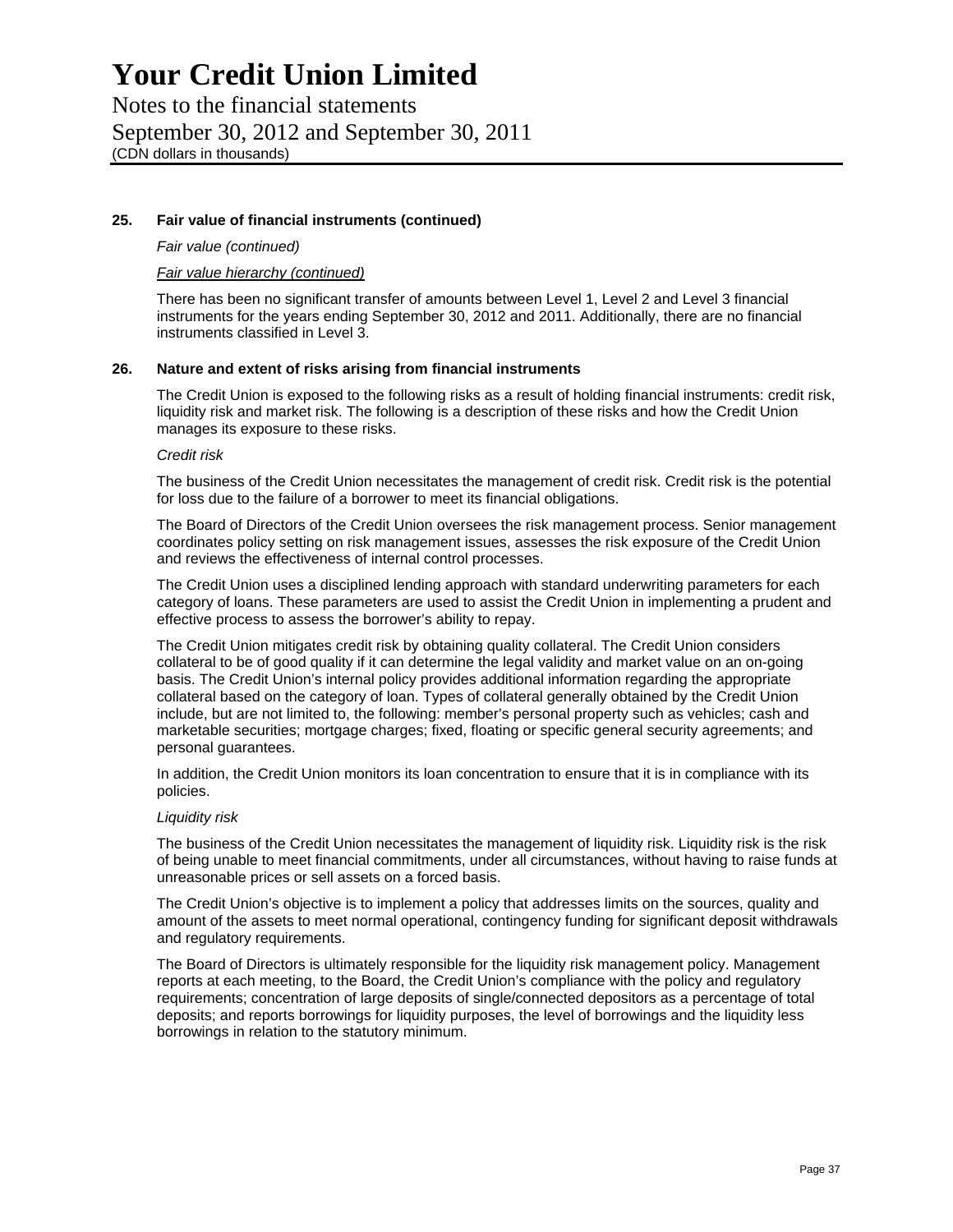Notes to the financial statements September 30, 2012 and September 30, 2011 (CDN dollars in thousands)

## **26. Nature and extent of risks arising from financial instruments (continued)**

## *Liquidity risk (continued)*

The Act requires credit unions to maintain eligible assets for adequate liquidity. Assets held by the Credit Union for such purposes are outlined in the table below.

|                                       | 2012   | 2011      |
|---------------------------------------|--------|-----------|
|                                       |        | (Note 27) |
|                                       | S      |           |
| Cash and cash equivalents             | 4,250  | 8.471     |
| Investments - fixed income securities | 1,274  | 5,396     |
| Liquidity reserve deposit             | 12,602 | 12,867    |
| Total assets held for liquidity       | 18.126 | 26,734    |

Contractual maturities of financial liabilities are shown under interest rate risk. The Credit Union has no material commitments for capital expenditures and there is no need for such expenditures in the normal course of business.

#### *Market risk*

Market risk is the risk of loss that may arise from change in market factors such as interest rates and foreign exchange rates. The Credit Union is exposed to this market risk in its investing and asset/liability management activities.

Senior management is responsible for managing market risk in accordance with the Credit Union's internal policy. Senior management reports monthly to the Board its compliance with the policy and regulatory requirements; dollar volume and yields of all investments by investment category; and the particulars of all investment transactions entered into by the Credit Union. All exceptions noted are to be reported to the Board.

The Board is responsible for monitoring significant variances and to ensure that corrective measures are implemented.

### *Interest rate risk*

Interest rate risk refers to the potential impact of changes in interest rates on the Credit Union's earnings when maturities of its financial liabilities are not matched with the maturities of its financial assets or which are priced on a different basis. It is the policy of the Credit Union to keep exposure to interest rate fluctuations within limits set by the Board of Directors and by the Act.

The Credit Union manages its interest rate risk through measurement and monitoring of basis risk, mismatch risk, yield curve risk and options risk, and by maintaining a statement of financial position structure and appropriate diversification of products and maturities of assets and deposits to assist in minimizing the risks.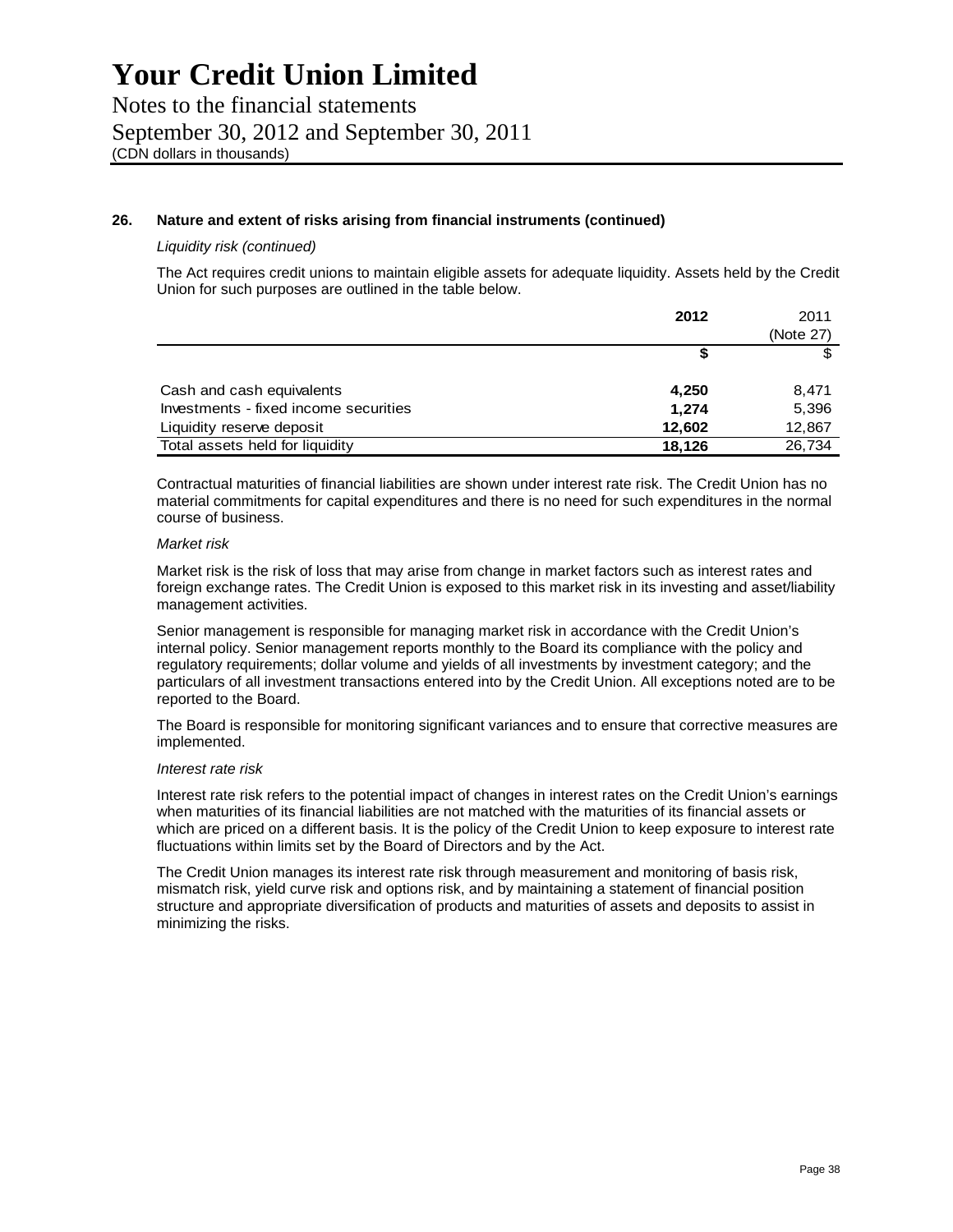Notes to the financial statements September 30, 2012 and September 30, 2011 (CDN dollars in thousands)

## **26. Nature and extent of risks arising from financial instruments (continued)**

## *Interest rate risk (continued)*

The table below summarizes the carrying amounts of financial instruments exposed to interest rate risk by maturity dates and effective interest rates for the following on statement of financial position financial instruments:

|                          |           |           |          |            |           |         | 2012             |
|--------------------------|-----------|-----------|----------|------------|-----------|---------|------------------|
|                          |           |           | 3 months | <b>One</b> |           |         | <b>Effective</b> |
|                          | <b>On</b> | Less than | to one   | to five    | Non-rate  |         | interest         |
|                          | Demand    | 3 months  | year     | years      | sensitive | Total   | rate             |
|                          | \$        | \$        | \$       | \$         | \$        | \$      | ℅                |
| Cash and cash            |           |           |          |            |           |         |                  |
| equivalents              | 2,235     |           |          |            | 2,015     | 4,250   | 0.40             |
| <b>Investments</b>       |           | 4,527     | 8,305    | 1,044      | 2,720     | 16,596  | 1.53             |
| Loans to members         | 2,450     | 2,734     | 12,079   | 160,392    | (622)     | 177,033 | 4.73             |
| Other assets             |           |           |          |            | 6,243     | 6,243   |                  |
|                          | 4,685     | 7,261     | 20,384   | 161,436    | 10,356    | 204,122 |                  |
|                          |           |           |          |            |           |         |                  |
| Deposits from members    | 96,033    | 8,848     | 26,752   | 51,475     |           | 183,108 | 1.47             |
| Borrow ings              |           | 8,000     |          |            |           | 8,000   | 1.75             |
| Other liabilities        |           |           |          |            | 1,388     | 1,388   |                  |
| <b>Investment shares</b> | 2,835     |           |          |            |           | 2,835   | 3.10             |
| Membership shares        | 642       |           |          |            |           | 642     |                  |
| Retained earnings        |           |           |          |            | 8,149     | 8,149   |                  |
|                          | 99,510    | 16,848    | 26,752   | 51,475     | 9,537     | 204,122 |                  |
| On-balance sheet gap     | (94,825)  | (9,587)   | (6, 368) | 109,961    | 819       |         |                  |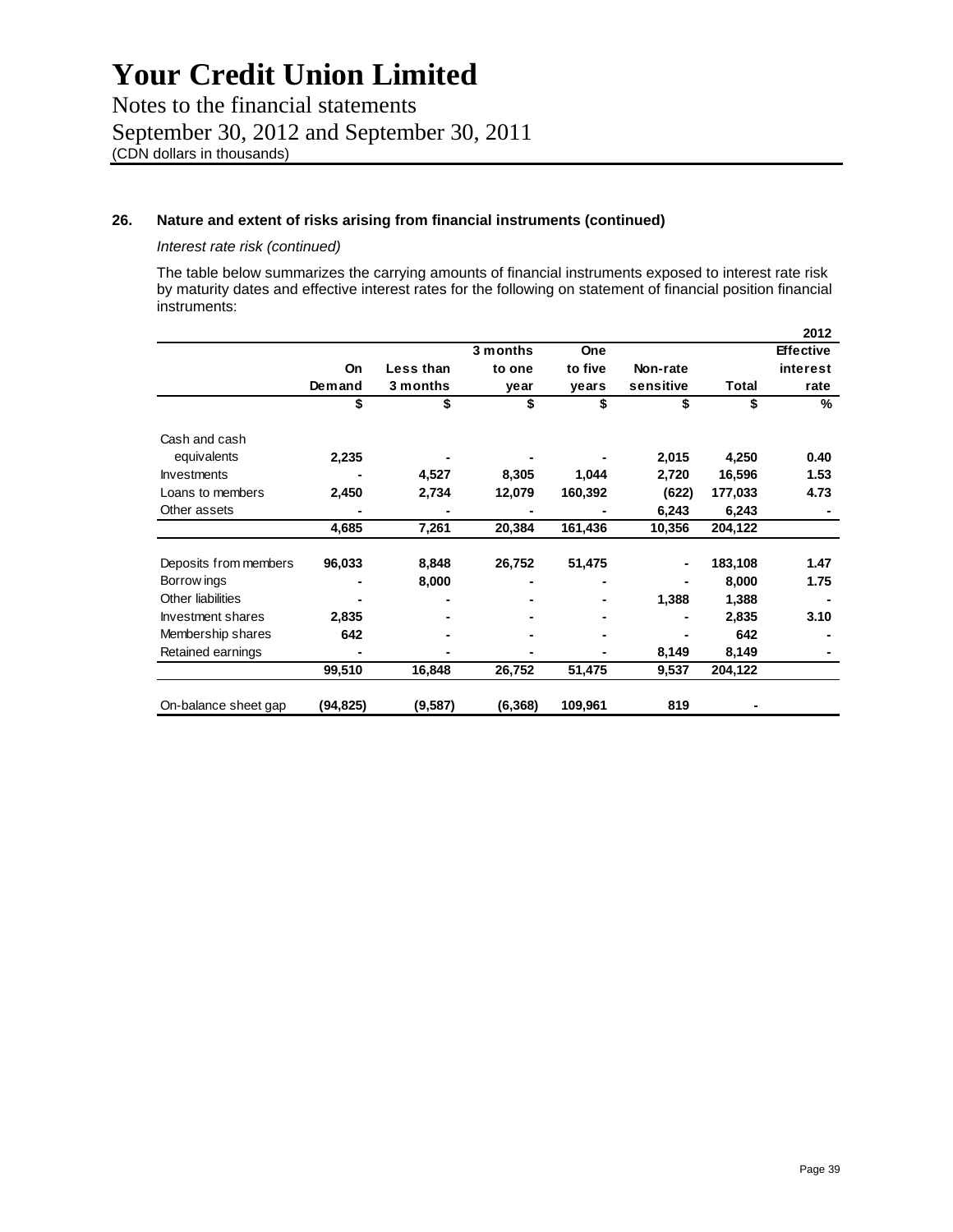Notes to the financial statements September 30, 2012 and September 30, 2011 (CDN dollars in thousands)

## **26. Nature and extent of risks arising from financial instruments (continued)**

## *Interest rate risk (continued)*

The table below summarizes the carrying amounts of financial instruments exposed to interest rate risk by maturity dates and effective interest rates for the following on statement of financial position financial instruments:

|                       |          |           |           |            |           |         | 2011             |
|-----------------------|----------|-----------|-----------|------------|-----------|---------|------------------|
|                       |          |           | 3 months  | <b>One</b> |           |         | <b>Effective</b> |
|                       | On       | Less than | to one    | to five    | Non-rate  |         | interest         |
|                       | Demand   | 3 months  | year      | years      | sensitive | Total   | rate             |
|                       | \$       | \$        | \$        | \$         | \$        | \$      | %                |
| Cash and cash         |          |           |           |            |           |         |                  |
| equivalents           | 8,471    |           |           |            |           | 8,471   | 0.40             |
| <b>Investments</b>    |          | 2,159     | 10,604    | 5,500      | 2,425     | 20,688  | 1.90             |
| Loans to members      | 517      | 1,753     | 6,011     | 154,164    | (642)     | 161,803 | 4.44             |
| Other assets          |          |           |           |            | 6,415     | 6,415   |                  |
|                       | 8,988    | 3,912     | 16,615    | 159,664    | 8,198     | 197,377 |                  |
|                       |          |           |           |            |           |         |                  |
| Deposits from members | 96,816   | 8,972     | 32,480    | 43,288     |           | 181,556 | 1.61             |
| Borrow ings           |          | 3,000     |           |            |           | 3,000   | 1.50             |
| Other liabilities     |          |           |           |            | 1,666     | 1,666   |                  |
| Investment shares     | 2,747    |           |           |            |           | 2,747   | 3.20             |
| Membership shares     | 652      |           |           |            |           | 652     |                  |
| Retained earnings     |          |           |           |            | 7,756     | 7,756   |                  |
|                       | 100,215  | 11,972    | 32,480    | 43,288     | 9,422     | 197,377 |                  |
| On-balance sheet gap  | (91,227) | (8,060)   | (15, 865) | 116,376    | (1,224)   |         |                  |

An analysis of the Credit Union's risk due to changes in interest rates determined that a 100bp increase in interest rates, with all other variables held constant, would result in an increase in net income of \$673 while a 50bp decrease in interest rates, with all other variables held constant, would result in a decrease in net income of \$134.

#### *Foreign currency exchange risk*

Foreign currency exchange risk refers to the potential impact of changes in foreign exchange rates on the Credit Union's earnings when balances or currencies of its foreign currency liabilities are not matched with the balances of its foreign currency assets. It is the policy of the Credit Union to mitigate exposure to foreign exchange rate fluctuations by matching its foreign currency liabilities to its foreign currency assets.

Net foreign exchange gains of \$52 (2011 – loss of \$32) have been included in other income on the statement of income and comprehensive income for the year ended September 30, 2012.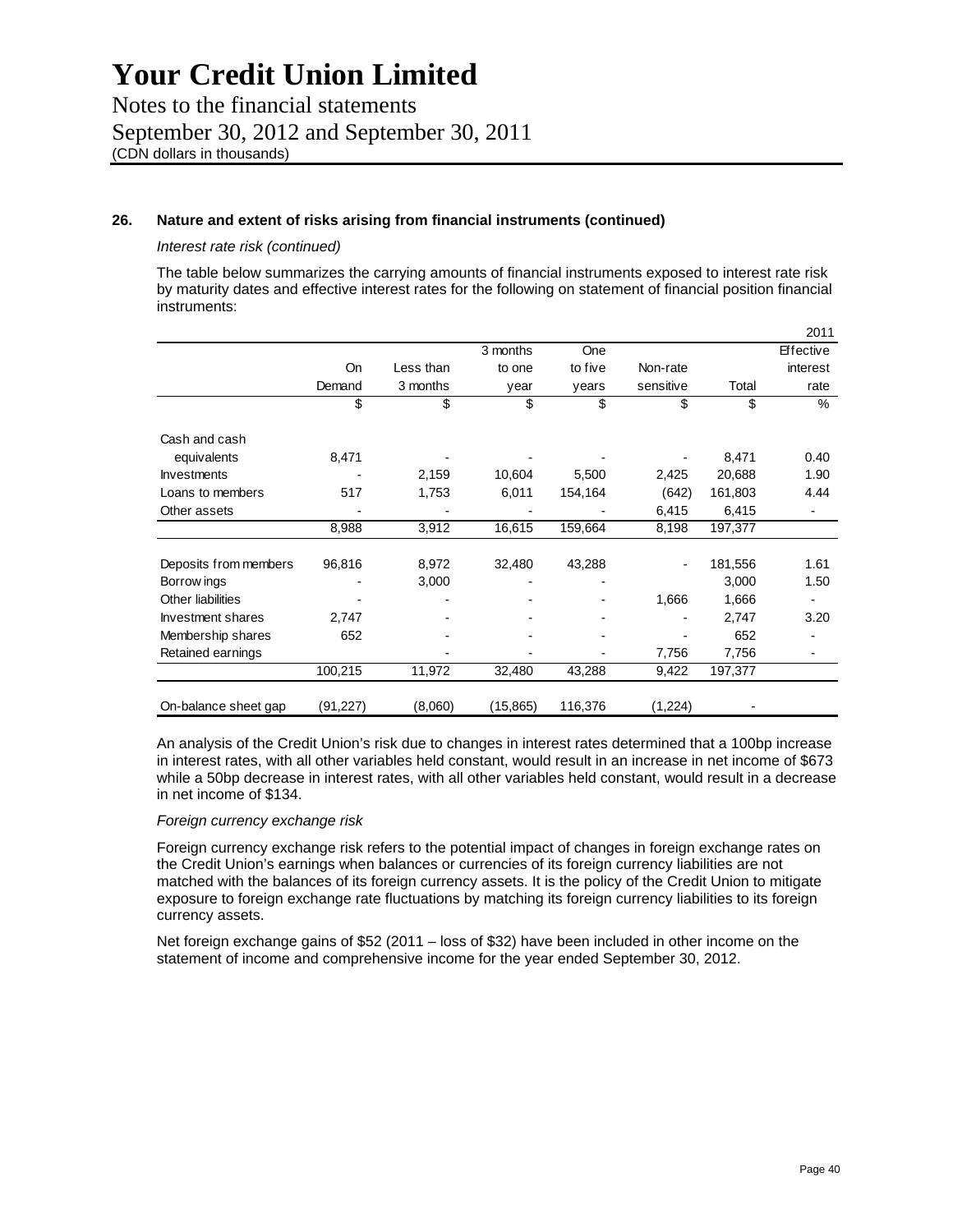Notes to the financial statements September 30, 2012 and September 30, 2011 (CDN dollars in thousands)

## **27. Explanation of transition to International Financial Reporting Standards (IFRS)**

## *Foreign currency exchange risk (continued)*

The Credit Union has adopted IFRS effective October 1, 2011 and the financial statements for the year ended September 30, 2012 are the first annual financial statements that comply with IFRS. Prior to the adoption of IFRS, the Credit Union prepared its financial statements in accordance with Canadian generally accepted accounting principles ("Canadian GAAP"). The Credit Union's transition date is October 1, 2010 (the "transition date") and the Credit Union has prepared its opening IFRS statement of financial position at that date. The accounting policies set out in Note 3 have been applied in preparing the financial statements for the year ended September 30, 2012, the comparative information presented in these financial statements for the year ended September 30, 2011 and in the preparation of the opening IFRS statement of financial position as at October 1, 2010. The Credit Union has applied IFRS 1, First Time Adoption of International Financial Reporting Standards ("IFRS 1") in preparing these first IFRS financial statements. In preparing the opening IFRS statement of financial position, the Credit Union has adjusted amounts previously reported in financial statements prepared in accordance with Canadian GAAP. This note explains the principal adjustments made by the Credit Union in restating its Canadian GAAP balance as at October 1, 2010 and its previously issued Canadian GAAP financial statements for the year ended September 30, 2011.

### *Elected exemptions from full retrospective application*

IFRS 1 allows first-time adopters certain exemptions from the general requirement to apply IFRS which are effective for September 2012 year ends retrospectively. IFRS 1 also includes mandatory exceptions to the retrospective application of IFRSs.

The Credit Union has applied the following exemptions:

## *Business combinations*

IFRS 1 allows a first-time adopter to elect not to apply IFRS 3 Business Combinations retrospectively to business combinations that occurred before the date of transition to IFRS. The Credit Union has taken advantage of this election and has not applied IFRS 3 to business combinations that occurred prior to October 1, 2010.

## *Leases*

This exemption applies to first-time adopters who have made a determination of whether an arrangement contained a lease in accordance with a Canadian GAAP. If the determination made under the entity's Canadian GAAP would have given the same outcome as that resulting from applying IAS 17 - Leases and IFRIC 4 - Determining whether an Arrangement contains a Lease, then the firsttime adopter need not reassess that determination when it adopts IFRS. The Credit Union has elected to apply this exemption, and as a result has not reassessed its arrangements.

## *Designation of Previously Recognized Financial Instruments*

This exemption permits an entity to designate any fi nancial asset that qualifi es as available-for-sale at the transition date. Additionally, at the date of transition to IFRS, the Credit Union is permitted to designate any fi nancial instrument that qualifi es as FVTPL. The Credit Union has applied this exemption to certain of its financial instruments.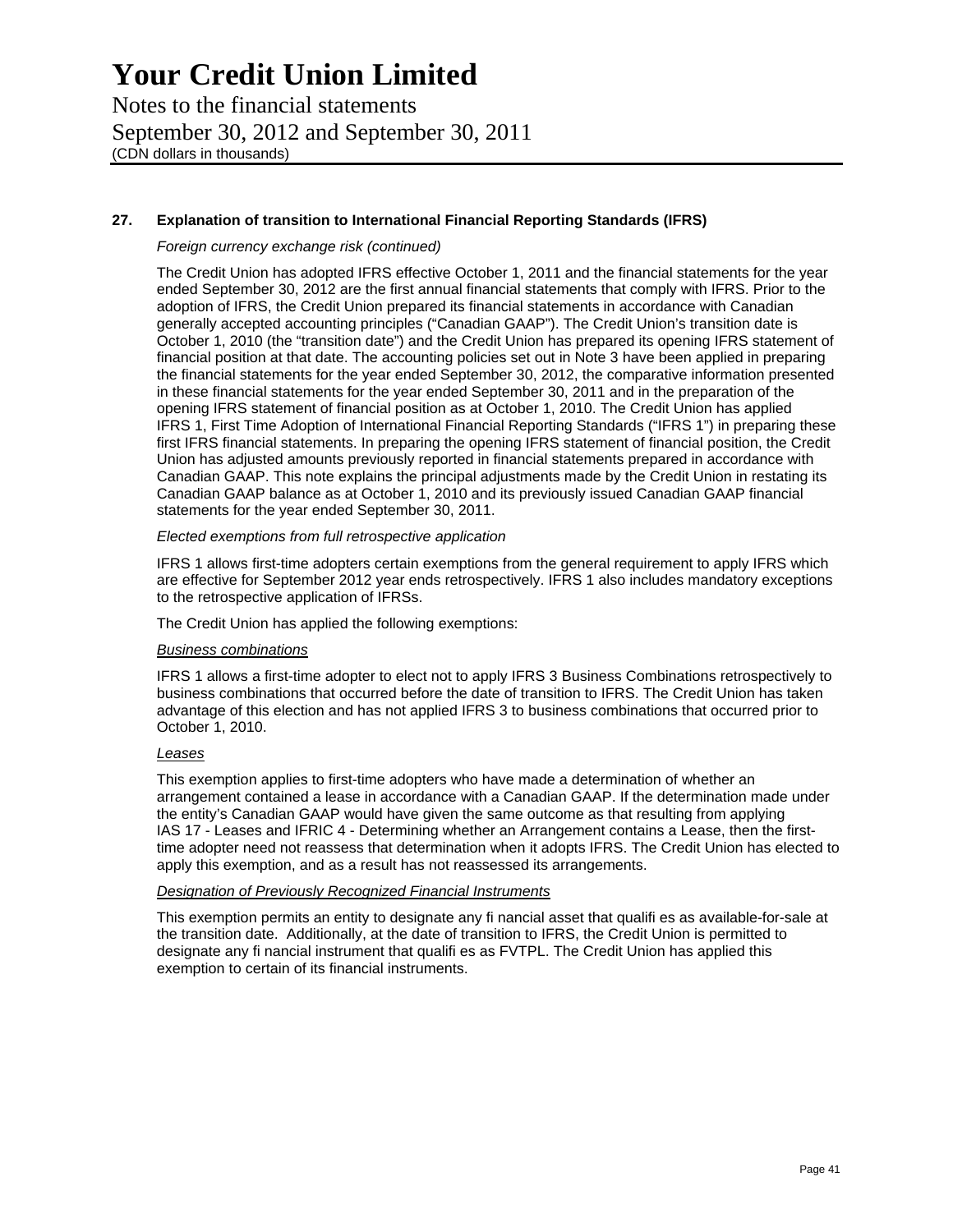Notes to the financial statements September 30, 2012 and September 30, 2011 (CDN dollars in thousands)

## **27. Explanation of transition to International Financial Reporting Standards (IFRS) (continued)**

## *Mandatory exceptions to retrospective application*

In preparing these financial statements in accordance with IFRS 1 the Credit Union has applied the following mandatory exceptions from full retrospective application of IFRS:

### *Hedging*

As required by IAS 39 - Financial Instruments: Recognition and Measurement, the Credit Union has measured all derivatives at fair value and eliminated all deferred gains and losses arising on derivatives that were reported in accordance with Canadian GAAP as if they were assets or liabilities. Only hedging relationships that satisfied the hedge accounting criteria as of October 1, 2010 are reflected as hedges in the IFRS financial statements.

## *Estimates*

Hindsight was not used to create or revise estimates and accordingly, the estimates previously made by the Credit Union under Canadian GAAP are consistent with their application under IFRS.

## *Derecognition of financial assets and financial liabilities*

The Credit Union has early adopted the amendment to IFRS 1, which is effective for years commencing on or after July 1, 2011 and has applied the derecognition requirements required by IAS 39 - Financial Instruments: Recognition and Measurement, prospectively for transactions that occurred on or after the date of transition to IFRS. Any non-derivative financial assets and liabilities derecognized prior to the date of transition to IFRS in accordance with Canadian GAAP have not been reviewed for compliance with IAS 39 derecognition requirements.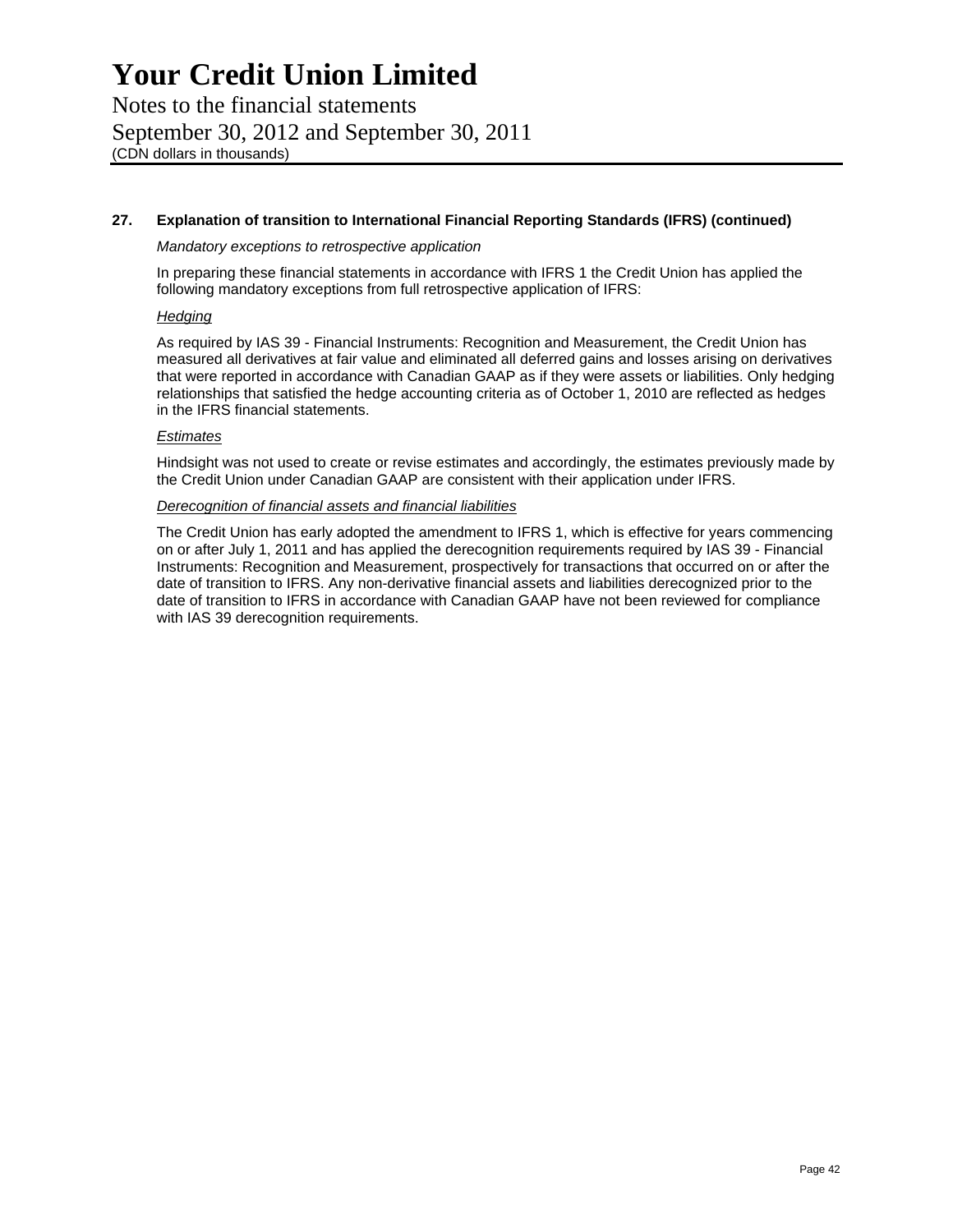Notes to the financial statements September 30, 2012 and September 30, 2011 (CDN dollars in thousands)

## **27. Explanation of transition to International Financial Reporting Standards (IFRS) (continued)**

### *Effect of transition*

The following tables set out the impact of adoption of IFRS on the opening statement of financial position as at October 1, 2010 and the statement of financial position as at September 30, 2011:

|                                              |             |                              |                 | October 1, 2010 |
|----------------------------------------------|-------------|------------------------------|-----------------|-----------------|
|                                              | Previous    | Effect of                    |                 |                 |
|                                              | Canadian    | transition                   | Re-             |                 |
|                                              | <b>GAAP</b> | to IFRS                      | classifications | <b>IFRS</b>     |
|                                              | \$          | \$                           | \$              | \$              |
| Assets                                       |             |                              |                 |                 |
| Cash and cash equivalents                    | 23,300      |                              |                 | 23,300          |
| Investments (Note b)                         | 20,371      |                              |                 | 20,371          |
| Loans to members (Notes a and b)             | 158,253     |                              | 224             | 158,477         |
| Property and equipment                       | 5,382       |                              |                 | 5,382           |
| Other assets (Note b)                        | 1,623       |                              | (224)           | 1,399           |
|                                              | 208,929     |                              |                 | 208,929         |
| Liabilities                                  |             |                              |                 |                 |
| Deposits from members                        | 196,328     |                              |                 | 196,328         |
| <b>Other liabilities</b>                     | 1,760       |                              |                 | 1,760           |
| Current tax liabilities                      | 41          |                              |                 | 41              |
| Deferred income tax liabilities              | 28          |                              |                 | 28              |
| Investment shares (Note c)                   |             |                              | 2,737           | 2,737           |
|                                              | 198,157     |                              | 2,737           | 200,894         |
| Liabilities qualifying as regulatory capital |             |                              |                 |                 |
| Issued capital (Note c)                      | 3,440       |                              | (3, 440)        |                 |
|                                              | 201,597     |                              | (703)           | 200,894         |
| Members' equity                              |             |                              |                 |                 |
| Membership shares (Note c)                   |             |                              | 703             | 703             |
| Retained earnings                            | 7,332       |                              |                 | 7,332           |
| Accumulated other comprehensive              |             |                              |                 |                 |
| income                                       |             |                              |                 |                 |
|                                              | 7,332       |                              | 703             | 8,035           |
|                                              | 208,929     | $\qquad \qquad \blacksquare$ | ÷,              | 208,929         |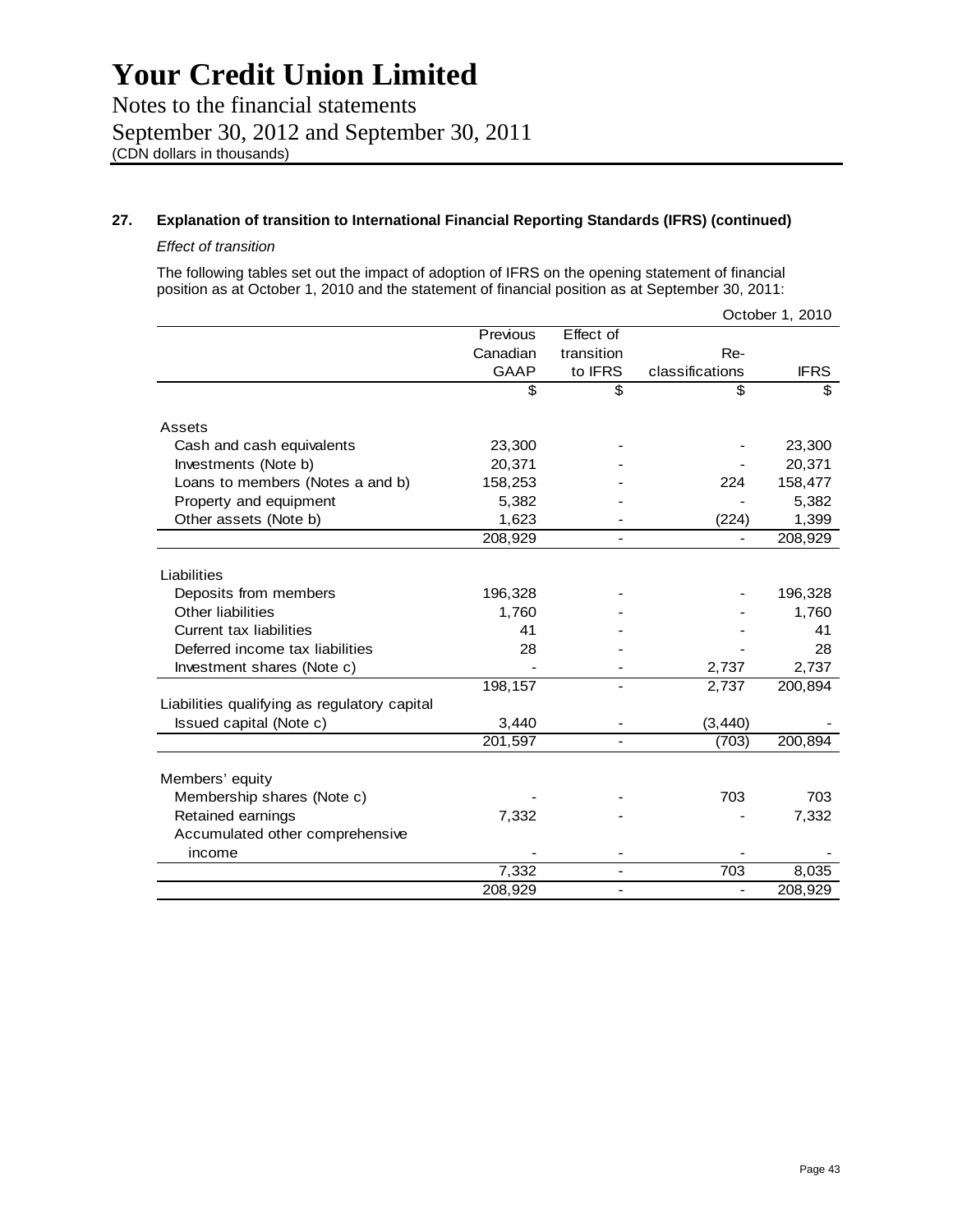Notes to the financial statements September 30, 2012 and September 30, 2011 (CDN dollars in thousands)

## **27. Explanation of transition to International Financial Reporting Standards (IFRS) (continued)**

*Effect of transition (continued)* 

|                                              |          |                          |                 | September 30, 2011 |
|----------------------------------------------|----------|--------------------------|-----------------|--------------------|
|                                              | Previous | Effect of                |                 |                    |
|                                              | Canadian | transition               | Re-             |                    |
|                                              | GAAP     | to IFRS                  | classifications | <b>IFRS</b>        |
|                                              | \$       | \$                       | \$              | \$                 |
| Assets                                       |          |                          |                 |                    |
| Cash and cash equivalents                    | 8,471    |                          |                 | 8,471              |
| Investments (note b)                         | 21,152   |                          | (464)           | 20,688             |
| Loans to members (Notes a and b)             | 161,080  |                          | 723             | 161,803            |
| Property and equipment                       | 5,229    |                          |                 | 5,229              |
| Other assets (Note b)                        | 1,445    |                          | (259)           | 1,186              |
|                                              | 197,377  |                          |                 | 197,377            |
|                                              |          |                          |                 |                    |
| Liabilities                                  |          |                          |                 |                    |
| Deposits from members                        | 181,556  |                          |                 | 181,556            |
| Other liabilities                            | 1,533    |                          |                 | 1,533              |
| Current tax liabilities                      | 105      |                          |                 | 105                |
| Deferred income tax liabilities              | 28       |                          |                 | 28                 |
| Borrowings                                   | 3,000    |                          |                 | 3,000              |
| Investment shares (Note c)                   |          |                          | 2,747           | 2,747              |
|                                              | 186,222  |                          | 2,747           | 188,969            |
| Liabilities qualifying as regulatory capital |          |                          |                 |                    |
| Issued capital (Note c)                      | 3,399    |                          | (3, 399)        |                    |
|                                              | 189,621  |                          | (652)           | 188,969            |
|                                              |          |                          |                 |                    |
| Members' equity                              |          |                          |                 |                    |
| Membership shares (Note c)                   |          |                          | 652             | 652                |
| Retained earnings                            | 7,756    |                          |                 | 7,756              |
| Accumulated other comprehensive              |          |                          |                 |                    |
| income                                       |          |                          |                 |                    |
|                                              | 7,756    | $\overline{\phantom{a}}$ | 652             | 8,408              |
|                                              | 197,377  | $\overline{\phantom{a}}$ |                 | 197,377            |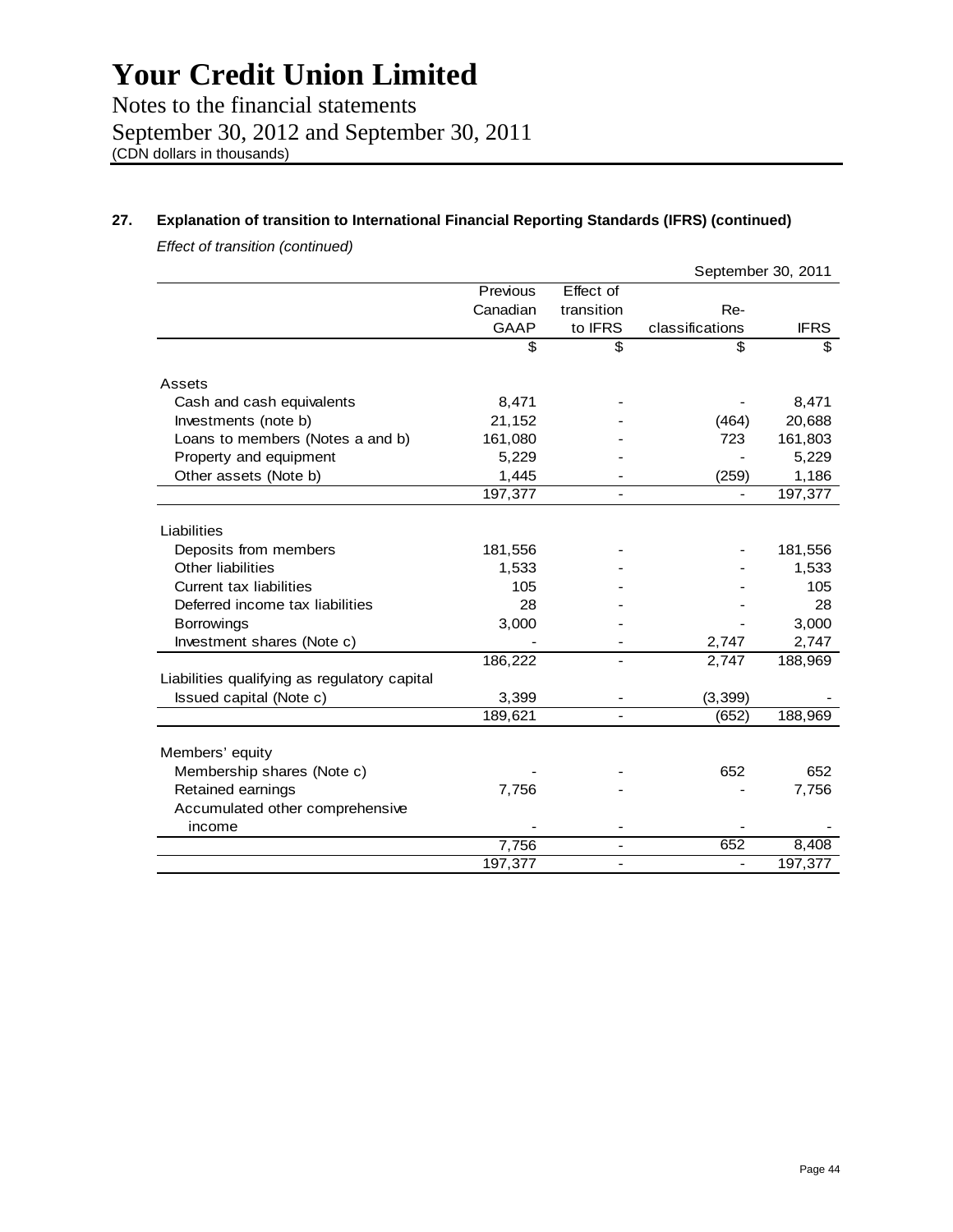## **27. Explanation of transition to International Financial Reporting Standards (IFRS) (continued)**

## *Effect of transition (continued)*

The following table sets out a reconciliation of total equity under Canadian GAAP as at October 1, 2010 and September 30, 2011 to total equity under IFRS:

|                                           | October 1, | September 30, |
|-------------------------------------------|------------|---------------|
|                                           | 2010       | 2011          |
|                                           | \$         |               |
| Total members' equity under Canadian GAAP | 7,332      | 7,756         |
| Transitional adjustments                  |            |               |
| Reclass membership shares (Note c)        | 703        | 652           |
|                                           | 703        | 652           |
| Tax effect of the above                   |            |               |
| Total adjustment to members' equity       | 703        | 652           |
| Total members' equity under IFRSs         | 8,035      | 8,408         |

*Notes to the reconciliations of the statement of financial position and the reconciliations of total equity:* 

- (a) Under both Canadian GAAP and IFRS, the Credit Union determines its allowance for impaired loans using an incurred loss model. IFRS requires objective evidence of a loss having occurred prior to recording impairment on a financial asset. IFRS also provides more detailed guidance on loss events, impairment analysis, and when an impairment is permitted. This increased guidance did not result in a change to the Credit Union's impairment allowance.
- (b) The Credit Union reclassed various items as follows:
	- (i) Reclassification of accrued interest from "other assets" to "loans to members" of \$224 as at October 1, 2010 (\$259 - September 30, 2011) to ensure proper presentation of the effective interest method.
	- (ii) Reclassification of foreclosed / forefeited assets from "investments" to "loans to members" of \$nil as at October 1, 2010 (\$464 - September 30, 2011) to align with the presentation selected at September 30, 2012.
- (c) Under IFRS, membership shares are classified as equity, not liabilities, due to their liquidation and redemption features set out in IAS 32 and IFRIC 2. The effect is to reclass \$703 at October 1, 2010 and \$652 at September 30, 2011 from liabilities to equity.

*Material adjustments to the statement of comprehensive income for the year ended September 30, 2011:* 

There are no significant adjustments to the Credit Union's statement of comprehensive income reported in accordance with IFRS.

Certain expenses were reclassed to follow the presentation requirements under IFRS.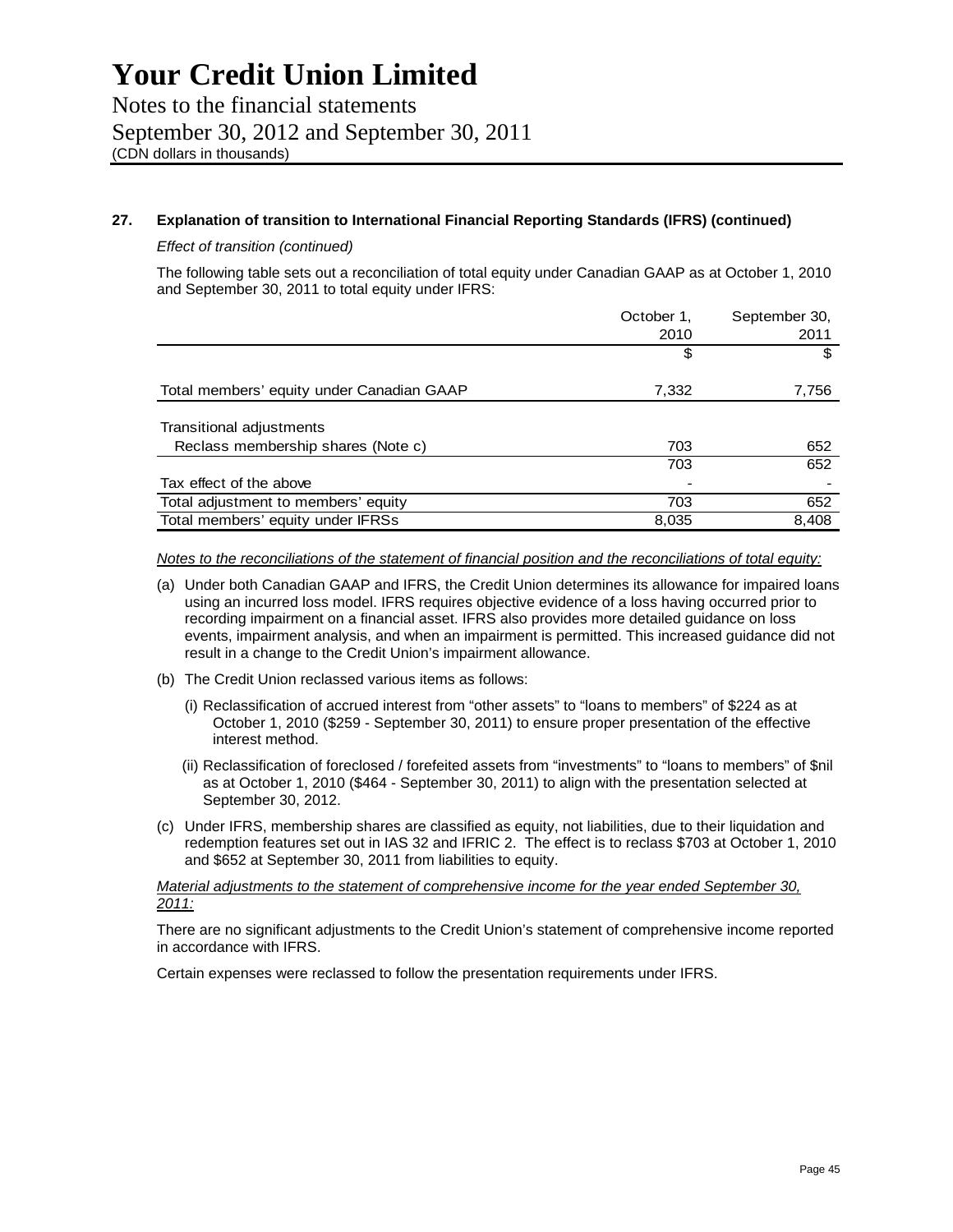## **27. Explanation of transition to International Financial Reporting Standards (IFRS) (continued)**

## *Effect of transition (continued)*

*Material adjustments to the statement of cash flows for the year ended September 30, 2011:* 

There are no significant adjustments to the Credit Union's statement of cash flows reported in accordance with IFRS.

The Credit Union has modified the classification of certain items within the statement of cash flows in accordance with IFRS. Certain previous investing and financing activities presented under Canadian GAAP are now presented as operating activities, including the change in loans to members and change in deposits from members.

In addition, interest paid, interest received, income taxes paid and income taxes received were previously recorded as supplemental information to the statement of cash flow under Canadian GAAP. Under IFRS, these items are now included under operating activities in the statement of cash flows.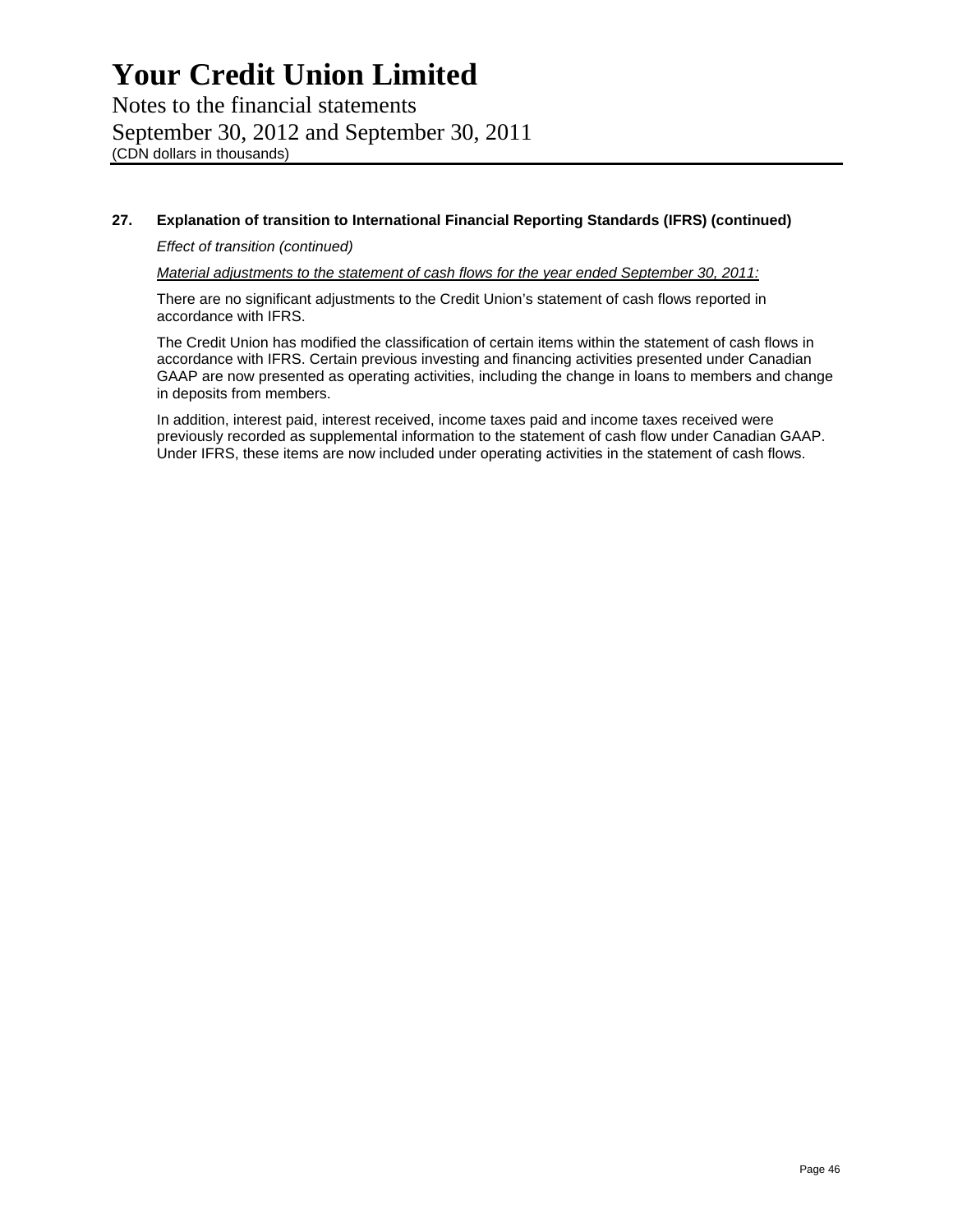## **SCHEDULE C**

## **INDEPENDENT AUDITOR'S CONSENT**